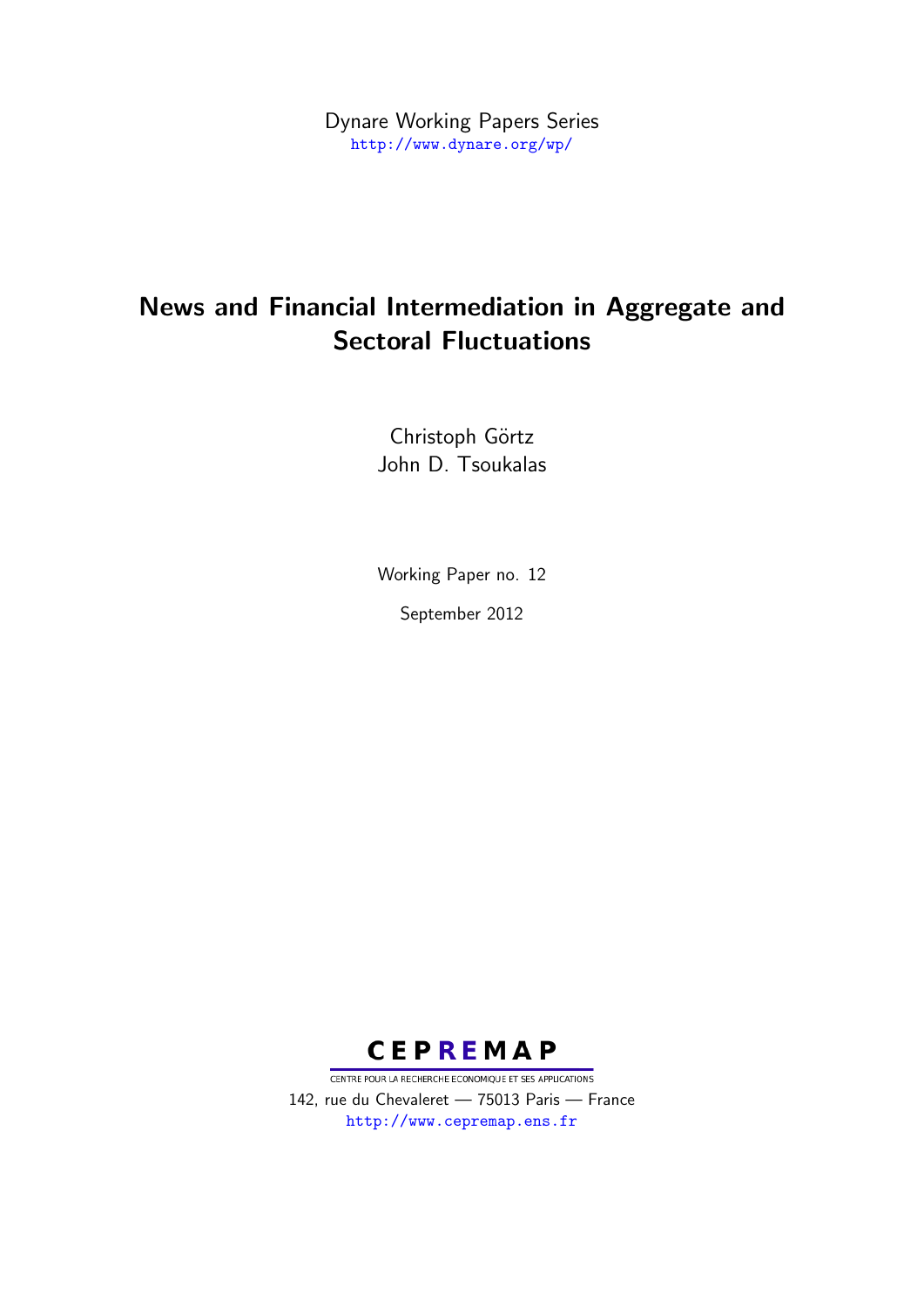# News and Financial Intermediation in Aggregate and Sectoral Fluctuations<sup>∗</sup>

Christoph Görtz† and John D. Tsoukalas‡

First version: March 2011

This version: August 2012

#### **Abstract**

We estimate a two-sector DSGE model with financial intermediaries—a-la [Gertler and Karadi](#page-39-0) [\(2011](#page-39-0)) and [Gertler and Kiyotaki \(2010\)](#page-39-1)—and quantify the importance of news shocks in accounting for aggregate and sectoral fluctuations. Our results indicate a significant role of financial market news as a predictive force behind fluctuations. Specifically, news about the value of assets held by financial intermediaries, reflected one to two years in advance in corporate bond markets, generate countercyclical corporate bond spreads, affect the supply of credit, and are estimated to be a significant source of aggregate fluctuations, accounting for approximately 31% of output, 22% of investment and 31% of hours worked variation in cyclical frequencies. Importantly, asset value news shocks generate both *aggregate* and *sectoral* co-movement with a standard preference specification. Financial intermediation is key for the importance and propagation of asset value news shocks.

*Keywords:* News, Financial intermediation, Business cycles, DSGE, Bayesian estimation.

*JEL Classification:* E2, E3.

<sup>∗</sup>We thank Harald Uhlig, Paul Mizen, Francesco Zanetti, Lilia Karnizova and Emilio Fernandez-Corugedo for useful comments and suggestions. We thank seminar participants at the Richmond Federal Reserve Bank, San Francisco Federal Reserve Bank, Royal Economic Society 2012 Annual Conference (University of Cambridge), Canadian Economics Association 2012 Annual Conference (University of Calgary), Birmingham Econometrics and Macroeconomics 2012 Conference and University of Piraeus for helpful comments. We are grateful to Serafeim Tsoukas for providing data on distance to default measures, Giorgio Primiceri for providing computer code and Simon Gilchrist for providing the excess bond premium series. All remaining errors are our own.

<sup>†</sup>University of Birmingham, Department of Economics, J.G. Smith Building, Edgbaston, Birmingham, B15 2TT. Email: c.g.gortz@bham.ac.uk.

<sup>‡</sup>University of Glasgow, Adam Smith Business School/Economics, 312 Adam Smith Building, Glasgow, G12 8RT. Email: john.tsoukalas@glasgow.ac.uk.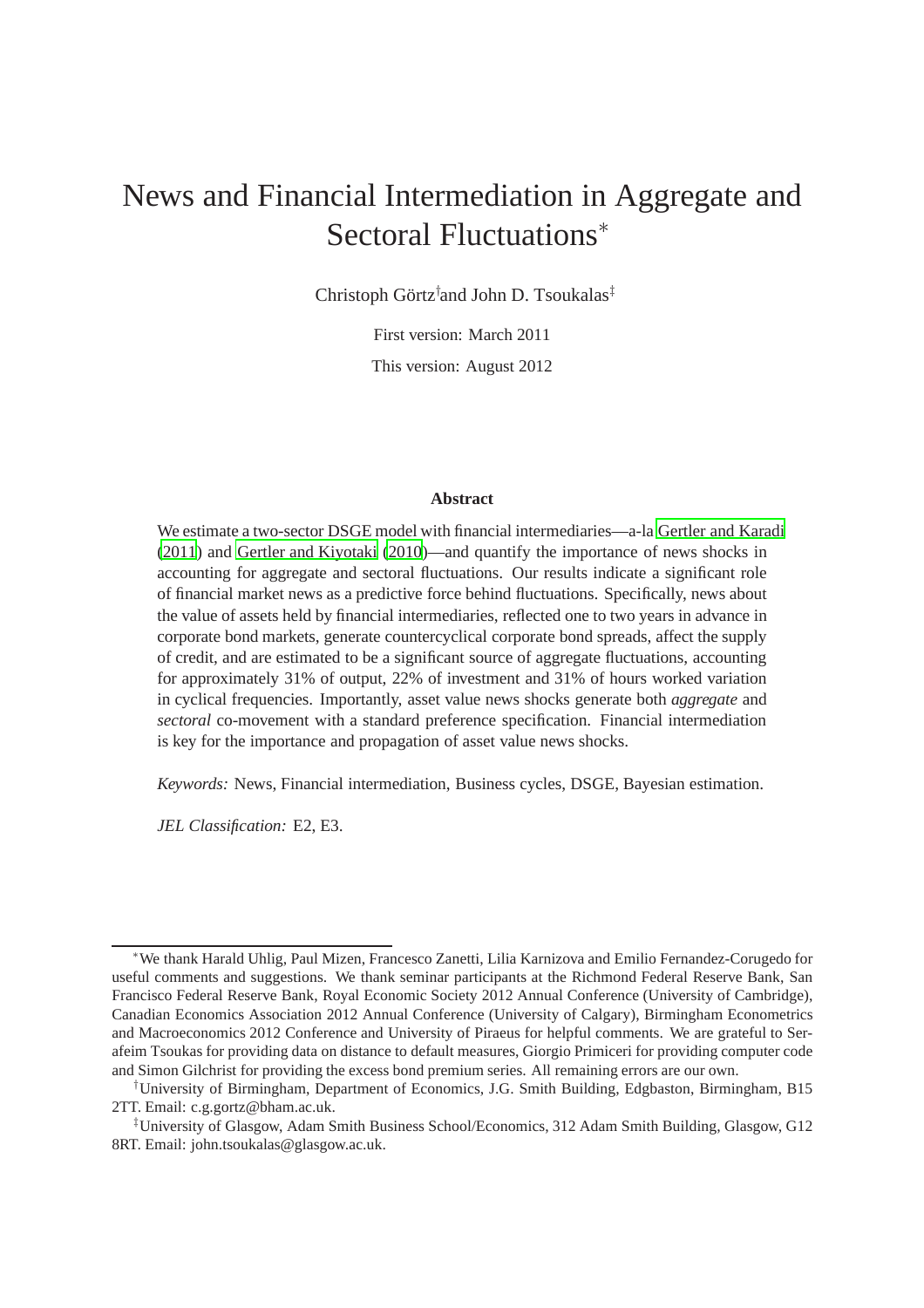# **1 Introduction**

The 2007-2009 financial crisis has highlighted the powerful role of the financial sector. Severe disruptions in financial markets first reflected in movements of financial market indicators, e.g., credit spreads on private sector assets were followed by significant declines in measures of real economic activity. During the "Great Recession", real GDP (per capita) fell by 4.7%, private domestic investment (per capita) by 32%, and total non-farm business hours (per capita) by 9.7%. There is a growing literature that establishes the predictive power of financial market indicators for real macroeconomic aggregates (see for example [Gilchrist et al. \(2009](#page-39-2)), [Gilchrist and Zakrajsek \(2012](#page-39-3)), [Mueller](#page-41-0) [\(2009\)](#page-41-0), [Kurmann and Otrok](#page-41-1) [\(2012\)](#page-41-1), [Gomes and Schmid](#page-39-4) [\(2009\)](#page-39-4), [Philippon \(2009](#page-41-2)) among others). An appealing interpretation is that these indicators may incorporate advance information or *news* about future economic developments, real or financial in nature. In this paper we quantitatively explore the interaction between financial markets, news shocks and the real economy using a two sector model.

There are several facts that motivate our approach. A careful look beyond the broad declines reported above, reveals sectoral downturns that vary in severity, especially in hours worked. Figure [1](#page-6-0) shows the behavior of hours worked across two broad sectors of the economy, namely, consumption and investment sectors (to be precisely defined later). While sectoral hours tend to move together over the cycle, the extent of the recent downturn has been very uneven, with investment sector hours (e.g. in industries such as construction, manufacturing, utilities) experiencing a significant decline, while consumption sector hours (e.g. in industries such as services, retail trade, finance) have been affected relatively less. Importantly, this pattern is not unique to the last recession—it can also be observed in the two previous episodes. Thus, hours worked in investment sector industries decline significantly more in recessions (see also Table [1\)](#page-6-1) thereby acting as a powerful drag on total hours in these periods of depressed activity. In fact, total hours are strongly correlated with investment sector hours and only weakly so with consumption sector hours, suggesting the importance of the former for the behavior of the total. These simple facts serve to demonstrate the importance of looking beyond broad macroeconomic aggregates when studying the business cycle but also beg the question whether and to what extent financial factors, as those experienced during the "Great Recession" can explain (a) patterns of *sectoral comovement* and (b) *sectoral differences* suggested by Figure [1.](#page-6-0) Our paper sets out to produce answers to these questions by adopting a multi sector approach.

The real side of the model builds on the two sector RBC model of [Huffman and Wynne](#page-40-0) [\(1999\)](#page-40-0). We add nominal and real frictions that have been found to be important in recent work (see e.g., [Christiano et al.](#page-38-0) [\(2005\)](#page-38-0), [Smets and Wouters](#page-41-3) [\(2007\)](#page-41-3)) and introduce financial intermediation constraints as in [Gertler and Karadi \(2011](#page-39-0)) and [Gertler and Kiyotaki](#page-39-1) [\(2010\)](#page-39-1). The financial sector holds corporate sector assets and in exchange provides financing for capital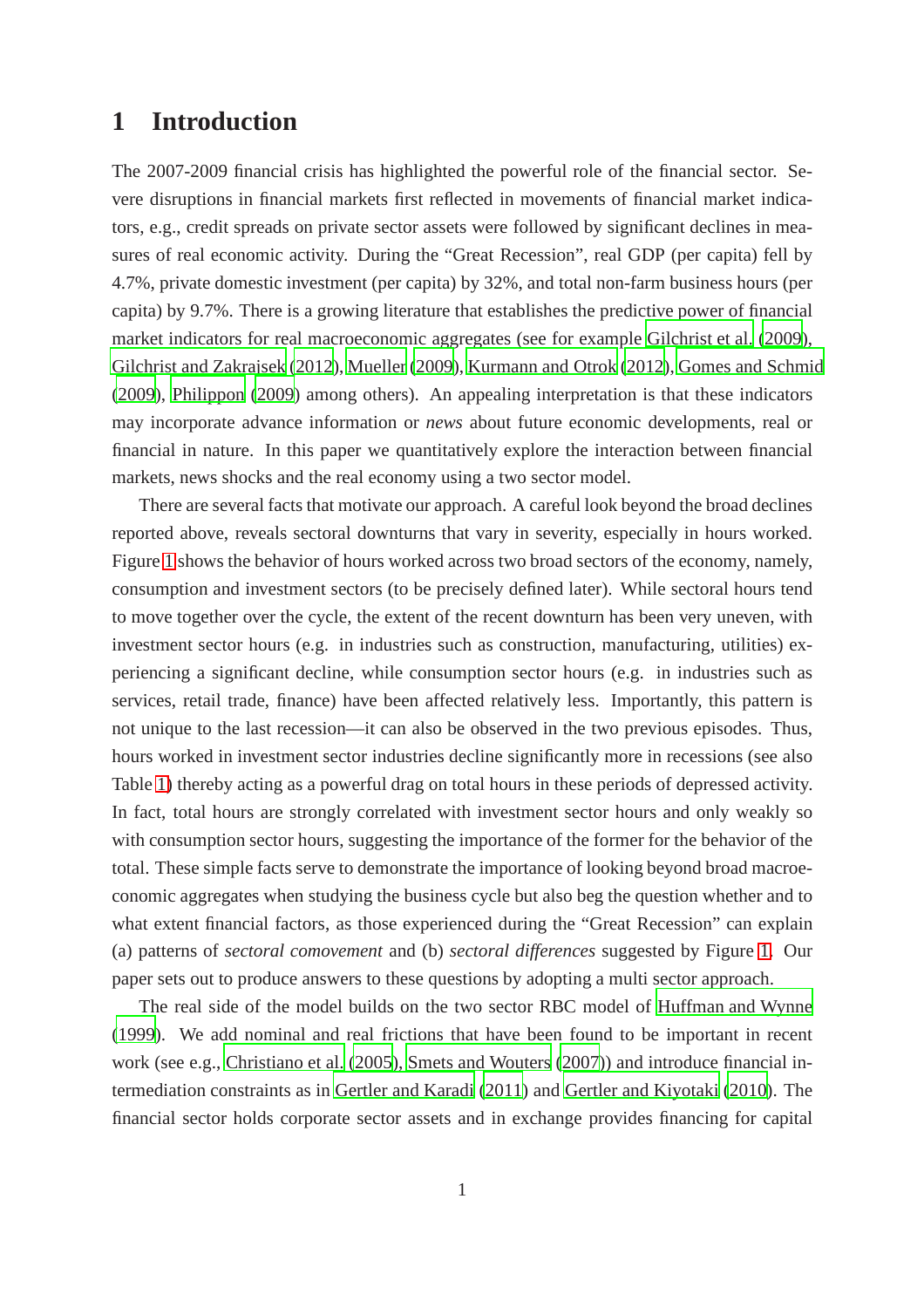expenditures, while being subject to a limit on how much leverage can be tolerated by depositors. Leverage constraints effectively tie credit flows—from the financial sector to the real economy—to the equity capital of intermediaries and create a feedback loop between equity capital and asset prices. This framework allows for a quantitative investigation of real, nominal and financial sources as drivers for aggregate and sectoral U.S. fluctuations.<sup>1</sup>

We estimate—using Bayesian methods—the model on real, nominal and financial U.S. data over the period, 1990Q2 to 2011Q1. Besides a host of real and nominal shocks previously considered in the literature, we introduce two types of financial shocks. *First*, shocks that affect the value of assets held by intermediaries and *second*, shocks that capture exogenous movements in intermediaries' equity capital (equity capital shocks). We assume the former—in addition to a purely unanticipated component—can encompass news components. These represent information received by agents in advance of the actual realization of the innovation and helps in generating richer forecasts about the future value of assets—relative to a conventional specification with unanticipated shocks. Our motivation stems from recent work by [Gilchrist et al.](#page-39-2) [\(2009\)](#page-39-2) and [Gilchrist and Zakrajsek \(2012](#page-39-3)) who identify credit market factors from corporate bond spreads that predict future movements in output, employment or industrial production and work by [Philippon \(2009](#page-41-2)) who shows corporate bond market spreads to better anticipate compared to the stock market—future economic activity.<sup>2</sup>

We can summarize our results as follows. *First*, asset value *news* shocks explain a sizeable fraction of fluctuations at business cycle frequencies, accounting for 31% of output, 22% of investment and 31% of hours variation. Previous work (see [Gertler and Karadi \(2011](#page-39-0)), [Gertler and Kiyotaki \(2010](#page-39-1)), [Gourio](#page-40-1) [\(2012\)](#page-40-1) ) has examined qualitatively the properties of purely unanticipated shocks of this type in the context of one sector calibrated models. By considering both unanticipated and news shocks our paper provides, to the best of our knowledge, the first quantitative assessment of the magnitude and the relative importance of these different components.<sup>3</sup> Our estimation method exploits the fact that financial variables (corporate bond spreads

<sup>&</sup>lt;sup>1</sup>Recently, DSGE studies have considered financial factors in business cycle models (see [Christiano et al.](#page-38-1) [\(2010\)](#page-38-1), [Nolan and Thoenissen](#page-41-4) [\(2009\)](#page-41-4), [Christensen and Dib](#page-38-2) [\(2008\)](#page-38-2), [Jermann and Quadrini](#page-40-2) [\(2012\)](#page-40-2) among others). The majority of these studies rely on the framework proposed by [Bernanke et al. \(1999\)](#page-38-3). However, in that approach, financial intermediation is a veil—what matters is the borrower's balance sheet condition. A very limited number of studies consider financial frictions that constrain the lending behavior of financial intermediaries (see for example, [Dib \(2010\)](#page-38-4), [Gerali et al. \(2010](#page-39-5)), [Hirakata et al. \(2011\)](#page-40-3) and [Villa \(2010](#page-42-0))).

<sup>&</sup>lt;sup>2</sup>We inform the estimation with separate sectoral corporate bond spreads that in principle can help to identify financial *news* shocks as they are likely to contain advance information in addition to what can be extracted from real macroeconomic aggregates. In addition to corporate bond spreads we also include the equity capital of intermediaries as an observable in estimation. Given our focus on credit supply factors and the role of equity capital in determining the demand for assets by the financial sector, we believe it is important to inform the estimation with a variable that determines the degree of leverage of financial intermediaries. Recent studies that exploit the link between between financial markets and real economy and include financial market variables when estimating DSGE models with news shocks include [Christiano et al. \(2010\)](#page-38-1), [Davis](#page-38-5) [\(2007\)](#page-38-5), [Schmitt-Grohe and Uribe \(2012](#page-41-5))).

 $3$ [Gertler and Karadi \(2011](#page-39-0)) call them capital quality shocks, while [Gourio \(2012](#page-40-1)) calls them depreciation shocks.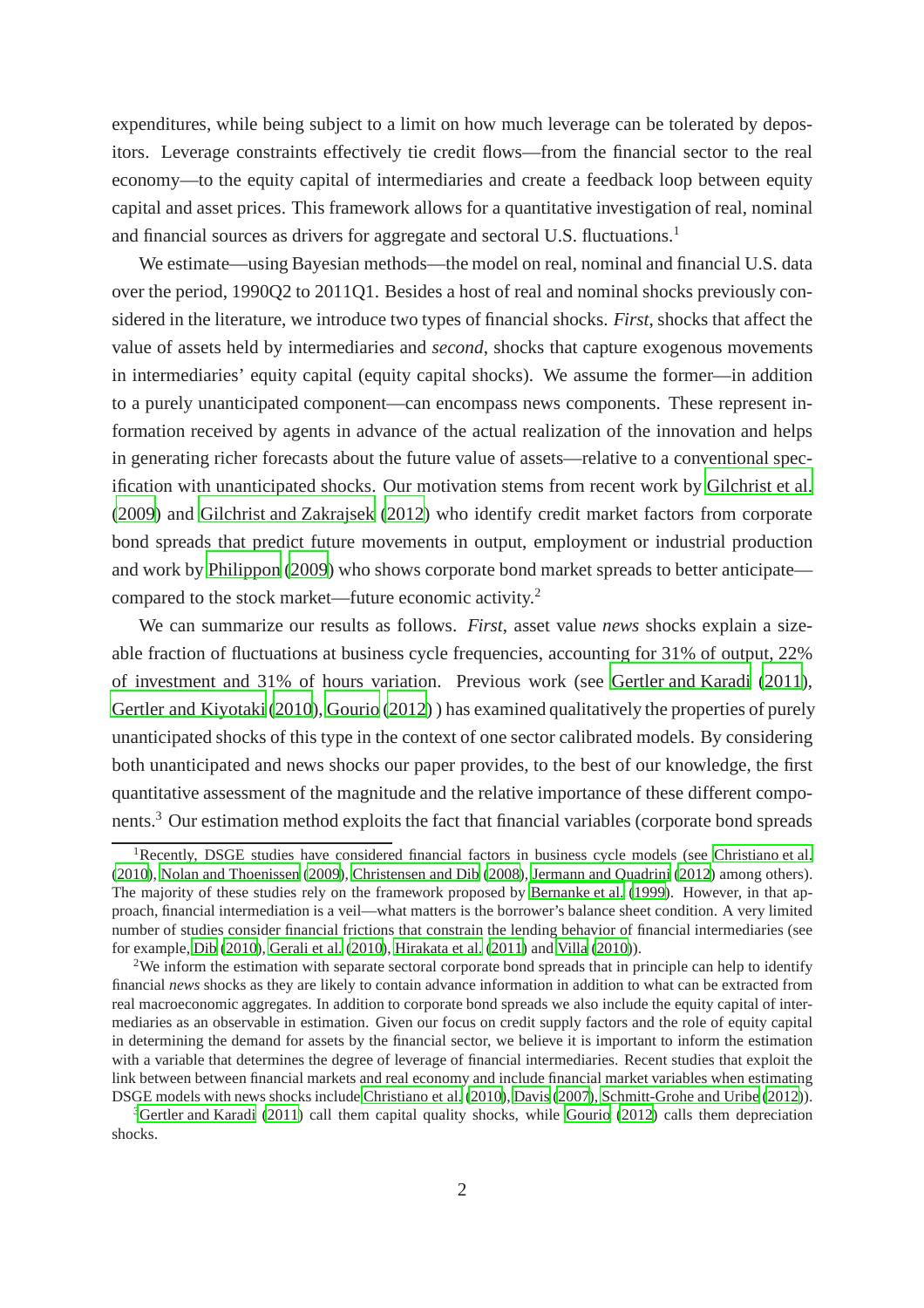and equity capital) contain substantial information about asset value news shocks. We find the quantitative importance of news shocks—in terms of accounting for the variance shares of real macro variables reported above—approximately doubles when financial variables are included in the estimation than if they are not. Consequently, the news component of asset value disturbances accounts for a significant fraction of the variation in corporate bond spreads and equity capital. Its interesting to note, the data strongly favors news shocks that only directly affect the value of assets in the consumption sector—investment sector asset value disturbances are largely irrelevant for fluctuations. Instead, the data prefers to use the sectoral links of the model as a natural propagation mechanism of consumption sector shocks across sectors.

*Second*, this type of financial news shock can generate **aggregate** and **sectoral** co-movement, a pervasive stylized fact of business cycles and can explain the behavior of total hours worked surprisingly well during recessions. The success in explaining the behavior of total hours during recessions is linked to the fact these shocks almost entirely capture the declines in investment sector hours during these periods, in line with the evidence presented in Figure [1.](#page-6-0) It is important to note these co-movement properties of news shocks obtain with a standard preference specification. It is useful to describe the intuition behind the transmission mechanism of an asset value news shock. We focus on news received 2 years in advance of a decline in the value of consumption sector assets. This is quantitatively the dominant news component borne out by our estimates. There are *two channels* that propagate this shock in the model: a *financial* channel and a *real sectoral link* channel. The former works through the leverage constraint of intermediaries while the latter works through the demand from the consumption sector for capital goods produced by the investment sector.

The financial channel begins to operate as soon as financial intermediaries receive the news that asset values will decline in the future. Since asset prices are forward looking the value of assets falls immediately, intermediaries cover losses from their buffer of equity capital and respond by reducing leverage and consequently lending to the consumption sector. The spread (difference between the return of corporate bonds and cost of funds for the bank) in that sector rises immediately signalling the imminent deterioration in asset values and the increase in the cost of lending to that sector. The reduction in lending hits production and factor input use in the consumption sector. The two sector structure of the model propagates the shock to the investment sector causing output in the latter to contract as demand for capital goods from the consumption sector declines. The resulting decline in the demand for investment goods causes hours worked to sharply fall in that sector, but also in the aggregate, generating behavior of hours consistent with the observed movements documented above. All macroeconomic quantities decline, both sectoral spreads rise and lending contracts as a result of the gloomy news, generating aggregate and sectoral co-movement—bad news sets off a recession today in both sectors. It is important to note that, as formally demonstrated in section 7, this type of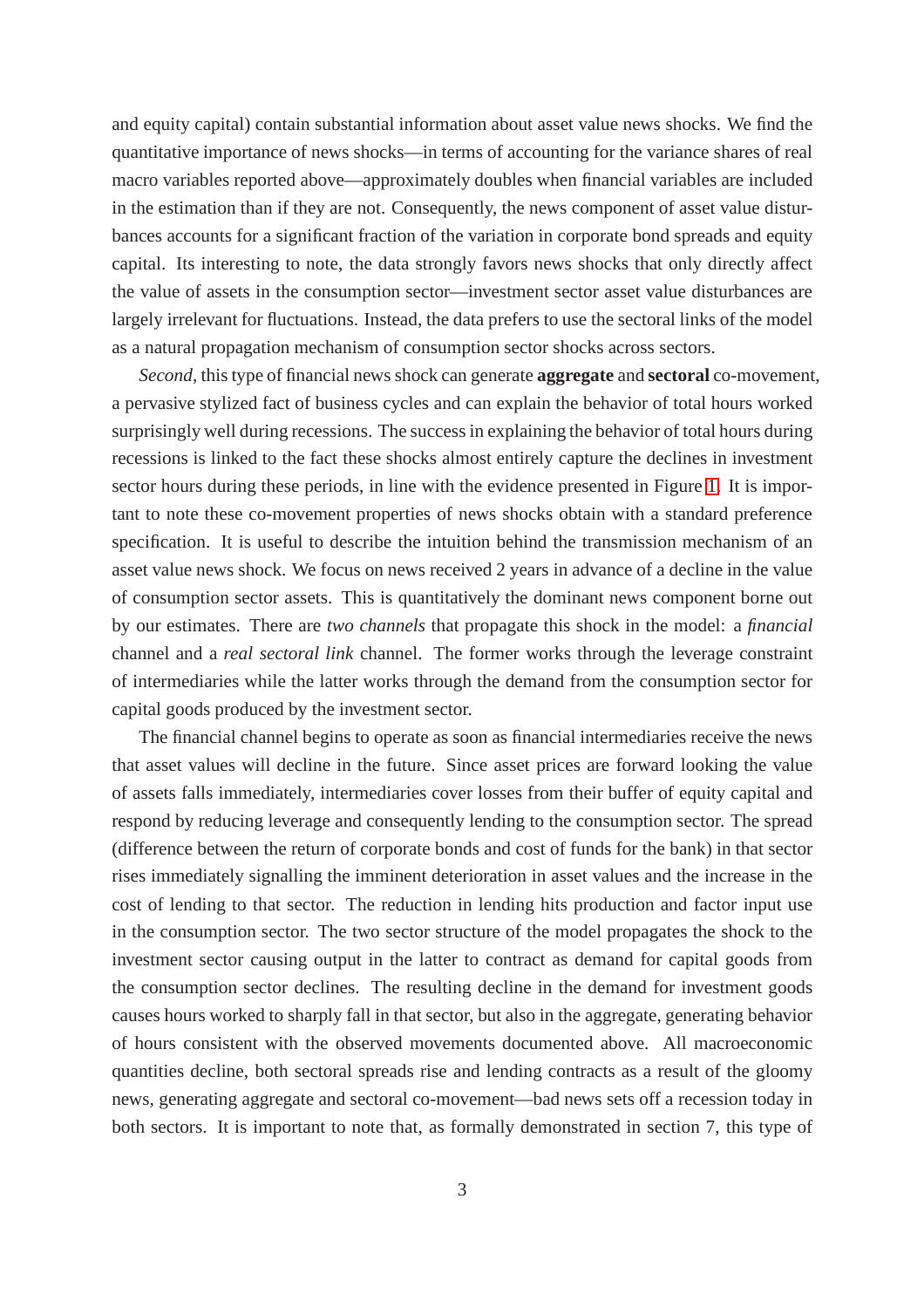news shock cannot generate co-movement in the core of the two sector model where financial frictions are absent, i.e. the financial channel described above is key for the propagation and co-movement properties of the news shock.<sup>4</sup>

Our paper contributes to the ongoing debate on the importance of news shocks for aggregate fluctuations and highlights a new—financial—channel that can generate quantitatively important real effects of news shocks. Moreover, we also make some headway in addressing sectoral co-movement with news shocks—a demanding challenge as illustrated by [Jaimovich and Rebelo](#page-40-4) [\(2009\)](#page-40-4). Earlier theoretical work, e.g. [Beaudry and Portier](#page-37-0) [\(2004](#page-37-0)) and [Jaimovich and Rebelo](#page-40-4) [\(2009\)](#page-40-4), has shown it is possible to generate a broad based expansion with an news shock that signals an improvement in total factor productivity (TFP). But subsequent empirical work has produced mixed results. Using a VAR methodology, [Beaudry and Portier \(2006](#page-37-1)) report quantitative important effects from TFP news shocks while [Barsky and Sims \(2011](#page-37-2)) show that good news about TFP in the future generates a recession today due to wealth effects that depress hours and investment in favor of consumption and leisure. In an estimated RBC model with real rigidities, [Schmitt-Grohe and Uribe](#page-41-5) [\(2012\)](#page-41-5) find that news about wage mark-up, preference and government spending predict around half of aggregate fluctuations and dominate TFP news shocks. Broadly similar conclusions are reported by [Khan and Tsoukalas](#page-41-6) [\(2012\)](#page-41-6) and [Fujiwara et al.](#page-39-6) [\(2011\)](#page-39-6) in estimated New Keynesian DSGE models, though the share of fluctuations explained by news shocks is noticeably smaller. Recently, [Christiano et al. \(2010](#page-38-1)) and [Christiano et al.](#page-38-6) [\(2012\)](#page-38-6) estimate a DSGE model and identify news shocks arising in the riskiness of the entrepreneurial sector as a major source of fluctuations. Like ours, these authors point to news that propagate and can be identified, having distinct implications about financial prices and quantities, through the financial sector. Our findings similarly suggest a significant role for news shocks lies within propagation channels that are tightly linked with financial intermediation. $5\,6$ 

The rest of the paper is organized as follows. The next section provides some stylized facts on sectoral co-movement in U.S. data. Section [3](#page-7-0) describes the model economy. Section [4](#page-20-0) describes the estimation methodology, data and discusses estimation results. Section [5](#page-23-0) quantifies the importance of different structural shocks as driving forces behind aggregate fluctuations.

<sup>&</sup>lt;sup>4</sup>In the restricted model environment the shock acts as an anticipated capital depreciation shock: to avoid a large fall in future consumption agents respond by building up capital immediately, increasing hours worked in the production of investment goods and substitute resources out of consumption, smoothing out the negative wealth shock. Production of investment goods, hours worked and output (as the rise in investment dominates the decline in consumption) rise immediately. Thus, the resulting dynamics fail to resemble the typical business cycle pattern of co-movement.

<sup>5</sup>A related channel is emphasized in [Gunn and Johri](#page-40-5) [\(2011\)](#page-40-5) who in the context of a calibrated model investigate the role of news in the efficiency and innovation of intermediation in the financial system. This type of news is shown to be able to generate boom-bust cycles in liquidity and economic activity.

<sup>6</sup>Other recent work identifies channels that can give rise to important effects of news, for example, [Beaudry and Portier \(2007\)](#page-38-7), [Christiano et al. \(2008\)](#page-38-8), [Karnizova](#page-40-6) [\(2010\)](#page-40-6), [Gunn and Jorhi](#page-40-7) [\(2011\)](#page-40-7), [Kobayashi and Nutahara \(2010\)](#page-41-7), [Den Haan and Kaltenbrunner \(2009\)](#page-38-9).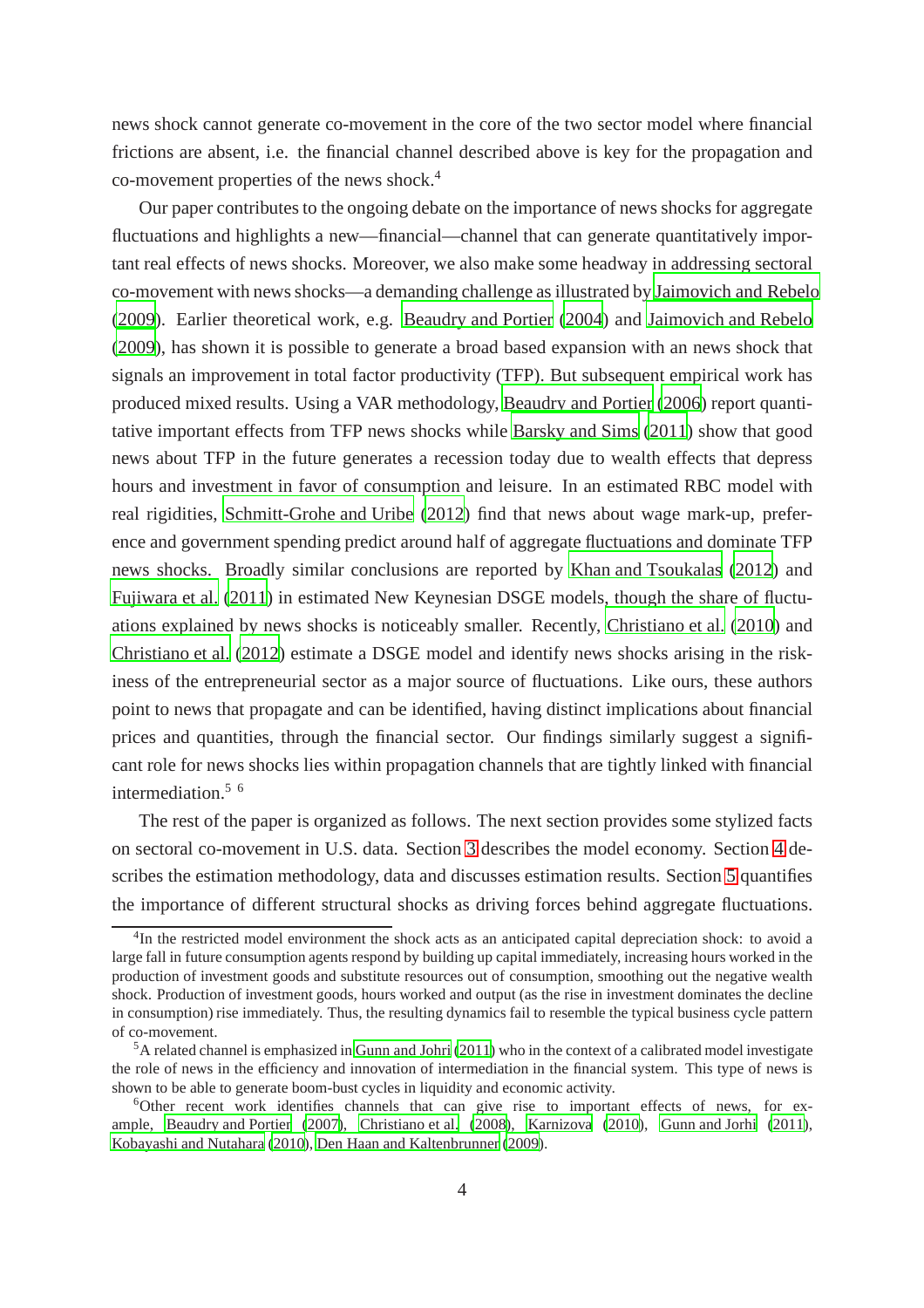Section [6](#page-29-0) discusses the propagation of asset value news shocks while Section [7](#page-32-0) compares them with financial market indicators. Section [8](#page-35-0) concludes.

<span id="page-6-0"></span>

Figure 1: Total hours (black, dashed), consumption sector hours (blue, dotted) and investment sector hours (red, solid) (per capita average weekly hours times employees). Left panel:  $HP_{1600}$  detrended series. Right panel: Demeaned series in levels. Dark grey bars show NBER dated recessions. See the Data Appendix [B](#page-58-0) for a description of the sectoral hours series.

|                   | Total Hours | <b>Consumption Sector</b> | <b>Investment Sector</b> |
|-------------------|-------------|---------------------------|--------------------------|
| $1990Q3 - 1991Q1$ | $-0.020$    | $-0.007$                  | $-0.029$                 |
| $2001Q1 - 2001Q4$ | $-0.042$    | $-0.020$                  | $-0.063$                 |
| $2007Q4 - 2009Q2$ | $-0.097$    | $-0.054$                  | $-0.149$                 |
|                   |             |                           |                          |

<span id="page-6-1"></span>Table 1: Peak to trough change of aggregate and sectoral hours in recessions

Total hours are non-farm business sector in per capita terms. The series for sectoral hours are per capita non-farm average weekly hours times employees. See the Data Appendix [B](#page-58-0) for a description of the sectoral hours series.

# **2 Evidence on sectoral co-movement**

*Sectoral co-movement* of inputs and outputs is a pervasive stylized fact of business cycles. Table [2](#page-7-1) presents some basic facts; it reports cross correlations of HP de-trended sectoral hours worked and sectoral investment (only available at an annual frequency) with real GDP. All sectoral variables co-move very strongly with real GDP. Sectoral hours worked appear to lag real GDP by one or two quarters. Investment flows produced for the consumption sector are more strongly correlated compared to investment flows produced for use in the investment sector. Previous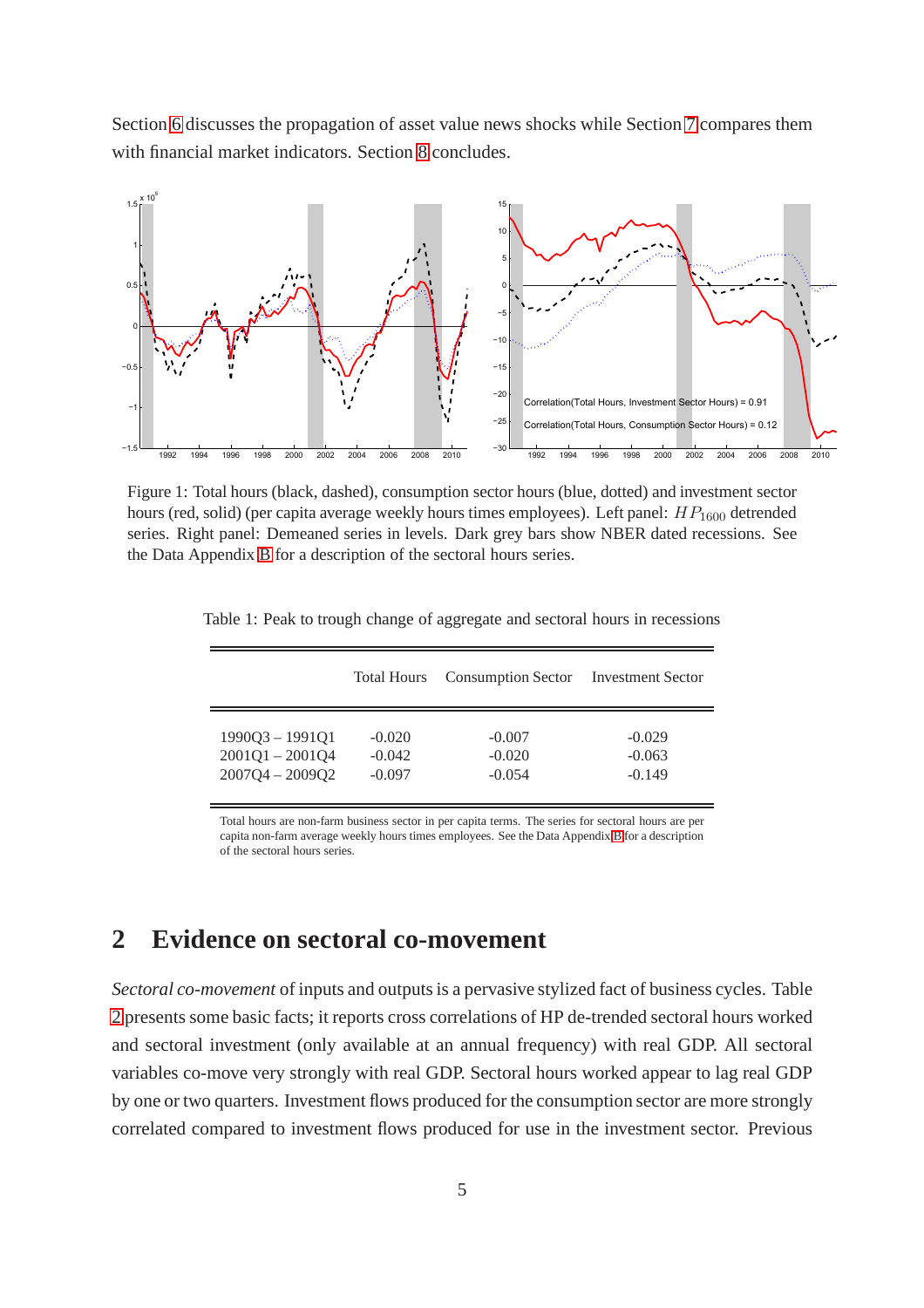work has considered multi sector environments. Important contributions in this area include, but are not limited to, [Long and Plosser \(1983](#page-41-8)), [Huffman and Wynne](#page-40-0) [\(1999\)](#page-40-0), [Horvath \(1998](#page-40-8)), [Horvath \(2000](#page-40-9)), [Hornstein and Praschnik \(1997](#page-40-10)), [Dupor](#page-39-7) [\(1999\)](#page-39-7), [Ramey and Shapiro \(1998](#page-41-9)). This early work has focused on RBC frameworks using a variety of assumptions on input– output linkages. [Huffman and Wynne](#page-40-0) [\(1999\)](#page-40-0) demonstrated the difficulty of a standard two sector RBC model with free factor mobility to produce sectoral co-movement in response to TFP shocks. More recently, researchers have appealed to the richer structure and implications of multiple sector models to address a variety of questions. [Boldrin et al.](#page-38-10) [\(2001\)](#page-38-10) use a two sector model with limited factor mobility calibrated to the U.S. economy to account for the risk free rate and equity premium puzzles. [Ireland and Schuh \(2008](#page-40-11)), investigate the productivity performance of the U.S. highlighting technological differences across sectors. [Guerrieri et al.](#page-40-12) [\(2010\)](#page-40-12) provide conditions for an accurate interpretation of investment specific shocks using information from the Input-Output Tables. [Foerster et al.](#page-39-8) [\(2011\)](#page-39-8) examine quantitatively the relative importance of aggregate and sector specific shocks in U.S. industrial production.<sup>7</sup>

<span id="page-7-1"></span>

|                               | -6       | $-5$     | $-4$     | $-3$     | $-2$     | $-1$  | $\Omega$ | $+1$  | $+2$     | $+3$     | $+4$     | $+5$     | $+6$     |
|-------------------------------|----------|----------|----------|----------|----------|-------|----------|-------|----------|----------|----------|----------|----------|
| <b>Total Hours</b>            | $-0.174$ | $-0.049$ | 0.129    | 0.304    | 0.486    | 0.685 | 0.861    | 0.878 | 0.816    | 0.680    | 0.495    | 0.308    | 0.121    |
| Consumption sector hours      | $-0.275$ | $-0.154$ | 0.004    | 0.168    | 0.358    | 0.579 | 0.801    | 0.859 | 0.840    | 0.749    | 0.578    | 0.412    | 0.236    |
| Investment sector hours       | $-0.210$ | $-0.099$ | 0.062    | 0.225    | 0.409    | 0.616 | 0.819    | 0.865 | 0.821    | 0.708    | 0.551    | 0.389    | 0.219    |
| Total Investment              | 0.244    | 0.027    | $-0.159$ | $-0.346$ | $-0.310$ | 0.144 | 0.841    | 0.636 | 0.048    | $-0.301$ | $-0.446$ | $-0.367$ | $-0.097$ |
| Consumption sector Investment | 0.136    | $-0.015$ | $-0.114$ | $-0.290$ | $-0.257$ | 0.169 | 0.842    | 0.684 | 0.145    | $-0.177$ | $-0.337$ | $-0.340$ | $-0.170$ |
| Investment sector Investment  | 0.323    | 0.072    | $-0.182$ | $-0.343$ | $-0.311$ | 0.084 | 0.668    | 0.449 | $-0.079$ | $-0.389$ | $-0.487$ | $-0.325$ | 0.011    |

Table 2: Cross-Correlation of aggregate and sectoral variables with real GDP

Total hours are non-farm business sector in per capita terms. The series for sectoral hours are non-farm average weekly hours times employees expressed in per capita terms. Statistics for hours are calculated from the  $HP_{1600}$  detrended series. Investment series are annual per capita real investment in private fixed assets. Statistics are calculated from  $HP_{100}$  detrended series. Sample for the hours series is 1990Q2-2011Q1. Sample for the investment series is 1990-2010. See the Data Appendix [B](#page-58-0) for details.

## <span id="page-7-0"></span>**3 The Two Sector Model**

The sectors in the model produce consumption and investment goods. The latter are long-lived and are used as capital inputs in each sectors' production process, while the former are nonstorable and enter only into consumers utility functions. To allocate a sector to the consumption or investment category, we used the 2005 Input-Output tables. The Input-Output tables track the flows of goods and services across industries and record the final use of each industry's output into three broad categories: consumption, investment and intermediate uses (as well as net exports and government). First, we determine how much of a 2-digit industry's final output

<sup>&</sup>lt;sup>7</sup>Others introduce the multi sector structure to New Keynesian environments (see for example, [Edge et al.](#page-39-9) [\(2008\)](#page-39-9), [DiCecio](#page-38-11) [\(2009\)](#page-38-11), [Buakez et al. \(2009](#page-38-12))).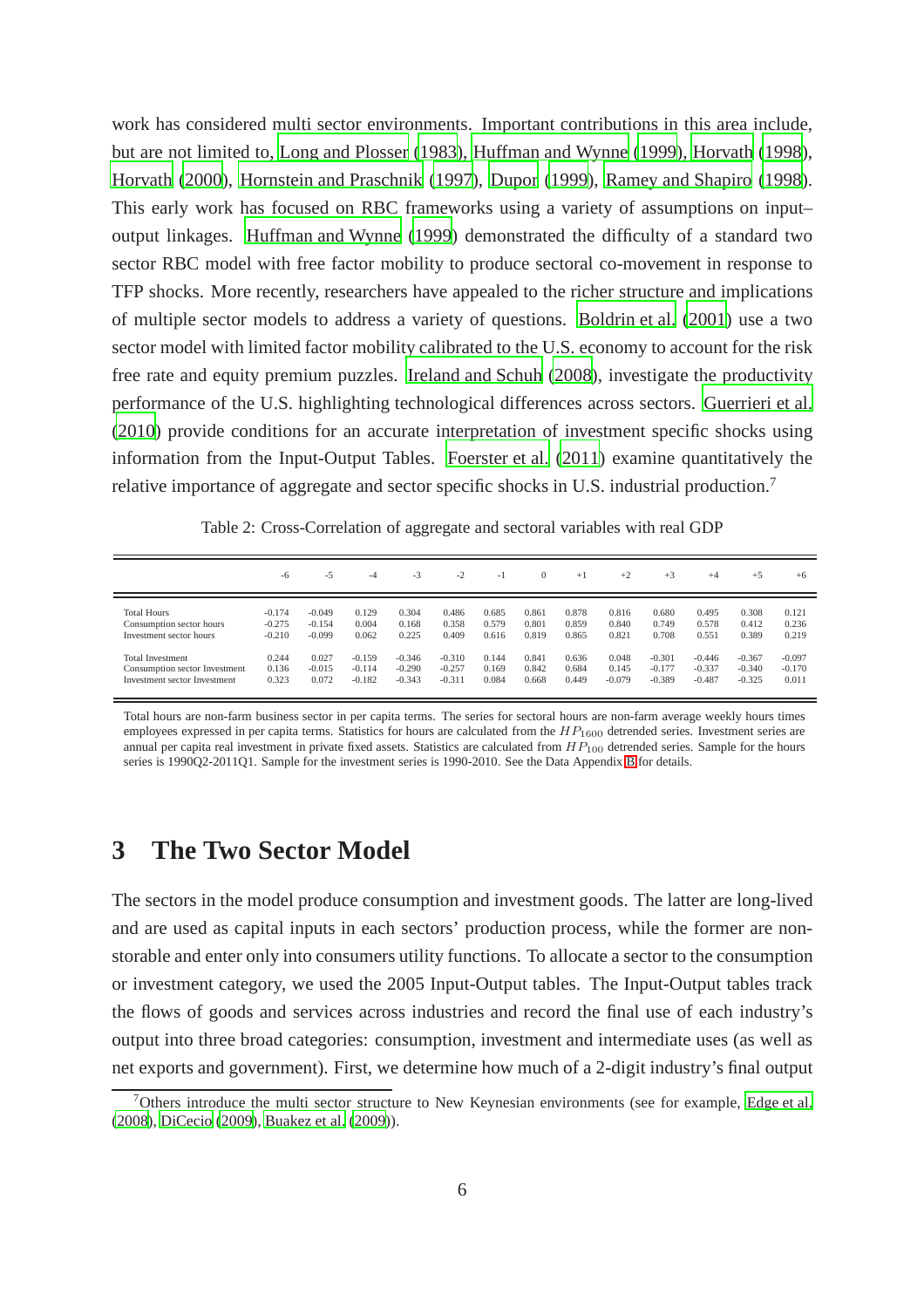goes to consumption as opposed to investment or intermediate uses. Then we adopt the following criterion: if the majority of an industry's final output is allocated to final consumption demand it is classified as a consumption sector; otherwise, if the majority of an industry's output is allocated to investment or intermediate demand, it is classified as an investment sector. Using this criterion, mining, utilities, transportation and warehousing, information, manufacturing, construction and wholesale trade industries are classified as the investment sector and retail trade, finance, insurance, real estate, rental and leasing, professional and business services, educational services, health care and social assistance, arts, entertainment, recreation, accommodation and food services and other services except government are classified as the consumption sector.<sup>8</sup>

The model includes eight different types of economic agents: A continuum of households that consume, save in interest bearing deposits and supply labor on a monopolistically competitive labor market. Employment agencies aggregate different types of labor to a homogenous aggregate for intermediate goods production. A continuum of intermediate goods firms produce investment and consumption goods using labor and capital services as inputs. They rent labor services from the employment agencies and rent capital services on a perfectly competitive market from capital services producers. Final goods producers aggregate intermediate producers output in each sector. Physical capital producers use a fraction of investment goods and existing capital to produce new sector specific capital goods. Financial intermediaries collect deposits from households and finance the capital acquisitions of capital services producers. A monetary policy authority controls the nominal interest rate.

### **3.1 Intermediate goods producers**

#### **3.1.1 Intermediate goods producer's production and cost minimization**

Intermediate goods in the consumption sector are produced by a monopolist according to the production function,

$$
C_t(i) = max \Big\{ A_t(L_{C,t}(i))^{1-a_c} (K_{C,t}(i))^{a_c} - A_t V_t^{\frac{a_c}{1-a_i}} F_C; 0 \Big\}.
$$

Intermediate goods in the investment sector are produced by a monopolist according to the production function,

$$
I_t(i) = max \Big\{ V_t(L_{I,t}(i))^{1-a_i} (K_{I,t}(i))^{a_i} - V_t^{\frac{1}{1-a_i}} F_I; 0 \Big\},\,
$$

<sup>&</sup>lt;sup>8</sup>We have checked whether there is any migration of 2-digit industries across sectors for our sample. The only industry which changes classification (from consumption to investment) during the sample is "information" which for the majority of the sample can be classified as investment and we classify it as such.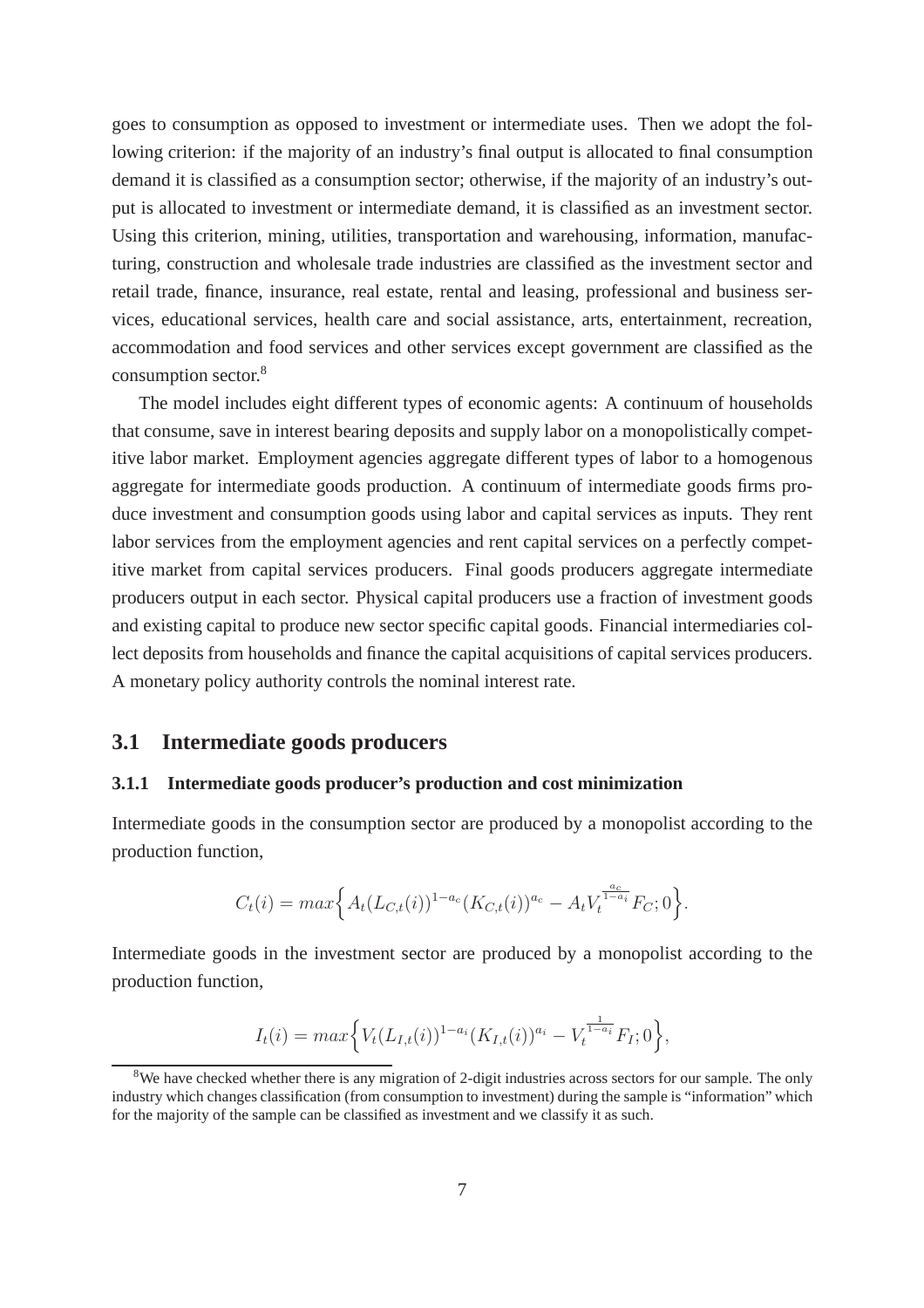where  $K_{x,t}(i)$  and  $L_{x,t}(i)$  denote the amount of capital services and labor services rented by firm i in sector  $x = C, I$  and  $a_c, a_i \in (0, 1)$  denote the share of capital in the respective production function. Fixed costs of production,  $F_C, F_I > 0$ , ensure that profits are zero along a nonstochastic balanced growth path and allow us to dispense with the entry and exit of intermediate good producers [\(Christiano et al.](#page-38-0) [\(2005\)](#page-38-0)).<sup>9</sup> The variable  $A_t$  denotes the (non-stationary) level of TFP in the consumption sector and its growth rate,  $z_t = ln\left(\frac{A_t}{A_t}\right)$  $A_{t-1}$ , follows the process,

$$
z_t = (1 - \rho_z)g_a + \rho_z z_{t-1} + \varepsilon_t^z,\tag{1}
$$

Similarly,  $V_t$  is the (non-stationary) level of TFP in the investment sector and its growth rate,  $v_t = ln\left(\frac{V_t}{V_t}\right)$  $V_{t-1}$ follows the process,

$$
v_t = (1 - \rho_v)g_v + \rho_v v_{t-1} + \varepsilon_t^v,\tag{2}
$$

Here,  $\varepsilon_t^z$  and  $\varepsilon_t^v$  are i.i.d.  $N(0, \sigma_z^2)$  and  $N(0, \sigma_v^2)$ , respectively. The parameters  $g_a$  and  $g_v$  are the steady state growth rates of the two TFP processes above and  $\rho_z, \rho_v \in (0, 1)$  determine their persistence.

#### **3.1.2 Intermediate goods producer's pricing decisions**

A constant fraction  $\xi_{p,x}$  of intermediate firms in sector  $x = C, I$  cannot choose their price optimally in period  $t$  but reset their price — as in [Calvo \(1983](#page-38-13)) — according to the indexation rule,

$$
P_{C,t}(i) = P_{C,t-1}(i)\pi_{C,t-1}^{t_{p_C}}\pi_C^{1-t_{p_C}},
$$
  
\n
$$
P_{I,t}(i) = P_{I,t-1}(i)\pi_{I,t-1}^{t_{p_I}}\pi_I^{1-t_{p_I}}\left[\left(\frac{A_t}{A_{t-1}}\right)^{-1}\left(\frac{V_t}{V_{t-1}}\right)^{\frac{1-a_c}{1-a_i}}\right]^{t_{p_I}},
$$

where  $\pi_{C,t} \equiv \frac{P_{C,t}}{P_{C,t}}$  $\frac{P_{C,t}}{P_{C,t-1}}$  and  $\pi_{I,t} \equiv \frac{P_{I,t}}{P_{I,t-1}}$  $P_{I,t-1}$  $\int A_t$  $A_{t-1}$  $\bigg\{-\frac{1}{t}\bigg\}$  $V_{t-1}$  $\int_{0}^{\frac{1-a_c}{1-a_i}}$  is gross inflation in the two sectors and  $\pi_C$ ,  $\pi_I$  denote steady state values. The factor that appears in the investment sector expression adjusts for investment specific progress.

The remaining fraction of firms,  $(1 - \xi_{p.x})$ , in sector  $x = C$ , I can adjust the price in period t. These firms choose their price optimally by maximizing the present discounted value of future profits. The resulting aggregate price index in the consumption sector is,

$$
P_{C,t} = \left[ (1 - \xi_{p,C}) \tilde{P}_{C,t}^{\frac{1}{\lambda_{p,t}^C}} + \xi_{p,C} \left( \left( \frac{\pi_{C,t-1}}{\bar{\pi}_t} \right)^{\iota_{p,C}} \pi_C^{1 - \iota_{p,C}} P_{C,t-1} \right)^{\frac{1}{\lambda_{p,t}^C}} \right]^{\lambda_{p,t}^C}.
$$

<sup>9</sup>The fixed costs are assumed to grow at the same rate as output in the consumption and investment sector to ensure that they do not become asymptotically negligible.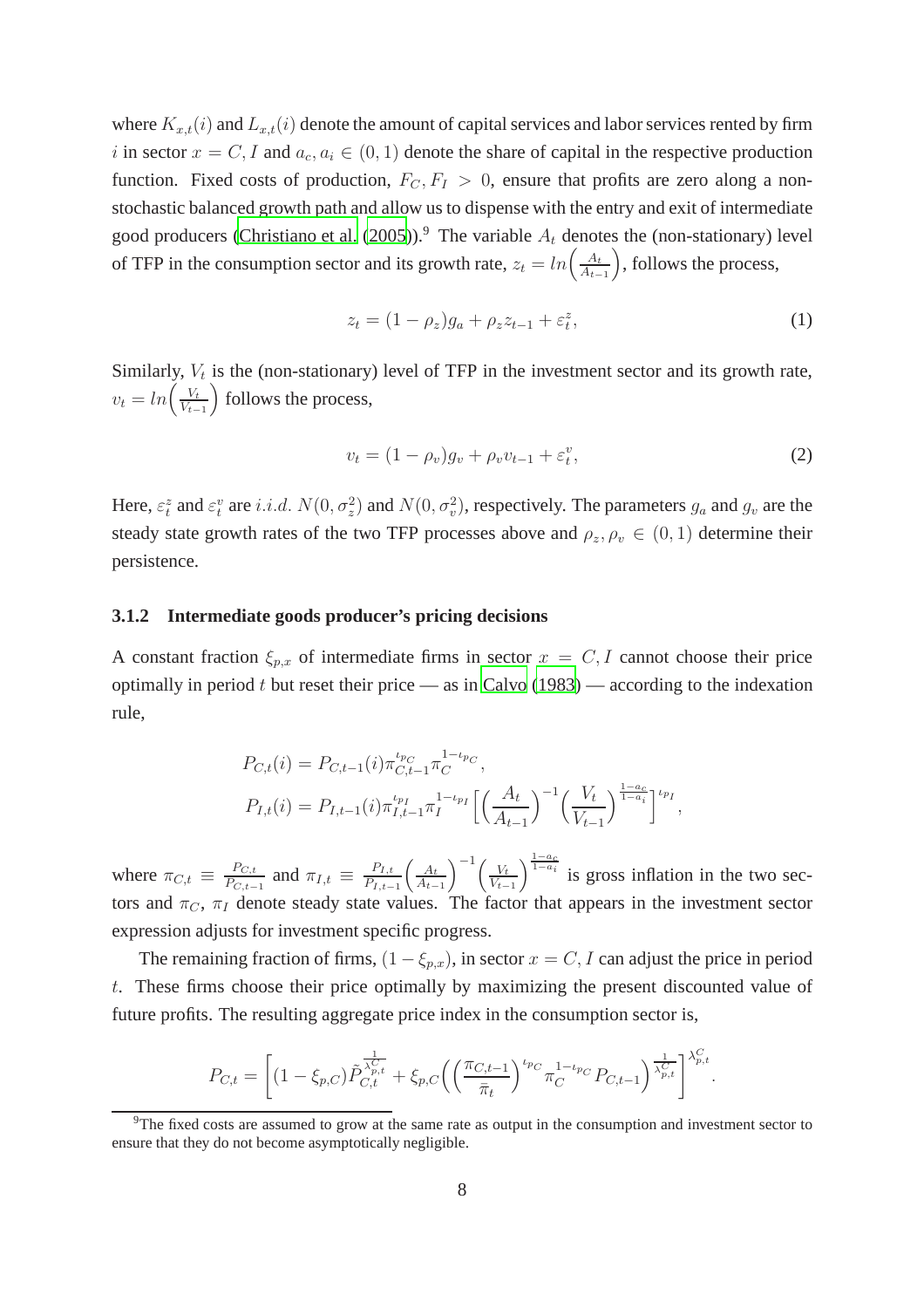The aggregate price index in the investment sector is,

$$
P_{I,t} = \left[ (1 - \xi_{p,I}) \tilde{P}_{I,t}^{\frac{1}{\lambda_{p,t}^t}} + \xi_{p,I} \left( P_{I,t-1} \left( \frac{\pi_{I,t-1}}{\bar{\pi}_t} \right)^{\iota_{p_I}} \pi_I^{1-\iota_{p_I}} \left[ \left( \frac{A_t}{A_{t-1}} \right)^{-1} \left( \frac{V_t}{V_{t-1}} \right)^{\frac{1-\alpha_c}{1-\alpha_i}} \right]^{\iota_{p_I}} \right)^{\frac{1}{\lambda_{p,t}^I}} \right]^{\lambda_{p,t}^I}.
$$

### **3.2 Final goods producers**

Final goods,  $C_t$  and  $I_t$ , in the consumption and investment sector respectively, are produced by perfectly competitive firms combining a continuum— $C_t(i)$  and  $I_t(i)$ —of intermediate goods, according to the technology,

$$
C_t = \left[ \int_0^1 (C_t(i))^{\frac{1}{1+\lambda_{p,t}^C}} di \right]^{1+\lambda_{p,t}^C}, \qquad I_t = \left[ \int_0^1 (I_t(i))^{\frac{1}{1+\lambda_{p,t}^I}} di \right]^{1+\lambda_{p,t}^I}
$$

,

The elasticity  $\lambda_{p,t}^x$  is the time varying price markup over marginal cost for intermediate firms. It is assumed to follow the exogenous stochastic process,

$$
\log(1+\lambda_{p,t}^x) = (1-\rho_{\lambda_p^x})\log(1+\lambda_p^x) + \rho_{\lambda_p^x}\log(1+\lambda_{p,t-1}^x) + \varepsilon_{p,t}^x,
$$

where  $\rho_{\lambda_p^x} \in (0, 1)$  and  $\varepsilon_{p,t}^x$  is *i.i.d.*  $N(0, \sigma_{\lambda_p^x}^2)$ , with  $x = C, I$ . Shocks to  $\lambda_{p,t}^x$  can be interpreted as mark-up (or cost-push) shocks.

Profit maximization and the zero profit condition for final good firms imply that sectoral prices of the final goods,  $P_{C,t}$  and  $P_{I,t}$ , are CES aggregates of the prices of intermediate goods in the respective sector,  $P_{C,t}(i)$  and  $P_{I,t}(i)$ ,

$$
P_{C,t} = \left[ \int_0^1 P_{C,t}(i)^{\frac{1}{\lambda_{p,t}^C}} di \right]^{\lambda_{p,t}^C}, \qquad P_{I,t} = \left[ \int_0^1 P_{I,t}(i)^{\frac{1}{\lambda_{p,t}^I}} di \right]^{\lambda_{p,t}^I}.
$$

### **3.3 Households**

#### **3.3.1 Household's utility and budget constraint**

Households consist of two types of members, workers and bankers. At any point in time, there is a fraction  $1 - f$  that are workers and f that are bankers. The workers supply (specialized) labor and earn wages while the bankers manage a financial intermediary. Both member types return their respective earnings back to the household. This set-up is identical to [Gertler and Karadi \(2011](#page-39-0)) except for the fact that workers have monopoly power in setting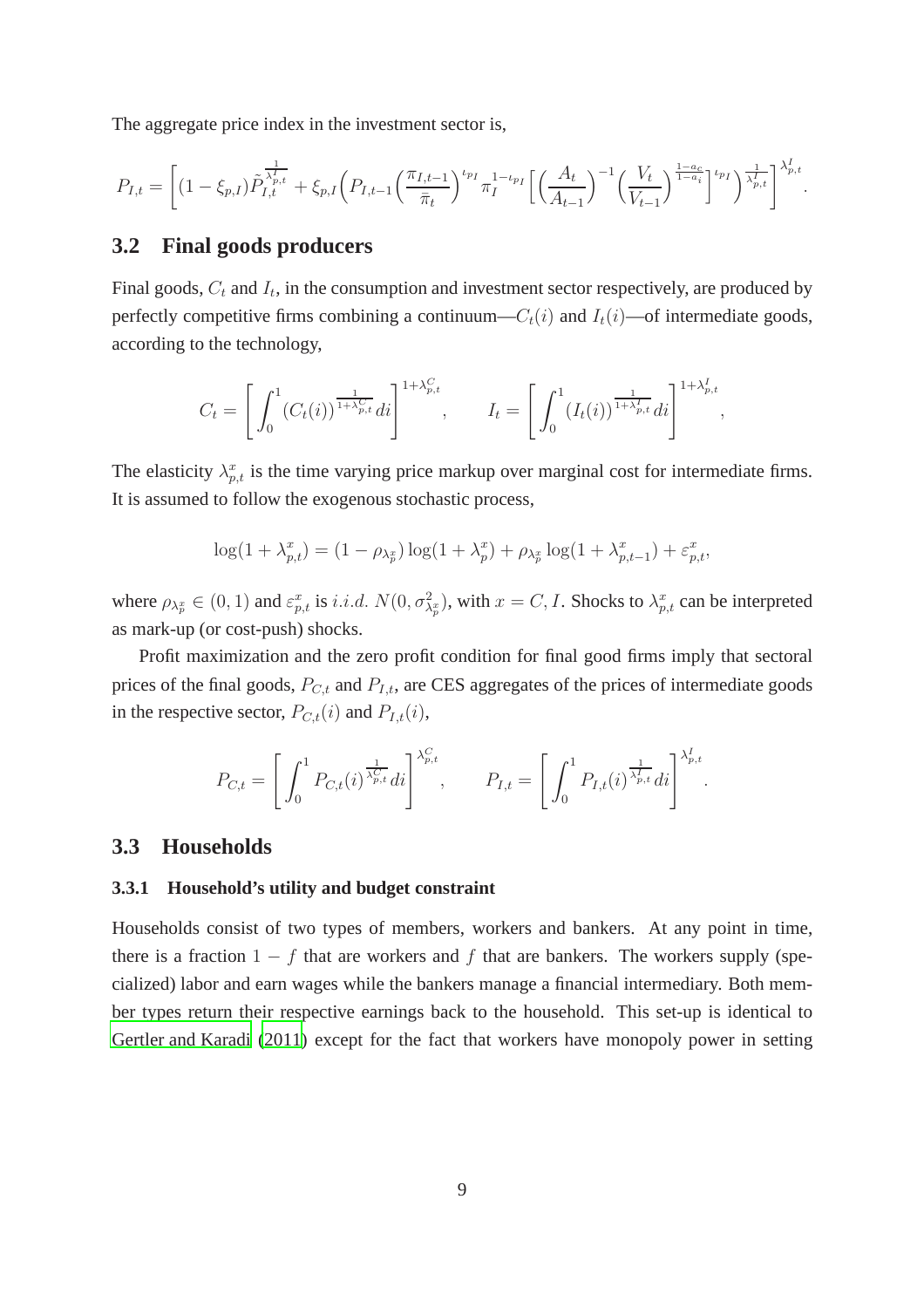wages. The household maximize the utility function,

$$
E_0 \sum_{t=0}^{\infty} \beta^t b_t \left[ \ln(C_t - hC_{t-1}) - \varphi \frac{(L_{C,t}(j) + L_{I,t}(j))^{1+\nu}}{1+\nu} \right], \quad \beta \in (0,1), \quad \varphi > 0, \quad \nu > 0,
$$
\n(3)

where  $E_0$  is the conditional expectation operator,  $\beta$  is the discount factor and h is the degree of (external) habit formation. The inverse Frisch labor supply elasticity is denoted by  $\nu$  while  $\varphi$ is a free parameter which allows to calibrate total labor supply in the steady state to be unity. Due to the non-stationarity of technological (TFP) progress, utility is logarithmic to ensure the existence of a balanced growth path. Consumption is not indexed by  $(i)$  because the existence of state contingent securities ensures that in equilibrium, consumption and asset holdings are the same for all households. The variable  $b_t$  is a intertemporal preference shock, which affects both the marginal utility of consumption and the marginal disutility of labor. It is assumed to follow the stochastic process,

$$
\log b_t = \rho_b \log b_{t-1} + \varepsilon_t^b,\tag{4}
$$

where  $\rho_b \in (0, 1)$  and  $\varepsilon_t^b$  is *i.i.d*  $N(0, \sigma_b^2)$ .

The household's flow budget constraint (in consumption units) is,

$$
C_t + \frac{B_t}{P_{C,t}} \le \frac{W_t(j)}{P_{C,t}} (L_{C,t}(j) + L_{I,t}(j)) + R_{t-1} \frac{B_{t-1}}{P_{C,t}} - \frac{T_t}{P_{C,t}} + \frac{\Psi_t(j)}{P_{C,t}} + \frac{\Pi_t}{P_{C,t}},
$$
(5)

where  $B_t$  is holdings of bank deposits (which are risk free and equivalent to government bonds),  $\Psi_t$  is the net cash flow from household's portfolio of state contingent securities,  $T_t$  is lump-sum taxes,  $R_t$  the (gross) nominal interest rate paid on deposits and  $\Pi_t$  is the net (after a start-up fund given to new bankers' members of household) per-capita profit accruing to households from ownership of all firms (financial and non-financial). Notice above the wage rate,  $W_t$ , is identical across sectors due to perfect labor mobility.

#### **3.3.2 Employment agencies**

Each household  $j \in [0, 1]$  supplies specialized labor,  $L_t(j)$ , monopolistically as in [Erceg et al.](#page-39-10) [\(2000\)](#page-39-10). A large number of competitive "employment agencies" aggregate this specialized labor into a homogenous labor input which is sold to intermediate goods producers in a competitive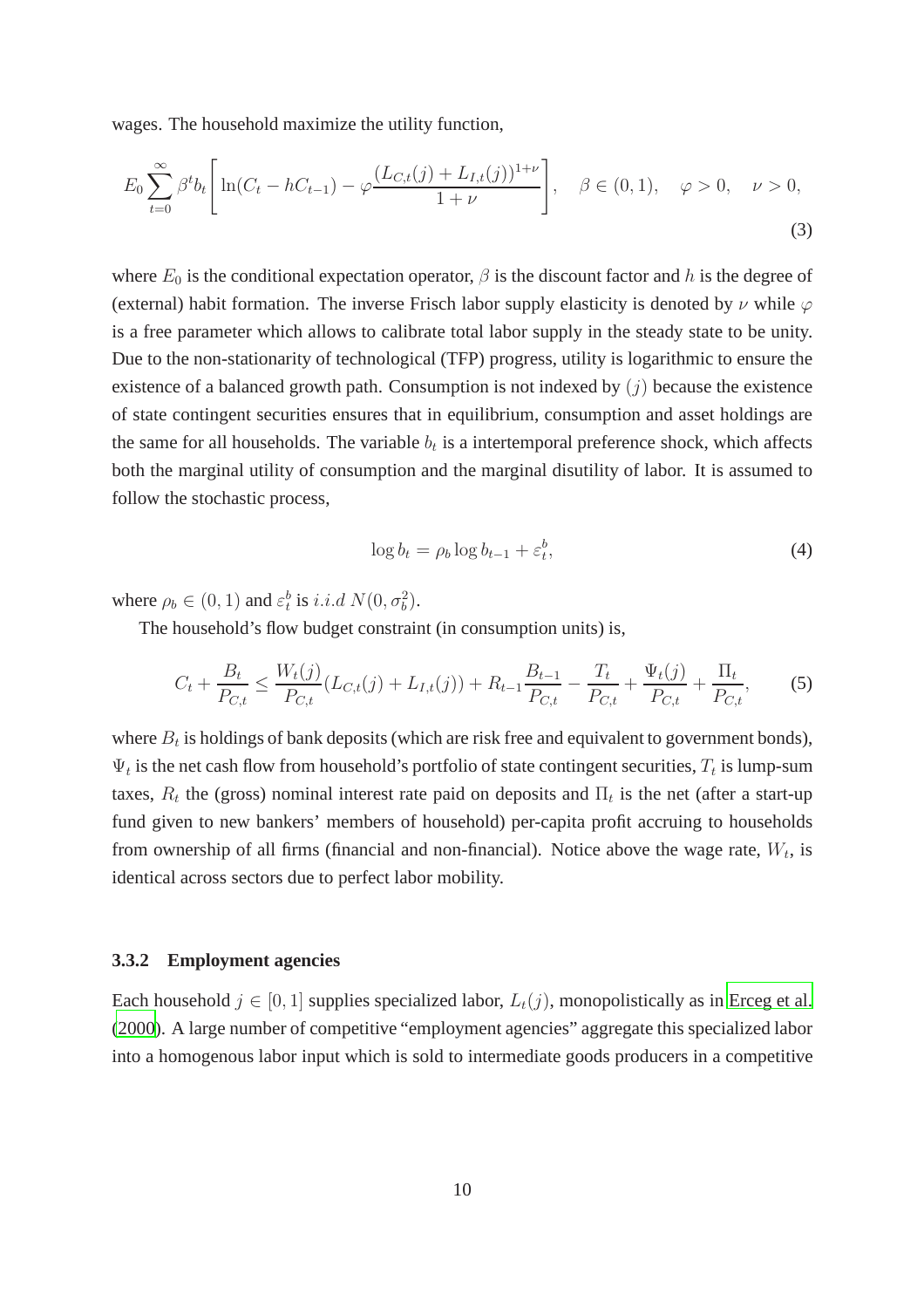market. Aggregation is done according to the following function,

$$
L_t = \left[ \int_0^1 L_t(j)^{\frac{1}{1+\lambda_{w,t}}} dj \right]^{1+\lambda_{w,t}}.
$$

The desired markup of wages over the household's marginal rate of substitution (or wage markup),  $\lambda_{w,t}$ , follows the exogenous stochastic process,

$$
\log(1 + \lambda_{w,t}) = (1 - \rho_w) \log(1 + \lambda_w) + \rho_w \log(1 + \lambda_{w,t-1}) + \varepsilon_{w,t},
$$

where  $\rho_w \in (0, 1)$  and  $\varepsilon_{w,t}$  is *i.i.d.*  $N(0, \sigma_{\lambda_w}^2)$ .

Profit maximization by the perfectly competitive employment agencies implies the labor demand function,

<span id="page-12-0"></span>
$$
L_t(j) = \left(\frac{W_t(j)}{W_t}\right)^{-\frac{1+\lambda_{w,t}}{\lambda_{w,t}}} L_t,
$$
\n
$$
(6)
$$

where  $W_t(j)$  is the wage received from employment agencies by the supplier of labor of type  $j$ , while the wage paid by intermediate firms for the homogenous labor input is,

$$
W_t = \left[ \int_0^1 W_t(j)^{\frac{1}{\lambda_{w,t}}} dj \right]^{\lambda_{w,t}}.
$$

#### **3.3.3 Household's wage setting**

Following [Erceg et al. \(2000](#page-39-10)), in each period, a fraction  $\xi_w$  of the households cannot freely adjust its wage but follows the indexation rule,

$$
W_{t+1}(j) = W_t(j) \left( \pi_{c,t} e^{z_t + \frac{a_c}{1 - a_i} v_t} \right)^{t_w} \left( \pi_c e^{g_a + \frac{a_c}{1 - a_i} g_v} \right)^{1 - t_w}.
$$

The remaining fraction of households,  $(1 - \xi_w)$ , chooses an optimal wage,  $W_t(j)$ , by maximiz $ing, <sup>10</sup>$ 

$$
E_t\Bigg\{\sum_{s=0}^{\infty}\xi_w^s\beta^s\Bigg[-b_{t+s}\varphi\frac{L_{t+s}(j)^{1+\nu}}{1+\nu}+\Lambda_{t+s}W_t(j)L_{t+s}(j)\Bigg]\Bigg\},\,
$$

<sup>&</sup>lt;sup>10</sup>All households that can reoptimize will choose the same wage. The probability to be able to adjust the wage,  $(1 - \xi_w)$ , can be seen as a reduced-form representation of wage rigidities with a broader microfoundation; for example quadratic adjustment costs [\(Calvo](#page-38-13) [\(1983\)](#page-38-13)), information frictions [\(Mankiw, N. Gregory and Reis, Ricardo](#page-41-10) [\(2002\)](#page-41-10)) and contract costs [\(Caplin and Leahy \(1997](#page-38-14))).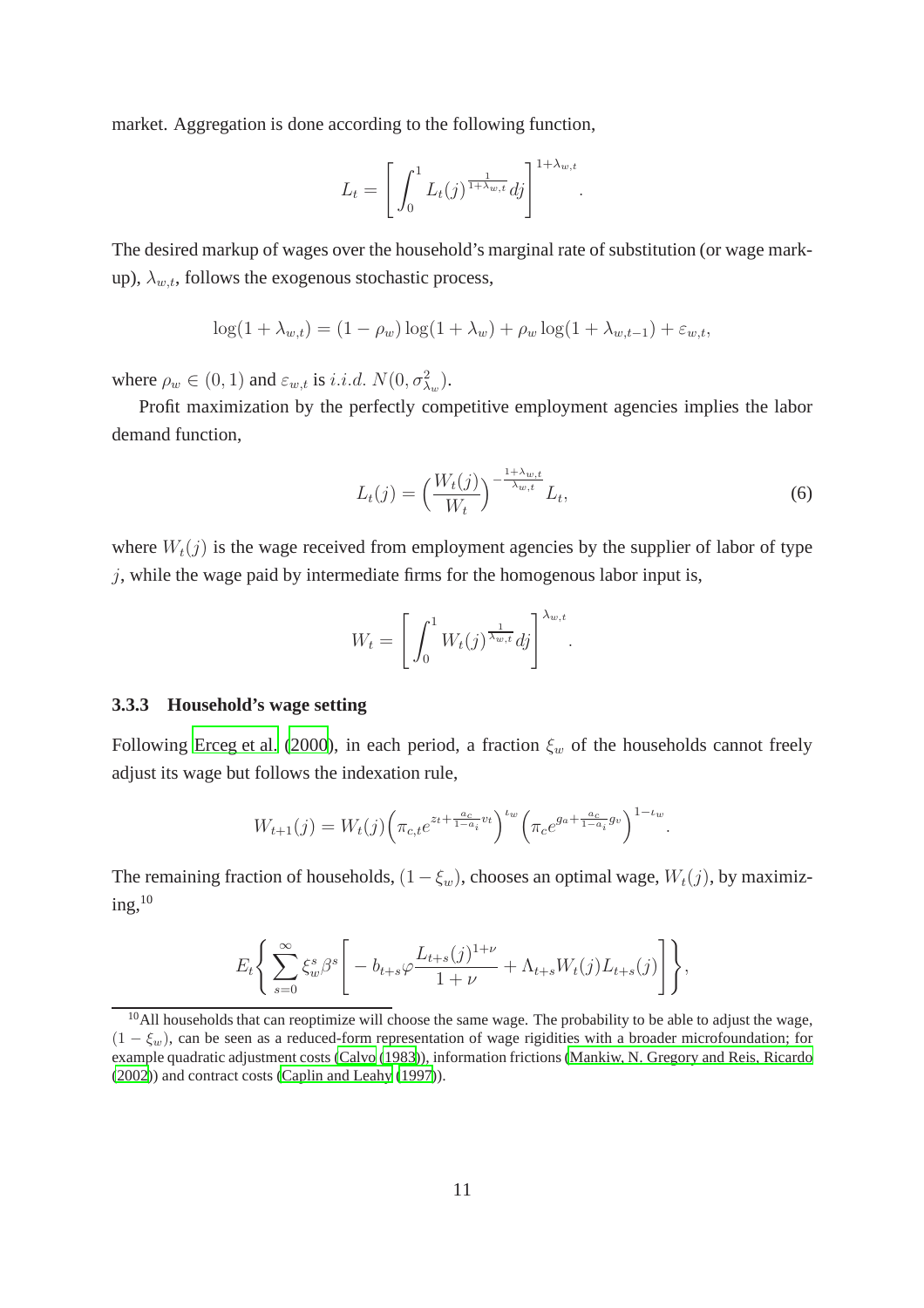subject to the labor demand function [\(6\)](#page-12-0). The aggregate wage evolves according to,

$$
W_t = \left\{ (1 - \xi_w)(\tilde{W}_t)^{\frac{1}{\lambda_w}} + \xi_w \left[ \left( \pi_c e^{g_a + \frac{a_c}{1 - a_i} g_v} \right)^{1 - \iota_w} \left( \pi_{c, t-1} e^{z_{t-1} + \frac{a_c}{1 - a_i} v_{t-1}} \right)^{\iota_w} W_{t-1} \right]^{\frac{1}{\lambda_w}} \right\}^{\lambda_w},
$$

where  $\tilde{W}_t$  is the optimally chosen wage.

## **3.4 Capital services producers**

There is a perfectly competitive sector with capital services producers that transform physical capital to effective capital. At the end of period t capital services producers in sector  $x = C, I$ , purchase physical capital  $\bar{K}_{C,t}$  or  $\bar{K}_{I,t}$  from physical capital producers (described in the next section) in the respective sector at price  $Q_{C,t}$  or  $Q_{I,t}$ . At the beginning of the next period, capital services producers set the utilization rate of capital. The utilization rate,  $u_{x,t}$ , transforms physical capital into effective capital according to

$$
K_{x,t} = u_{x,t} \xi_{x,t}^K \bar{K}_{x,t-1}, \qquad x = C, I,
$$

Capital services producers incur costs when setting utilization, which are denoted by  $a_x(u_{x,t})$ per unit of capital. This function has the properties that in the steady state  $u = 1$ ,  $a_x(1) = 0$  and  $\chi_x \equiv \frac{a_x^{\prime\prime}(1)}{a^{\prime}(1)}$  $\frac{a_x^2(1)}{a_x^2(1)}$ , where "'"s denote differentiation. Capital services producers rent effective capital in perfectly competitive markets to intermediate goods produces and earn a rental rate equal to  $R_{x,t}^K/P_{C,t}$  per unit of capital.

In transforming physical into effective capital we allow for a capital quality shock (as in [Gertler and Karadi](#page-39-0) [\(2011\)](#page-39-0)),  $\xi_{x,t}^K$ , and assume it evolves according to

$$
\log \xi_{x,t}^K = \rho_{\xi^K, x} \log \xi_{x,t-1}^K + \varepsilon_{x,t}^{\xi^K}, \qquad x = C, I,
$$

where  $\rho_{\xi^K,x} \in (0,1)$ . Because this disturbance (as shown below) directly affects the value of capital—equivalently value of assets held by intermediaries since they provide finance for capital acquisitions—we call it an asset value shock.<sup>11</sup>

We introduce a richer information structure with respect to this process. Specifically, we assume the innovation of the shock process consists of two components,

$$
\varepsilon_{x,t}^{\xi^K} = \varepsilon_{x,t}^{\xi^{K,0}} + \varepsilon_{x,t}^{\xi^{K,news}}, \qquad x = C, I,
$$
\n(7)

<sup>&</sup>lt;sup>11</sup>Recently this type of exogenous variation to the value of capital has enjoyed increasing popularity in macroeconomic models. Other studies that include this type of shock include for example [Gourio](#page-40-1) [\(2012\)](#page-40-1), [Sannikov and Brunnermeier \(2010\)](#page-41-11), [Gertler and Kiyotaki \(2010\)](#page-39-1) and [Gertler et al. \(2011\)](#page-39-11).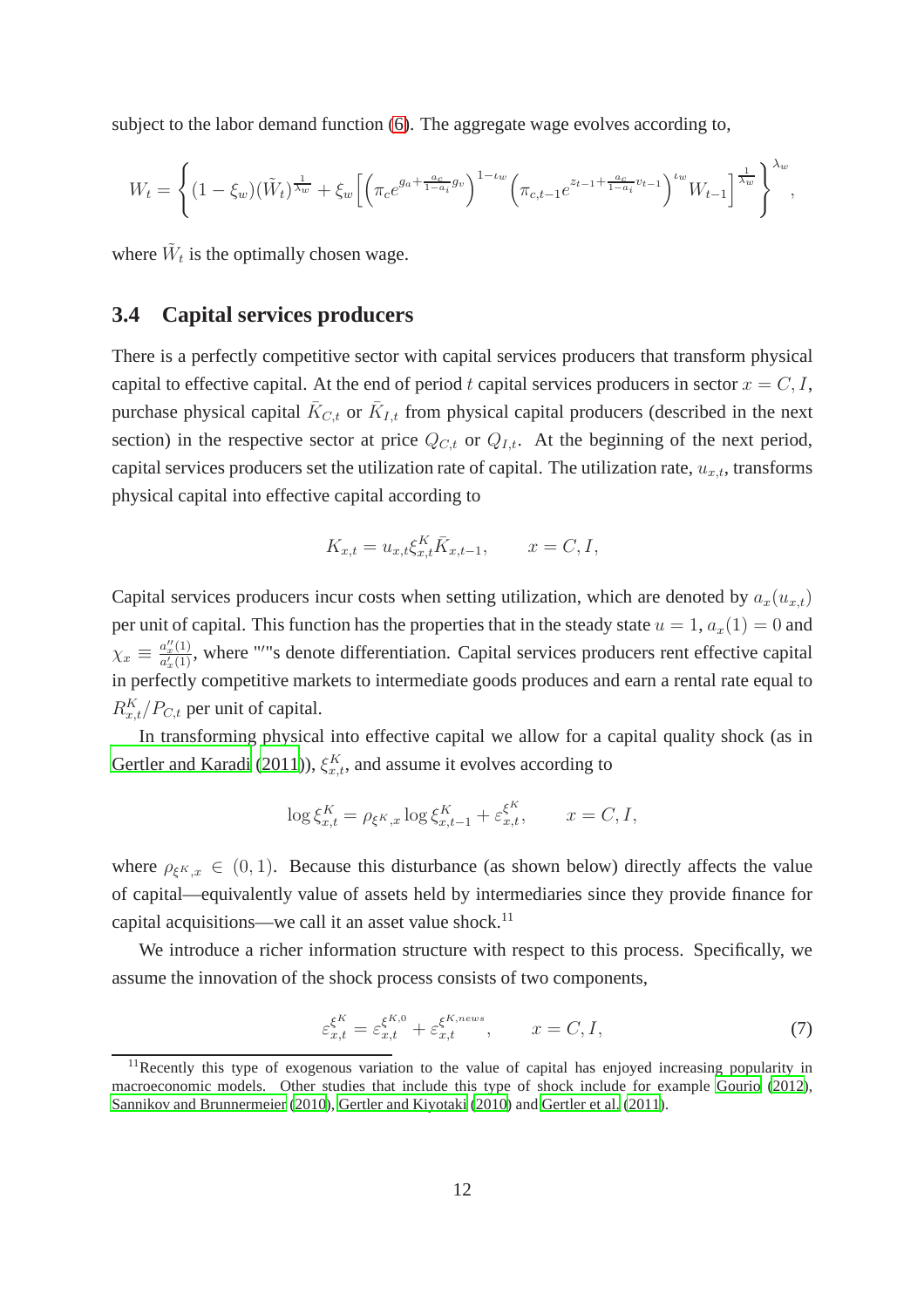where the first component,  $\varepsilon_{x,t}^{\xi^{K,0}}$ , is unanticipated and the second component,  $\varepsilon_{x,t}^{\xi^{K,news}}$ , is anticipated or news. For example, [Alexopoulos](#page-37-3) [\(2011\)](#page-37-3) and [Ramey \(2011](#page-41-12)) document, using a variety of sources from US data, people receive information (or news) in advance of the actual realization of technology and government spending innovations.<sup>12</sup> News can be anticipated several quarters ahead so that,

$$
\varepsilon_{x,t}^{\xi^{K,news}} \equiv \sum_{h=1}^{H} \varepsilon_{x,t-h}^{\xi^{K,h}},
$$

where  $\varepsilon_{x,t-}^{\xi^{K,h}}$  $x_{t-h}^{k+n}$  is advanced information (or news) received by agents in period  $t-h$  about the innovation that affects asset values in period  $t$ .  $H$  is the maximum horizon over which agents can receive advance information (anticipation horizon). It is assumed that the anticipated and unanticipated components for sector  $x = C, I$  and horizon  $h = 0, 1, \ldots, H$  are i.i.d. with  $N(0, \sigma_{\xi^{K,h},x}^2)$  and uncorrelated across sector, horizon and time. Note the process above also allows for revisions in expectations. In other words, information received  $t - h$  periods in advance can later be revised by updated information received at  $t - h + 1, ...t - 1$  or by the unanticipated component,  $\varepsilon_{x,t}^{\xi_{k,0}^{K,0}}$ . This implies news received at any anticipation horizon may only be partially (or fail to) materialize. To clarify this information structure, suppose we consider a one-quarter ahead news horizon so  $H = 1$  and  $\varepsilon_{x,t}^{\xi^K} = \varepsilon_{x,t}^{\xi^{K,0}} + \varepsilon_{x,t-}^{\xi^{K,1}}$  $\zeta_{x,t-1}^{k+1}$ . Now in period t rational agents can form expectations about one period ahead asset value shock process as follows,

$$
\log \xi_{x,t}^{K} = \rho_{\xi^{K},x} \log \xi_{x,t-1}^{K} + \varepsilon_{x,t}^{\xi^{K,0}} + \varepsilon_{x,t-1}^{\xi^{K,1}}
$$
  
\n
$$
\log \xi_{x,t+1}^{K} = \rho_{\xi^{K},x} \log \xi_{x,t}^{K} + \varepsilon_{x,t+1}^{\xi^{K,0}} + \varepsilon_{x,t}^{\xi^{K,1}}
$$
  
\n
$$
\log \xi_{x,t+1}^{K} = \rho_{\xi^{K},x} \left( \rho_{\xi^{K},x} \log \xi_{x,t-1}^{K} + \varepsilon_{x,t}^{\xi^{K,0}} + \varepsilon_{x,t-1}^{\xi^{K,1}} \right) + \varepsilon_{x,t+1}^{\xi^{K,0}} + \varepsilon_{x,t}^{\xi^{K,1}}
$$
  
\n
$$
E_{t} \left[ \log \xi_{x,t+1}^{K} \right] = \rho_{\xi^{K},x}^{2} \log \xi_{x,t-1}^{K} + \rho_{\xi^{K},x} \varepsilon_{x,t}^{\xi^{K,0}} + \rho_{\xi^{K},x} \varepsilon_{x,t-1}^{\xi^{K,1}} + \varepsilon_{x,t}^{\xi^{K,1}}.
$$
 (8)

Capital services producers in period  $t + 1$  in sector  $x = C, I$  choose the utilization rate of capital as follows,

$$
\max_{u_{x,t+1}} \left[ \frac{R_{x,t+1}^K}{P_{C,t+1}} u_{x,t+1} \xi_{x,t+1}^K \bar{K}_{x,t} - a_x(u_{x,t+1}) \xi_{x,t+1}^K \bar{K}_{x,t} A_{t+1} V_{t+1}^{\frac{a_c-1}{1-a_i}} \right].
$$

Further, they purchase physical capital at the end of period t at price  $Q_{x,t}$  and sell the un-depreciated component at the end of period  $t + 1$  at price  $Q_{x,t+1}$  to the physical capital

 $12$ News shocks are introduced in a similar way for example in [Davis \(2007\)](#page-38-5), [Schmitt-Grohe and Uribe](#page-41-5) [\(2012\)](#page-41-5), [Khan and Tsoukalas \(2012](#page-41-6)) and [Fujiwara et al.](#page-39-6) [\(2011\)](#page-39-6).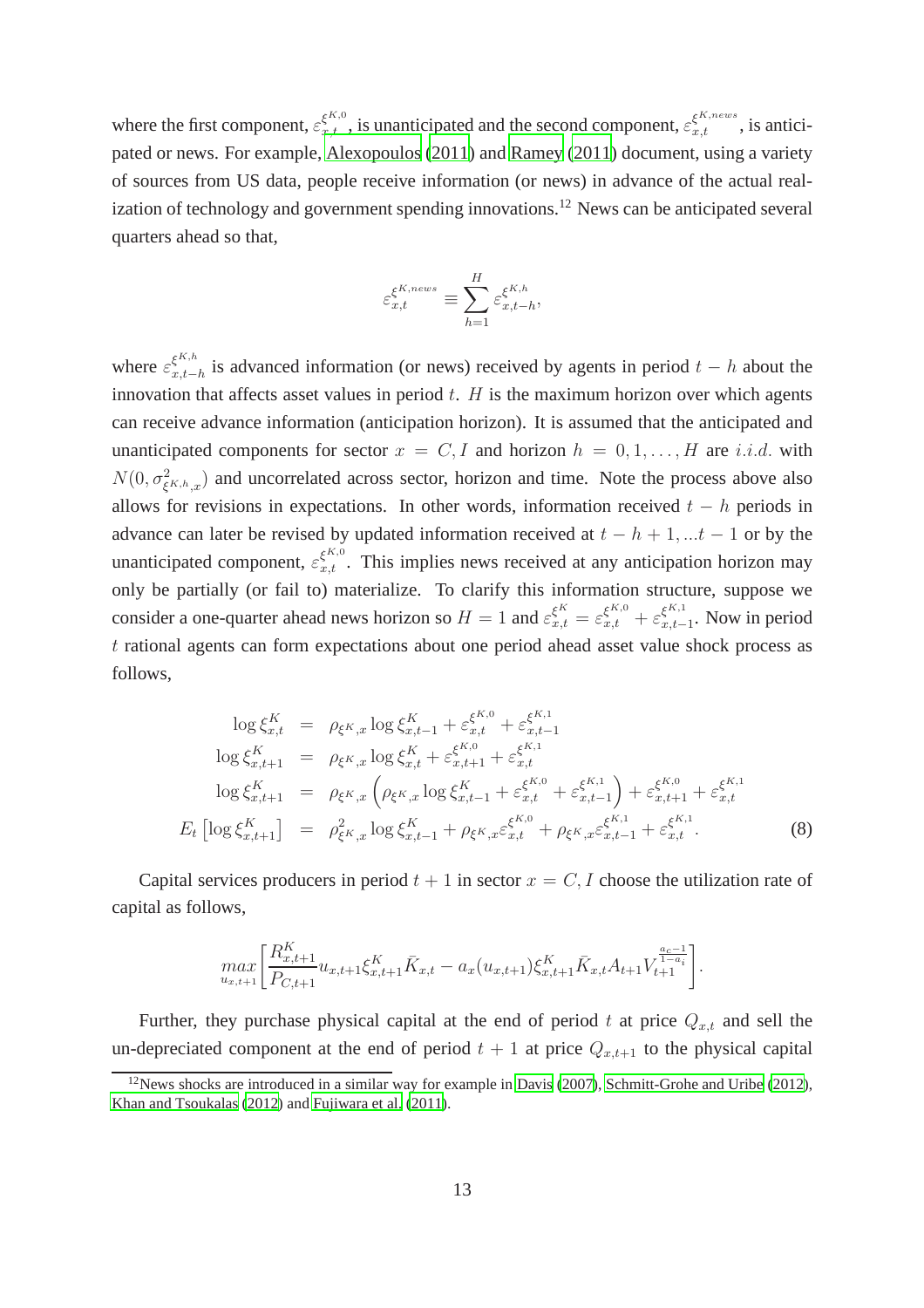producers. Hence, total receipts of capital services producers in period  $t + 1$  are equal to,

$$
\frac{R_{x,t+1}^K}{P_{C,t+1}}u_{x,t+1}\xi_{x,t+1}^K \bar{K}_{x,t} - a_x(u_{x,t+1})\xi_{x,t+1}^K \bar{K}_{x,t}A_{t+1}V_{t+1}^{\frac{a_c-1}{1-a_i}} + (1-\delta_x)Q_{x,t+1}\xi_{x,t+1}^K \bar{K}_{x,t},
$$

which can be expressed as,

<span id="page-15-0"></span>
$$
R_{x,t+1}^B Q_{x,t} \bar{K}_{x,t} \tag{9}
$$

with

$$
R_{x,t+1}^{B} = \frac{\frac{R_{x,t+1}^{K}}{P_{x,t+1}} \xi_{x,t+1}^{K} u_{x,t+1} + Q_{x,t+1} \xi_{x,t+1}^{K}(1 - \delta_x) - a_x(u_{x,t+1}) \xi_{x,t+1}^{K} A_{t+1} V_{t+1}^{\frac{a_c - 1}{1 - a_i}}}{Q_{x,t}}, \quad x = C, I,
$$
\n(10)

where  $R_{x,t+1}^B$  is the rate of return on capital. Since the latter finance their purchase of capital at the end of each period with funds from financial intermediaries (to be described below),  $R_{x,t+1}^B$ is also the stochastic return earned by financial intermediaries in sector  $x = C, I$ . Note that the asset value shock process,  $\xi_{x,t+1}^K$  directly affects the return to capital suggesting the news component of the process may potentially affect this return.

#### **3.5 Physical capital producers**

Capital producers in sector  $x = C, I$  use a fraction of investment goods from final goods producers and undepreciated capital stock from capital services producers (as described above) to produce new capital goods, subject to investment adjustment costs as proposed by [Christiano et al.](#page-38-0) [\(2005\)](#page-38-0). These new capital goods are then sold in perfectly competitive capital goods markets to capital services producers. The technology available for physical capital production is given as,

$$
O'_{x,t} = O_{x,t} + \left(1 - S\left(\frac{I_{x,t}}{I_{x,t-1}}\right)\right)I_{x,t},
$$

where  $O_{x,t}$  denotes the amount of used capital at the end of period t,  $O'_{x,t}$  the new capital available for use at the beginning of period  $t + 1$ . The investment adjustment cost function  $S(\cdot)$ satisfies the following:  $S(1) = S'(1) = 0$  and  $S''(1) = \kappa > 0$ , where "'"s denote differentiation. The optimization problem of capital producers in sector  $x = C, I$  is given as,

$$
\max_{I_{x,t},O_{x,t}} E_t \sum_{t=0}^{\infty} \beta^t \Lambda_t \bigg\{ Q_{x,t} \bigg[ O_{x,t} + \bigg( 1 - S \bigg( \frac{I_{x,t}}{I_{x,t-1}} \bigg) \bigg) I_{x,t} \bigg] - Q_{x,t} O_{x,t} - \frac{P_{I,t}}{P_{C,t}} I_{x,t} \bigg\},\,
$$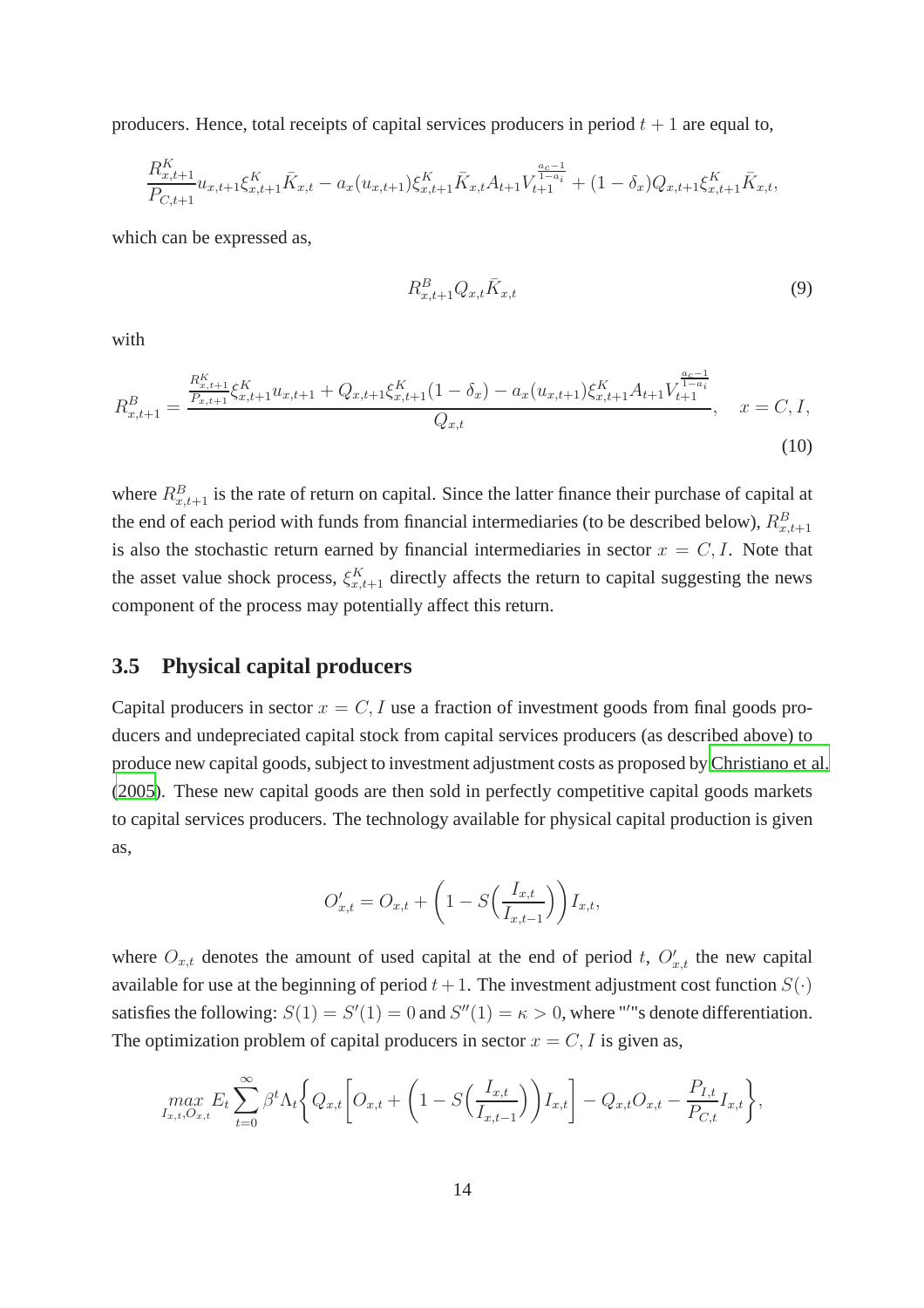where  $Q_{x,t}$  denotes the price of capital (i.e. the value of installed capital in consumption units). The first order condition for investment goods is,

$$
\frac{P_{I,t}}{P_{C,t}} = Q_{x,t} \left[ 1 - S\left(\frac{I_{x,t}}{I_{x,t-1}}\right) - S'\left(\frac{I_{x,t}}{I_{x,t-1}}\right) \frac{I_{x,t}}{I_{x,t-1}} \right] + \beta E_t Q_{x,t+1} \frac{\Lambda_{t+1}}{\Lambda_t} \left[ S'\left(\frac{I_{x,t+1}}{I_{x,t}}\right) \left(\frac{I_{x,t+1}}{I_{x,t}}\right)^2 \right].
$$

From the capital producer's problem it is evident that any value of  $O_{x,t}$  is profit maximizing. Let  $\delta_x \in (0,1)$  denote the depreciation rate of capital and  $\bar{K}_{x,t-1}$  the capital stock available at the beginning of period t in sector  $x = C, I$ . Then setting  $O_{x,t} = (1 - \delta) \xi_{x,t}^K \overline{K}_{x,t-1}$  implies the available (sector specific) capital stock in sector  $x$ , evolves according to,

$$
\bar{K}_{x,t} = (1 - \delta_x) \xi_{x,t}^K \bar{K}_{x,t-1} + \left( 1 - S\left(\frac{I_{x,t}}{I_{x,t-1}}\right) \right) I_{x,t}, \qquad x = C, I,
$$
\n(11)

Sector specific capital implies that installed capital is immobile between sectors. Our assumption of sector specific capital is motivated by evidence in [Ramey and Shapiro \(2001](#page-41-13)) who report significant costs of reallocating capital across sectors.<sup>13</sup>

### **3.6 Financial sector**

#### **3.6.1 Financial Intermediaries**

Financial intermediaries use deposits from households and their own equity capital and lend funds to capital services producers. Intermediaries face an exogenous  $i.i.d.$  probability of exit in each period. Because we work with a two sector model we assume banking is segmented; there are two continua of banks which provide specialized lending to capital services producers in each sector. In other words, we assume there are specialized intermediaries for financing each sector. This set-up can also be interpreted as one intermediary with two independent branches where the probability of lending specialization is equal across sectors and independent across time. The implementation of financial intermediaries in our two sector model is based on the framework developed in [Gertler and Karadi](#page-39-0) [\(2011\)](#page-39-0) in a standard one sector model, so we only briefly describe it here (Appendix [C](#page-62-0) provides all the equations).<sup>14</sup> The balance sheet of an intermediary that lends in sector  $x = C, I$ , is,

 $13$ Two sector models with sector specific capital include, among others, [Boldrin et al. \(2001\)](#page-38-10), [Ireland and Schuh](#page-40-11) [\(2008\)](#page-40-11), [Huffman and Wynne \(1999\)](#page-40-0) and [Papanikolaou \(2011\)](#page-41-14). Limited factor mobility is shown to be able to correct many counterfactual predictions of one sector models with respect to both aggregate quantities and asset returns. For example, [Boldrin et al. \(2001](#page-38-10)) show it can rationalize the equity premium puzzle, co-movement of sectoral inputs over the business cycle, the inverted leading indicator property of interest rates.

 $14$ It is important to highlight that banks in either sector are symmetric. Their performance and hence the evolution of equity capital differs between them because the demand for capital differs across sectors resulting in sector specific prices of capital,  $Q_{x,t}$ , and rates of return for capital. Moreover the institutional setup of banks does not depend on firm-specific factors allowing the emergence of a representative bank in each sector.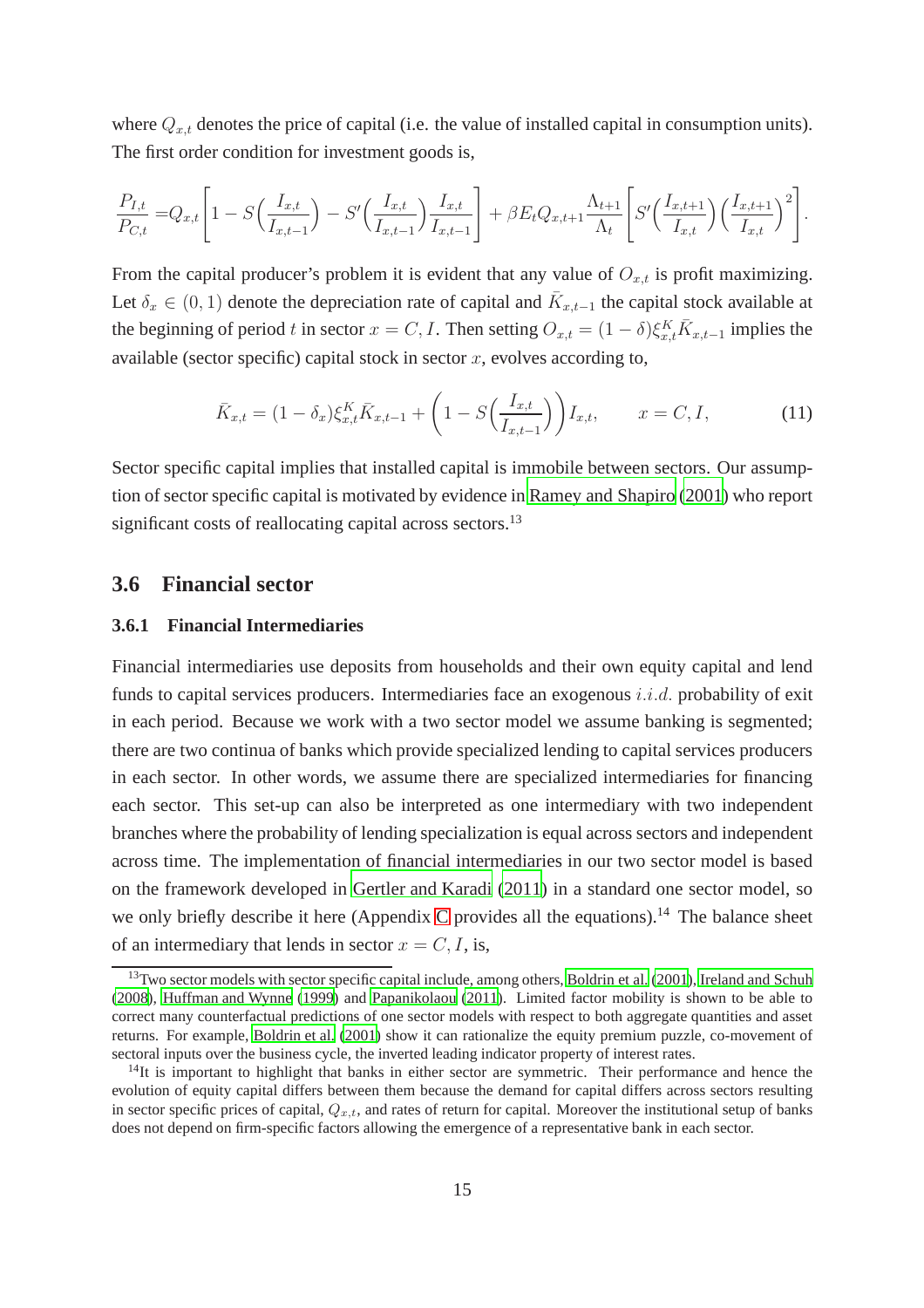$$
Q_{x,t}S_{x,t} = N_{x,t} + \frac{B_{x,t}}{P_{C,t}},
$$
  $x = C, I,$ 

where  $S_{x,t}$  denotes the quantity of financial claims on capital services producers held by the intermediary and  $Q_{x,t}$  denotes the price per unit of claim. The variable  $N_{x,t}$  denotes equity capital (or wealth) at the end of period t and  $B_{x,t}$  are households deposits.

Financial intermediaries are limited from infinitely borrowing funds from households by a moral hazard/costly enforcement problem. Bankers, at the beginning of each period, can choose to divert a fraction  $\lambda_B$  of available funds and transfer it back to the household they belong. Depositors can force the bank into bankruptcy and recover a fraction  $1 - \lambda_B$  of assets. Note that the fraction,  $\lambda_B$ , which bankers can divert is the same across sectors to guarantee that the household is indifferent of deposit allocation.

Financial intermediaries maximize expected terminal wealth, i.e. the discounted sum of future equity capital. The moral hazard/costly enforcement problem constraints the bank's ability to acquire assets and hence lending because it introduces an endogenous leverage constraint. In this case, the quantity of assets which the intermediary can acquire depends on the equity capital,  $N_{x,t}$ , as well as the intermediary's leverage ratio,  $\varrho_{x,t}$ . The leverage ratio (bank's intermediated assets to equity) is a function of the marginal gains of expanding assets (holding equity constant), expanding equity (holding assets constant), and the gain from diverting assets. Formally,

$$
Q_{x,t}S_{x,t} = \varrho_{x,t}N_{x,t},\tag{12}
$$

Financial intermediaries which exit the industry can be replaced by new ones. Therefore, total wealth of financial intermediaries is the sum of the equity capital of existing,  $N_{x,t}^e$ , and new ones,  $N_{x,t}^n$ ,

<span id="page-17-0"></span>
$$
N_{x,t} = N_{x,t}^e + N_{x,t}^n.
$$

The fraction  $\theta_B$  of bankers at  $t - 1$  which survive until t is equal across sectors. Then, the law of motion for the equity capital of existing bankers in sector  $x = C, I$  is given by,

$$
N_{x,t}^{e} = \theta_B \left[ (R_{x,t}^{B} - R_{t-1}) \varrho_{x,t-1} + R_{t-1} \right] N_{x,t-1}, \qquad 0 < \theta_B < 1. \tag{13}
$$

where,  $R_{x,t}^B - R_{t-1}$  denotes the ex-post excess return on assets and  $R_{x,t}^B$  is the return to capital given by equation [\(10\)](#page-15-0). The impact of the latter on  $N_{x,t}^e$  is increasing in the leverage ratio.

New entering banks receive startup funds from households equal to a small fraction,  $\varpi$ , of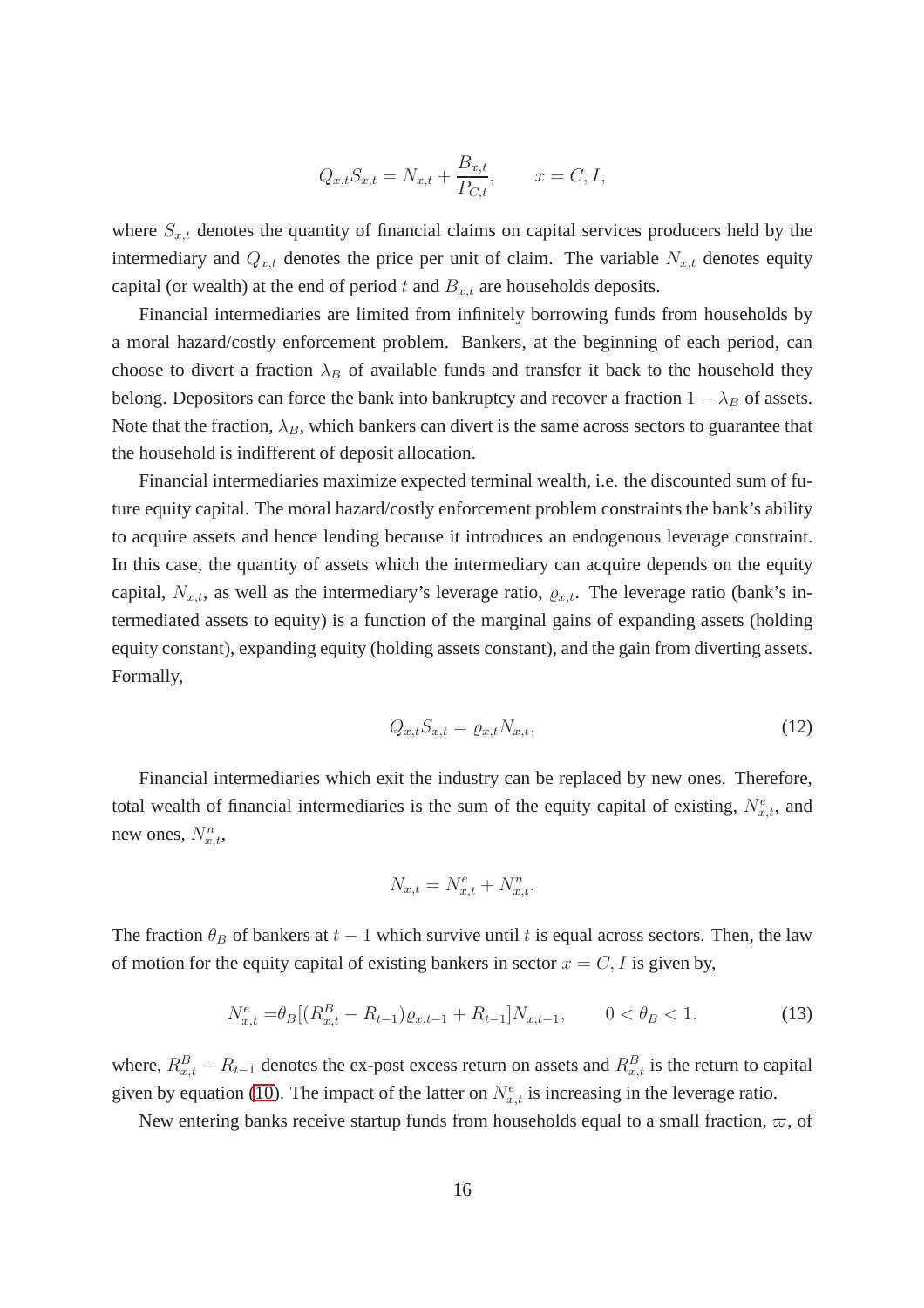the value of assets held by the existing banks in their final operating period. Given that the exit probability is  $i.i.d.,$  the value of assets held by the existing bankers in their final operating period is given by  $(1 - \theta_B)Q_{x,t}S_{x,t}$ . Therefore, new intermediaries begin with,

<span id="page-18-0"></span>
$$
N_{x,t}^n = \varpi Q_{x,t} S_{x,t}, \qquad 0 < \varpi < 1. \tag{14}
$$

Combining [\(13\)](#page-17-0) and [\(14\)](#page-18-0) leads to the law of motion for total equity capital,

$$
N_{x,t} = (\theta_B[(R_{x,t}^B - R_{t-1})\varrho_{x,t-1} + R_{t-1}]N_{x,t-1} + \varpi Q_{x,t}S_{x,t})\varsigma_{x,t},
$$

where  $\varsigma_{x,t}$  is a shock to the bank's equity capital, assumed to evolve as,

$$
\log \varsigma_{x,t} = \rho_{\varsigma_x} \log \varsigma_{x,t-1} + \epsilon_{x,t}^{\varsigma}, \qquad x = C, I
$$

where  $\rho_{\varsigma_x} \in (0, 1)$  and  $\epsilon_{x,t}^{\varsigma}$  is *i.i.d*  $N(0, \sigma_{\varsigma_x}^2)$ .

It is useful to define the finance (or risk) premium on assets earned by banks in sector  $x = C, I$ , as,

<span id="page-18-1"></span>
$$
R_{x,t}^{\Delta} = R_{x,t+1}^B - R_t.
$$
\n(15)

**Financing capital acquisitions by capital services producers.** Capital services producers in sector x, acquire physical capital  $\bar{K}_{x,t}$  at the end of period t, and sell the capital on the open market again at the end of period  $t + 1$ . This acquisition of capital is financed by intermediaries in the respective sector. To acquire the funds to buy capital, capital services producers issue  $S_{C,t}$  or  $S_{I,t}$  claims equal to the number of units of physical capital acquired,  $\bar{K}_{C,t}$  or  $\bar{K}_{I,t}$ . They price each claim at the price of a unit of capital  $Q_{C,t}$  or  $Q_{I,t}$ . Then by arbitrage the following constraint holds,

$$
Q_{x,t}\bar{K}_{x,t} = Q_{x,t}S_{x,t},
$$

where the left-hand side stands for the value of physical capital acquired and the right-hand side denotes the value of claims against this capital. In contrast to the relationship between households and banks which is characterized by the moral hazard/costly enforcement problem, we assume—in line with [Gertler and Karadi \(2011](#page-39-0))—there are no frictions in the process of intermediation between non-financial firms and banks. Notice the assumptions above imply financial intermediaries carry all the risk when lending to capital services producers—effectively capital services producers earn zero return. Using the assumptions in [Gertler and Karadi \(2011](#page-39-0)) we can interpret these claims as one period state-contingent bonds which allows interpreting the risk premium defined in equation [\(15\)](#page-18-1) as a corporate bond spread.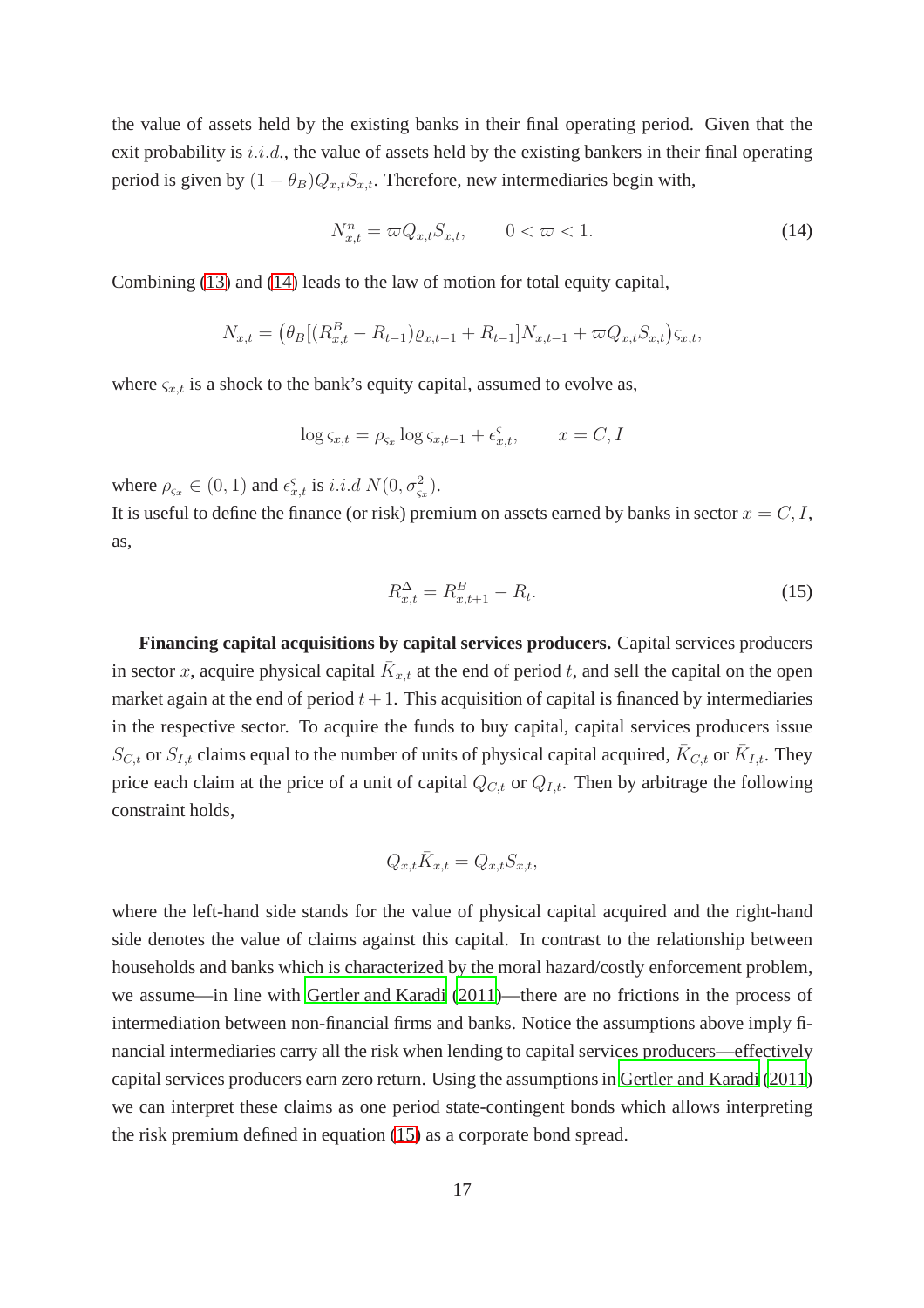### **3.7 Monetary policy**

The nominal interest rate  $R_t$  set by the monetary authority follows a feedback rule,

$$
\frac{R_t}{R} = \left(\frac{R_{t-1}}{R}\right)^{\rho_R} \left[ \left(\frac{\pi_{c,t}}{\pi_c}\right)^{\phi_\pi} \left(\frac{\pi_{c,t}}{\pi_{c,t-1}}\right)^{\phi_{\Delta\pi}} \left(\frac{Y_t}{Y_{t-1}}\right)^{\phi_{\Delta Y}} \right]^{1-\rho_R} \eta_{mp,t}, \quad \rho_R, \phi_\pi, \phi_{\Delta\pi}, \phi_{\Delta Y} \in (0,1),
$$

where R is the steady state (gross) nominal interest rate and  $(Y_t/Y_{t-1})$  is the gross growth rate in real GDP. The interest rate responds to deviations of consumption sector inflation from its target level, inflation growth and real GDP growth and is subject to a monetary policy IID shock  $\eta_{mp,t}$ .

## **3.8 Market clearing**

The resource constraint in the consumption sector is,

$$
C_t + (a(u_{C,t})\xi_{C,t}^K \bar{K}_{C,t-1} + a(u_{I,t})\xi_{I,t}^K \bar{K}_{I,t-1})\frac{A_t V_t^{\frac{ac}{1-a_i}}}{V_t^{\frac{1}{1-a_i}}} = A_t L_{c,t}^{1-a_c} K_{c,t}^{a_c} - A_t V_t^{\frac{ac}{1-a_i}} F_C.
$$

The resource constraint in the investment sector is,

$$
\left[I_{I,t}^{-\rho} + I_{C,t}^{-\rho}\right]^{-\frac{1}{\rho}} = V_t L_{I,t}^{1-a_i} K_{I,t}^{a_i} - V_t^{\frac{1}{1-a_i}} F_I.
$$

Notice in specifying the resource constraint in the investment sector we—following [Huffman and Wynne](#page-40-0) [\(1999\)](#page-40-0)—allow (but not require) for the realistic possibility that investment goods may be sector specific to some degree, i.e. imperfect substitutes in production. In other words, investment goods produced for the investment sector may not be converted (without cost) to use in the consumption sector. There are many examples that can fit this description. For example equipment produced for use in the automobile industry cannot be immediately or costlessly converted in equipment for use in services industries.<sup>15</sup> As shown by [Huffman and Wynne](#page-40-0) [\(1999\)](#page-40-0) this feature helps with sectoral co-movement in a two sector RBC model. The parameter that captures the elasticity of substitution is given by,  $-1 \leq \rho < -\infty$ . For  $\rho = -1$ , we obtain a standard resource constraint for the investment sector (i.e. perfectly substitutable investment goods), while  $\rho < -1$ , implies a cost for quickly changing the composition of investment goods across sectors. We estimate this parameter and thus let the data speak on its magnitude. Moreover,

$$
L_t = L_{I,t} + L_{C,t}, \qquad I_t = \left[ I_{I,t}^{-\rho} + I_{C,t}^{-\rho} \right]^{-\frac{1}{\rho}}.
$$

<sup>&</sup>lt;sup>15</sup>[Huffman and Wynne \(1999](#page-40-0)) motivate this assumption by stating: "...it is trivial to observe that factories cannot immediately be refurbished so as to produce computers instead of pipelines, or trucks instead of cement. It takes time and resources to change the composition of goods produced."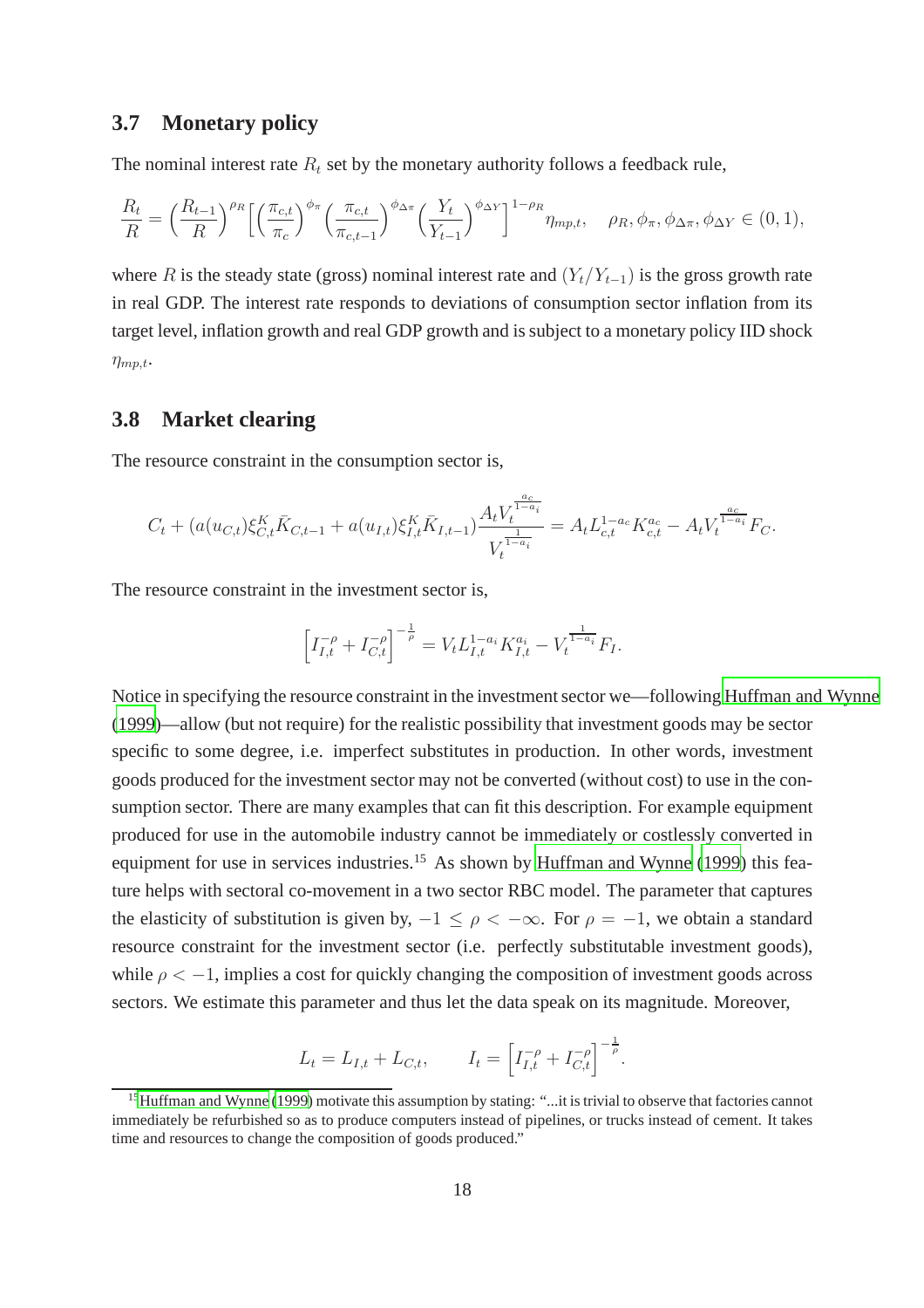Output (GDP in consumption units) is defined as,

$$
Y_t = C_t + \frac{P_{I,t}}{P_{C,t}} I_t + e_t.
$$

where  $e_t$  denotes GDP measurement error. We assume that this measurement error in GDP evolves according to,

$$
\log e_t = (1 - \rho_e) \log e + \rho_e \log e_{t-1} + \varepsilon_t^e,
$$

where  $\rho_e \in (0,1)$  and  $\varepsilon_t^e$  is *i.i.d.*  $N(0, \sigma_e^2)$ . The measurement error is used to capture unmodelled output movements. These can arise from government spending or net exports which we abstract from in the model, motivated by recent evidence that assigns a relatively unimportant role of government spending shocks as a driving force of the business cycle. For example, [Justiniano et al. \(2010](#page-40-13)) report that government spending shocks account for about 2% in the variance of many macroeconomic aggregates, such as output, consumption and hours in business cycle frequencies.

## <span id="page-20-0"></span>**4 Data and Methodology**

We estimate the model using quarterly U.S. data (1990 Q2 - 2011 Q1) on eleven macroeconomic and financial market variables. Specifically, we use data on output, consumption, investment, wages, consumption and investment sector inflation, hours worked, nominal interest rate. Moreover we include non-financial corporate bond spreads and a measure of intermediaries' equity capital. We construct and use only sector specific spreads for corporate bonds issued by non-financial companies that are actively traded in the secondary market.<sup>16</sup> Appendix [B](#page-58-0) describes the data sources and methods in detail. The vector of observables we use in the estimation is given as,

$$
\mathbf{Y}_t = \left[ \Delta \log Y_t, \Delta \log C_t, \Delta \log I_t, \Delta \log W_t, \pi_{C,t}, \pi_{I,t}, \log L_t, R_t, R_{C,t}^{\Delta}, R_{I,t}^{\Delta}, \Delta \log N_t \right].
$$
 (16)

where ∆ denotes the first-difference operator and we demean the data prior to estimation. In the vector above,  $Y_t$ ,  $C_t$ ,  $I_t$ ,  $W_t$ ,  $\pi_{C,t}$ ,  $\pi_{I,t}$ ,  $L_t$ ,  $R_t$ ,  $R_{C,t}^{\Delta}$ ,  $R_{I,t}^{\Delta}$ ,  $N_t$ , denote, output, consumption, investment, real wage, consumption sector inflation, investment sector inflation, hours worked,

<sup>&</sup>lt;sup>16</sup>This information is provided by Datastream. In line with [Gilchrist and Zakrajsek \(2012](#page-39-3)) we only consider bonds with a rating above investment grade and maturity longer than one and shorter than 30 years. We also exclude all credit spreads below 10 and above 5000 basis points to ensure that the time series are not driven by a small number of extreme observations. To generate the credit spread series for the consumption/investment sector, we aggregate the spreads of 1213/4163 bonds and take the arithmetic average. The limited availability of credit spread data for the 1980s is a factor that restricts the sample for the estimation.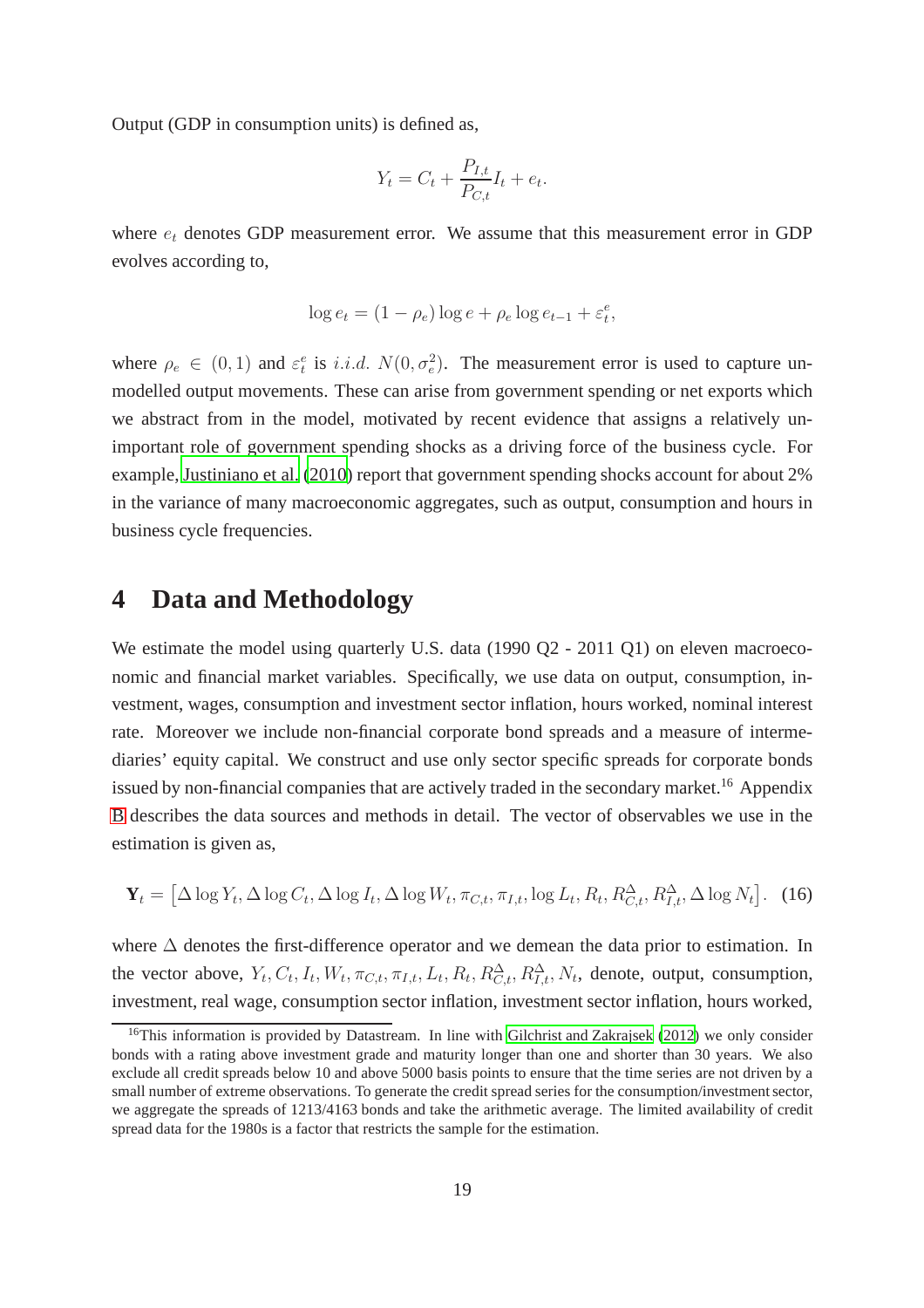nominal interest rate, consumption sector bond spread, investment sector bond spread and bank equity respectively.

We use the Bayesian methodology to estimate the model parameters. The posterior distribution of parameters is evaluated numerically using the random walk Metropolis-Hastings algorithm. We simulate the posterior using a sample of 500,000 draws and use this (after dropping the first 20% of the draws) to (i) report the mean, and the 10 and 90 percentiles of the posterior distribution of the estimated parameters and (ii) evaluate the marginal likelihood of the model. We also perform a test of (local) parameter identifiability as proposed by [Iskrev](#page-40-14) [\(2010\)](#page-40-14). This test evaluates the Jacobian of the vector containing all parameters (including the parameters describing the exogenous processes) which determine the first two moments of the data. When evaluated at the posterior mean of our parameter estimates this Jacobian matrix has full column rank—equal to the number of parameters to be estimated. This implies that any chosen vector of parameters around our estimates will give rise to an auto-covariance function that is different than that implied by our estimates. The test therefore suggests all parameters are identifiable in a neighbourhood of our estimates.<sup>17</sup>

**Prior distributions**. A number of parameters is held fixed during estimation. These are shown in Table [3.](#page-23-1)<sup>18</sup> For the remaining parameters we use prior distributions that conform to the assumptions used in [Smets and Wouters \(2007](#page-41-3)), [Justiniano et al. \(2010\)](#page-40-13), [Justiniano et al.](#page-40-15) [\(2011\)](#page-40-15), [Khan and Tsoukalas](#page-41-6) [\(2012\)](#page-41-6). The first five columns in Table [4](#page-24-0) list the parameters and the assumptions on the prior distributions.

A new parameter we estimate is  $\rho$  which determines the degree of intratemporal investment adjustment cost. This parameter was originally introduced in [Huffman and Wynne](#page-40-0) [\(1999\)](#page-40-0) and has been shown to be important, in the context of a calibrated two sector RBC model, in gen-

<sup>&</sup>lt;sup>17</sup>All estimations are done using DYNARE (see [Adjemian et al. \(2011\)](#page-37-4)), [http://www.dynare.org.](http://www.dynare.org) We calculate convergence diagnostics in order to check and ensure the stability of the posterior distributions of parameters as described in [Brooks and Gelman \(1998\)](#page-38-15).

<sup>&</sup>lt;sup>18</sup>We set the quarterly depreciation rate to be equal across sectors,  $\delta_C = \delta_I = 0.025$ . From the steady state restriction  $\beta = \pi_C/R$ , we set  $\beta = 0.9974$ . The shares of capital in the production functions,  $a_C$  and  $a_I$ , are assumed equal across sectors and fixed at 0.36. The steady state values for the ratio of nominal investment to consumption is calibrated to be consistent with the average value in the data. The steady state sectoral inflation rates are set to the sample averages and the sectoral steady state mark-ups are assumed to be equal to 10%. We also calibrate the steady state (deterministic) growth of TFP in the consumption/investment sectors in line with the sample average growth rates of output in the two sectors. This yields  $g_a = 0.1\%$  and  $g_v = 0.4\%$  per quarter. There are three parameters specific to financial intermediation. The parameter  $\theta_B$ , which determines the banker's average life span does not have a direct empirical counterpart and is fixed at 0.96, very similar to the value used by [Gertler and Kiyotaki](#page-39-1) [\(2010\)](#page-39-1) and [Gertler and Karadi](#page-39-0) [\(2011\)](#page-39-0). This value implies an average survival time of bankers of slightly over six years. The parameters  $\varpi$  and  $\lambda_B$  are fixed at values which guarantee that the steady state risk premium (the average of spreads across the two sectors) and the steady state leverage ratio matches their empirical counterparts. The average of the consumption sector and investment sector credit spreads are each equal to 50 basis points in the sample. The average leverage ratio in the data is computed from the ratio of assets (excluding loans to consumers, real estate and holdings of government bonds) to equity for all U.S. insured commercial banks and is equal to 5.47. This value is considerably smaller compared to the ratio of total assets to equity, which is equal to 11.52 (see Appendix [B](#page-58-0) for a detailed description).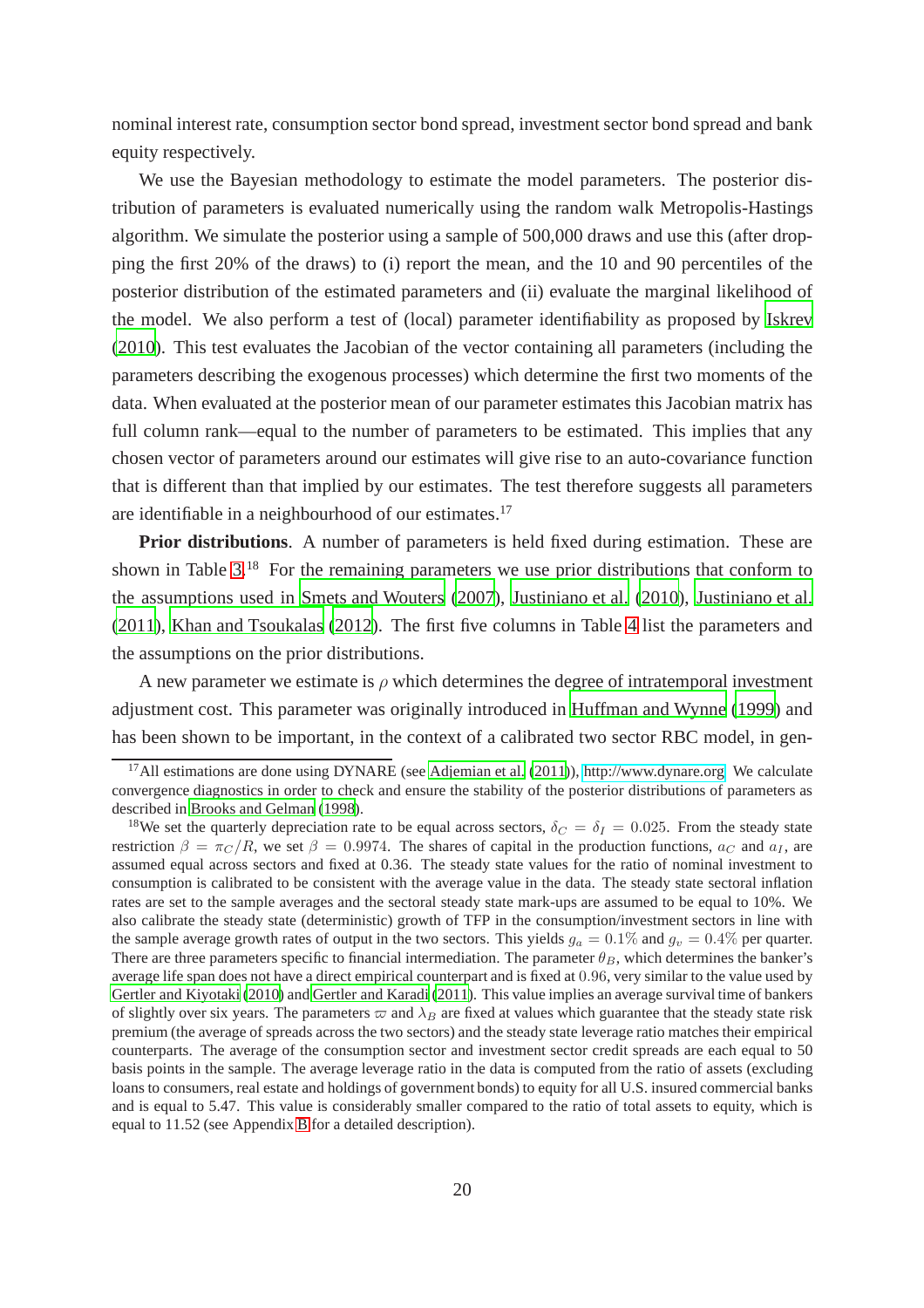erating sectoral co-movement in response to sector specific TFP shocks. We estimate a transformation of this parameter, given by  $\rho^* = 1 + \frac{1}{\rho}$  that lies in the (0,1) interval and assume has a Beta distribution.

In the benchmark model we consider four and eight quarter ahead asset value news. This choice is guided by the desire to economise on the state space and consequently on parameters to be estimated while being flexible enough such that the news process is able to accommodate revisions in expectations. In section [A.1](#page-43-0) we show this choice to be supported by the model fit criterion though we also discuss denser information structures. Similar news horizons are considered by [Christiano et al. \(2010](#page-38-1)), [Schmitt-Grohe and Uribe \(2012](#page-41-5)) and [Khan and Tsoukalas](#page-41-6) [\(2012\)](#page-41-6). Finally, all standard deviations of the contemporaneous and news shocks are assumed to be distributed as an inverse Gamma distribution with a standard deviation of 2.0. Its important to note we specify priors for the news components of asset value shocks such that the sum of the variance of the news components equal the variance of the respective unanticipated component. This choice is partly guided by the findings of [Beaudry and Portier](#page-37-1) [\(2006\)](#page-37-1) and [Beaudry and Lucke \(2010](#page-37-5)) who estimate that news shocks (TFP) account for around 50% of macroeconomic fluctuations. In fact our choice implies that "a-priori" news shocks are relatively unimportant in explaining the variation in the set of observables. Therefore, shocks of this type are handicapped in relation to more conventional shocks before the model is taken to the data. Table [9](#page-55-0) reports a variance decomposition computed at the prior means of parameters which illustrates this fact: the combined contribution of news shocks does not exceed 4% in the variance of any of the main macroeconomic aggregates and where shocks to TFP processes, wage mark-up and sectoral price mark-ups dominate.

**Posterior distributions.** Table [4](#page-24-0) reports the posterior mean and the 10% and 90% intervals of estimated parameters. Overall, the estimates are broadly consistent with earlier studies using one sector models, e.g., [Smets and Wouters \(2007](#page-41-3)), [Khan and Tsoukalas](#page-41-6) [\(2012\)](#page-41-6) and [Justiniano et al. \(2010](#page-40-13)) and we do not discuss them in detail. The transformed parameter that captures intratemporal investment adjustment costs is estimated at 0.358. This maps into a value of  $\rho = -1.55$ , suggesting a mild degree of intratemporal adjustment costs in changing the composition of sectoral investment flows. As far as we are aware this is the first estimate based on a DSGE model reported in the literature.

Relative to earlier work on estimated DSGE models we estimate two new shocks that are financial in nature. First, a shock to the equity capital of intermediaries. The posterior estimates for the volatility of equity shocks suggest a considerable rightward shift from the prior mean and the estimates for the AR(1) parameters suggest considerable persistence for the consumption sector equity capital shock. Second, a shock that affects the value of assets of intermediaries in sector  $x = C, I$ . The asset value shock consists of unanticipated and anticipated (news) components. The standard deviations for the news components (consumption sector) are es-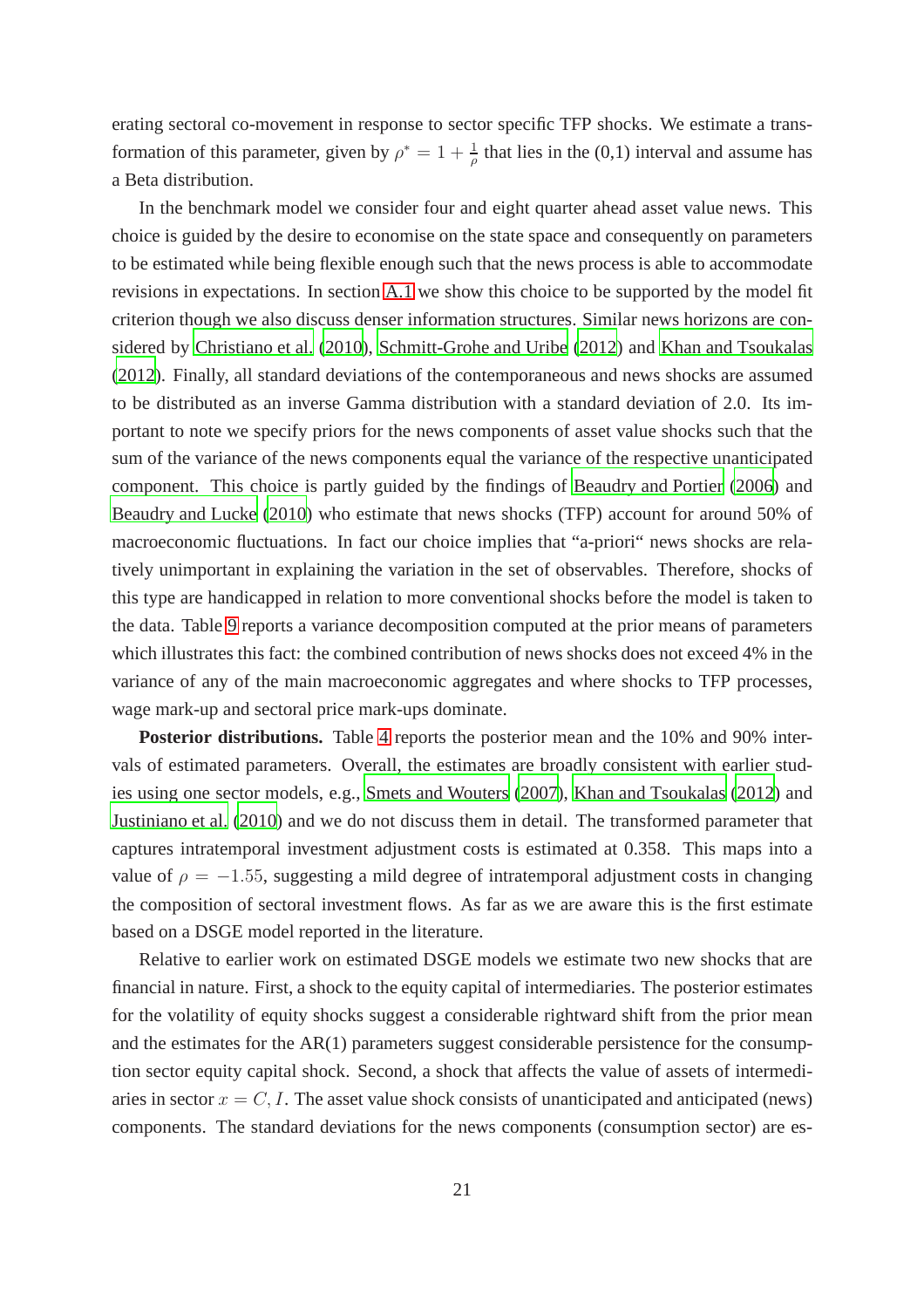<span id="page-23-1"></span>

| Parameter            | Value   | Description                                  |
|----------------------|---------|----------------------------------------------|
|                      |         |                                              |
| $\delta_C$           | 0.025   | Consumption sector capital depreciation      |
| $\delta_I$           | 0.025   | Investment sector capital depreciation       |
| $a_c$                | 0.36    | Consumption sector share of capital          |
| a <sub>I</sub>       | 0.36    | Investment sector share of capital           |
| β                    | 0.9974  | Discount factor                              |
| $\pi_C$              | 0.6722  | Steady state consumption sector inflation    |
| $\pi_I$              | 0.0245  | Steady state investment sector inflation     |
| $\lambda_p$          | 0.1     | Steady state price markup (both sectors)     |
| $\lambda_{w}$        | 0.1     | Steady state wage markup                     |
| $g_a$                | 0.001   | Consumption sector sample average TFP growth |
| $g_{\boldsymbol{v}}$ | 0.004   | Investment sector sample average TFP growth  |
| $p_i\frac{i}{c}$     | 0.399   | Steady state investment to consumption ratio |
| $\theta_B$           | 0.96    | Probability of bankers survival              |
| $\varpi$             | 0.00089 | Share of assets to new bankers               |
| $\lambda_B$          | 0.3     | Fraction of funds bankers can divert         |
| $\varrho$            | 5.47    | Steady state leverage ratio                  |
| $R^B$<br>$- R$       | 0.005   | Steady state risk premium (per quarter)      |

timated to be around or above their unanticipated components suggesting the former may be important in accounting for the variation in the data. In general the processes for the asset value shocks in the consumption sector are estimated to be considerably more persistent compared to their counterparts in the investment sector. Similarly, the volatilities in the news components of the former are estimated to be larger compared to their counterparts in the investment sector. We now turn to examine the importance of shocks in accounting for fluctuations.

## <span id="page-23-0"></span>**5 Variance Decompositions**

In this section we evaluate the relative contribution and importance of various disturbances in accounting for fluctuations in the data. We discuss results from a decomposition at the frequency domain, focussing on business cycle frequencies. We also report an unconditional decomposition in Appendix [A.6](#page-53-0) (Tabl[e10\)](#page-56-0).

**Frequency domain.** Table [5](#page-27-0) reports a variance decomposition based on the spectral density of the level of the observables at business cycle frequencies focusing on periodic components that encompass cycles between 6 and 32 quarters. Asset value news shocks (consumption sector) account for 30.5%, 22.4%, 31.0% of the variance in output, investment and hours worked respectively, with news arriving two years ahead being the dominant component. Financial shocks (i.e. equity and asset value shocks combined) account for 36.1%, 28.1%, 35.1% of the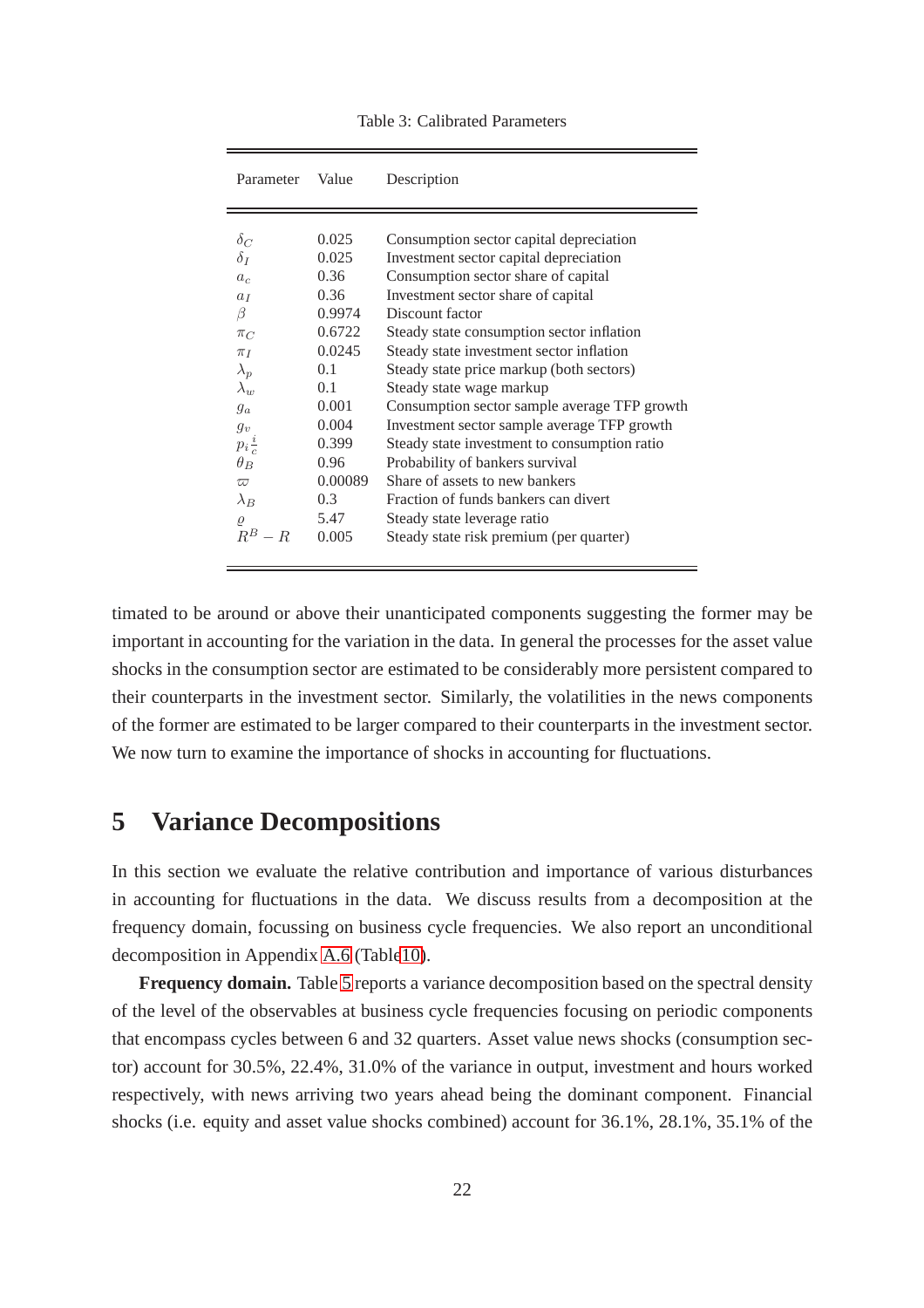<span id="page-24-0"></span>

| Parameter                      | Description                                            | <b>Prior Distribution</b> | Posterior Distribution |              |                  |                  |                  |
|--------------------------------|--------------------------------------------------------|---------------------------|------------------------|--------------|------------------|------------------|------------------|
|                                |                                                        | Distribution              | Mean                   | Std. dev.    | Mean             | 10%              | 90%              |
|                                |                                                        |                           |                        |              |                  |                  |                  |
| $\boldsymbol{h}$               | Consumption habit                                      | Beta                      | 0.50                   | 0.10         | 0.6864           | 0.6184           | 0.7550           |
| $\nu$                          | Inverse labour supply elasticity                       | Gamma                     | 2.00                   | 0.75         | 1.0112           | 0.2691           | 1.7312           |
| $\xi_w$                        | Wage Calvo probability                                 | Beta                      | 0.66                   | 0.10         | 0.6536           | 0.5853           | 0.7227           |
| $\xi_C$                        | C-sector price Calvo probability                       | Beta                      | 0.66                   | 0.10         | 0.8188           | 0.7537           | 0.8830           |
| $\xi_I$                        | I-sector price Calvo probability                       | Beta                      | 0.66                   | 0.10         | 0.7744           | 0.6663           | 0.8727           |
| $\iota_w$                      | Wage indexation                                        | Beta                      | 0.50                   | 0.15         | 0.2608           | 0.1400           | 0.3802           |
| $\iota_{p_C}$                  | C-sector price indexation<br>I-sector price indexation | Beta<br>Beta              | 0.50<br>0.50           | 0.15<br>0.15 | 0.2360<br>0.2689 | 0.0992<br>0.1026 | 0.3694<br>0.4235 |
| $\iota_{p_I}$                  | I-sector utilization                                   | Gamma                     | 5.00                   | 1.00         | 5.0041           | 3.3870           | 6.6031           |
| $\chi_I$                       | C-sector utilization                                   | Gamma                     | 5.00                   | 1.00         | 4.0646           | 2.4370           | 5.6471           |
| $\chi_C$<br>$\kappa$           | Investment adjustment cost                             | Gamma                     | 4.00                   | 1.00         | 2.1795           | 1.5915           | 2.7923           |
| $\phi_\pi$                     | Taylor rule inflation                                  | Normal                    | 1.70                   | 0.30         | 2.2351           | 1.8988           | 2.5653           |
| $\rho_R$                       | Taylor rule inertia                                    | Beta                      | 0.60                   | 0.20         | 0.9036           | 0.8815           | 0.9269           |
| $\phi_{\Delta \pi}$            | Taylor rule inflation growth                           | Normal                    | 0.25                   | 0.10         | 0.1813           | 0.0314           | 0.3195           |
| $\phi_{\Delta Y}$              | Taylor rule GDP growth                                 | Normal                    | 0.125                  | 0.05         | 0.2476           | 0.1636           | 0.3294           |
| $\rho^*$                       | Intratemporal investment adjustmet cost                | Beta                      | 0.50                   | 0.20         | 0.3578           | 0.1468           | 0.5834           |
|                                | Shocks:                                                |                           |                        |              |                  |                  |                  |
|                                | Persistence                                            |                           |                        |              |                  |                  |                  |
| $\rho_z$                       | C-sector TFP                                           | Beta                      | 0.40                   | 0.20         | 0.1483           | 0.0148           | 0.2750           |
| $\rho_v$                       | I-sector TFP                                           | Beta                      | 0.40                   | 0.20         | 0.2585           | 0.1289           | 0.3838           |
| $\rho_b$                       | Preference                                             | Beta                      | 0.60                   | 0.20         | 0.8225           | 0.7588           | 0.8867           |
| $\rho_e$                       | GDP measurement error                                  | Beta                      | 0.60                   | 0.20         | 0.9741           | 0.9508           | 0.9985           |
| $\rho_{\lambda_p^C}$           | C-sector price markup                                  | Beta                      | 0.60                   | 0.20         | 0.2266           | 0.0670           | 0.3786           |
| $\rho_{\lambda_p^I}$           | I-sector price markup                                  | Beta                      | 0.60                   | 0.20         | 0.8034           | 0.6907           | 0.9269           |
| $\rho_{\lambda_w}$             | Wage markup                                            | Beta                      | 0.60                   | 0.20         | 0.3246           | 0.1583           | 0.4917           |
| $\rho_{\varsigma_C}$           | C-sector equity capital                                | Beta                      | 0.60                   | 0.20         | 0.8047           | 0.7609           | 0.8501           |
| $\rho_{\varsigma_I}$           | I-sector equity capital                                | Beta                      | 0.60                   | 0.20         | 0.6070           | 0.4092           | 0.8002           |
| $\rho_{\xi^K,C}$               | C-sector asset value                                   | Beta                      | 0.60                   | 0.20         | 0.9142           | 0.8719           | 0.9570           |
| $\rho_{\xi^K,I}$               | I-sector asset value                                   | Beta                      | 0.60                   | 0.20         | 0.1943           | 0.0767           | 0.3050           |
|                                | <b>Shocks:</b>                                         |                           |                        |              |                  |                  |                  |
|                                | <b>Volatilities</b>                                    |                           |                        |              |                  |                  |                  |
| $\sigma_z$                     | C-sector TFP                                           | Inv Gamma                 | 0.50                   | 2.0          | 0.2691           | 0.1628           | 0.3744           |
| $\sigma_v$                     | I-sector TFP                                           | Inv Gamma                 | 0.50                   | 2.0          | 1.4572           | 1.2343           | 1.6774           |
| $\sigma_b$                     | Preference                                             | Inv Gamma                 | 0.10                   | 2.0          | 2.0948           | 1.3957           | 2.7869           |
| $\sigma_e$                     | GDP measurement error                                  | Inv Gamma                 | 0.50                   | 2.0          | 0.4310           | 0.3649           | 0.4934           |
| $\sigma_{mp}$                  | Monetary policy                                        | Inv Gamma                 | 0.10                   | 2.0          | 0.1293           | 0.1114           | 0.1473           |
| $\sigma_{\lambda}C$            | C-sector price markup                                  | Inv Gamma                 | 0.10                   | 2.0          | 0.2797           | 0.2298           | 0.3290           |
| $\sigma_{\lambda_p^I}$         | I-sector price markup                                  | Inv Gamma                 | 0.10                   | 2.0          | 0.2120           | 0.1547           | 0.2686           |
| $\sigma_{\lambda_w}$           | Wage markup                                            | Inv Gamma                 | 0.10                   | 2.0          | 0.3268           | 0.2582           | 0.3944           |
| $\sigma_{\varsigma_C}$         | C-sector equity capital                                | Inv Gamma                 | 0.10                   | $2.0\,$      | 0.2744           | 0.2225           | 0.3245           |
| $\sigma_{\varsigma_I}$         | I-sector equity capital                                | Inv Gamma                 | 0.10                   | 2.0          | 0.1772           | 0.1105           | 0.2436           |
| $\sigma_{\xi^K,C}$             | C-sector asset value                                   | Inv Gamma                 | 0.10                   | 2.0          | 0.0558           | 0.0250           | 0.0863           |
| $\sigma_{\xi^{K,4,C}}$         | C-sector asset value 4Q ahead                          | Inv Gamma                 | $0.1/\sqrt{2}$         | 2.0          | 0.0521           | 0.0186           | 0.0889           |
| $\sigma_{\varepsilon^{K,8,C}}$ | C-sector asset value 8Q ahead                          | Inv Gamma                 | $0.1/\sqrt{2}$         | 2.0          | 0.1709           | 0.0951           | 0.2459           |
| $\sigma_{\xi^K,I}$             | I-sector asset value                                   | Inv Gamma                 | $0.10\,$               | 2.0          | 2.6620           | 2.1124           | 3.2142           |
| $\sigma_{\xi^{K,4,I}}$         | I-sector asset value 4Q ahead                          | Inv Gamma                 | $0.1/\sqrt{2}$         | $2.0\,$      | 0.0632           | 0.0165           | 0.1229           |
| $\sigma_{\xi^{K,8,I}}$         | I-sector asset value 8Q ahead                          | Inv Gamma                 | $0.1/\sqrt{2}$         | 2.0          | 0.0548           | 0.0175           | 0.1004           |

#### Table 4: Prior and Posterior Distributions

The parameter that captures the intratemporal adj. cost for investment, is a transformation of the original parameter,  $\rho$ , according to,  $\rho^* = 1 + \frac{1}{\rho}$ .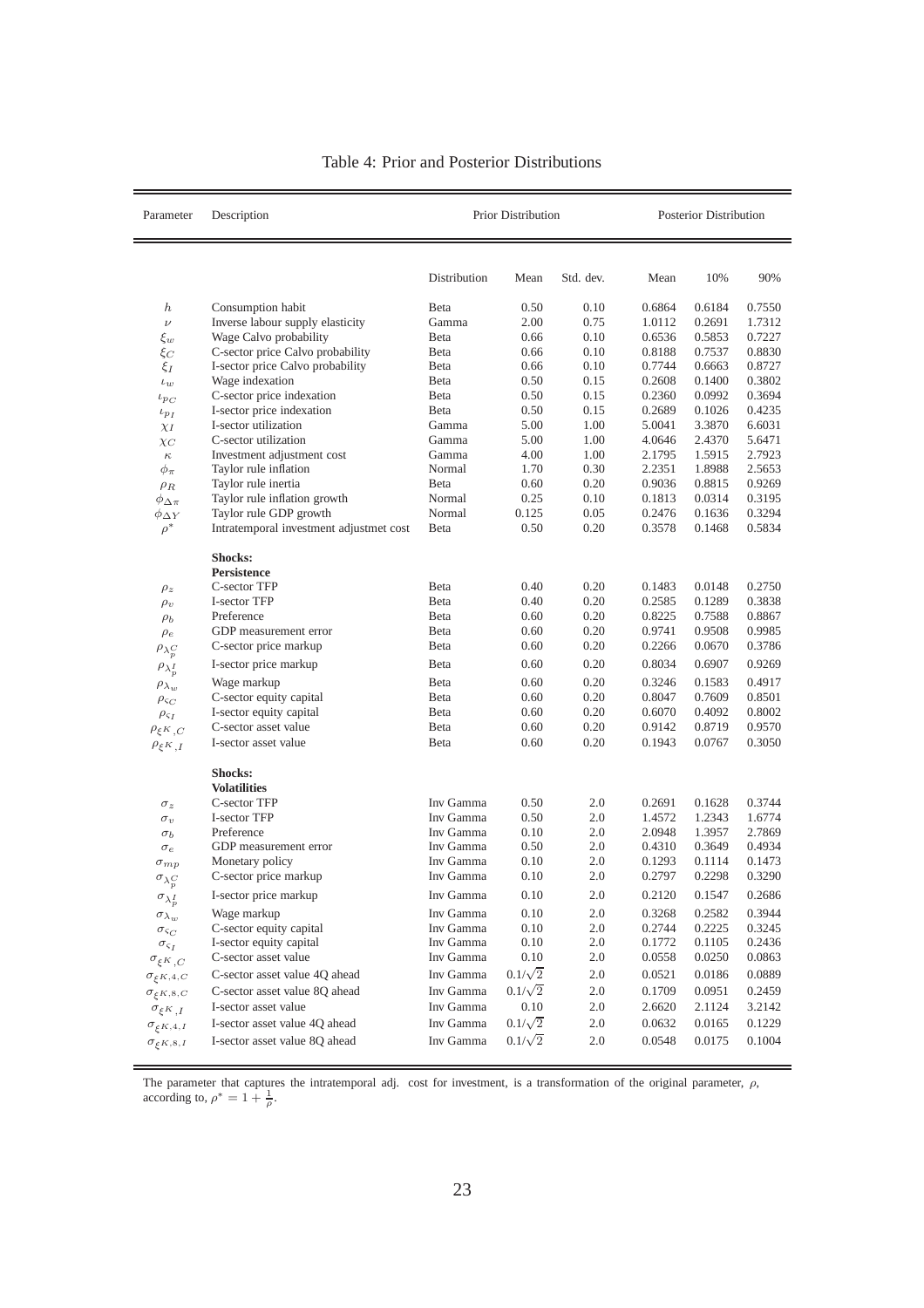variance in the same set of variables. In Appendix [A.3](#page-48-0) we undertake a comparison of sample paths generated by the model (with news shocks only) against the actual sample paths of the observables. This exercise visually illustrates the role of asset value news shocks in explaining the in-sample variation in the data. A noteworthy finding is that the path generated from the news shocks simulation of the model correctly captures most of the turning points in actual output growth and can successfully account for the 2001 and 2008 recessions. It also tracks quite well the behavior of total hours worked.

TFP shocks are also of considerable importance at business cycle frequencies. Sectoral TFP shocks together account for 19.7%, 11.2%, 31.5%, 12.8% of the variance in output, consumption, investment and hours worked respectively. Interestingly, TFP shocks of the investment specific type (i.e. TFP shocks in the investment sector) account for the bulk of the variance shares above (except consumption). Specifically, they account for 14.1%, 30.8% and 12.2% of the variance in output, investment and hours worked respectively. The importance of TFP shocks of the investment specific type stands in contrast to findings in earlier studies (e.g. [Schmitt-Grohe and Uribe \(2012](#page-41-5)), [Christiano et al.](#page-38-1) [\(2010\)](#page-38-1)) that find shocks of this type are negligible sources of fluctuations but more in line with the findings in [Justiniano et al.](#page-40-13) [\(2010\)](#page-40-13) and [Fisher \(2006](#page-39-12)) who report a large share of fluctuations to be accounted for by investment specific shocks. The reason for these apparently contradicting findings is that the former studies, identify investment specific shocks from variation in the relative price of investment alone in one sector estimated DSGE models. This restriction sharply limits the quantitative significance of these shocks as they have to match point-by-point in the sample the time series properties of the relative price of investment. But in our two sector model this restriction is not necessarily valid and hence other shocks can also affect the relative price of investment, leaving more room for investment specific shocks to affect model dynamics in the short run. To conserve space we present a more detailed explanation for this finding in Appendix [A.4.](#page-50-0)

The preference shock accounts for about 42.5% in the variance of consumption. This is line with [Justiniano et al.](#page-40-13) [\(2010\)](#page-40-13) who also report evidence for the otherwise irrelevant preference shock in accounting for consumption fluctuations. The price mark-up shock in the investment sector accounts for a sizeable fraction in the variance of investment and hours worked, approximately 34% of the forecast error variance in each of these variables. Both price mark up shocks explain a large fraction of variation in the sectoral inflation rates along with the investment sector TFP which accounts for 22.0% in the variance of that sector's inflation. The wage markup shock primarily explains a large share of the variance in real wage (56.5%) and to a much smaller extent variance in hours worked (8.5%).

Turning to financial variables, the main driving forces for the variance in consumption sector corporate bond spread are asset value news and equity capital shocks (consumption sector). The eight quarter ahead news component and the equity capital shock, account for 39.3% and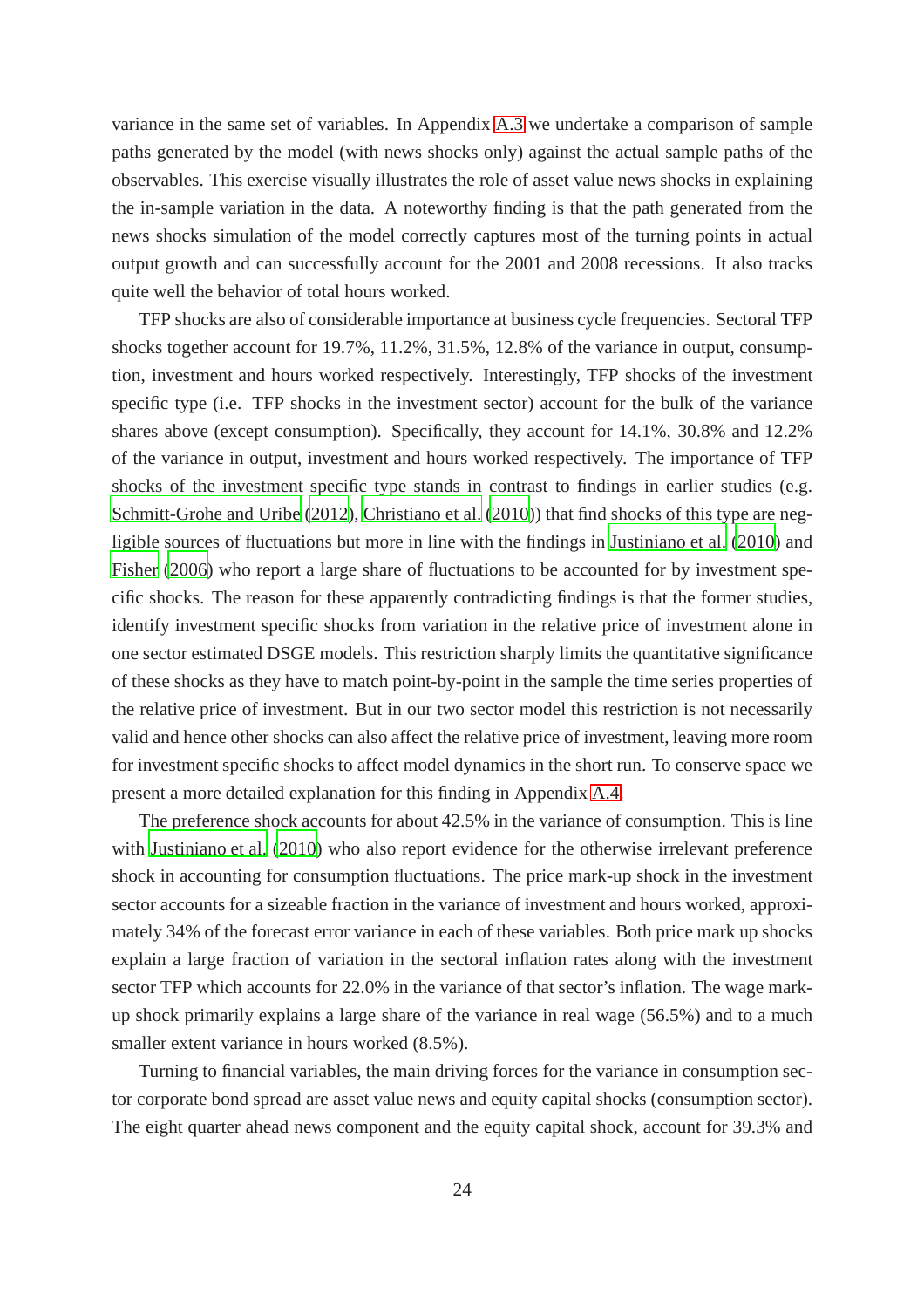32.7% in its variance, respectively. Thus a sizeable fraction of the variance in the consumption sector spread can be accounted for by news shocks, suggesting a significant amount of advance information present in the corporate bond spread series. By contrast only a small fraction of the variation in the investment sector spread is accounted for by news shocks. The investment sector TFP, monetary policy, consumption sector mark-up and investment sector equity shocks each approximately account for 20.0% in the variance of that series. Finally, news components account for about 23.0% in the nominal interest rate. This suggests monetary policy may be responding to advance signals relating to the quality of banking sector balance sheets, perhaps due to the imminent lending contraction that accompanies a decline in the valuation of assets.

**The importance of news shocks**. Why do asset value news shocks become so important in accounting for the variation in the data in the presence of multiple sources of disturbances? This type of news shock is distinct from other, more conventional, shocks included in the estimation that may also affect the value of assets, e.g. TFP shocks. Importantly, relative to these other disturbances, it generates the right type of co-movements between aggregate quantities, prices and intermediaries' equity capital (see section [6](#page-29-0) for an exposition of the transmission). More specifically it generates, (a) procyclical movements in quantities, (b) countercyclical movements in credit spreads, (c) inverted lead indicator property (with respect to output) of the short term nominal rate—the fact that in the data the nominal rate is positively correlated with past and negatively correlated with future output growth)—and (d) the lead-lag relationship between equity capital growth on the one hand with output growth and investment growth on the other, namely the fact that equity growth is positively correlated with future output and investment growth. An illustration of the facts above can be confirmed by examining Figure [2.](#page-28-0) The Figure presents dynamic correlations among several key variables pertaining to facts (a)-(d) above, in the data (solid line), model with all shocks (line with  $'$ +'), model with the dominant 2 year ahead news shock only (line with circles). The dynamic correlations generated by the news only driven model (all the other shocks set at zero) are very similar to the correlations generated by the model with all shocks active. At the same time the news driven model also generates correlations broadly similar with the dynamic correlations in the data. These findings combined explain why the news shock becomes important in accounting for fluctuations in aggregate quantities and prices.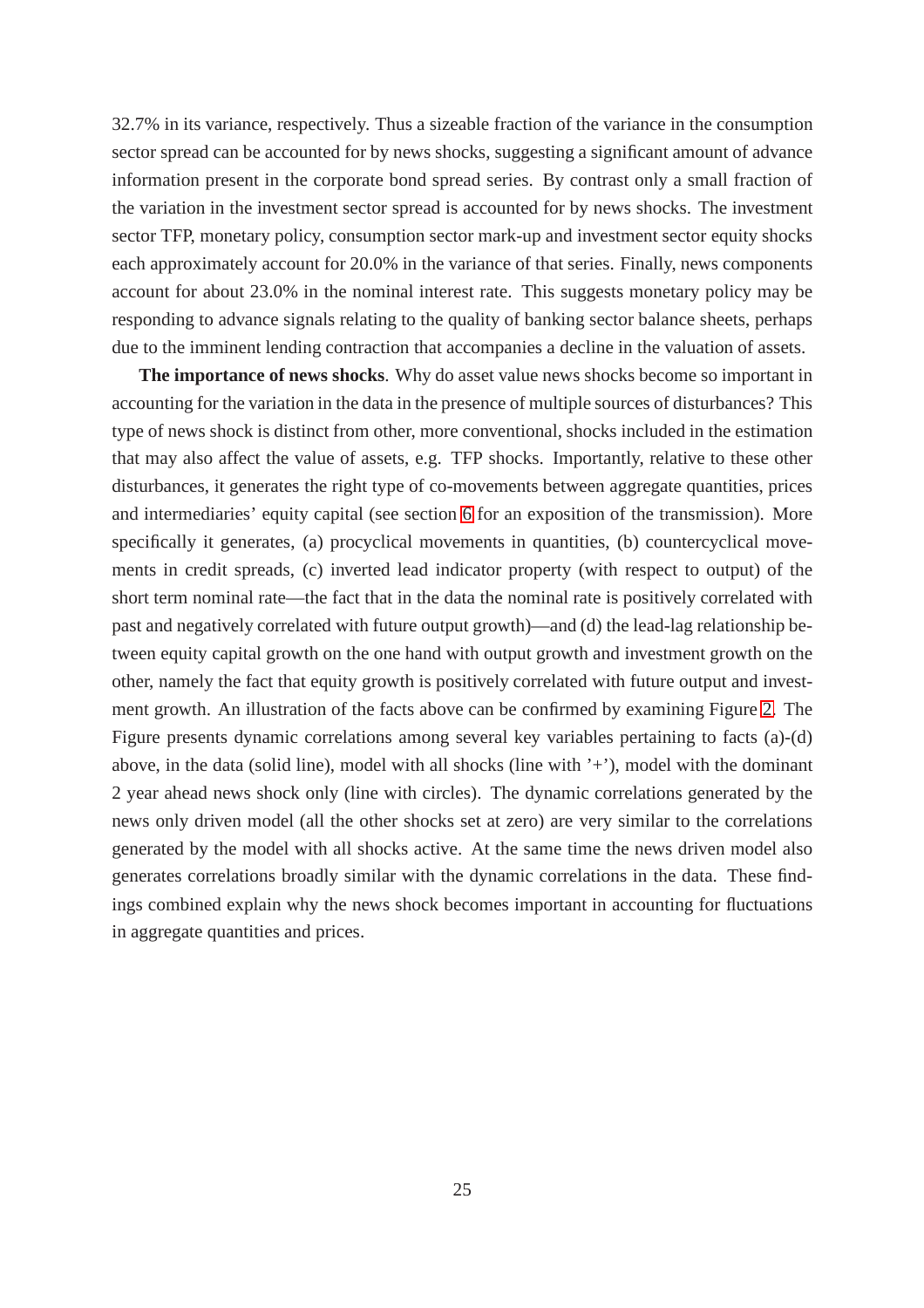| $\xi_I^{K,0}$<br>$\xi_I^{R,4}$<br>$\xi_C^{K,0}$<br>$\xi_{\alpha}^{K,4}$<br>$\xi_c^{K,8}$<br>$\lambda_p^I$<br>$\lambda_n^C$<br>$\lambda_{w}$<br>$\varsigma_I$<br>b<br>$-5c$<br>$\boldsymbol{z}$<br>$\boldsymbol{v}$<br>$\boldsymbol{e}$<br>$\eta_{em}$<br>0.080<br>0.214<br>0.085<br>0.018<br>0.017<br>0.290<br>0.000<br>0.055<br>0.141<br>0.013<br>0.034<br>0.015<br>0.000<br>0.021<br>0.015<br>Output<br>$[0.029 \quad 0.039]$ $[0.070 \quad 0.089]$ $[0.011 \quad 0.019]$ $[0.164 \quad 0.267]$ $[0.062 \quad 0.108]$ $[0.015 \quad 0.022]$ $[0.000 \quad 0.000]$<br>$[0.013 \quad 0.023]$<br>$[0.017 \quad 0.025] \quad [0.011 \quad 0.021] \quad [0.249 \quad 0.329] \quad [0.000 \quad 0.000]$<br>$[0.125 \quad 0.162]$<br>$[0.010 \quad 0.018]$<br>$[0.044 \quad 0.066]$<br>0.006<br>0.425<br>0.135<br>0.053<br>0.106<br>0.075<br>0.020<br>0.146<br>0.003<br>0.000<br>0.014<br>0.010<br>0.006<br>0.000<br>0.001<br>Consumption<br>$[0.000 \quad 0.001]$ $[0.117 \quad 0.153]$ $[0.059 \quad 0.092]$ $[0.013 \quad 0.032]$ $[0.113 \quad 0.179]$ $[0.002 \quad 0.003]$ $[0.000 \quad 0.000]$<br>$[0.011 \quad 0.018]$ $[0.009 \quad 0.012]$ $[0.004 \quad 0.008]$ $[0.044 \quad 0.064]$ $[0.000 \quad 0.000]$<br>[0.088 0.125] [0.004 0.009] [0.384 0.456]<br><b>Total Investment</b><br>0.007<br>0.308<br>0.012<br>0.000<br>0.018<br>0.001<br>0.344<br>0.025<br>0.013<br>0.000<br>0.009<br>0.036<br>0.010<br>0.214<br>0.000<br>$[0.016 \quad 0.020] \quad [0.001 \quad 0.002] \quad [0.281 \quad 0.412] \quad [0.018 \quad 0.033]$<br>$[0.010 \quad 0.016] \quad [0.000 \quad 0.000]$<br>$[0.007 \quad 0.012] \quad [0.028 \quad 0.045] \quad [0.007 \quad 0.014] \quad [0.178 \quad 0.244] \quad [0.000 \quad 0.000]$<br>$[0.274 \quad 0.346]$<br>$[0.009 \quad 0.016]$<br>$[0.000 \quad 0.000]$<br>$[0.005 \quad 0.008]$<br>0.122<br>0.072<br>0.013<br>0.001<br>0.007<br>0.344<br>0.085<br>0.014<br>0.012<br>0.015<br>0.015<br>0.295<br>0.000<br><b>Total Hours</b><br>0.006<br>0.000<br>$[0.009 \quad 0.019]$<br>[0.001 0.001] [0.062 0.0811 [0.004 0.0091 [0.280 0.4101 [0.062 0.1111 [0.011 0.017] [0.000 0.0001<br>$[0.009 \quad 0.016] \quad [0.013 \quad 0.017]$<br>$[0.107 \quad 0.142]$<br>[0.011 0.020] [0.245 0.333]<br>[0.000 0.000]<br>$[0.005 \quad 0.008]$<br>0.086<br>0.017<br>0.134<br>0.565<br>0.007<br>0.007<br>0.003<br>0.039<br>0.000<br>Real Wage<br>0.068<br>0.014<br>0.000<br>0.054<br>0.001<br>0.000<br>$[0.008 \quad 0.021]$<br>$[0.000 \quad 0.000]$ $[0.012 \quad 0.023]$ $[0.113 \quad 0.166]$ $[0.039 \quad 0.071]$ $[0.513 \quad 0.610]$ $[0.001 \quad 0.002]$ $[0.000 \quad 0.000]$<br>$[0.005 \quad 0.010] \quad [0.006 \quad 0.008] \quad [0.003 \quad 0.005] \quad [0.029 \quad 0.049] \quad [0.000 \quad 0.000]$<br>$[0.075 \quad 0.098]$<br>$[0.056 \quad 0.085]$<br>0.223<br>0.000<br>0.001<br>0.094<br>0.100<br>0.001<br>0.234<br>0.188<br>0.085<br>0.051<br>0.003<br>0.000<br>0.004<br>0.009<br>0.007<br>Nom. Interest Rate<br>$[0.082 \quad 0.117]$<br>$[0.001 \quad 0.002]$ $[0.206 \quad 0.257]$ $[0.154 \quad 0.221]$ $[0.060 \quad 0.117]$ $[0.037 \quad 0.062]$ $[0.002 \quad 0.004]$ $[0.000 \quad 0.000]$<br>$[0.003 \quad 0.005]$<br>$[0.008 \quad 0.011] \quad [0.005 \quad 0.010] \quad [0.190 \quad 0.255] \quad [0.000 \quad 0.000]$<br>$[0.001 \quad 0.002]$<br>$[0.085 \quad 0.105]$<br>0.004<br>0.099<br>0.115<br>0.120<br>0.368<br>0.038<br>0.109<br>0.004<br>0.003<br>0.135<br>0.000<br>0.000<br>0.000<br>0.000<br>0.001<br>C-Sector Inflation |                                |
|-----------------------------------------------------------------------------------------------------------------------------------------------------------------------------------------------------------------------------------------------------------------------------------------------------------------------------------------------------------------------------------------------------------------------------------------------------------------------------------------------------------------------------------------------------------------------------------------------------------------------------------------------------------------------------------------------------------------------------------------------------------------------------------------------------------------------------------------------------------------------------------------------------------------------------------------------------------------------------------------------------------------------------------------------------------------------------------------------------------------------------------------------------------------------------------------------------------------------------------------------------------------------------------------------------------------------------------------------------------------------------------------------------------------------------------------------------------------------------------------------------------------------------------------------------------------------------------------------------------------------------------------------------------------------------------------------------------------------------------------------------------------------------------------------------------------------------------------------------------------------------------------------------------------------------------------------------------------------------------------------------------------------------------------------------------------------------------------------------------------------------------------------------------------------------------------------------------------------------------------------------------------------------------------------------------------------------------------------------------------------------------------------------------------------------------------------------------------------------------------------------------------------------------------------------------------------------------------------------------------------------------------------------------------------------------------------------------------------------------------------------------------------------------------------------------------------------------------------------------------------------------------------------------------------------------------------------------------------------------------------------------------------------------------------------------------------------------------------------------------------------------------------------------------------------------------------------------------------------------------------------------------------------------------------------------------------------------------------------------------------------------------------------------------------------------------------------------------------------------------------------------------|--------------------------------|
|                                                                                                                                                                                                                                                                                                                                                                                                                                                                                                                                                                                                                                                                                                                                                                                                                                                                                                                                                                                                                                                                                                                                                                                                                                                                                                                                                                                                                                                                                                                                                                                                                                                                                                                                                                                                                                                                                                                                                                                                                                                                                                                                                                                                                                                                                                                                                                                                                                                                                                                                                                                                                                                                                                                                                                                                                                                                                                                                                                                                                                                                                                                                                                                                                                                                                                                                                                                                                                                                                                                 |                                |
|                                                                                                                                                                                                                                                                                                                                                                                                                                                                                                                                                                                                                                                                                                                                                                                                                                                                                                                                                                                                                                                                                                                                                                                                                                                                                                                                                                                                                                                                                                                                                                                                                                                                                                                                                                                                                                                                                                                                                                                                                                                                                                                                                                                                                                                                                                                                                                                                                                                                                                                                                                                                                                                                                                                                                                                                                                                                                                                                                                                                                                                                                                                                                                                                                                                                                                                                                                                                                                                                                                                 | 0.000<br>$[0.000 \quad 0.000]$ |
|                                                                                                                                                                                                                                                                                                                                                                                                                                                                                                                                                                                                                                                                                                                                                                                                                                                                                                                                                                                                                                                                                                                                                                                                                                                                                                                                                                                                                                                                                                                                                                                                                                                                                                                                                                                                                                                                                                                                                                                                                                                                                                                                                                                                                                                                                                                                                                                                                                                                                                                                                                                                                                                                                                                                                                                                                                                                                                                                                                                                                                                                                                                                                                                                                                                                                                                                                                                                                                                                                                                 | 0.000<br>$[0.000 \quad 0.000]$ |
|                                                                                                                                                                                                                                                                                                                                                                                                                                                                                                                                                                                                                                                                                                                                                                                                                                                                                                                                                                                                                                                                                                                                                                                                                                                                                                                                                                                                                                                                                                                                                                                                                                                                                                                                                                                                                                                                                                                                                                                                                                                                                                                                                                                                                                                                                                                                                                                                                                                                                                                                                                                                                                                                                                                                                                                                                                                                                                                                                                                                                                                                                                                                                                                                                                                                                                                                                                                                                                                                                                                 | 0.000<br>$[0.000 \quad 0.000]$ |
|                                                                                                                                                                                                                                                                                                                                                                                                                                                                                                                                                                                                                                                                                                                                                                                                                                                                                                                                                                                                                                                                                                                                                                                                                                                                                                                                                                                                                                                                                                                                                                                                                                                                                                                                                                                                                                                                                                                                                                                                                                                                                                                                                                                                                                                                                                                                                                                                                                                                                                                                                                                                                                                                                                                                                                                                                                                                                                                                                                                                                                                                                                                                                                                                                                                                                                                                                                                                                                                                                                                 | 0.000<br>$[0.000 \quad 0.000]$ |
|                                                                                                                                                                                                                                                                                                                                                                                                                                                                                                                                                                                                                                                                                                                                                                                                                                                                                                                                                                                                                                                                                                                                                                                                                                                                                                                                                                                                                                                                                                                                                                                                                                                                                                                                                                                                                                                                                                                                                                                                                                                                                                                                                                                                                                                                                                                                                                                                                                                                                                                                                                                                                                                                                                                                                                                                                                                                                                                                                                                                                                                                                                                                                                                                                                                                                                                                                                                                                                                                                                                 | 0.000<br>$[0.000 \quad 0.000]$ |
|                                                                                                                                                                                                                                                                                                                                                                                                                                                                                                                                                                                                                                                                                                                                                                                                                                                                                                                                                                                                                                                                                                                                                                                                                                                                                                                                                                                                                                                                                                                                                                                                                                                                                                                                                                                                                                                                                                                                                                                                                                                                                                                                                                                                                                                                                                                                                                                                                                                                                                                                                                                                                                                                                                                                                                                                                                                                                                                                                                                                                                                                                                                                                                                                                                                                                                                                                                                                                                                                                                                 | 0.000<br>$[0.000 \quad 0.000]$ |
| $[0.089 \quad 0.112] \quad [0.095 \quad 0.137]$<br>$[0.000 \quad 0.001]$ $[0.106 \quad 0.136]$ $[0.310 \quad 0.421]$ $[0.025 \quad 0.055]$ $[0.084 \quad 0.134]$ $[0.000 \quad 0.001]$ $[0.000 \quad 0.000]$<br>$[0.001 \quad 0.001]$<br>$[0.003 \quad 0.005]$<br>$[0.002 \quad 0.005] \quad [0.109 \quad 0.159] \quad [0.000 \quad 0.000]$<br>$[0.004 \quad 0.006]$                                                                                                                                                                                                                                                                                                                                                                                                                                                                                                                                                                                                                                                                                                                                                                                                                                                                                                                                                                                                                                                                                                                                                                                                                                                                                                                                                                                                                                                                                                                                                                                                                                                                                                                                                                                                                                                                                                                                                                                                                                                                                                                                                                                                                                                                                                                                                                                                                                                                                                                                                                                                                                                                                                                                                                                                                                                                                                                                                                                                                                                                                                                                            | 0.000<br>$[0.000 \quad 0.000]$ |
| 0.220<br>0.075<br>0.203<br>0.016<br>0.115<br>0.326<br>0.000<br>0.001<br>0.005<br>0.001<br>0.001<br>0.009<br>0.000<br>0.011<br>0.013<br>I-Sector Inflation<br>$[0.001 \quad 0.001]$ $[0.066 \quad 0.084]$ $[0.001 \quad 0.002]$ $[0.164 \quad 0.250]$ $[0.013 \quad 0.019]$ $[0.007 \quad 0.011]$ $[0.000 \quad 0.000]$<br>$[0.008 \quad 0.014] \quad [0.101 \quad 0.132] \quad [0.009 \quad 0.018] \quad [0.281 \quad 0.371] \quad [0.000 \quad 0.000]$<br>$[0.199 \quad 0.246] \quad [0.004 \quad 0.006]$<br>$[0.001 \quad 0.002]$                                                                                                                                                                                                                                                                                                                                                                                                                                                                                                                                                                                                                                                                                                                                                                                                                                                                                                                                                                                                                                                                                                                                                                                                                                                                                                                                                                                                                                                                                                                                                                                                                                                                                                                                                                                                                                                                                                                                                                                                                                                                                                                                                                                                                                                                                                                                                                                                                                                                                                                                                                                                                                                                                                                                                                                                                                                                                                                                                                             | 0.000<br>$[0.000 \quad 0.000]$ |
| 0.005<br>0.033<br>0.000<br>0.022<br>0.042<br>0.106<br>0.004<br>0.327<br>0.000<br>0.016<br>0.025<br>0.016<br>0.393<br>0.000<br>0.008<br>C-Sector Spread<br>$[0.006 \quad 0.010]$<br>$[0.000 \quad 0.000]$<br>$[0.019 \quad 0.026] \quad [0.033 \quad 0.051] \quad [0.078 \quad 0.141] \quad [0.003 \quad 0.006] \quad [0.293 \quad 0.367] \quad [0.000 \quad 0.000]$<br>$[0.012 \quad 0.020]$ $[0.021 \quad 0.030]$ $[0.012 \quad 0.023]$ $[0.346 \quad 0.434]$ $[0.000 \quad 0.000]$<br>$[0.004 \quad 0.007]$<br>$[0.028 \quad 0.038]$                                                                                                                                                                                                                                                                                                                                                                                                                                                                                                                                                                                                                                                                                                                                                                                                                                                                                                                                                                                                                                                                                                                                                                                                                                                                                                                                                                                                                                                                                                                                                                                                                                                                                                                                                                                                                                                                                                                                                                                                                                                                                                                                                                                                                                                                                                                                                                                                                                                                                                                                                                                                                                                                                                                                                                                                                                                                                                                                                                          | 0.000<br>$[0.000 \quad 0.000]$ |
| 0.187<br>0.191<br>0.179<br>0.097<br>0.025<br>0.206<br>0.000<br>0.026<br>0.001<br>0.023<br>0.000<br>0.019<br>0.033<br>0.001<br>0.009<br><b>I-Sector Spread</b><br>$[0.165 \t 0.215] \t [0.026 \t 0.040]$<br>$[0.001 \quad 0.001]$ $[0.169 \quad 0.213]$ $[0.147 \quad 0.212]$ $[0.060 \quad 0.151]$ $[0.019 \quad 0.030]$ $[0.007 \quad 0.011]$ $[0.161 \quad 0.257]$<br>$[0.000 \quad 0.000]$<br>$[0.020 \quad 0.033]$ $[0.001 \quad 0.001]$ $[0.017 \quad 0.031]$ $[0.000 \quad 0.000]$<br>$[0.015 \quad 0.022]$                                                                                                                                                                                                                                                                                                                                                                                                                                                                                                                                                                                                                                                                                                                                                                                                                                                                                                                                                                                                                                                                                                                                                                                                                                                                                                                                                                                                                                                                                                                                                                                                                                                                                                                                                                                                                                                                                                                                                                                                                                                                                                                                                                                                                                                                                                                                                                                                                                                                                                                                                                                                                                                                                                                                                                                                                                                                                                                                                                                               | 0.000<br>$[0.000 \quad 0.001]$ |
| 0.211<br>0.001<br>0.090<br>0.078<br>0.042<br>0.008<br>0.027<br>0.077<br>0.014<br>0.294<br>0.000<br>0.013<br>0.074<br>0.001<br>Equity<br>0.066<br>$[0.055 \quad 0.077]$ $[0.189 \quad 0.235]$ $[0.010 \quad 0.018]$ $[0.001 \quad 0.001]$ $[0.080 \quad 0.100]$ $[0.062 \quad 0.095]$ $[0.029 \quad 0.059]$ $[0.005 \quad 0.011]$ $[0.064 \quad 0.087]$ $[0.001 \quad 0.001]$ $[0.021 \quad 0.034]$ $[0.070 \quad 0.088]$ $[0.0$                                                                                                                                                                                                                                                                                                                                                                                                                                                                                                                                                                                                                                                                                                                                                                                                                                                                                                                                                                                                                                                                                                                                                                                                                                                                                                                                                                                                                                                                                                                                                                                                                                                                                                                                                                                                                                                                                                                                                                                                                                                                                                                                                                                                                                                                                                                                                                                                                                                                                                                                                                                                                                                                                                                                                                                                                                                                                                                                                                                                                                                                                 | 0.000                          |

<span id="page-27-0"></span>Table 5: Variance decomposition at posterior estimates—business cycle frequencies (6-32 quarters)

Median shares are reported with values in brackets 5 and 95 percentiles. z = TFP in consumption sector,  $v =$  TFP in consumption sector,  $v =$  TFP in westment sector,  $b =$  Preference shock,  $e =$  GDP measurement error,  $\eta_{em$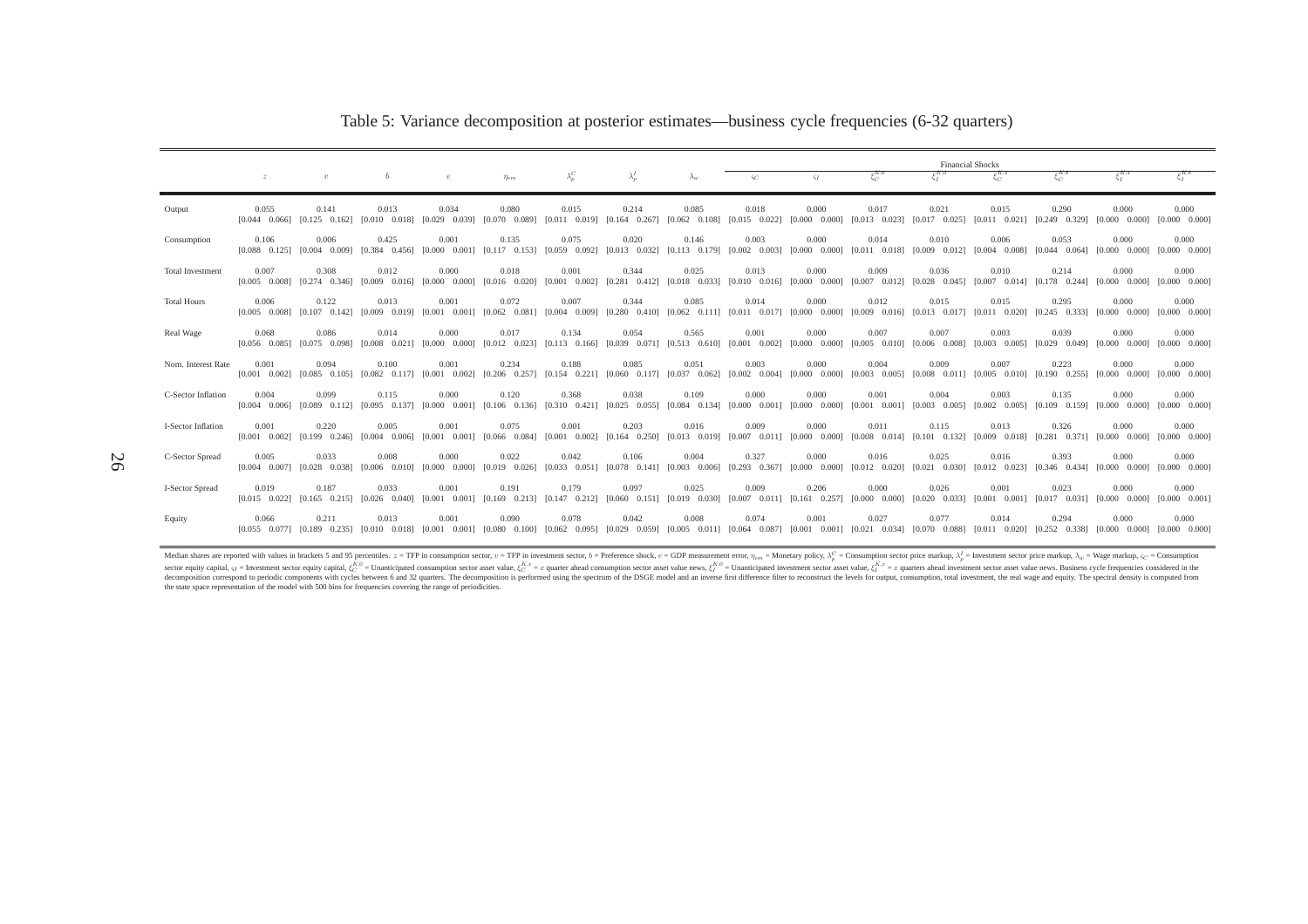<span id="page-28-0"></span>

Figure 2: Dynamic correlations among several key variables in the data (solid line), implied by the baseline model with all shocks (blue line with '+') and the model with the eight quarter ahead consumption sector asset value news shock only (red line with circles).

Our quantitative results are similar with findings reported in [Gilchrist et al. \(2009](#page-39-2)) and [Gilchrist and Zakrajsek \(2012\)](#page-39-3), studies that exploit information from corporate bond spreads but obtained using different methodologies. [Gilchrist et al.](#page-39-2) [\(2009\)](#page-39-2) report that credit market shocks identified through corporate credit spreads in a factor based VAR, explain around 30% of the variation in economic activity (measured from industrial production). [Gilchrist and Zakrajsek](#page-39-3) [\(2012\)](#page-39-3), decompose the movements in credit spreads to variation in default risk and excess bond premium with the latter shown to be tightly associated with the quality of balance sheets of key financial intermediaries. They find variation in the excess bond premium can explain around 10% and 25% of output and investment variation respectively, quite similar to the variance shares in the same variables accounted for by news shocks. In section [7](#page-32-0) we show that our estimated news shocks are strongly correlated with both market measures of default risk and the excess bond premium which explains the similarities in the findings above. Our quantita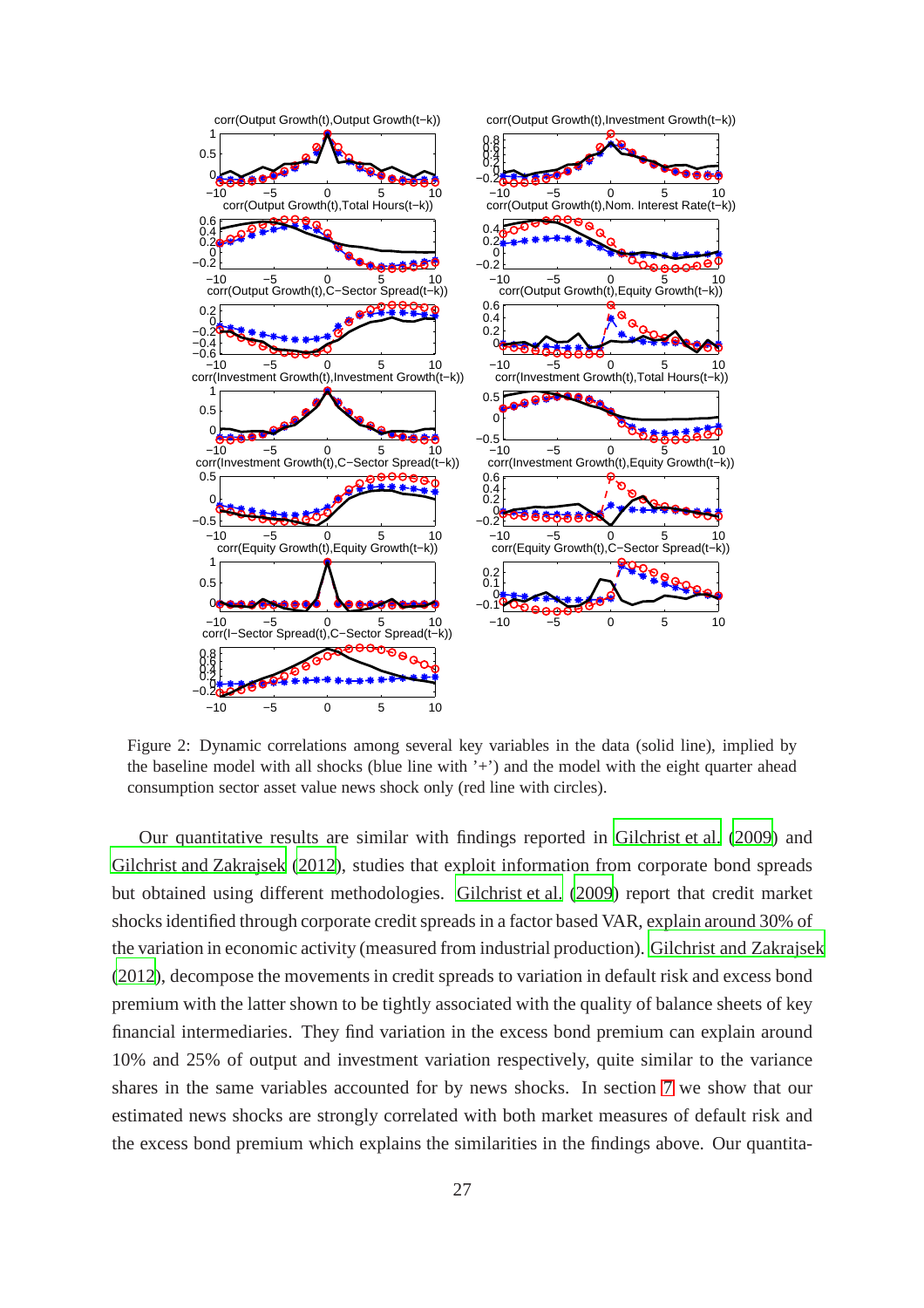tive results also bear similarities with findings reported in [Christiano et al.](#page-38-1) [\(2010\)](#page-38-1) who identify news shocks (in riskiness about entrepreneurial activity) in a one sector DSGE model with [Bernanke et al.](#page-38-3) [\(1999\)](#page-38-3) style financial frictions to be a significant source of U.S. fluctuations.

In summary, the variance decompositions reveal an important role for (consumption sector) asset value news shocks, suggesting they are one of the main driving forces behind fluctuations in the majority of real macro and financial variables. We now turn to describe how these shocks propagate in the model.

# <span id="page-29-0"></span>**6 The Propagation of Asset Value News Shocks**

The variance decompositions above suggest news shocks are important in accounting for the dynamics of the data. In this section, we discuss the model's responses to this type of shock through a series of impulse response functions (IRFs) in order to shed light on the reasons for their important role in accounting for fluctuations.

**News Shocks.** Figure [3](#page-31-0) shows the responses to an anticipated (two year ahead) decline in the value of (consumption sector) assets held by the financial sector.<sup>19</sup> The value of assets decline on impact upon arrival of bad news (C-sector price of capital). This initial decline in the value of assets leads to de-leveraging by the financial sector: banks use equity capital to cover losses on assets held (to satisfy their balance sheet constraint), while at the same time reducing demand for new assets. The initial depressing effect on the value of assets can be readily illustrated with the expression that defines the return to capital in the consumption sector, equation [\(10\)](#page-15-0) re-arranged to yield,

$$
Q_{C,t} = \frac{\frac{R_{C,t+1}^K}{P_{C,t+1}} \xi_{C,t+1}^K u_{C,t+1} + Q_{C,t+1} \xi_{C,t+1}^K (1 - \delta_C) - a(u_{C,t+1}) \xi_{C,t+1}^K A_{t+1} V_{t+1}^{\frac{a_c - 1}{1 - a_i}}}{R_{C,t+1}^B}.
$$

Given the forward looking behavior of  $Q_{C,t}$  the equation above shows that news about the future path of  $\xi_{C,t}^{K}$ , affects the value of capital today. Banks deleverage relatively quickly: while leverage initially rises due to the big impact of the decline in equity capital, it falls below the steady state within eight quarters as equity capital losses slow down. Notice, when the shock actually materializes banks hold considerably less assets relative to equity capital so their leverage ratio is smaller than what they begun with. In this sense, banks prepare for the anticipated decline in asset values ahead of time with a significant reduction in asset demand and lending (C-sector financial claims). Credit spread in the consumption sector rise (C-sector

<sup>&</sup>lt;sup>19</sup>All shocks in this section are set to produce a downturn.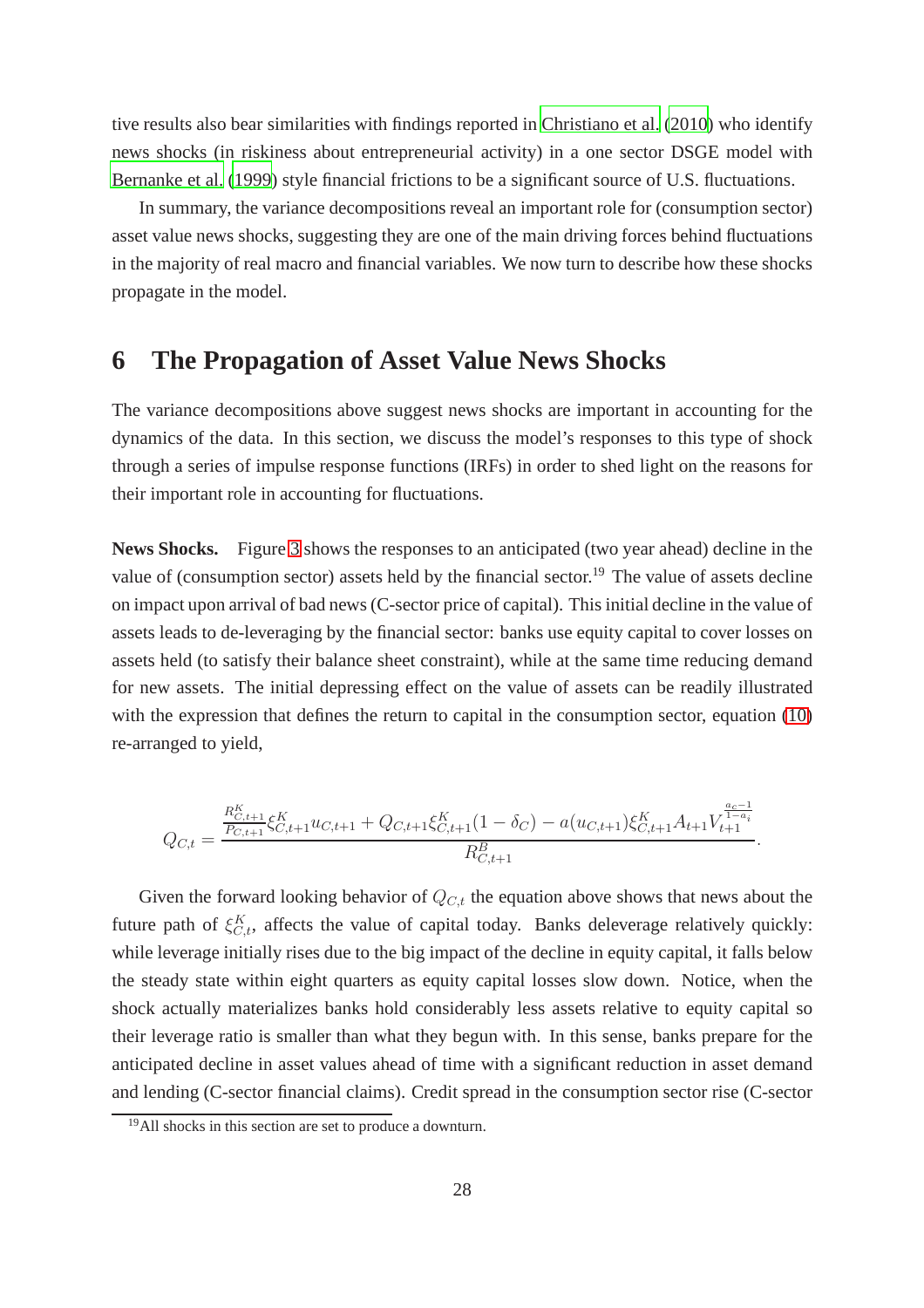spread) in anticipation of the deterioration in asset values, consistent with its countercyclical behavior in the data. The shock spills over to the investment sector through lower demand for capital goods from this sector. Lower demand for consumption sector assets by intermediaries leads to a reduction in the demand for capital (by capital services producers from physical producers) which in turn leads to an overall reduction in the production of investment goods, including investment goods produced for the investment sector. The reduction in investment demand leads to a lower volume of financing for investment sector capital goods (I-sector financial claims) and consequently lower valuation of these assets (I-sector price of capital). The interesting aspect of the IRFs, especially in relation to hours worked, is the prediction of a relatively strong decline in investment sector in relation to consumption sector hours. In addition, the behavior of total hours mirrors the behavior of investment sector hours. Thus the model is able to successfully replicate the sectoral facts about hours worked discussed in the introduction. Its important to note that the bulk of the adverse effects experienced by the investment sector are due to the *real sectoral link* between the two sectors, i.e. the reduction in demand for capital goods from the consumption sector sets off a recession in the investment sector.<sup>20</sup>

The anticipation of the decline in the value of assets also triggers a negative wealth effect that reduces consumption. The negative effect on consumption and investment (as explained above) leads to a strong initial decline in output before the shock materializes. One noteworthy aspect of the adjustment to the value news disturbance is the fact that the contractionary phase is quite long and recovery is slow. The combination of news and subsequent realization lead to a deeper and longer recession phase. The arrival of bad news itself generate significant declines in macroeconomic aggregates. However, the actual realization of the innovation sets off an extended phase of reduced financing, depressed asset values and economic activity. Figure [3](#page-31-0) shows that lending declines further at the time when the shock materializes and remains depressed for an extended period of time.

All macroeconomic aggregates exhibit co-movement in response to the news shock: output, consumption, investment and hours worked immediately decline in response to bad news. Importantly, the IRFs illustrate that this type of news shock can generate the pattern of sectoral co-movement that is a distinctive feature of the business cycle. Both sectoral hours and sectoral investment rates experience a decline in response to the unfavorable news shock.

**Inspecting the mechanism.** The discussion of the IRFs above illustrates that news shocks generate the broad based aggregate and sectoral comovement typically observed during a business cycle. In this section we investigate in more detail the reasons why news shocks turn out

<sup>20</sup>In order to isolate this *real sectoral link* channel we undertake an experiment where we shut off the financial intermediation in the investment sector while keeping it active in the consumption sector. Figure [9](#page-52-0) in Appendix [A.5](#page-52-1) shows the IRFs.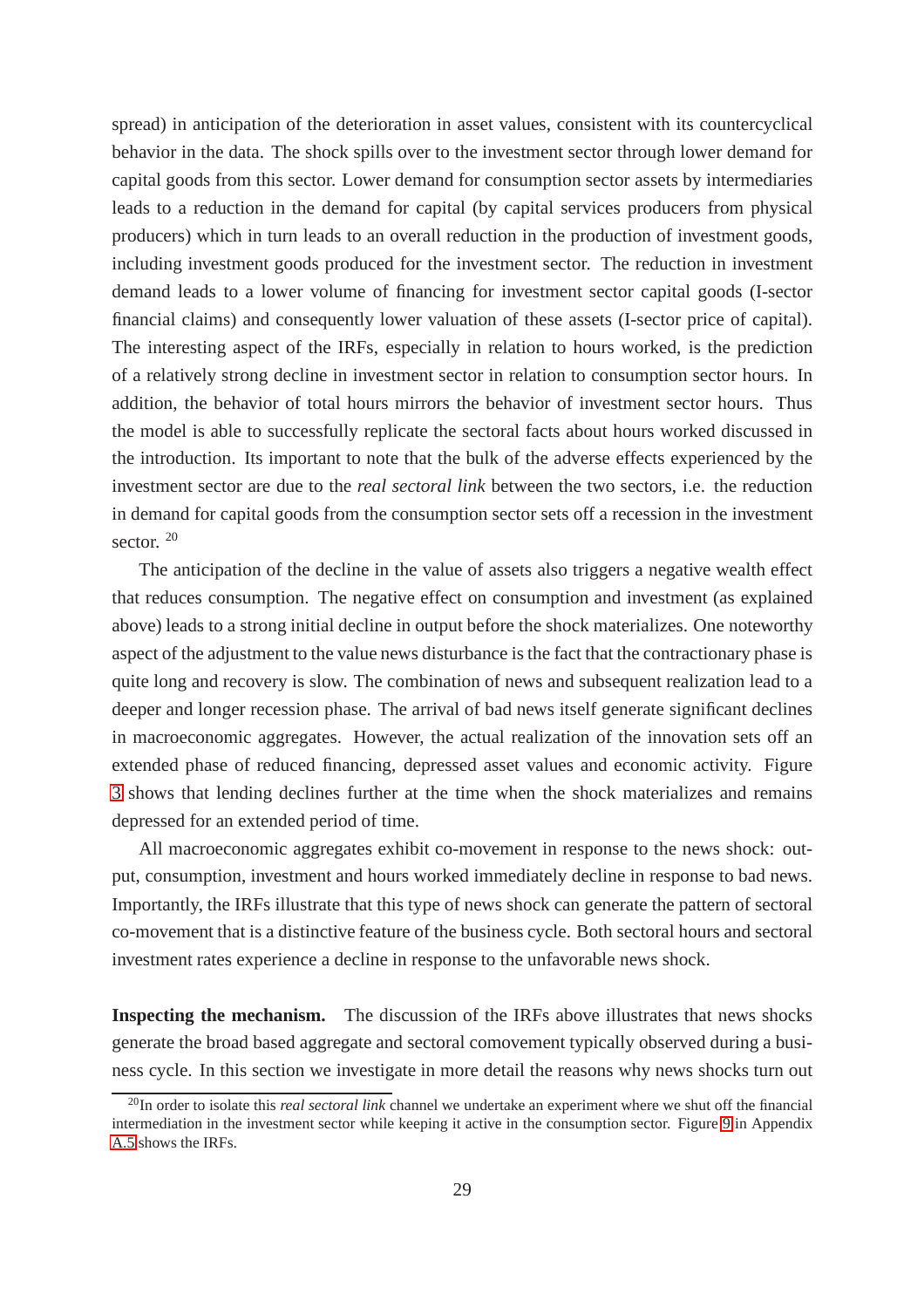<span id="page-31-0"></span>

Figure 3: Responses to a one std. deviation negative asset value news shock (anticipated 8 quarters ahead) in the consumption sector.

to be producing dynamics that resemble the business cycle. Specifically, in Figure [4](#page-32-1) we compare the IRFs from a model with and a model without a financial intermediation channel. In both sets of IRFs we use identical parameter values as estimated in Table [4](#page-24-0) and we show the responses to an eight quarter ahead news shock.

Figure [4](#page-32-1) demonstrates that financial intermediation not only strongly amplify the economy's response to the news shock, through its impact on the leverage constraint that restricts the amount of credit flowing to the real economy, but also changes its transmission. The model without the financial channel cannot generate aggregate or sectoral comovement in response to the news shock. The shock generates a decline in the value of capital (not shown) as in the model with the financial channel but contrary to the responses in the latter, output, investment and total hours worked respond positively to this unfavorable shock. Both sectoral investment variables rise, while investment sector hours rise and consumption sector hours fall in response to this shock. The reason for the radically different responses is that in the model without a financial channel this shock acts as an anticipated negative supply shock, i.e. agents anticipate a reduction in the productivity of capital services and depreciation of the capital stock in the consumption sector. This implies that consumption will have to fall in the future. Agents attempt to protect from the future deterioration in consumption sector capital now via higher investment that builds up capital in that sector. Given the sector specific nature of capital (installed capital cannot move between sectors), investment is the only feasible way to change the effective quantity of capital across sectors. Thus investment sector output rises. Since labor moves freely, hours worked can change swiftly across sectors, thus to boost capital production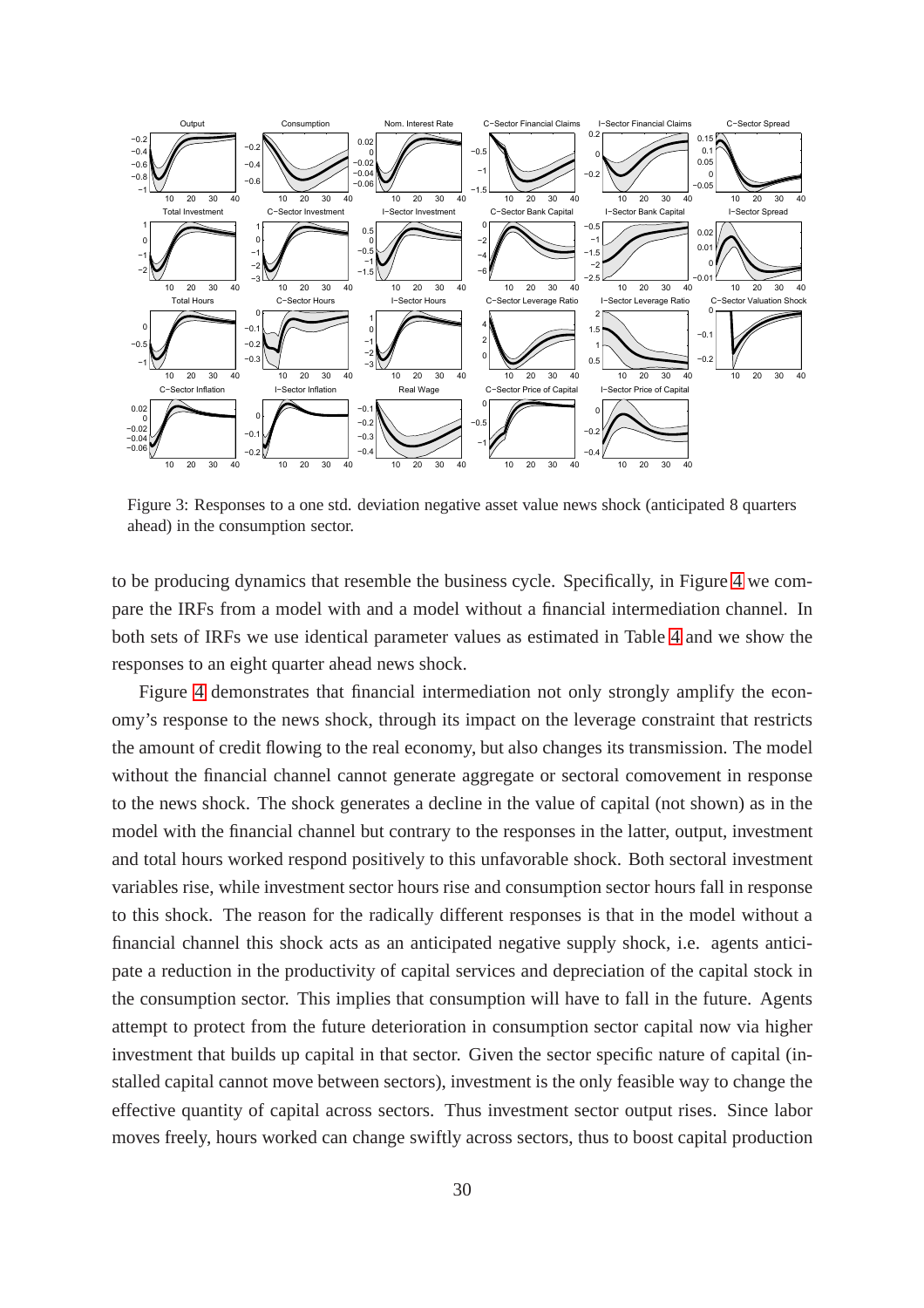<span id="page-32-1"></span>the household reallocates hours worked from the consumption to the investment sector. Effectively, agents substitute resources out of consumption into the investment sector to smooth out the future consumption decline.



Figure 4: Responses to a negative one std. deviation asset value news shock (anticipated 8 quarters ahead) in the consumption sector. Model with (solid line) and without (dashed line) financial frictions.

# <span id="page-32-0"></span>**7 Relation of asset value news shocks with financial market indicators**

The exercise above indicates that the financial intermediation channel is key for the ability of the news shock to play a quantitatively important role in accounting for aggregate fluctuations.

While not directly comparable (the timing is different since it is anticipated), it acts similar to a depreciation shock as in [Gourio](#page-40-1) [\(2012\)](#page-40-1) in terms of quantities and risk premia, though a standard preference specification like ours implies countercyclical consumption behavior in Gurio. We have introduced this disturbance as in [Gertler and](#page-39-0) Karadi [\(2011\)](#page-39-0) who dub it broadly as a capital quality shock. As shown above, the shock directly affects the value of capital and consequently value of assets in intermediaries balance sheets. But what factors reflect news about capital quality and consequently news about asset values? Installed capital may rapidly lose value during recessions if, for example, capital is good or firm-specific and existing products get obsolete during these periods—in line with the evidence in [Bernard et al. \(2010](#page-38-16)) who show there is substantial cyclical product creation and destruction in the U.S. manufacturing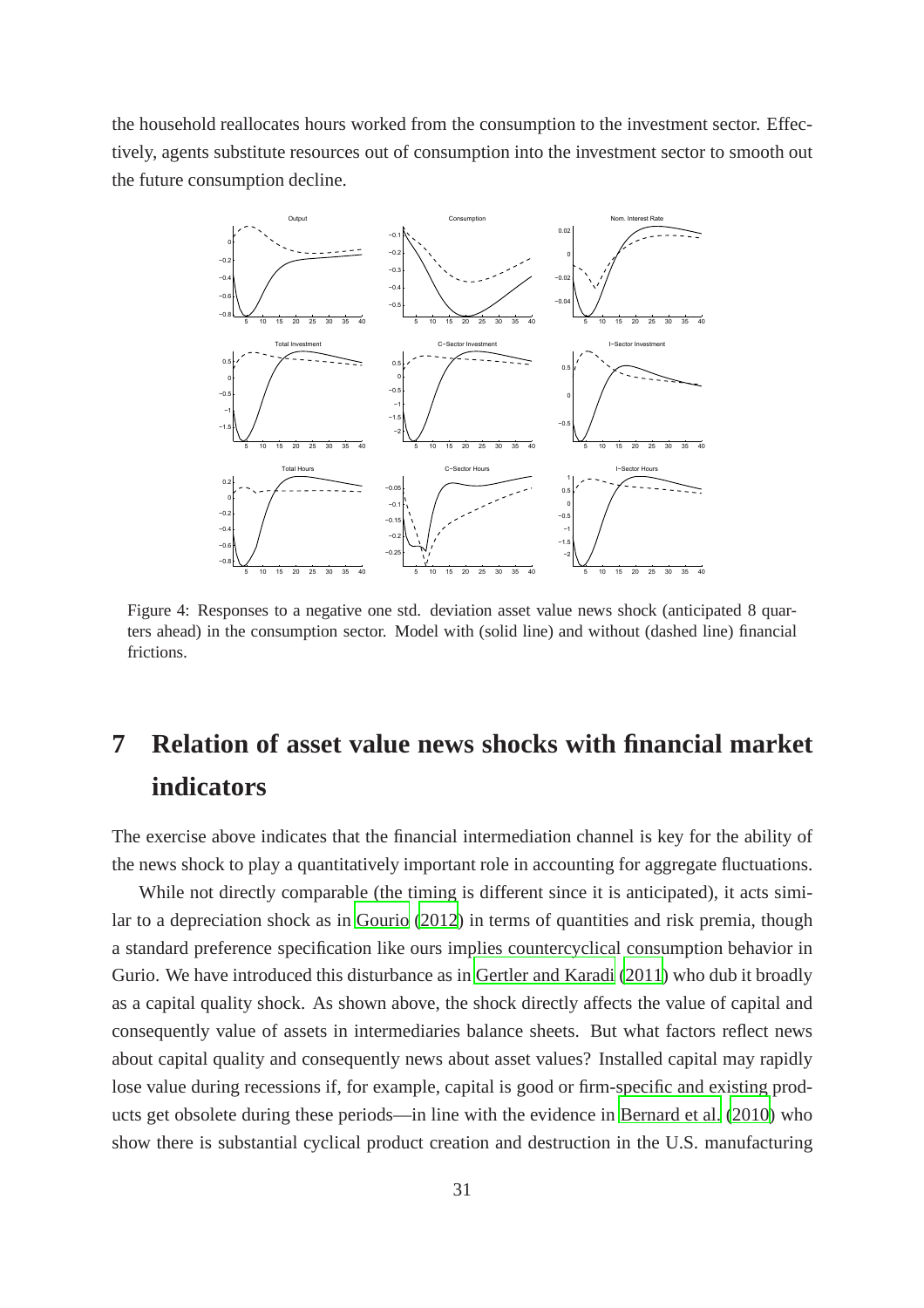sector. This may be anticipated by investors in corporate bond markets and [Philippon \(2009](#page-41-2)) argues the latter are likely to be more informative for the pricing of installed capital, compared to the stock market. $21$ 

Recently attention has been given to the role financial intermediaries play in the determination of asset prices. Evidence reported in [Adrian et al.](#page-37-6) [\(2010\)](#page-37-6), emphasize that losses in balance sheets of key financial intermediaries (e.g. securities broker-dealers and shadow banks) affect a wide spectrum of asset returns and cause in effect risk averse behavior: a reduction in lending to the corporate sector and increases in risk premia (excess returns). For example, [Adrian et al.](#page-37-6) [\(2010\)](#page-37-6) show that negative leverage growth of such intermediaries is associated with higher future excess corporate bond returns and lower output growth. [Adrian et al. \(2010\)](#page-37-6) suggest these dynamics can be interpreted as the (time-varying) effective risk bearing capacity of the financial sector, in other words its willingness to bear risk as balance sheets contract or expand. It is worth noting the financial channel in the model predicts behavior consistent with these findings above: the leverage constraint in the model implies gloomy asset value news generate losses in equity capital, reducing leverage and lending to the corporate sector and cause corporate bond spreads to rise. It would thus be interesting to compare the estimated asset value news process with a measure that proxies for the effective risk bearing capacity of the financial sector as well as other available financial market indicators as a way of model validation.

**News shocks, expected default and the excess bond premium.** We compare the estimated news shock (eight quarter ahead) series with three financial market indicators. We consider two indicators of default risk for the U.S. non-financial corporate sector available from Fitch and the GZ—excess bond premium, estimated by [Gilchrist and Zakrajsek \(2012](#page-39-3)) from firm-level U.S. corporate bond spreads. Figure [5](#page-34-0) plots from left to right the estimated news shock series with, (a) Fitch 5-year ahead probability of default of all firms, (b) Fitch 5-year ahead probability of default of consumption sector firms only and (c) GZ—excess bond premium. The plots begin in 2001 due to data availability of the expected default series.<sup>22</sup> The default probability is a forward looking measure of default risk, providing advance information of changes in the credit quality of bond issuing firms, whereas the estimated GZ—excess bond premium series captures factors emphasized by [Adrian et al.](#page-37-6) [\(2010\)](#page-37-6) described above, that is, factors that cause variation in intermediaries' balance sheets and risk premia and proxy for variation in the effective risk

 $^{21}$ The argument is that bond market prices will reflect the existing firm technology rather than growth options or equivalently organizational rents from expanding into new areas which are thought to be better reflected in stock prices.

 $^{22}$ In these plots, a positive value of the the asset news series indicates bad news. To facilitate comparison the default risk indicator is normalized to have a zero mean and the same standard deviation as the shock series. The same normalization applies to the other indicators. The Fitch measure includes information from 655 nonfinancial US corporations, 222 of which are in the consumption sector. We have also undertaken comparisons with the 1 year ahead probability of default and found a somewhat weaker correlation suggesting the news shocks we identify reflect more long term risks.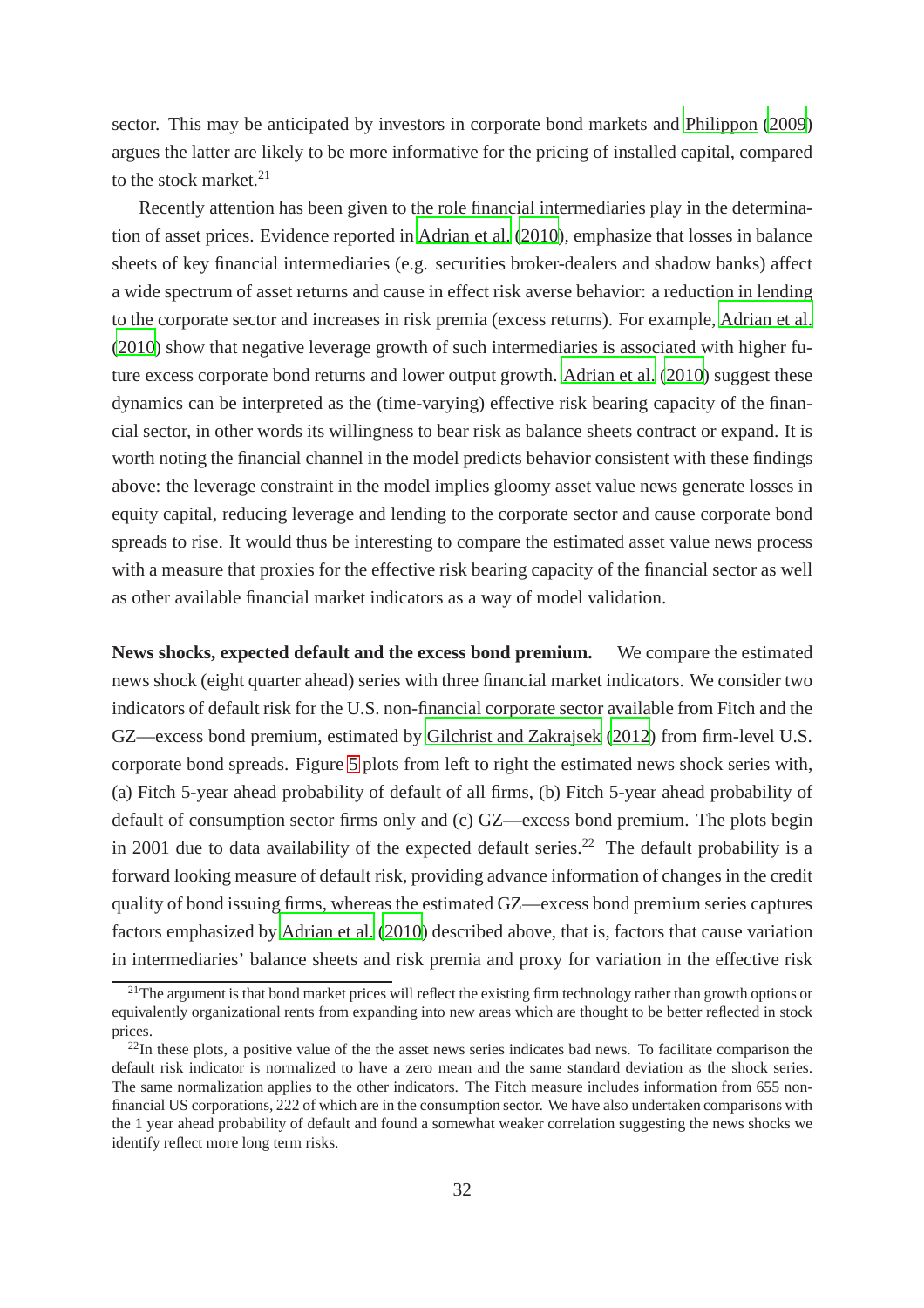bearing capacity of the financial sector as a whole.<sup>23</sup>

The estimated news shock series though noticeably more volatile is strongly correlated with all three measures. Gloomy news is associated with a rise in expected defaults but also a rise in the excess bond premium suggesting these phenomena may reflect a common factor. Figure [5](#page-34-0) indicates the estimated news process captures the rise in the probability of default both in the 2001 and the 2008 recessions. It begins to signal unfavorable news at the same time when both probability of default measures and the excess bond premium begin to pick up in the mid 2007. Note that, prior to the 2008 recession, the probability of default especially for non-financial consumption sector firms (middle panel), picks up more sharply compared to the all-firm inclusive measure, indicating more serious risks in that sector and this is captured successfully by the estimated news process. Our estimated news shock also co-moves quite strongly with the GZ—excess bond premium. This fact should not be surprising since the leverage constraint in the model creates a feedback loop between intermediaries' equity capital and asset prices that resembles the effective risk capacity dynamics described in [Gilchrist and Zakrajsek \(2012](#page-39-3)) and [Adrian et al. \(2010](#page-37-6)).

<span id="page-34-0"></span>

Figure 5: Asset value news (8 quarter ahead) shock (thin line) and financial market indicators (thick line) — Fitch five-year ahead probability of default–all firms (left panel), Fitch five-year ahead probability of default of companies in the consumption sector (middle panel), [Gilchrist and Zakrajsek](#page-39-3) [\(2012](#page-39-3)) excess bond premium (right panel). A positive value for the news shock series indicates unfavorable news. Light grey areas indicate two standard deviation bands of the shock series. Dark grey bars show NBER dated recessions.

**Asset value news shocks and lending indicators.** Given the strong correlation of the news shock series with the excess bond premium and the tight connection of the latter with lending behavior, we compare the estimated news shock to the Federal Reserve Board's Loan Officer Opinion Survey (LOOS), a qualitative indicator that captures banking sector lending practices.<sup>24</sup>

 $^{23}$ Equivalently it captures variation in the price of default risk, i.e. deviations in the pricing of corporate bonds relative to the default risk of the issuer, or extra compensation (relative to expected default) demanded by investors for holding corporate bonds.

<sup>24</sup>The LOOS asks senior management from big US banks the following question: *Over the past three months, how have your bank credit standards for approving loan applications for Commercial and Industrial loans or*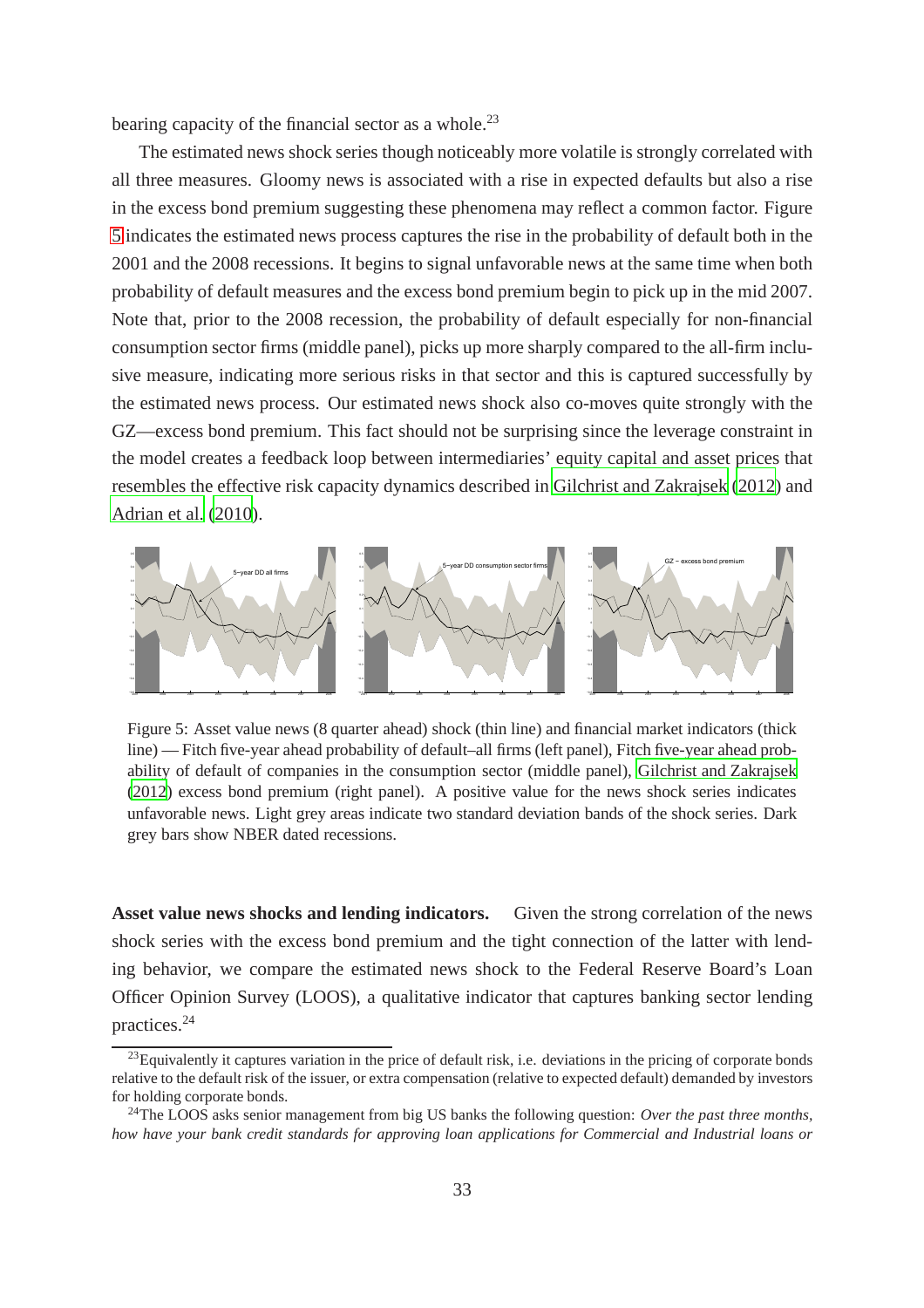The survey reports the net percent balance of banks reporting that lending standards for commercial and industrial loans have tightened (number of loan officers reporting tightening less the number reporting easing divided by the total number); responses account for around 60% of all US bank loans and around 70% of all US business loans. The lending standards index is a qualitative indicator of credit tightness. In Figure [6,](#page-36-0) we plot the net balance from the survey against the (negative) of the 2 year ahed value news shock.<sup>25</sup> The news shock series comoves with the lending standards index over the entire sample. The Figure also shows that the estimated shocks track the lending standards indicator much better in the second half of the sample. A notable feature in Figure [6](#page-36-0) is the fact that both lending standards and unfavorable news about asset values rise sharply before and during recessions suggesting a tight connection during those periods.<sup>26</sup>

In addition the LOOS survey includes responses for the specific reasons given for changes in lending standards. These reasons include, "reduced tolerance for risk", "future economic outlook", "degree of competition", "industry specific problems", "reduced liquidity in the secondary market for loans" among others. Its interesting to note that our news shock series is more strongly correlated with the net percent balance of banks reporting "reduced tolerance for risk" (both relative to the entire net balance and the remaining reasons cited) as a primary reason behind tightening in lending standards. This is consistent with the tight association between the news shock series and the excess bond premium discussed above.

## <span id="page-35-0"></span>**8 Conclusions**

In this paper we used Bayesian techniques to estimate a two-sector DSGE model for the U.S. economy using a sample from 1990Q2 to 2011Q1 in order to quantitatively explore the interaction between financial markets, news shocks and the real economy. The model we use borrows elements from earlier RBC multi-sector environments and allows for financial intermediation constraints of the same type as in [Gertler and Karadi \(2011](#page-39-0)), [Gertler and Kiyotaki \(2010](#page-39-1)). We allow for a variety of disturbances that have been proposed in earlier literature and introduce

*credit lines–excluding those to finance mergers and acquisitions–changed? 1. Tightened considerably, 2. tightened somewhat, 3. remained basically unchanged, 4. eased somewhat, 5. eased considerably*

 $25A$  positive value of the shock indicates bad news. To facilitate comparison with the shock series the lending standards index is normalized to have a zero mean and the same standard deviation as the shock series.

<sup>&</sup>lt;sup>26</sup>Interestingly, [Lown and Morgan](#page-41-15) [\(2006\)](#page-41-15), using a VAR methodology find that innovations to LOOS lending standards predict contractions in loans and output. Most recently, [Gambetti and Musso \(2012\)](#page-39-13) using a time-varying VAR methodology, find loan supply shocks to have a sizeable impact on US GDP, explaining approximately 20% of its variance, with their estimated contribution particularly important during recessions. [Bassett et al. \(2010](#page-37-7)) identify loan supply shocks using detailed information on the reasons reported by loan officers for changes in lending standards; they show among the most important ones for changing standards are perceptions of future economic outlook, suggesting that the LOOS reflects to some degree anticipated macroeconomic fundamentals, and risk tolerance.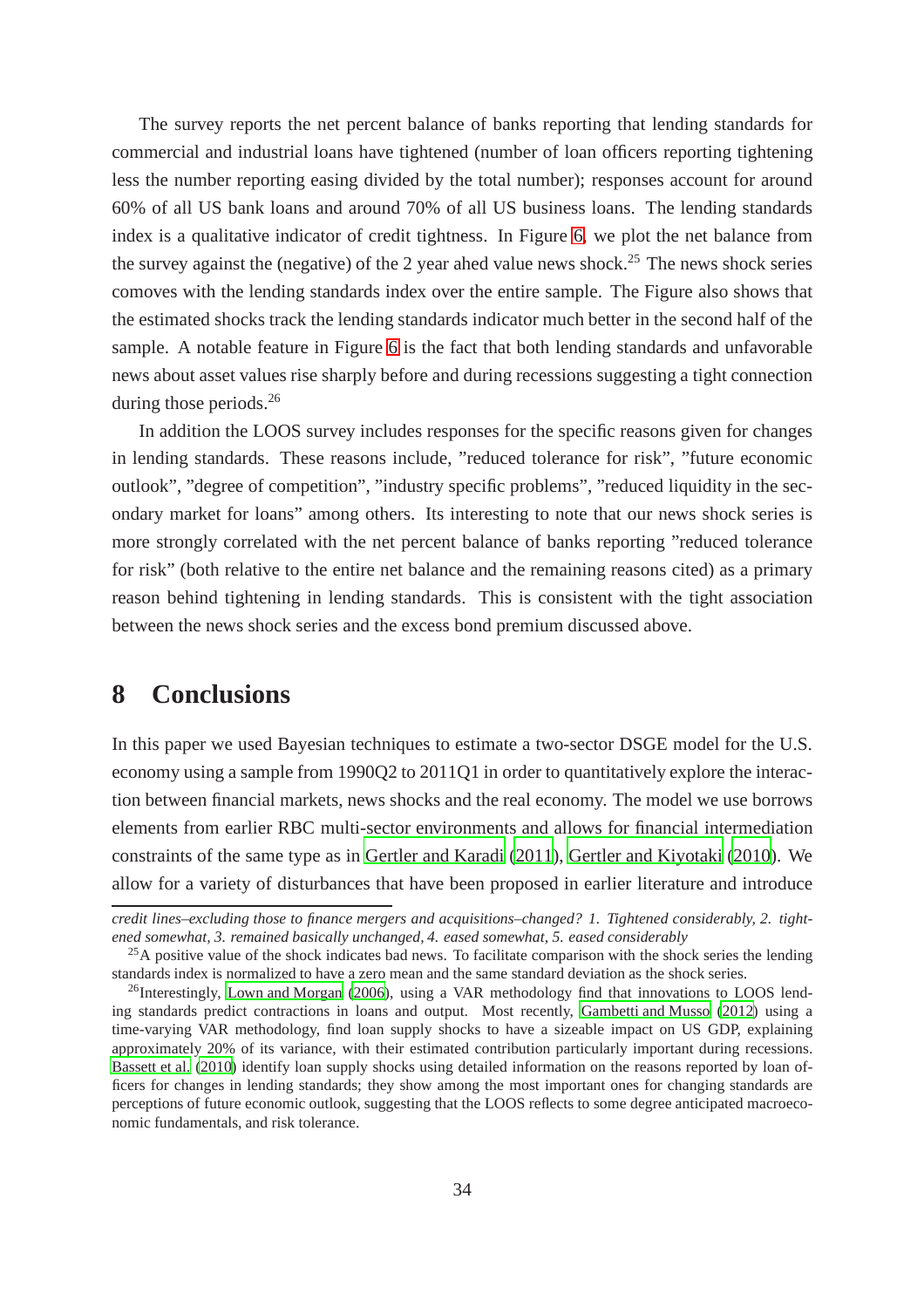

Figure 6: Asset value news (8 quarter ahead) shock (thin line) and Senior Loan Officer Opinion Survey on Bank Lending Practices by the Federal Reserve Board (thick line). Light grey areas indicate two standard deviation confidence bands of the shock series. Dark grey bars show NBER dated recessions.

two types of financial shocks, namely, equity capital and asset value shocks. These latter disturbances incorporate components that provide advance information or news to agents when forming forecasts about the future value of assets. Our paper contributes to the ongoing debate on the importance of news shocks for aggregate fluctuations and highlights a new—financial channel that can give quantitatively important real effects of news shocks while at the same time makes some headway in addressing sectoral co-movement.

Our results are as follows. *First*, asset value *news* shocks explain a sizeable fraction of fluctuations at business cycle frequencies, accounting for 31% of output, 22% of investment and 31% of hours variation. Previous work (see [Gertler and Karadi \(2011](#page-39-0)), [Gertler and Kiyotaki](#page-39-1) [\(2010\)](#page-39-1), [Gourio](#page-40-0) [\(2012\)](#page-40-0) ) has examined qualitatively the properties of purely unanticipated shocks of this type in the context of one sector calibrated models. By considering both unanticipated and news shocks our paper provides, to the best of our knowledge, the first quantitative assessment of the magnitude and the relative importance of these different components. Our estimation method exploits the fact that financial variables (corporate bond spreads and equity capital) contain substantial information about asset value news shocks. We find the quantitative importance of news shocks—in terms of accounting for the variance shares of real macro variables reported above—approximately doubles when financial variables are included in the estimation than if they are not. Consequently, the news component of asset value disturbances accounts for a significant fraction of the variation in corporate bond spreads and equity capital. Its interesting to note, the data strongly favors news shocks that only directly affect the value of assets in the consumption sector—investment sector asset value disturbances are largely irrelevant for fluctuations. Instead, the data prefers to use the sectoral links of the model as a natural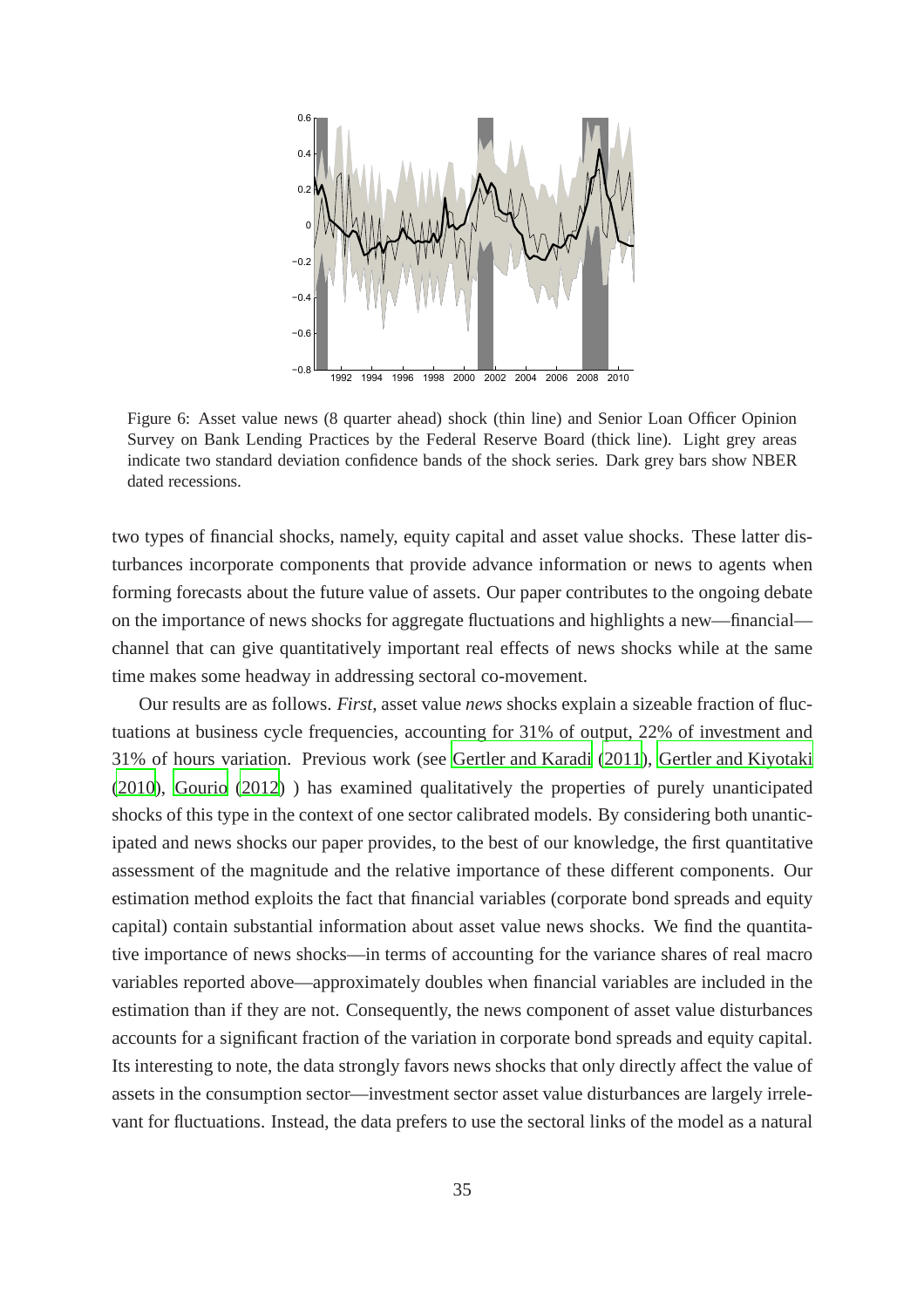propagation mechanism of consumption sector shocks across sectors.

*Second*, and more importantly this type of financial news shock can generate **aggregate** and **sectoral** co-movement, a pervasive stylized fact of business cycles and can explain the behavior of total hours worked surprisingly well during recessions. The success in explaining the behavior of total hours during recessions is linked to the fact these shocks almost entirely capture the declines in investment sector hours during these periods, in line with the evidence presented in Figure [1.](#page-6-0) Moreover, these co-movement properties of news shocks obtain with a standard preference specification. Instead the financial channel of the model is key for comovement and propagation. Gloomy news about asset values generate loses in intermediaries' equity capital, reductions in lending to the corporate sector and a feedback loop between equity capital, lending and countercyclical credit spreads, a process that sets off a recession. These dynamics are very similar to those reported in recent work by [Gilchrist and Zakrajsek \(2012](#page-39-2)) and [Adrian et al.](#page-37-0) [\(2010\)](#page-37-0), based on very different methodologies, suggesting that the model estimated here captures to a large extent the key links between financial markets and the real economy present in the data and provides a useful perspective to further study these phenomena.

# **References**

- Adjemian, S., Bastani, H., Juillard, M., Mihoubi, F., Perendia, G., Ratto, M., and Villemot, S. (2011). Dynare: Reference manual, version 4. *Dynare Working Papers*, 1.
- <span id="page-37-0"></span>Adrian, T., Moench, E., and Shin, H. S. (2010). Financial intermediation asset prices and macroeconomic fundamentals. *Federal Reserve Bank of New York Staff Report*, (422).
- Alexopoulos, M. (2011). Read all about it! What happens following a technology shock? *American Economic Review*, (101):1144–79.
- Barsky, R. B. and Sims, E. R. (2011). News shocks and business cycles. *Journal of Monetary Economics*, 58(3):273–289.
- Bassett, W., Chosak, M., Driscoll, J., and Zakrajcsek, E. (2010). Identifying the macroeconomic effects of bank lending supply shocks. Mimeo, Federal Reserve Board.
- Beaudry, P. and Lucke, B. (2010). Letting different views about business cycles compete. In *NBER Macroeconomics Annual 2009, Volume 24*, NBER Chapters, pages 413–455. National Bureau of Economic Research, Inc.
- Beaudry, P. and Portier, F. (2004). An exploration into Pigou's theory of cycles. *Journal of Monetary Economics*, 51(6):1183–1216.
- Beaudry, P. and Portier, F. (2006). News, stock prices and economic fluctuations. *The American Economic Review*, 96(4):1293–1307.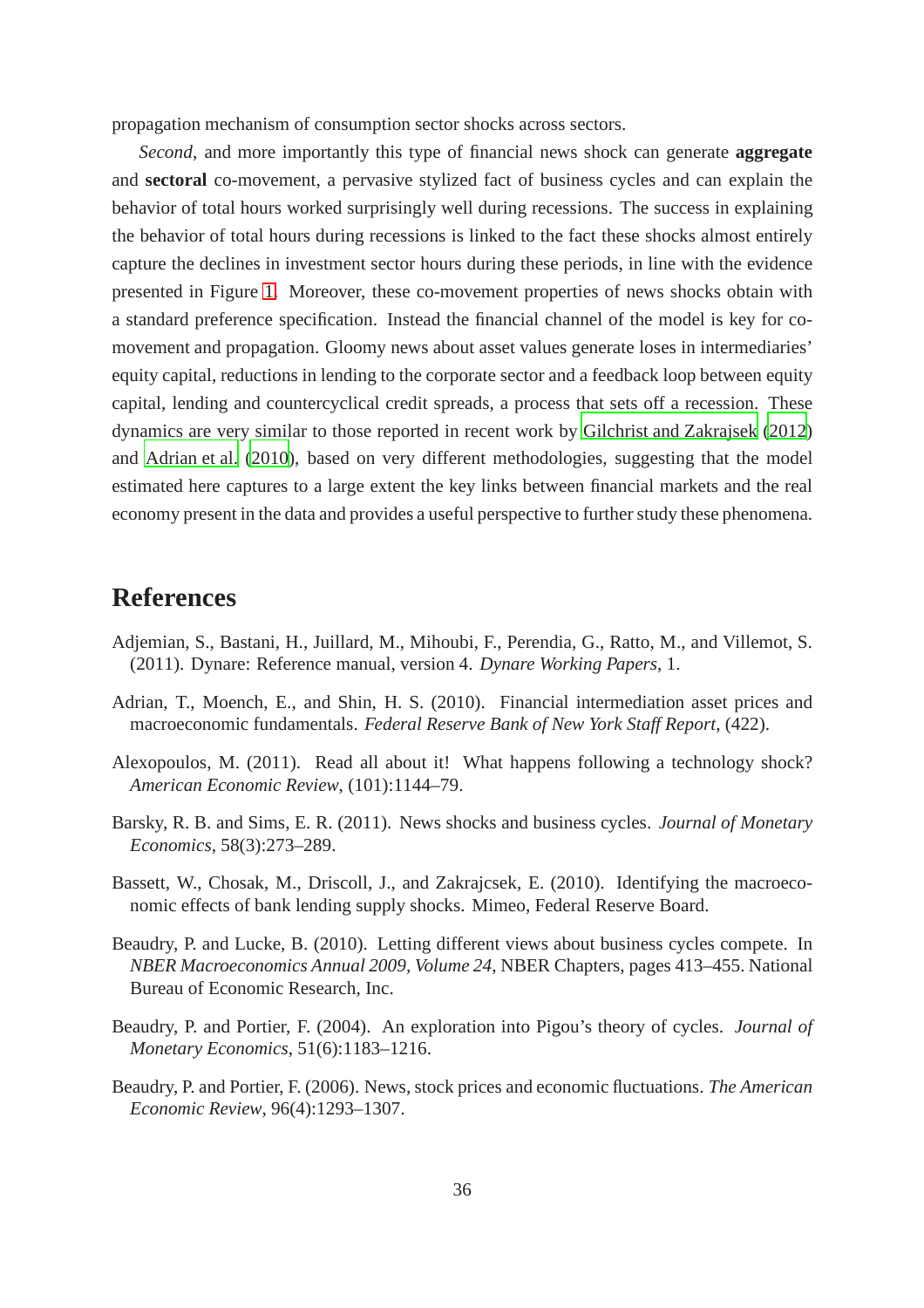- Beaudry, P. and Portier, F. (2007). When can changes in expectations cause business cycle fluctuations in neo-classical settings? *Journal of Economic Theory*, 135:458–477.
- Bernanke, B. S., Gertler, M., and Gilchrist, S. (1999). The financial accelerator in a quantitative business cycle framework. volume 1 of *Handbook of Macroeconomics*, chapter 21, pages 1341–1393. Elsevier.
- Bernard, A., Redding, S., and Schott, P. (2010). Multi-product firms and product switching. *American Economic Review*, 100:70–97.
- Boldrin, M., Christiano, L. J., and Fisher, J. D. M. (2001). Habit persistence, asset returns, and the business cycle. *American Economic Review*, 91(1):149–166.
- Brooks, S. P. and Gelman, A. (1998). General methods for monitoring convergence of iterative simulations. *Journal of Computational and Graphical Statistics*, 7(4):434–455.
- Buakez, H., Cardia, E., and Ruge-Murcia, F. (2009). The transmission of monetary policy in a multisector economy. *International Economic Review*, 50:1243–1266.
- Calvo, G. A. (1983). Staggered prices in a utility-maximizing framework. *Journal of Monetary Economics*, 12(3):383–398.
- Caplin, A. and Leahy, J. (1997). Aggregation and optimization with state-dependent pricing. *Econometrica*, 65(3):601–626.
- Christensen, I. and Dib, A. (2008). The financial accelerator in an estimated New Keynesian model. *Review of Economic Dynamics*, 11(1):155–178.
- Christiano, L., Motto, R., and Rostagno, M. (2008). Monetary policy and stock market boombust cycles. Working Paper Series 955, European Central Bank.
- <span id="page-38-0"></span>Christiano, L., Motto, R., and Rostagno, M. (2010). Financial factors in economic fluctuations. Working Paper Series 1192, European Central Bank.
- Christiano, L., Motto, R., and Rostagno, M. (2012). Risk shocks. Working paper series, Northwestern University.
- Christiano, L. J., Eichenbaum, M., and Evans, C. L. (2005). Nominal rigidities and the dynamic effects of a shock to monetary policy. *Journal of Political Economy*, 113(1):1–45.
- Davis, J. (2007). News and the term structure in general equilibrium. *Manuscript, Northwestern University*.
- Den Haan, W. J. and Kaltenbrunner, G. (2009). Anticipated growth and business cycles in matching models. *Journal of Monetary Economics*, 56(3):309–327.
- Dib, A. (2010). Banks, credit market frictions, and business cycles. Working papers, Bank of Canada.
- DiCecio, R. (2009). Sticky wages and sectoral labor comovement. *Journal of Economic Dynamics and Control*, 33(3):538 – 553.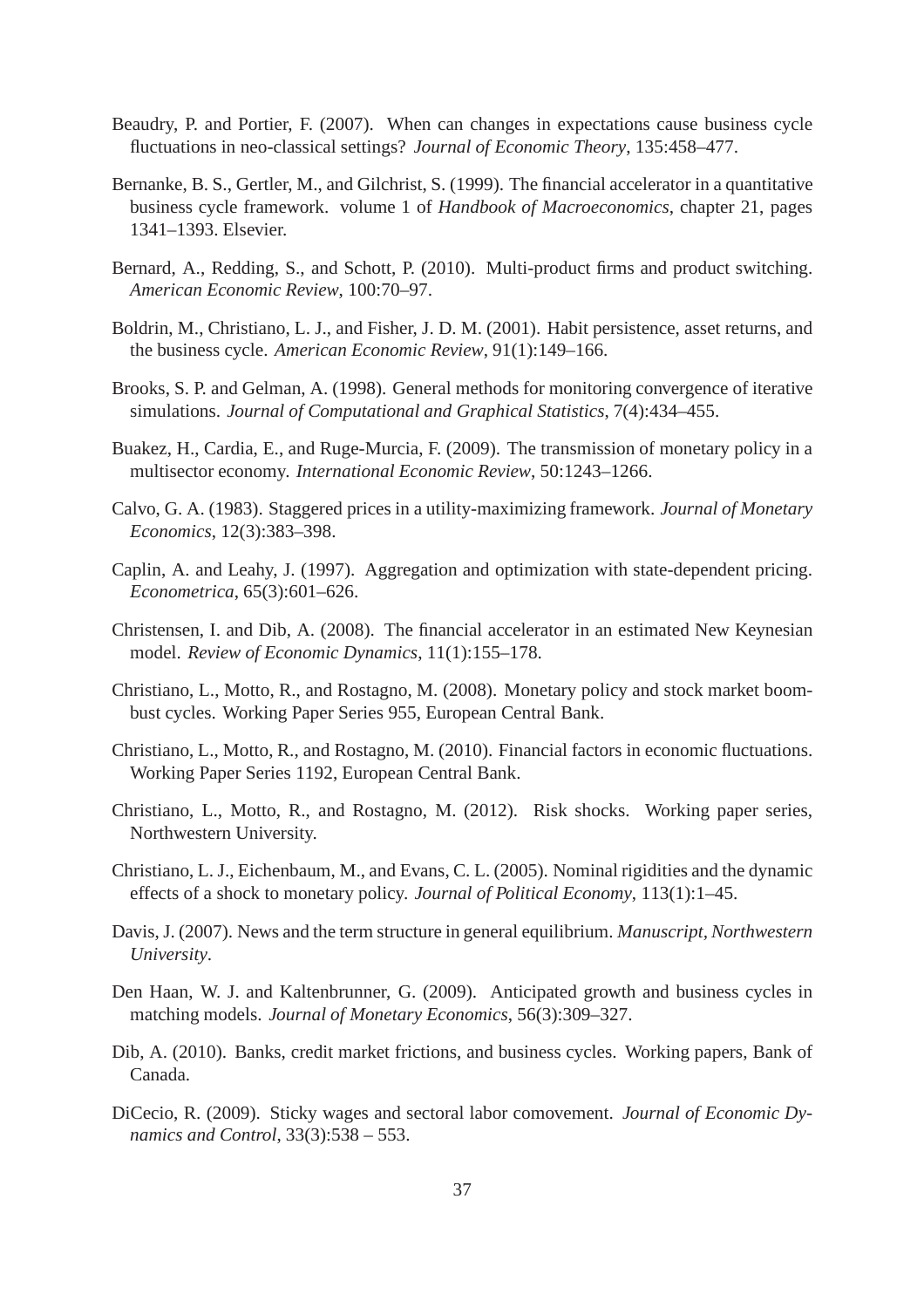- Dupor, B. (1999). Aggregation and irrelevance in multi-sector models. *Journal of Monetary Economics*, 43(1):391–409.
- Edge, R. M., Kiley, M. T., and Laforte, J.-P. (2008). Natural rate measures in an estimated DSGE model of the U.S. economy. *Journal of Economic Dynamics and Control*, 32(8):2512  $-2535.$
- Erceg, C. J., Henderson, D. W., and Levin, A. T. (2000). Optimal monetary policy with staggered wage and price contracts. *Journal of Monetary Economics*, 46(2):281–313.
- <span id="page-39-6"></span>Fisher, J. D. M. (2006). The dynamic effects of neutral and investment-specific technology shocks. *Journal of Political Economy*, 114(3):413–451.
- <span id="page-39-5"></span>Foerster, A., Sarte, P.-D., and Watson, M. (2011). Sectoral versus aggregate shocks: A structural factor analysis of industrial production. *Journal of Political Economy*, 119(1):1–38.
- <span id="page-39-3"></span>Fujiwara, I., Hirose, Y., and Shintani, M. (2011). Can news be a major source of aggregate fluctuations? A Bayesian DSGE approach. *Journal of Money, Credit and Banking*, 43(1):1– 29.
- Gambetti, L. and Musso, A. (2012). Loan supply shocks and the business cycle. *Mimeo*.
- Gerali, A., Neri, S., Sessa, L., and Signoretti, F. M. (2010). Credit and banking in a DSGE model of the Euro Area. *Journal of Money, Credit and Banking*, 42(s1):107–141.
- <span id="page-39-0"></span>Gertler, M. and Karadi, P. (2011). A model of unconventional monetary policy. *Journal of Monetary Economics*, 58(1):17 – 34.
- Gertler, M., Kiyotaki, N., and Queralto, A. (2011). Financial crises, bank risk exposure and government financial policy. *Princeton University Mimeo*.
- <span id="page-39-1"></span>Gertler, M. L. and Kiyotaki, N. (2010). Financial intermediation and credit policy in business cycle analysis. In Friedman, B. M. and Woodford, M., editors, *Handbook of Monetary Economics*, volume 3, chapter 11, pages 547–599. Elsevier, 1 edition.
- <span id="page-39-4"></span>Geweke, J. (1999). Using simulation methods for bayesian econometric models: Inference, development and communication. *Econometric Reviews*, 18:1–126.
- Gilchrist, S., Yankov, V., and Zakrajsek, E. (2009). Credit market shocks and economic fluctuations: Evidence from corporate bond and stock markets. *Journal of Monetary Economics*, 56:471–493.
- <span id="page-39-2"></span>Gilchrist, S. and Zakrajsek, E. (2012). Credit spreads and business cycle fluctuations. *American Economic Review*, 102(4):1692–1720.
- Gomes, J. F. and Schmid, L. (2009). Equilibrium credit spreads and the macroeconomy. Mimeo, The Wharton School of the University of Pennsylvania.
- <span id="page-39-7"></span>Görtz, C. and Tsoukalas, J. (2012). Learning, capital-embodied technology and aggregate fluctuations. *Review of Economic Dyamics*, forthcoming.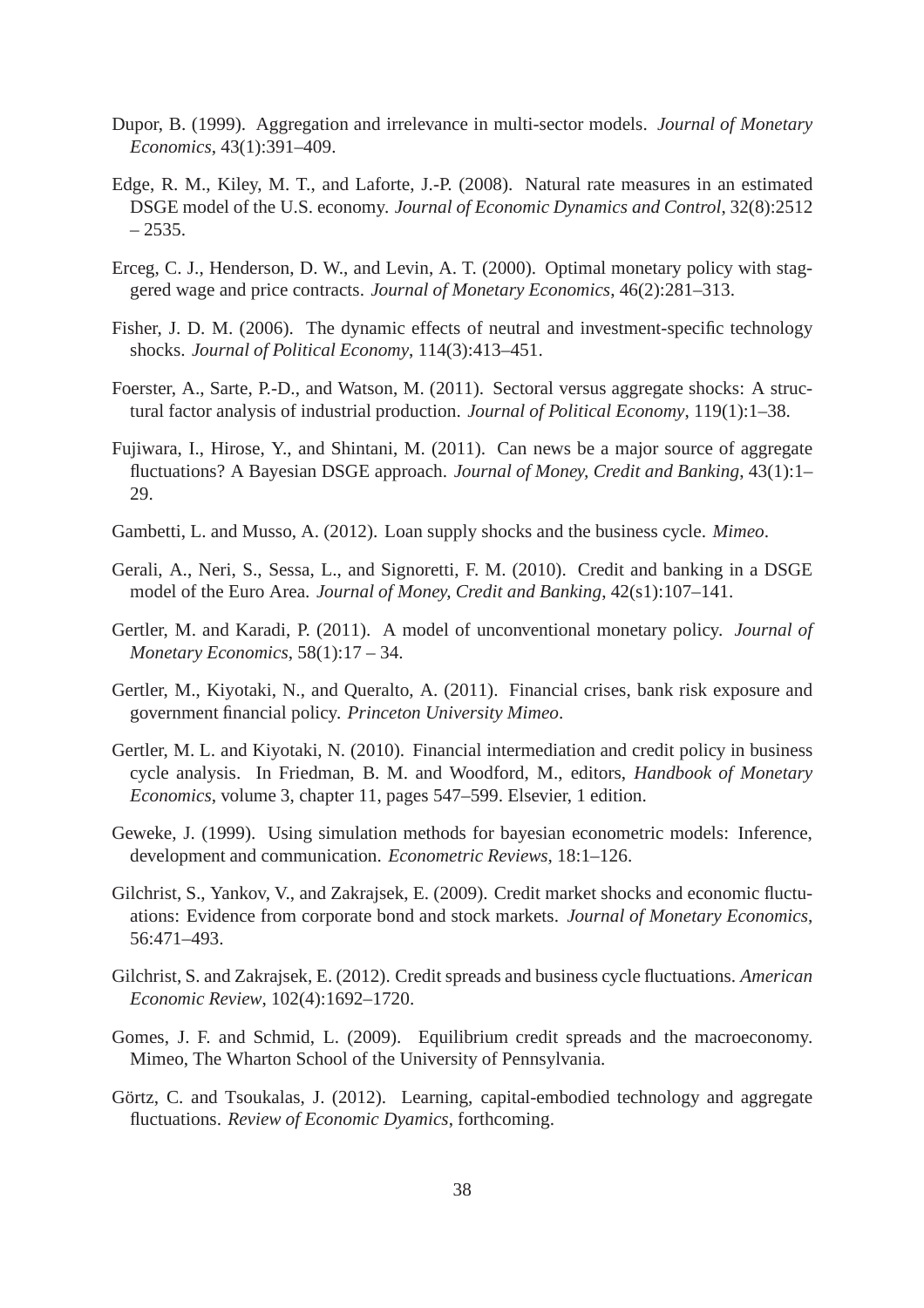<span id="page-40-0"></span>Gourio, F. (2012). Disaster risk and business cycles. *American Economic Review*, forthcoming.

- <span id="page-40-3"></span>Greenwood, J., Hercowitz, Z., and Krusell, P. (2000). The role of investment specific technological change in the business cycle. *European Economic Review*, 44:91–115.
- Guerrieri, L., Henderson, D., and Kim, J. (2010). Interpreting investment-specific technology shocks. *Board of Governors of the Federal Reserve System (U.S.) – International Finance Discussion Papers*, 1000.
- Gunn, C. and Johri, A. (2011). News and knowledge capital. *Review of Economic Dynamics*, 14(1):92–101.
- Gunn, C. and Jorhi, A. (2011). News, intermediation efficiency and expectations-driven boombust cycles. Mimeo, McMaster University.
- Hirakata, N., Sudo, N., and Ueda, K. (2011). Do banking shocks matter for the U.S. economy? *Journal of Economic Dynamics and Control*, 35(12):2042 – 2063.
- Hornstein, A. and Praschnik, J. (1997). Intermediate inputs and sectoral comovement in the business cycle. *Journal of Monetary Economics*, 40(3):573–595.
- Horvath, M. (1998). Cyclicality and sectoral linkages: Aggregate fluctuations from independent sectoral shocks. *Review of Economic Dynamics*, 1(4):781–808.
- Horvath, M. (2000). Sectoral shocks and aggregate fluctuations. *Journal of Monetary Economics*, 45(1):69–106.
- Huffman, G. W. and Wynne, M. A. (1999). The role of intratemporal adjustment costs in a multisector economy. *Journal of Monetary Economics*, 43(2):317–350.
- Ireland, P. N. and Schuh, S. (2008). Productivity and us macroeconomic performance: Interpreting the past and predicting the future with a two-sector real business cycle model. *Review of Economic Dynamics*, 11(3):473 – 492.
- Iskrev, N. (2010). Local identification in DSGE models. *Journal of Monetary Economics*,  $57(2):189 - 202.$
- Jaimovich, N. and Rebelo, S. (2009). Can news about the future drive the business cycle? *American Economic Review*, 99(4):1097–1118.
- Jermann, U. and Quadrini, V. (2012). Macroeconomic effects of financial shocks. *American Economic Review*, 102(1):238–71.
- <span id="page-40-1"></span>Justiniano, A., Primiceri, G. E., and Tambalotti, A. (2010). Investment shocks and business cycles. *Journal of Monetary Economics*, 57(2):132–145.
- <span id="page-40-2"></span>Justiniano, A., Primiceri, G. E., and Tambalotti, A. (2011). Investment shocks and the relative price of investment. *Review of Economic Dynamics*, 14(1):101 – 121.
- Karnizova, L. (2010). The spirit of capitalism and expectation-driven business cycles. *Journal of Monetary Economics*, 57(6):739 – 752.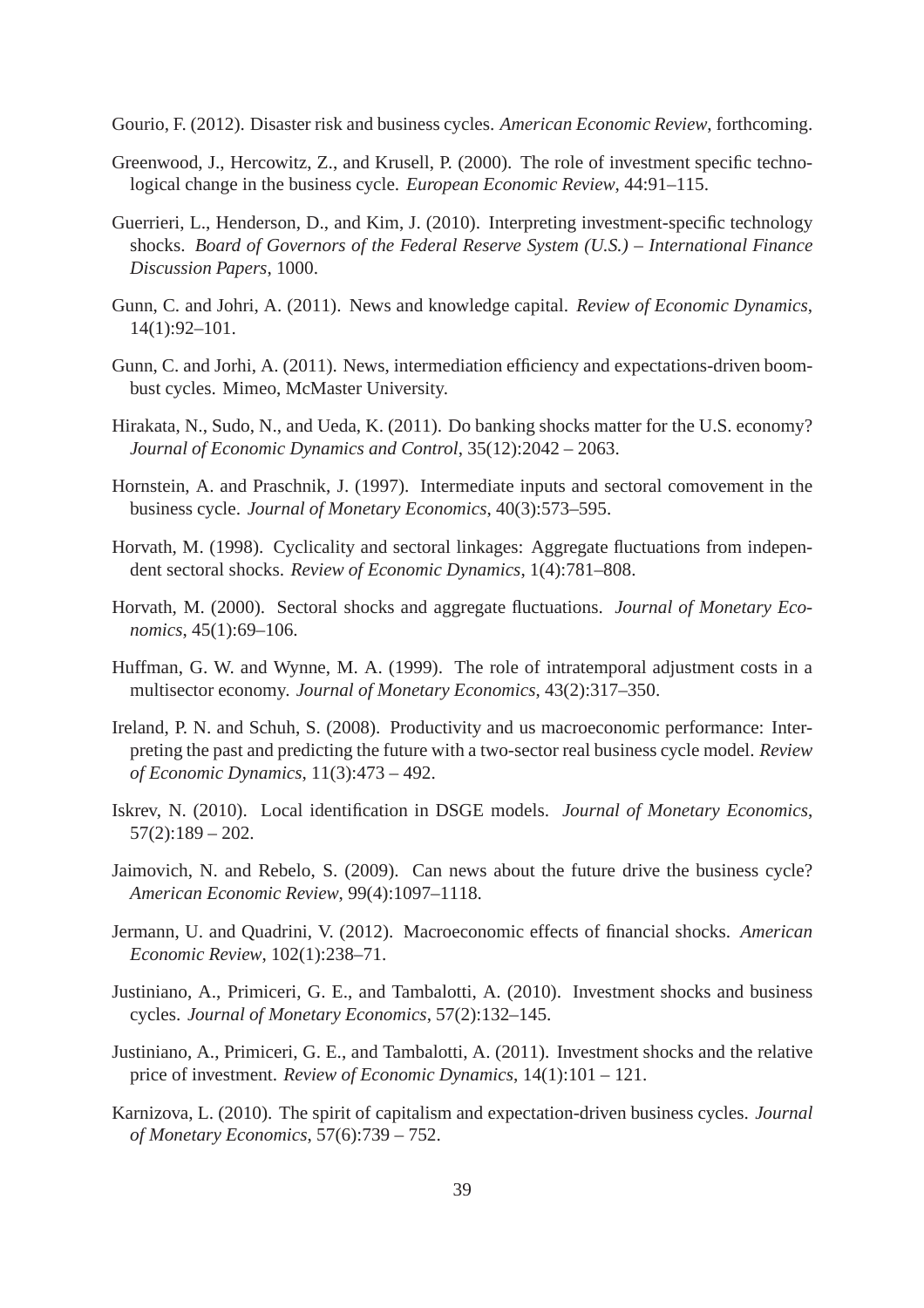- <span id="page-41-0"></span>Khan, H. and Tsoukalas, J. (2012). The quantitative importance of news shocks in estimated DSGE models. *Journal of Money Credit and Banking*, forthcoming.
- Kobayashi, K. and Nutahara, K. (2010). Nominal rigidities, news-driven business cycles, and monetary policy. *The B.E. Journal of Macroeconomics*, 10(1).
- Kurmann, A. and Otrok, C. (2012). News shocks and the slope of the term structure of interest rates. Technical report.
- <span id="page-41-2"></span>Leeper, E. and Walker, T. (2011). Information flows and news driven business cycles. *Review of Economic Dynamics*, 14(1):55–71.
- Long, John B, J. and Plosser, C. I. (1983). Real business cycles. *Journal of Political Economy*, 91(1):39–69.
- Lown, C. and Morgan, D. (2006). The credit cycle and the business cycle: New findings using the Loan Officer Opinion Survey. *Journal of Money Credit and Banking*, 38:1575–1697.
- Mankiw, N. Gregory and Reis, Ricardo (2002). Sticky Information versus Sticky Prices: A Proposal to Replace the New Keynesian Phillips Curve. *The Quarterly Journal of Economics*, 117(4):1295–1328.
- Mueller, P. (2009). Credit spreads and real activity. Mimeo, London School of Economics and Political Science.
- Nolan, C. and Thoenissen, C. (2009). Financial shocks and the US business cycle. *Journal of Monetary Economics*, 56(4):596–604.
- Papanikolaou, D. (2011). Investment shocks and asset prices. *Journal of Political Economy*,  $119(4):639-685.$
- Philippon, T. (2009). The bond market's q. *Quarterly Journal of Economics*, 124:1011–1056.
- Ramey, V. (2011). Identifying government spending shocks: It's all in the timing. *Quarterly Journal of Economics*, February.
- Ramey, V. and Shapiro, M. D. (1998). Costly capital reallocation and the effects of government spending. *Carnegie Rochester Conference Series on Public Policy*, 48:1145–94.
- Ramey, V. and Shapiro, M. D. (2001). Displaced capital: A study of aerospace plant closings. *Journal of Political Economy*, 109:959–992.
- Sannikov, Y. and Brunnermeier, M. K. (2010). A macroeconomic model with a financial sector. Technical report.
- <span id="page-41-1"></span>Schmitt-Grohe, S. and Uribe, M. (2012). What's news in business cycles? *Econometrica*, forthcoming.
- Smets, F. and Wouters, R. (2007). Shocks and frictions in US business cycles: A Bayesian DSGE approach. *American Economic Review*, 97(3):586–606.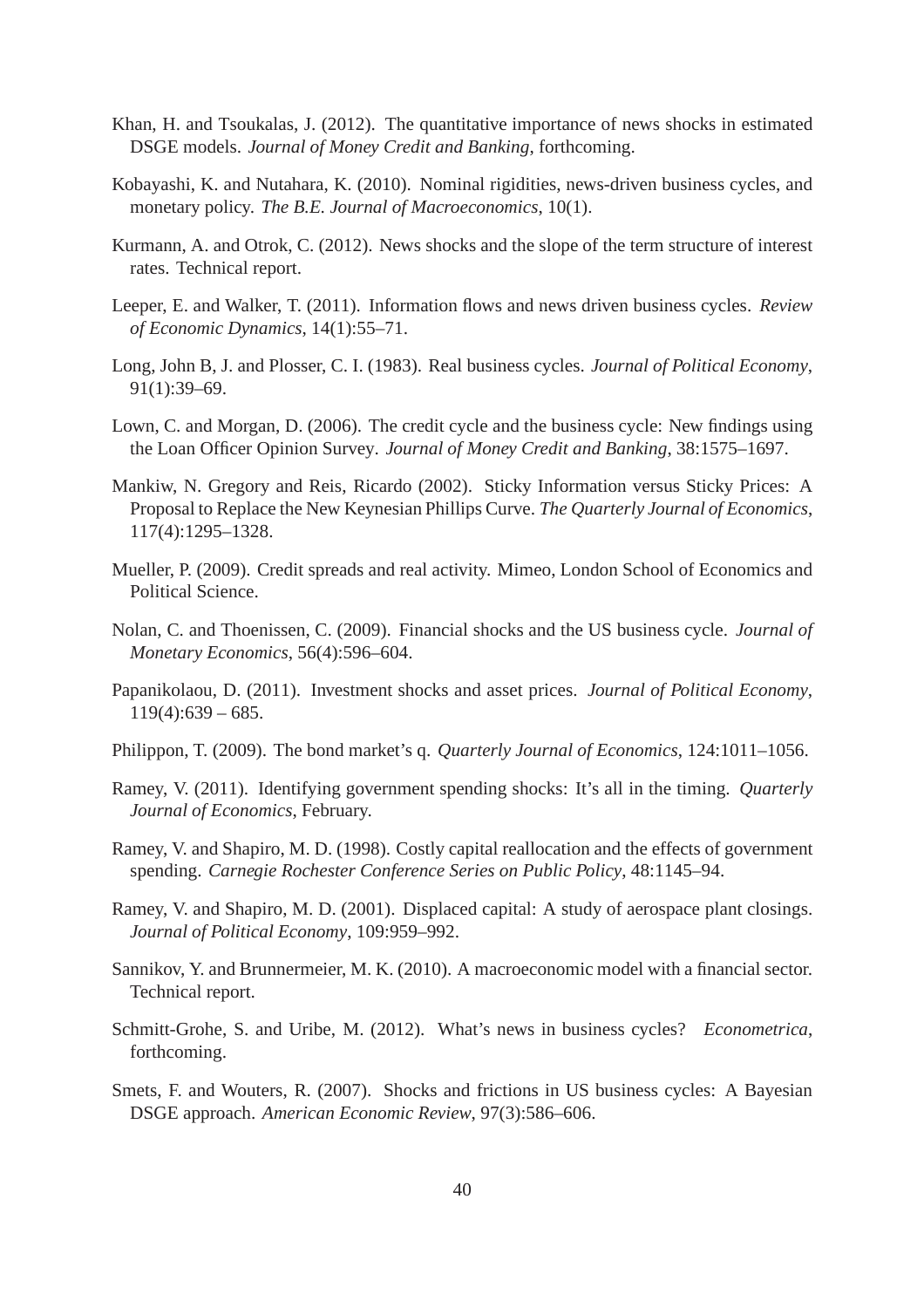Villa, S. (2010). On the nature of the financial system in the Euro Area: a Bayesian DSGE approach. Mimeo, University of London, Birkbeck College.

<span id="page-42-0"></span>Walsh, C. E. (1993). What caused the 1990-1991 recession? *Economic Review*, pages 33–48.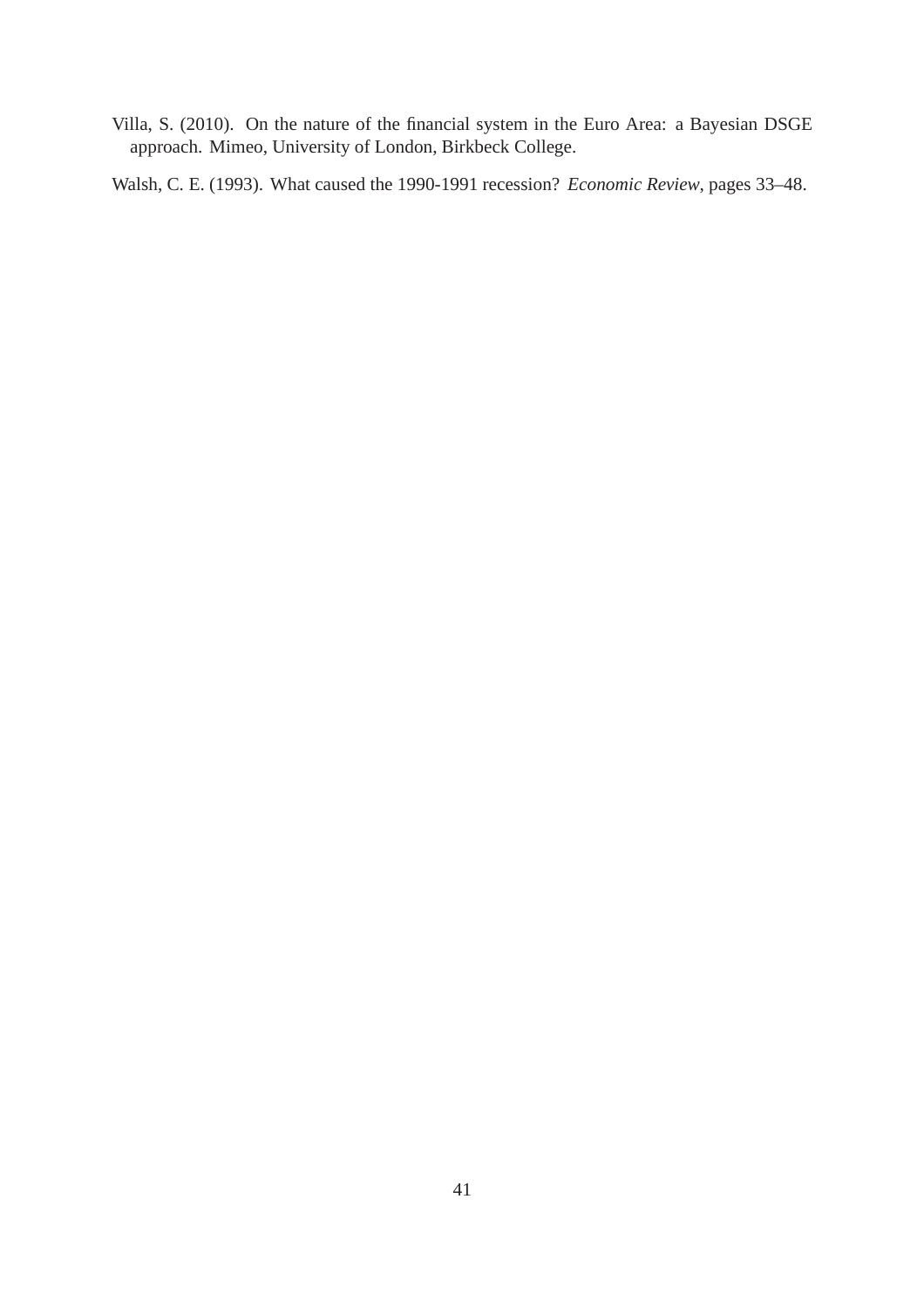# **9 Appendix (For online publication)**

# **A Additional Results, Tables and Figures**

### **A.1 Robustness**

In this section we aim to assess the fit of the benchmark model in relation to plausible alternatives. Specifically we undertake three broad comparisons. We compare the benchmark with, (a) model without financial intermediation, (b) model without news shocks or, (c) model with news in either TFP or asset value disturbances or both. Models with TFP news components have been estimated in [Khan and Tsoukalas \(2012](#page-41-0)), [Fujiwara et al.](#page-39-3) [\(2011\)](#page-39-3) and [Schmitt-Grohe and Uribe](#page-41-1) [\(2012\)](#page-41-1) among others, using one sector DSGE frameworks, but the results therein have been pointing towards a limited quantitative role of TFP news shocks. At the same time it is entirely possible that our richer two sector model and use of several financial sector variables may yield different conclusions on the role of TFP news shocks. Table [6](#page-45-0) reports a comparison of different specifications we have considered based on marginal data densities computed using the modified harmonic mean estimator suggested by [Geweke \(1999\)](#page-39-4). First, we note the benchmark model with four and eight quarters ahead asset value news dominates—in terms of this metric—specifications that include TFP news only (model B and C) or both TFP and asset value news (model D and E). Further, it dominates model versions with news that arrive more frequently, i.e. 1,4 and 8 quarter ahead news and also dominates the model with unanticipated shocks only (model F). Second, we also compare the fit of the benchmark model to a model with financial frictions turned off. This latter model version is a two-sector New Keynesian model with the same nominal and real frictions and shocks as the benchmark. This comparison is reported in the bottom panel of the Table. To facilitate the comparison we estimate these versions on a restricted set of data, namely, excluding both corporate bond spreads and equity since the model without financial frictions makes no predictions for financial variables. The benchmark model with financial frictions has a higher marginal data density compared to the model without financial frictions on the restricted set of observables, highlighting the importance of financial frictions in fitting the data. Third, we highlight the fact that the presence of financial variables in the estimation significantly raises the contribution of asset value news shocks in accounting for the dynamics in the data. When we estimate the model with the restricted set of data (model version G), the variance shares accounted for by news shocks decline significantly compared to the benchmark model with the financial series used in estimation. Specifically, in model version G, news shocks account for approximately 15%, 12%, 19% of the forecast error variance (business cycle frequencies) in output, investment and hours worked respectively (see Table [8\)](#page-54-0). These shares are approximately only half of the shares accounted for by news shocks in the benchmark.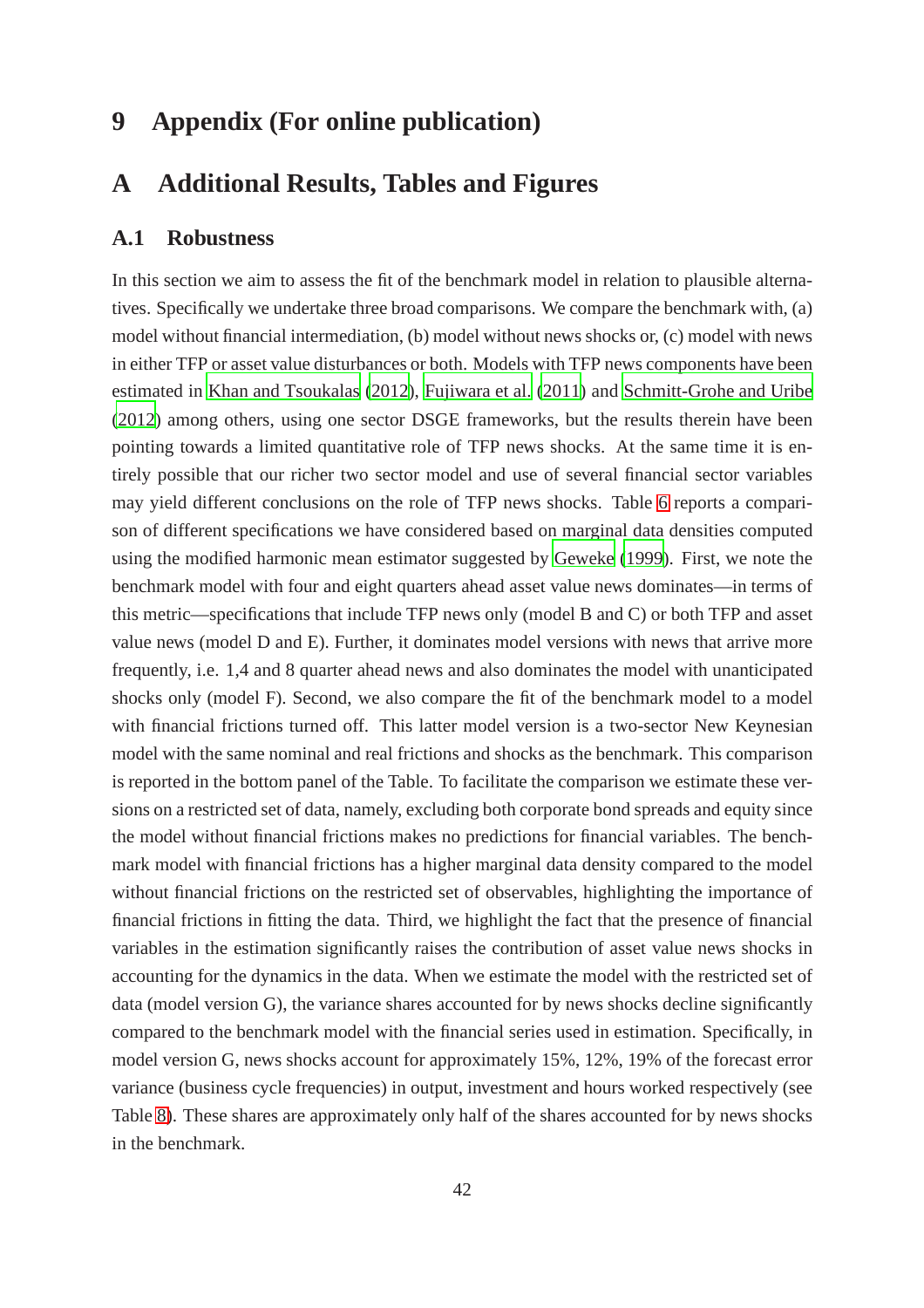We have considered four additional robustness exercises briefly described here.<sup>27</sup> First, we estimate the benchmark model with the addition of a marginal efficiency of investment (MEI) shock, motivated by previous work in one sector estimated DSGE models that finds a significant share of macroeconomic quantities are driven by shocks of this type (see [Justiniano et al.](#page-40-1) [\(2010\)](#page-40-1), [Justiniano et al. \(2011](#page-40-2)), [Khan and Tsoukalas](#page-41-0) [\(2012\)](#page-41-0)). We find the MEI shock to be irrelevant in accounting for the variation in the data—essentially we obtain a nearly identical variance decomposition to the benchmark model (without an MEI). For space consideration we do not report the results from this exercise but we note the model includes an investment sector TFP shock that can properly capture dynamics induced by an MEI shock. Second, we estimate the benchmark model with the addition of AR(1) measurement errors that we assume are present in the financial observables, namely the corporate bond spreads and the equity capital series, potentially accounting for model misspecification in the financial channel of the model. We assume relatively tight Normal priors such that the measurement error standard deviation mean values correspond to 10% of the corresponding variables' standard deviation and assume Beta distributions with a prior mean of 0.5 for the AR(1) coefficients of measurement errors. While not reported for brevity, we obtain a slightly reduced contribution of asset value news shocks though still broadly similar with the benchmark results. Thirdly, we estimate a model with a correlated news structure, similar to the process for news adopted in [Christiano et al.](#page-38-0) [\(2010\)](#page-38-0).<sup>28</sup> Correlated news across time has been suggested by [Leeper and](#page-41-2) Walker [\(2011\)](#page-41-2) as an alternative way to incorporate advance signals about future innovations that may also help resolve co-movement problems. The variance decomposition we obtain from this specification is broadly similar to the benchmark results, that is news shocks continue to be an important source of fluctuations. However, we note that the marginal data density from the correlated news model is significantly smaller compared to the benchmark model by approximately 45 log points. Fourth, in the section below, we perform a final robustness exercise. Specifically, we estimate a model that—in addition to sector specific TFP—includes a common aggregate TFP shock, motivated by, (a) recent work in [Foerster et al. \(2011](#page-39-5)) who report common TFP shocks are quantitatively important in the post 1980s period in accounting for the variability in U.S. industrial production and (b) a plausible concern that our asset value news shock may be substituting for an aggregate common TFP that we did not consider during estimation. Similar to the benchmark model (without a common aggregate TFP shock) results, asset value news shocks account for a significant and almost identical fraction of the variance shares in the observables in this alternative model (see Table [7\)](#page-47-0).

 $27$ The results from these additional exercises are available upon request.

<sup>&</sup>lt;sup>28</sup>Specifically we assume a process with eight in total news components, each arriving per quarter for a span of 2 years. We assume a correlation between them that is a function of time and impose a common variance on all components.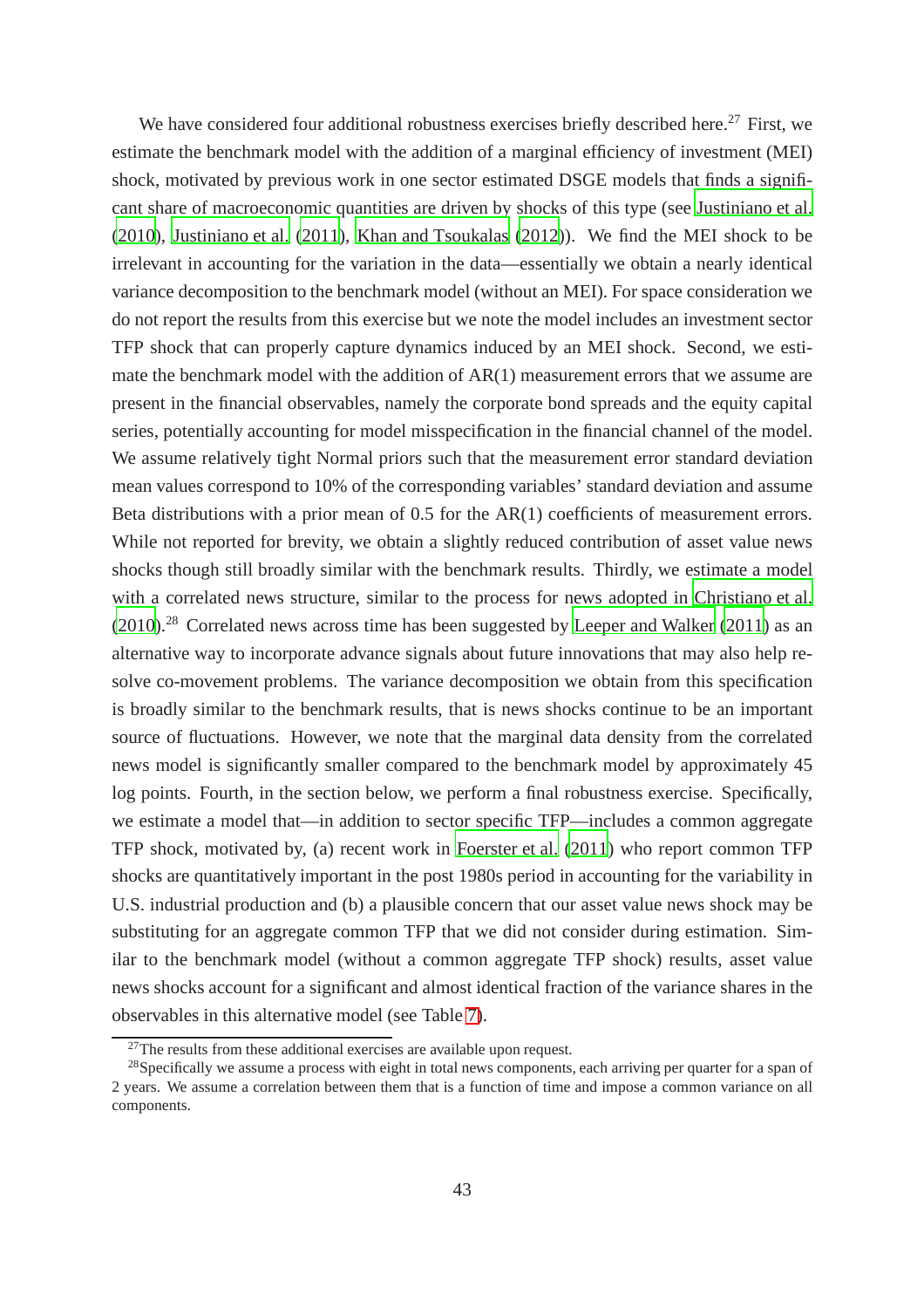<span id="page-45-0"></span>

|                                                                                                | Model Setup                                                                                                                                                                                                                                                                                                                                                                                                                                                          | Log Marginal<br>Data Density                                                            |
|------------------------------------------------------------------------------------------------|----------------------------------------------------------------------------------------------------------------------------------------------------------------------------------------------------------------------------------------------------------------------------------------------------------------------------------------------------------------------------------------------------------------------------------------------------------------------|-----------------------------------------------------------------------------------------|
|                                                                                                | Estimated with full data set (including financial variables)                                                                                                                                                                                                                                                                                                                                                                                                         |                                                                                         |
| <b>Benchmark</b><br>Model A:<br>Model B:<br>Model $C$ :<br>Model D:<br>Model $E$ :<br>Model F: | 4 and 8 quarter ahead asset value news shocks in both sectors<br>1, 4 and 8 quarter ahead asset value news shocks in both sectors<br>4 and 8 quarter ahead TFP news shocks in both sectors<br>1, 4 and 8 quarter ahead TFP news shocks in both sectors<br>4 and 8 quarter ahead asset value news shocks and TFP news shocks in both sectors<br>1, 4 and 8 quarter ahead asset value news shocks and TFP news shocks in both sectors<br>Model without news components | $-761.15$<br>$-763.00$<br>$-778.00$<br>$-778.00$<br>$-770.24$<br>$-772.90$<br>$-771.74$ |
|                                                                                                | Estimated with restricted data set (excluding financial variables)                                                                                                                                                                                                                                                                                                                                                                                                   |                                                                                         |
| Model G:<br>Model H:                                                                           | Benchmark estimated without spread and equity data as observables<br>Model without financial intermediation estimated without spread and equity data as observables                                                                                                                                                                                                                                                                                                  | $-532.54$<br>$-533.70$                                                                  |

#### Table 6: Log marginal data densities for alternative models

## **A.2 Model with a Common Aggregate TFP Shock**

[Foerster et al. \(2011](#page-39-5)) highlight the importance of aggregate TFP shocks in explaining the variability in aggregate U.S. industrial production. They quantify the relative importance of aggregate and sectoral TFP shocks bridging the literature of multi-sector models with dynamic factor models and find that in the post 1980 period, aggregate TFP shocks are as important as sectoral TFP shocks in explaining this variability. Aggregate TFP shocks in principle are better candidates for generating co-movement in different sectors, whereas sector specific shocks require sectoral links to propagate in the aggregate. Given the emphasis we place on the co-movement properties of asset value news shocks in this paper and motivated by these recent findings we subject our findings to a further scrutiny test by incorporating a common aggregate TFP shock that affects both sectors symmetrically. This shock is a natural candidate in generating comovement so its interesting to check whether the importance of news shocks in accounting for the variance in the data survives in this extended model. We introduce a stationary TFP shock to the production function of both sectors as follows,

$$
C_t(i) = max \Big\{ f_t A_t (L_{C,t}(i))^{1-a_c} (K_{C,t}(i))^{a_c} - A_t V_t^{\frac{a_c}{1-a_i}} F_C; 0 \Big\}.
$$
  

$$
I_t(i) = max \Big\{ f_t V_t (L_{I,t}(i))^{1-a_i} (K_{I,t}(i))^{a_i} - V_t^{\frac{1}{1-a_i}} F_I; 0 \Big\},
$$

where the TFP shock,  $f_t$ , follows,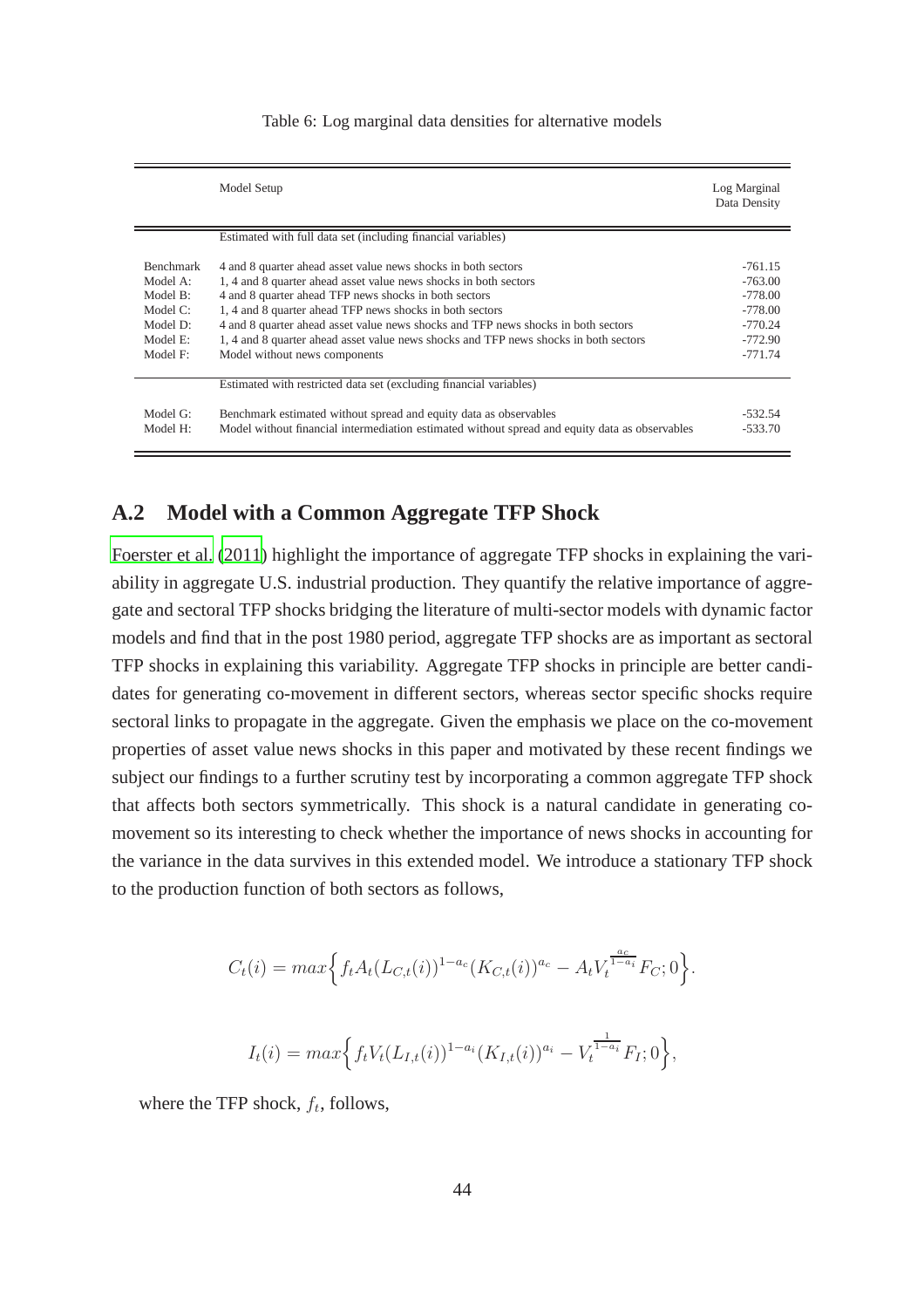$$
f_t = (1 - \rho_f)f + \rho_f f_{t-1} + \varepsilon_t^f,
$$
\n(A.1)

Here,  $\varepsilon_t^f$ <sup>f</sup> is *i.i.d.*  $N(0, \sigma_f^2)$ , and the parameter  $\rho_f \in (0, 1)$  determines the persistence of the process.

Table [7](#page-47-0) reports the variance decomposition results. Comparing Table [7](#page-47-0) with Table [5](#page-27-0) indicates the broad similarity in the variance shares accounted for by news shocks. In this extended model news shocks account for 30.4%, 26.4%, 31.6% in the forecast error variance in output, investment and hours worked at business cycle frequencies, respectively. These shares are nearly identical to the shares reported from the benchmark model with sector specific shocks only, with a small increase in the share of variance in investment explained by news in the model with an aggregate TFP shock. The shares explained by these shocks in the financial variables are also broadly similar across the two specifications. Carefully comparing the variance shares, illustrates the reason why the quantitative significance of news shocks remains broadly unchanged: a large fraction of the variance shares accounted for by consumption sector TFP in the benchmark model is now explained by the aggregate TFP shock in the extended model. Both types of shocks generate similar patterns of co-movement: the aggregate TFP by affecting symmetrically both sectors whereas the consumption sector TFP in the baseline model by affecting demand for investment goods from the investment sector in addition to the effects in the consumption sector, i.e. through sectoral linkages. We conjecture the estimation prefers to load on the aggregate TFP shock in comparison to the sectoral TFP, because the former does not need to work as hard as the latter in generating co-movement. However, we note that the fundamental reason for the robustness of news shocks lies in the fact that the benchmark model does already allow for several potential sources of co-movement, i.e., in sectoral TFP shocks (see for example Figures [10](#page-53-0) and [11\)](#page-53-1) as well as in other sources such as monetary policy or price mark-up shocks. We thus conclude that the findings on the importance of news shocks are robust to the inclusion of an aggregate TFP disturbance.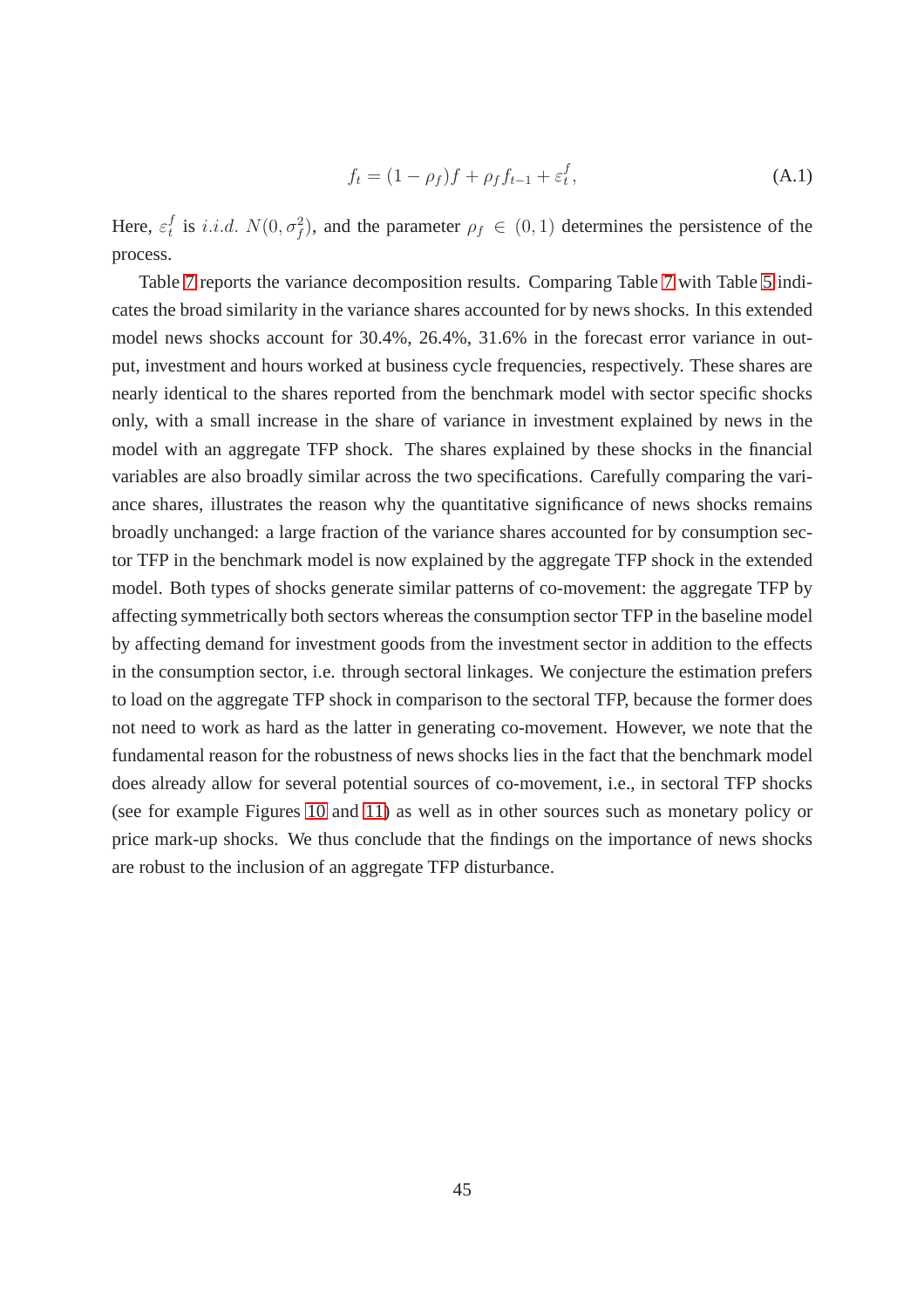|                           |                  |            |       |               |       |             |               |               |             | <b>Financial Shocks</b> |               |               |                  |               |               |                  |                  |  |
|---------------------------|------------------|------------|-------|---------------|-------|-------------|---------------|---------------|-------------|-------------------------|---------------|---------------|------------------|---------------|---------------|------------------|------------------|--|
|                           | $\boldsymbol{z}$ | $\upsilon$ |       | $\mathfrak b$ | е     | $\eta_{em}$ | $\lambda^C_p$ | $\lambda_p^I$ | $\Lambda_w$ | $\varsigma_C$           | $\varsigma_I$ | $\xi_C^{K,0}$ | $\epsilon^{K,0}$ | $\xi_C^{K,4}$ | $\xi_C^{K,8}$ | $\epsilon^{K,4}$ | $\epsilon^{K,8}$ |  |
|                           |                  |            |       |               |       |             |               |               |             |                         |               |               |                  |               |               |                  |                  |  |
| Output                    | 0.022            | 0.085      | 0.086 | 0.016         | 0.030 | 0.105       | 0.035         | 0.201         | 0.076       | 0.015                   | 0.000         | 0.024         | 0.000            | 0.018         | 0.286         | 0.000            | 0.000            |  |
| Consumption               | 0.035            | 0.002      | 0.104 | 0.423         | 0.001 | 0.142       | 0.129         | 0.010         | 0.098       | 0.002                   | 0.000         | 0.014         | 0.000            | 0.005         | 0.035         | 0.000            | 0.000            |  |
| <b>Total Investment</b>   | 0.004            | 0.223      | 0.037 | 0.014         | 0.001 | 0.032       | 0.001         | 0.358         | 0.034       | 0.014                   | 0.000         | 0.017         | 0.000            | 0.015         | 0.249         | 0.000            | 0.000            |  |
| <b>Total Hours</b>        | 0.003            | 0.083      | 0.014 | 0.017         | 0.001 | 0.100       | 0.019         | 0.329         | 0.084       | 0.013                   | 0.000         | 0.020         | 0.000            | 0.018         | 0.298         | 0.000            | 0.000            |  |
| Real Wage                 | 0.022            | 0.078      | 0.046 | 0.018         | 0.000 | 0.032       | 0.148         | 0.055         | 0.530       | 0.001                   | 0.000         | 0.008         | 0.000            | 0.004         | 0.058         | 0.000            | 0.000            |  |
| Nom. Interest Rate        | 0.000            | 0.057      | 0.011 | 0.072         | 0.002 | 0.255       | 0.320         | 0.064         | 0.026       | 0.003                   | 0.000         | 0.006         | 0.000            | 0.007         | 0.175         | 0.000            | 0.000            |  |
| C-Sector Inflation        | 0.001            | 0.057      | 0.037 | 0.076         | 0.000 | 0.085       | 0.583         | 0.015         | 0.065       | 0.000                   | 0.000         | 0.001         | 0.000            | 0.002         | 0.077         | 0.000            | 0.000            |  |
| <b>I-Sector Inflation</b> | 0.001            | 0.186      | 0.003 | 0.007         | 0.001 | 0.098       | 0.001         | 0.283         | 0.015       | 0.008                   | 0.000         | 0.018         | 0.000            | 0.017         | 0.361         | 0.000            | 0.000            |  |
| C-Sector Spread           | 0.004            | 0.019      | 0.013 | 0.010         | 0.000 | 0.019       | 0.065         | 0.109         | 0.011       | 0.349                   | 0.000         | 0.023         | 0.000            | 0.019         | 0.358         | 0.000            | 0.000            |  |
| <b>I-Sector Spread</b>    | 0.012            | 0.105      | 0.027 | 0.026         | 0.001 | 0.223       | 0.300         | 0.034         | 0.029       | 0.007                   | 0.213         | 0.001         | 0.000            | 0.001         | 0.017         | 0.001            | 0.003            |  |
| Equity                    | 0.033            | 0.155      | 0.011 | 0.009         | 0.002 | 0.130       | 0.171         | 0.036         | 0.004       | 0.076                   | 0.001         | 0.039         | 0.000            | 0.019         | 0.313         | 0.000            | 0.000            |  |

<span id="page-47-0"></span>Table 7: Variance decomposition at business cycle frequencies — benchmark model with common aggregate TFP shock

46

Median shares are reported and values in brackets 5 and 95 percentiles.  $z = TFP$  in consumption sector,  $v = TFP$  in investment sector,  $f =$  common aggregate TFP shock (both sectors),  $b =$  Preference shock,  $e = \text{GDP measurement error}, \eta_{em} = \text{Monetary policy}, \lambda_p^C = \text{Consumption sector price markup}, \lambda_p^I = \text{Investment sector price markup}, \lambda_w = \text{Wage markup}, \lambda_w = \text{Wage markup}, \varsigma_C = \text{Consumption sector equity capital}, \xi_C^{K,0}$  $e =$ ODP measurement error,  $\eta_{em}$  = Monetary poicy,  $\lambda_p^2$  = Consumption sector price markup,  $\lambda_p$  = investment sector price markup,  $\lambda_w$  = wage markup,  $\zeta_C$  = Consumption sector equity capital,  $\xi_C$  =  $\zeta_C$  = Con of the DSGE model and an inverse first difference filter to reconstruct the levels for output, consumption, total investment, the real wage and equity. The spectral density is computed from the state space representation of the model with 500 bins for frequencies covering the range of periodicities.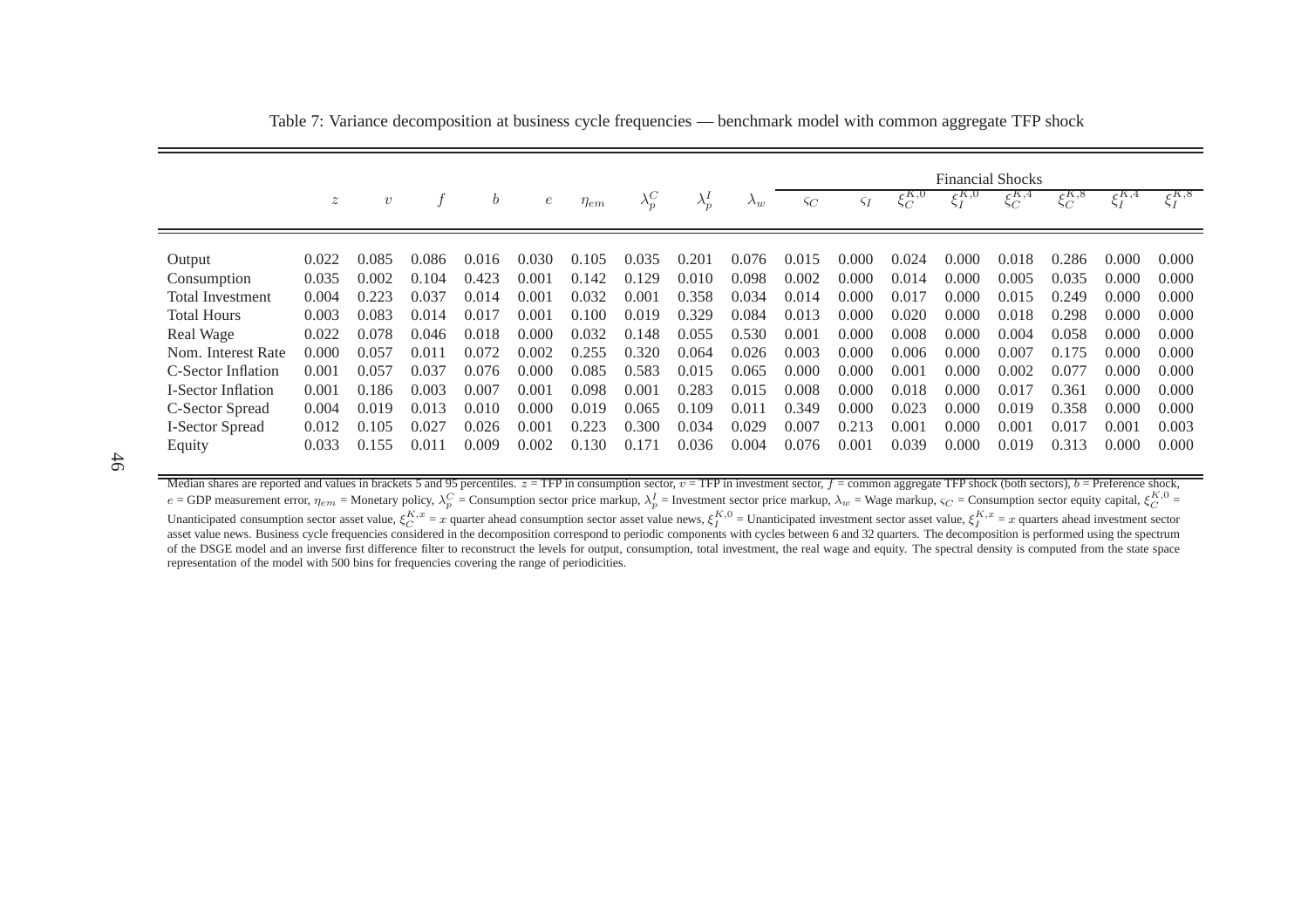### **A.3 Comparison of Sample Paths: Model vs. Data**

We undertake an additional exercise to better appreciate the role of financial and in particular asset value news shocks in explaining the in-sample variation in the data. Figure [7,](#page-49-0) shows the actual sample path of output growth, investment growth, total hours worked and sectoral credit spreads along with simulation paths generated by the model when either, (a) only all financial shocks or, (b) only all asset value news shocks are turned on (all other shocks are set equal to zero). A first visual inspection of Figure [7](#page-49-0) illustrates that both simulation paths track movements of the actual data quite closely. A noteworthy finding is that the path generated with news shocks only correctly captures most of the turning points in actual output growth and also quite successfully account for the 2001 and 2008 recessions (though not very well the 1990s recession). Interestingly, the extent of the decline in output growth during the 2008 recession can be entirely captured by the simulation path generated by news shocks. Importantly, the news shocks simulation path tracks quite well the behavior of total hours worked. The simulated path captures the rise after the 1990s recession, and the significant declines in the 2001 and the 2008 recessions. The simulation path with financial shocks (fourth row, left panel) closely tracks the actual path of the consumption sector spread. The path with news shocks only (right panel), correctly predicts the rise of spreads in the 2001 and 2008 recession, but misses the 1990s recession. The path with financial shocks (fifth row), captures to some extent the investment sector spread sample path though not very successfully. The reason for this limited success of financial shocks is that investment specific TFP shocks account for a large share of the variance in this spread.

Figure [8](#page-50-0) presents the sample paths of (actual) sectoral hours worked along with the simulation paths described above. Note, that sectoral hours worked *have not been used as observables* in the estimation, hence even a simulation with all shocks active would not be able to perfectly fit the actual sample paths. An interesting observation is the success of the simulation path generated by news shocks in tracking the observed investment sector hours series despite the fact we have only used information from total hours. This simulation path accounts for the decline in the 1990s as well as the prolonged decline well after the end of that recession. It can also account quite successfully for the decline in the 2001 recession and the continued weakness in the aftermath of the recession—though it predicts a much stronger recovery than that experienced in the mid part of the 2000s. Finally, it accounts for the significant decline in investment sector hours in the 2008 recession. The simulation paths however do not track well the actual path of consumption sector hours. Essentially these simulation paths miss the robust growth in consumption sector hours for much of the 1990s and until the 2001 recession, though they better capture the movements in this series in the second half of the sample. Additional information about the model's fit on the labor market dimension is provided in Appendix [A.6](#page-53-2) (Table [11\)](#page-57-0).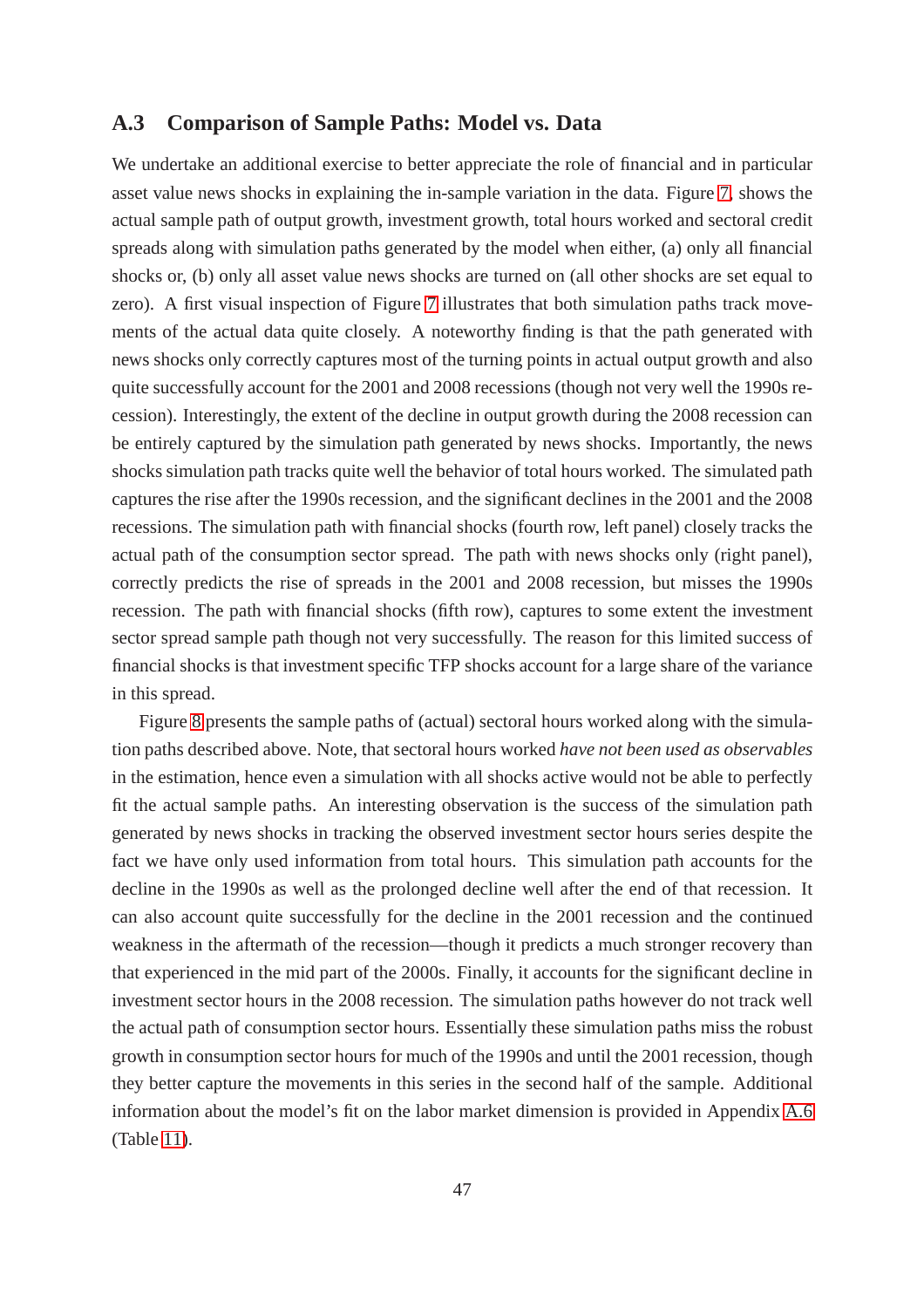<span id="page-49-0"></span>

Figure 7: Data (solid line) and counterfactual simulation (thin line) with all financial shocks only (left) or news shocks only (right). From top to bottom row: Output growth, investment growth, total hours, consumption sector credit spread, investment sector credit spread. Dark grey bars show NBER dated recessions.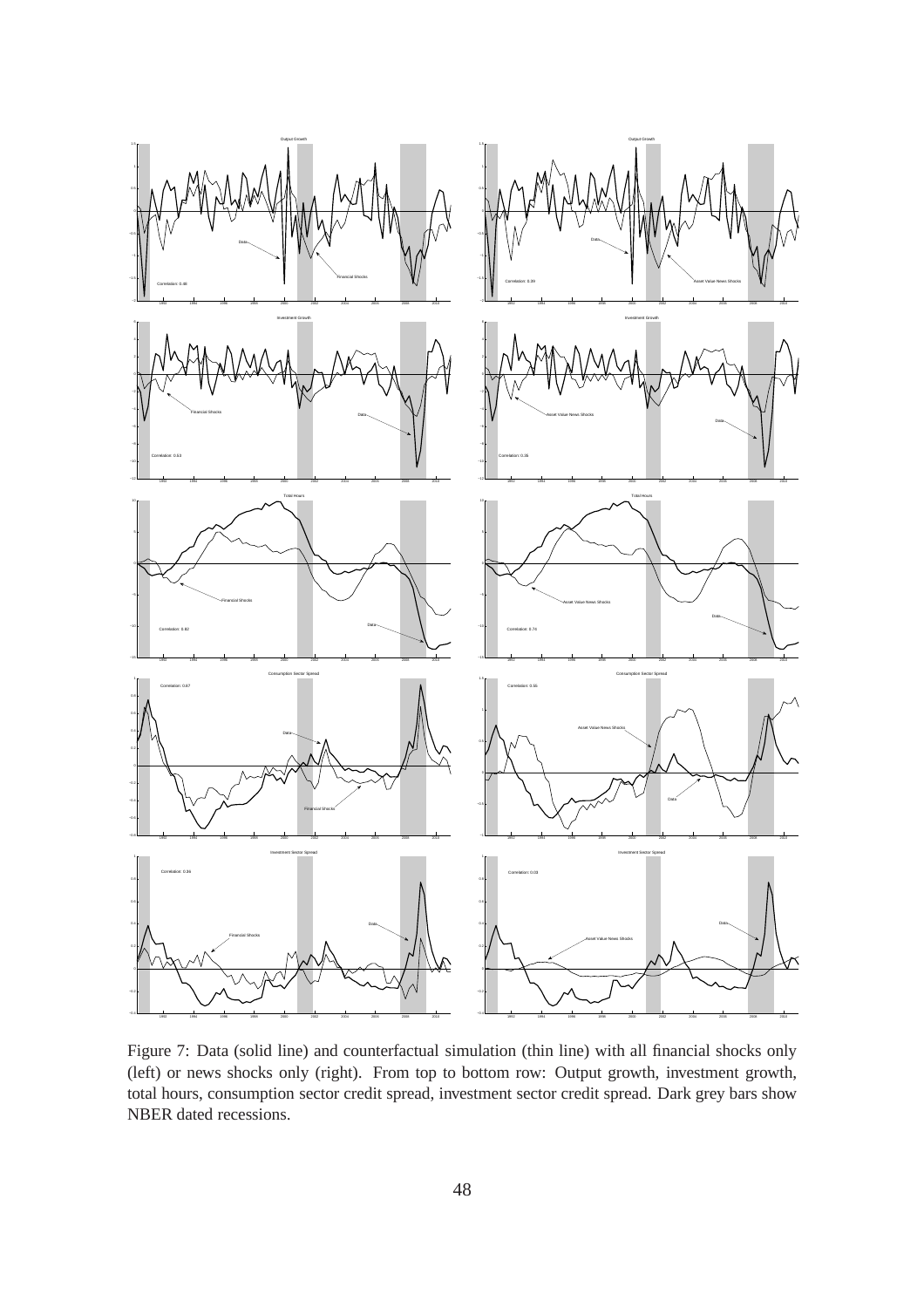<span id="page-50-0"></span>

Figure 8: Data (solid line) and counterfactual simulation (thin line) with all financial shocks only (left) or news shocks only (right). From top to bottom row: consumption sector hours, investment sector hours. Dark grey bars show NBER dated recessions

### **A.4 Investment Sector TFP Shocks and the Relative Price of Investment**

Using the expression for the relative price of investment from the model:

$$
\frac{P_{I,t}}{P_{C,t}} = \frac{\text{mark up}_{I,t}}{\text{mark up}_{C,t}} \frac{1 - a_c A_t}{1 - a_i V_t} \Big(\frac{K_{I,t}}{L_{I,t}}\Big)^{-a_i} \Big(\frac{K_{C,t}}{L_{C,t}}\Big)^{a_c}
$$

where,  $a_c$ ,  $a_i$  are capital shares in consumption, and investment sector respectively.  $V_t$ ,  $A_t$ is TFP in the investment and consumption sector respectively, and  $\frac{K_{x,t}}{L_{x,t}}$ ,  $x = I, C$  the capitallabor ratio in sector x. mark  $up_{x,t}$  is the mark-up or inverse of the real marginal cost in sector  $x. V_t$  corresponds to the investment specific shock. Notice how the relative price of investment is driven—at least in the short run—by (a) mark up shocks, (b) sector specific TFP and (c) differences in capital labor ratios across sectors. The fact that (c) above affects the relative price of investment implies that all shocks can in principle affect this price. In a special case of the model with: (i) perfectly competitive product markets, (ii) identical production functions (factor intensities) in both sectors, (iii) free factor mobility, the expression above becomes,

$$
\frac{P_{I,t}}{P_{C,t}} = \frac{A_t}{V_t}
$$

In this case the model has a one sector representation (e.g. [Greenwood et al.](#page-40-3) [\(2000\)](#page-40-3)). Fur-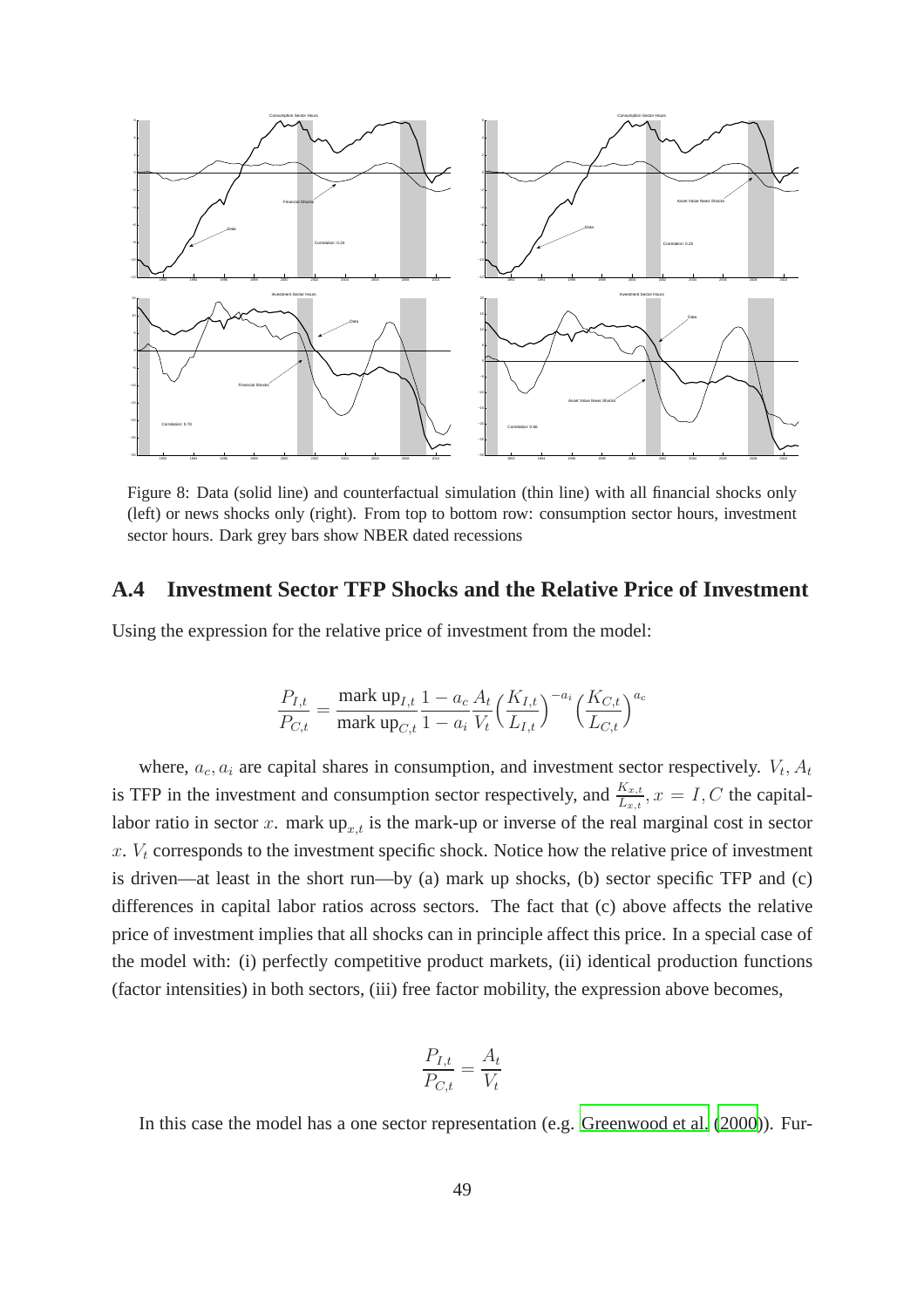ther, one can readily redefine the investment sector TFP process as  $V_t = A_t V_t^*$ , where in this formulation  $A_t$  denotes sector neutral TFP, while  $V_t^*$  denotes investment specific TFP. Under this equivalent formulation the expression above becomes,  $\frac{P_{I,t}}{P_{C,t}} = (V_t^*)^{-1}$ , a commonly used restriction in one sector estimated DSGE models. Thus, under assumptions (i)-(iii), one can identify the investment specific technology shock from the relative price of investment alone. But as demonstrated, this tight restriction, is not necessarily valid in a more elaborate two sector model with an imperfectly competitive investment sector and limited capital mobility across sectors, like ours. In the more general framework we consider, variation in the relative price of investment reflects not only investment specific shocks but also (in principle) all other shocks. Therefore, investment specific shocks in our model, despite the fact that we also include the relative price of investment in the estimation (through the inclusion of the sectoral inflation rates) are in principle allowed to affect model dynamics—in a way that is consistent with volatilities and the spectrum of autocorrelations and cross correlations in the entire set of observables—-and are not tightly identified through the relative price of investment. From a quantitative perspective it is interesting to note our results on the importance of investment sector TFP shocks are more in line with [Fisher](#page-39-6) [\(2006\)](#page-39-6)), who, using an SVAR methodology and only a long run restriction linking the relative price with investment specific shocks—thus allowing for the latter to freely affect dynamics in the short run—has found an important role of investment specific shocks in accounting for fluctuations in output and hours worked.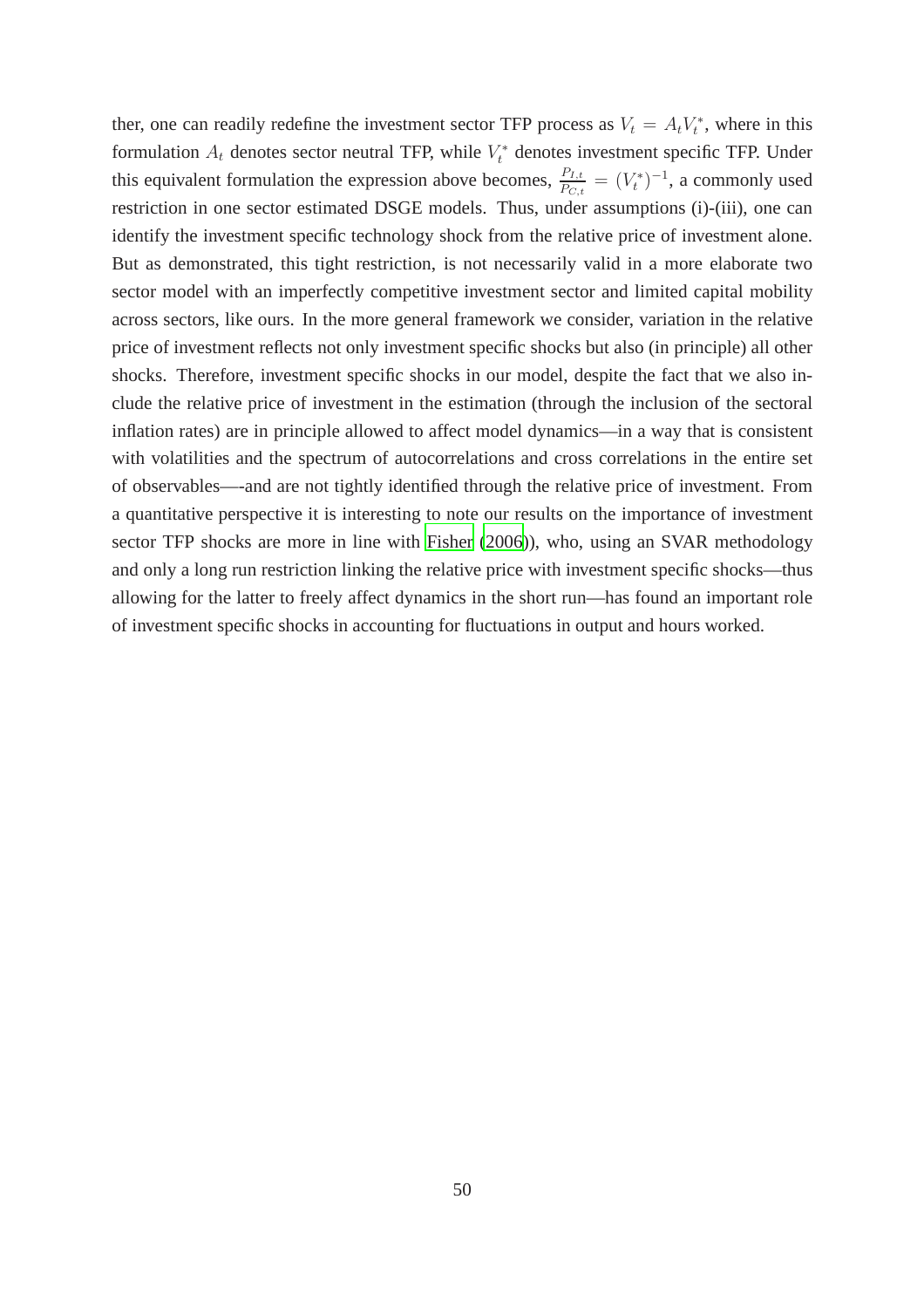### **A.5 Additional Impulse Response Functions**

**Shutting off financial intermediation in the investment sector.** Figure [9](#page-52-0) shows IRFs from the benchmark model and compares them with IRFs from a model where financial intermediation is turned off in the investment sector only. The IRFs from the two models are qualitatively and quantitatively very similar. The only material difference arises with respect to investment goods produced for the investment sector; in the benchmark model the decline in production is more pronounced and it takes longer for investment in that sector to recover.

<span id="page-52-0"></span>

Figure 9: Responses to a negative one std. deviation asset value news shock (anticipated 8 quarters ahead) in the consumption sector. Benchmark model (solid lines) vs. Model without financial intermediation in the investment sector (dotted lines).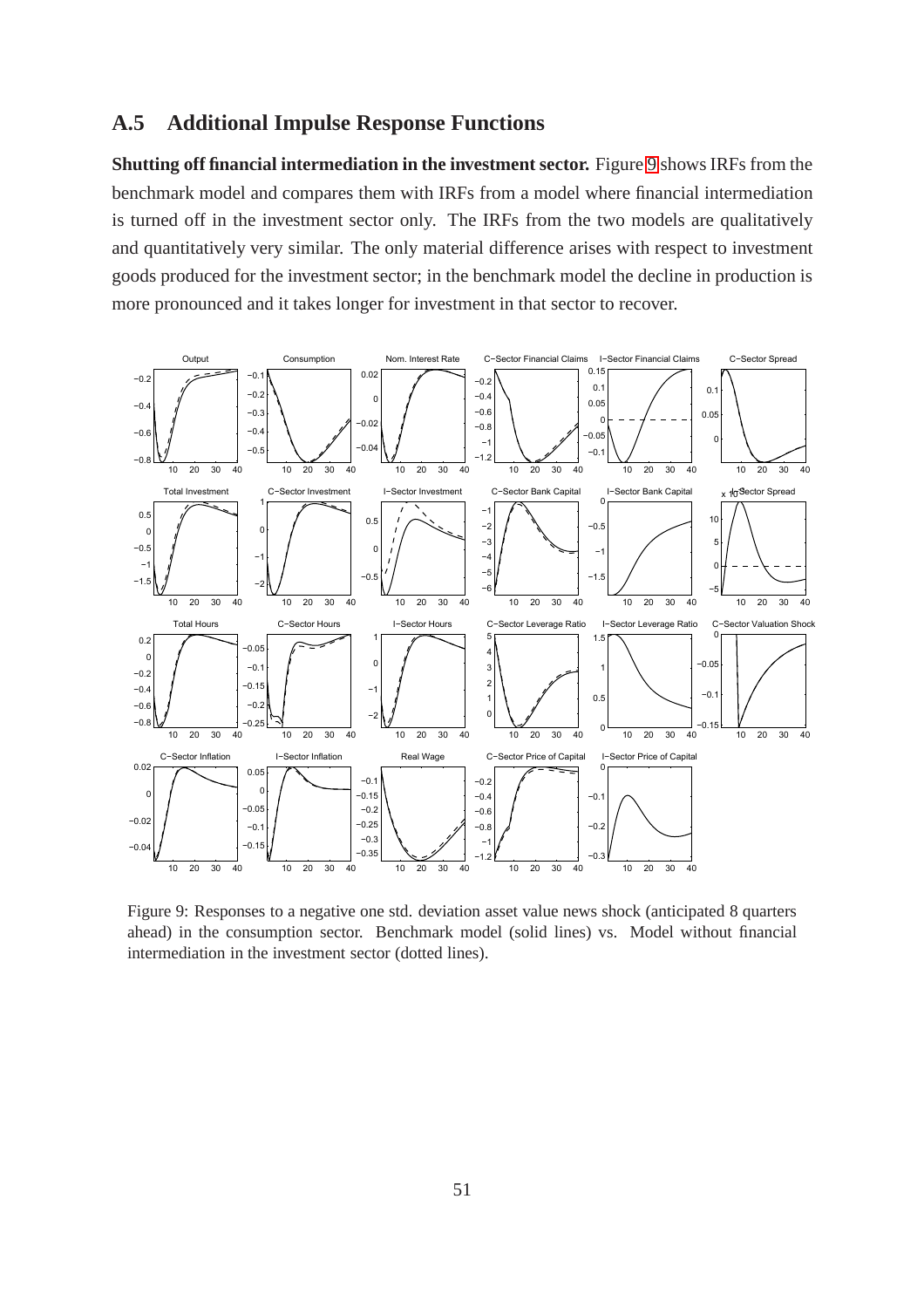**Sector specific TFP shocks.** The two Figures below show IRFs in response to sector specific TFP shocks.

<span id="page-53-0"></span>

Figure 10: Responses to a negative one standard deviation unanticipated TFP shock in the consumption sector.

<span id="page-53-1"></span>

Figure 11: Responses to a negative one standard deviation unanticipated TFP shock in the investment sector.

### <span id="page-53-2"></span>**A.6 Additional Tables**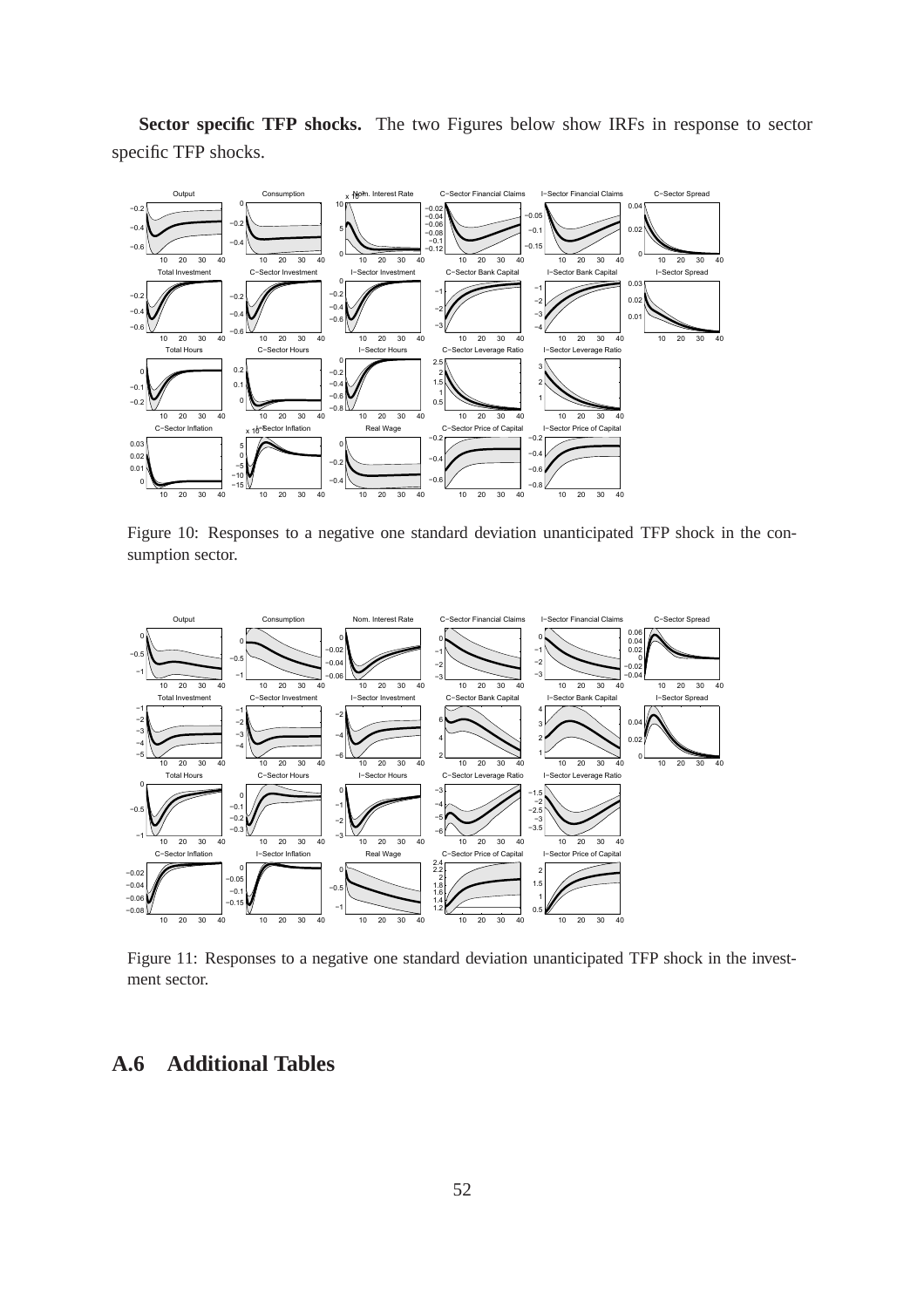|                           |                  |            |                  |                  |             |               |               |             | <b>Financial Shocks</b> |               |               |               |               |               |               |               |  |  |
|---------------------------|------------------|------------|------------------|------------------|-------------|---------------|---------------|-------------|-------------------------|---------------|---------------|---------------|---------------|---------------|---------------|---------------|--|--|
|                           | $\boldsymbol{z}$ | $\upsilon$ | $\boldsymbol{b}$ | $\boldsymbol{e}$ | $\eta_{em}$ | $\lambda^C_p$ | $\lambda_p^I$ | $\lambda_w$ | $\varsigma_C$           | $\varsigma_I$ | $\xi_C^{K,0}$ | $\xi_I^{K,0}$ | $\xi_C^{K,4}$ | $\xi_C^{K,8}$ | $\xi_I^{K,4}$ | $\xi_I^{K,8}$ |  |  |
|                           |                  |            |                  |                  |             |               |               |             |                         |               |               |               |               |               |               |               |  |  |
| Output                    | 0.234            | 0.184      | 0.005            | 0.009            | 0.078       | 0.003         | 0.109         | 0.096       | 0.000                   | 0.000         | 0.067         | 0.066         | 0.032         | 0.119         | 0.000         | 0.000         |  |  |
| Consumption               | 0.291            | 0.004      | 0.440            | 0.000            | 0.061       | 0.012         | 0.013         | 0.113       | 0.000                   | 0.000         | 0.020         | 0.032         | 0.005         | 0.009         | 0.000         | 0.000         |  |  |
| <b>Total Investment</b>   | 0.031            | 0.413      | 0.028            | 0.000            | 0.027       | 0.001         | 0.204         | 0.023       | 0.000                   | 0.000         | 0.038         | 0.127         | 0.021         | 0.088         | 0.000         | 0.000         |  |  |
| <b>Total Hours</b>        | 0.043            | 0.219      | 0.011            | 0.000            | 0.095       | 0.001         | 0.243         | 0.111       | 0.000                   | 0.000         | 0.063         | 0.023         | 0.038         | 0.153         | 0.000         | 0.000         |  |  |
| Real Wage                 | 0.291            | 0.069      | 0.019            | 0.000            | 0.001       | 0.117         | 0.027         | 0.438       | 0.000                   | 0.000         | 0.013         | 0.013         | 0.004         | 0.009         | 0.000         | 0.000         |  |  |
| Nom. Interest Rate        | 0.030            | 0.153      | 0.205            | 0.000            | 0.206       | 0.113         | 0.069         | 0.096       | 0.000                   | 0.000         | 0.011         | 0.035         | 0.011         | 0.071         | 0.000         | 0.000         |  |  |
| C-Sector Inflation        | 0.054            | 0.167      | 0.219            | 0.000            | 0.076       | 0.203         | 0.046         | 0.157       | 0.000                   | 0.000         | 0.004         | 0.021         | 0.007         | 0.048         | 0.000         | 0.000         |  |  |
| <b>I-Sector Inflation</b> | 0.002            | 0.259      | 0.012            | 0.000            | 0.059       | 0.002         | 0.103         | 0.014       | 0.000                   | 0.000         | 0.037         | 0.383         | 0.022         | 0.108         | 0.000         | 0.000         |  |  |
| C-Sector Spread           | 0.042            | 0.141      | 0.045            | 0.000            | 0.028       | 0.052         | 0.106         | 0.005       | 0.001                   | 0.000         | 0.114         | 0.128         | 0.064         | 0.274         | 0.000         | 0.000         |  |  |
| <b>I-Sector Spread</b>    | 0.025            | 0.108      | 0.059            | 0.000            | 0.068       | 0.059         | 0.167         | 0.018       | 0.000                   | 0.002         | 0.005         | 0.466         | 0.004         | 0.019         | 0.000         | 0.000         |  |  |
| Equity                    | 0.207            | 0.195      | 0.048            | 0.000            | 0.056       | 0.023         | 0.017         | 0.021       | 0.000                   | 0.000         | 0.074         | 0.226         | 0.028         | 0.105         | 0.000         | 0.000         |  |  |

<span id="page-54-0"></span>Table 8: Spectral Variance Decomposition at posterior estimates (excluding financial variables)

Median shares are reported.  $z = TFP$  in consumption sector,  $v = TFP$  in investment sector,  $b = \text{Preference shock}, e = \text{GDP measurement error}, \eta_{em} = \text{Monetary policy}, \lambda_p^C = \text{Consumption sector}$ price markup,  $\lambda_P^I$  = Investment sector price markup,  $\lambda_w$  = Wage markup,  $\varsigma_C$  = Consumption sector equity capital,  $\varsigma_I$  = Investment sector equity capital,  $\xi_C^{K,0}$  = Unanticipated consumption sector asset value model and an inverse first difference filter to reconstruct the levels for output, consumption, total investment, the real wage and equity. The spectral density is computed from the state space representation of the model with 500 bins for frequencies covering the range of periodicities.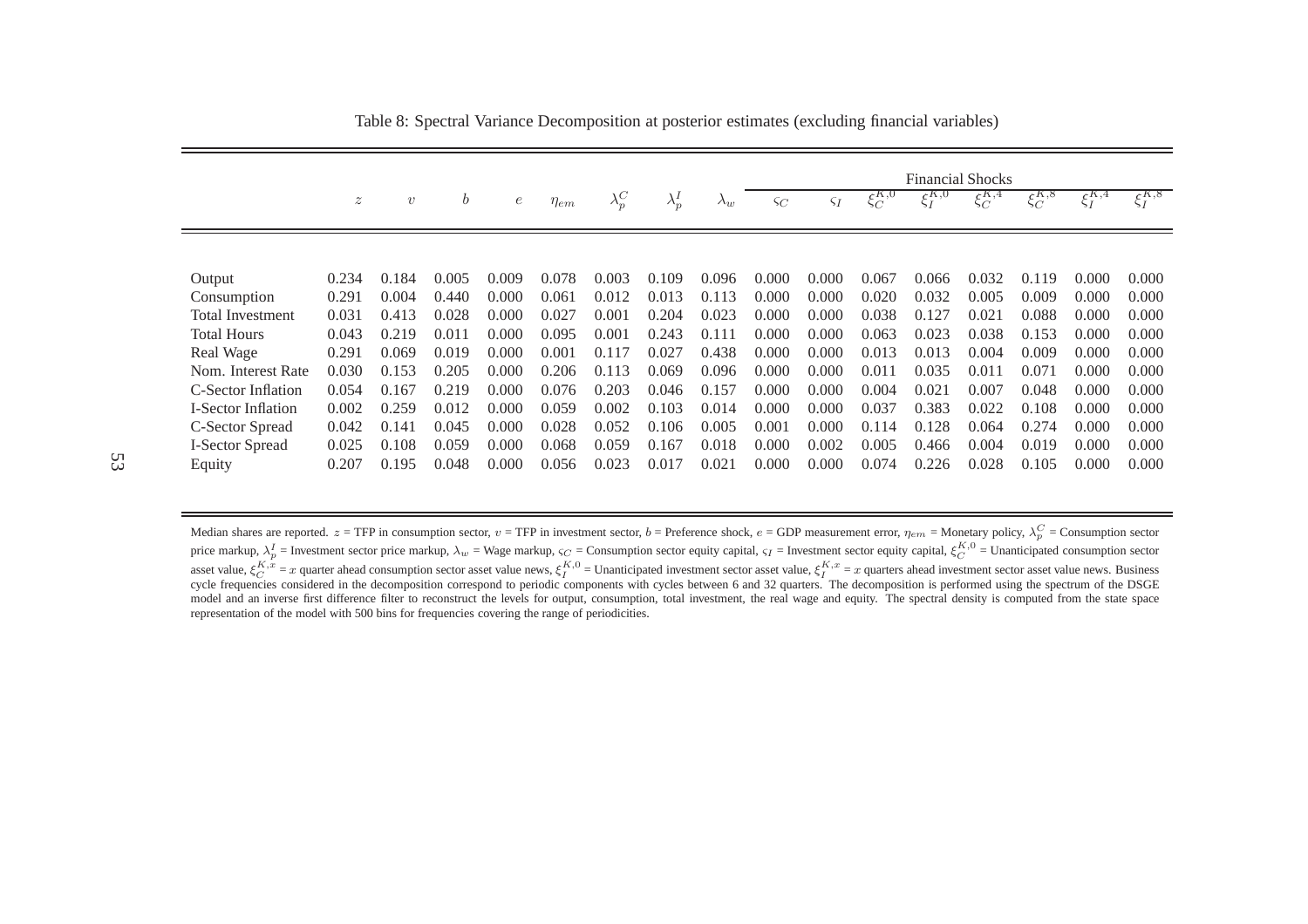|                                |                           |            |      |            |             |               |               |             | <b>Financial Shocks</b> |               |               |               |                                   |               |               |               |
|--------------------------------|---------------------------|------------|------|------------|-------------|---------------|---------------|-------------|-------------------------|---------------|---------------|---------------|-----------------------------------|---------------|---------------|---------------|
|                                | $\widetilde{\mathcal{Z}}$ | $\upsilon$ | b    | $\epsilon$ | $\eta_{em}$ | $\lambda^C_p$ | $\lambda_p^I$ | $\lambda_w$ | $\varsigma_C$           | $\varsigma_I$ | $\xi_C^{K,0}$ | $\xi_I^{K,0}$ | $\epsilon^{K,4}$<br>$\varsigma_C$ | $\xi_C^{K,8}$ | $\xi_I^{K,4}$ | $\xi_I^{K,8}$ |
|                                |                           |            |      |            |             |               |               |             |                         |               |               |               |                                   |               |               |               |
| Output Growth                  | 51.69                     | 2.67       | 0.03 | 24.87      | 0.36        | 2.50          | 0.06          | 16.91       | 0.00                    | 0.00          | 0.56          | 0.00          | 0.24                              | 0.10          | 0.00          | 0.00          |
| <b>Consumption Growth</b>      | 69.70                     | l.89       | 0.18 | 0.01       | 0.91        | 5.31          | 0.02          | 20.52       | 0.00                    | 0.00          | 0.93          | 0.01          | 0.26                              | 0.25          | 0.00          | 0.00          |
| <b>Total Investment Growth</b> | 37.32                     | 13.10      | 0.01 | 0.01       | 0.56        | 0.35          | 2.74          | 42.92       | 0.02                    | 0.00          | 0.70          | 0.11          | 1.20                              | 0.90          | 0.04          | 0.02          |
| <b>Total Hours</b>             | 19.89                     | 3.16       | 0.02 | 0.00       | 0.53        | 1.52          | 0.53          | 72.72       | 0.00                    | 0.00          | 0.37          | 0.01          | 0.65                              | 0.58          | 0.01          | 0.01          |
| Real Wage Growth               | 60.29                     | 4.67       | 0.00 | 0.00       | 0.01        | 9.27          | 0.01          | 25.33       | 0.00                    | 0.00          | 0.24          | 0.00          | 0.09                              | 0.07          | 0.00          | 0.00          |
| C-Sector Inflation             | 12.85                     | 8.97       | 0.07 | 0.03       | 0.76        | 38.90         | 0.12          | 34.94       | 0.00                    | 0.00          | 0.54          | 0.02          | 0.84                              | 1.90          | 0.02          | 0.03          |
| <b>I-Sector Inflation</b>      | 7.61                      | 20.69      | 0.02 | 0.02       | 2.52        | 5.51          | 35.87         | 16.58       | 0.02                    | 0.00          | 1.51          | 0.85          | 3.31                              | 4.76          | 0.33          | 0.40          |
| Nom. Interest Rate             | 8.43                      | 14.54      | 0.08 | 0.43       | 5.26        | 29.89         | 0.20          | 36.21       | 0.00                    | 0.00          | 0.76          | 0.04          | 1.22                              | 2.85          | 0.04          | 0.05          |
| C-Sector Spread                | 24.83                     | 6.38       | 0.05 | 0.52       | 6.13        | 38.38         | 0.64          | 10.64       | 2.58                    | 0.00          | 0.26          | 0.10          | 3.04                              | 6.32          | 0.06          | 0.06          |
| I-Sector Spread                | 26.24                     | 4.70       | 0.07 | 0.59       | 6.57        | 36.98         | 0.15          | 16.99       | 0.00                    | 2.83          | 0.09          | 0.12          | 1.36                              | 2.92          | 0.17          | 0.25          |
| <b>Equity Growth</b>           | 65.87                     | 14.27      | 0.01 | 0.02       | 0.42        | 3.08          | 0.01          | 13.36       | 0.08                    | 0.01          | 1.99          | 0.02          | 0.59                              | 0.26          | 0.00          | 0.00          |

Table 9: Unconditional Variance Decomposition (computed at Prior Means)

z = TFP in consumption sector,  $v =$  TFP in investment sector,  $b =$  Preference shock,  $e =$  GDP measurement error,  $\eta_{em} =$  Monetary policy,  $\lambda_p^C =$  Consumption sector price markup,  $\lambda_p^I =$ Investment sector price markup,  $\lambda_w$  = Wage markup,  $\varsigma_C$  = Consumption sector equity capital,  $\varsigma_I$  = Investment sector equity capital,  $\xi_C^{K,0}$  = Unanticipated consumption sector asset value,  $\xi_C^{K,x}$  = x quarter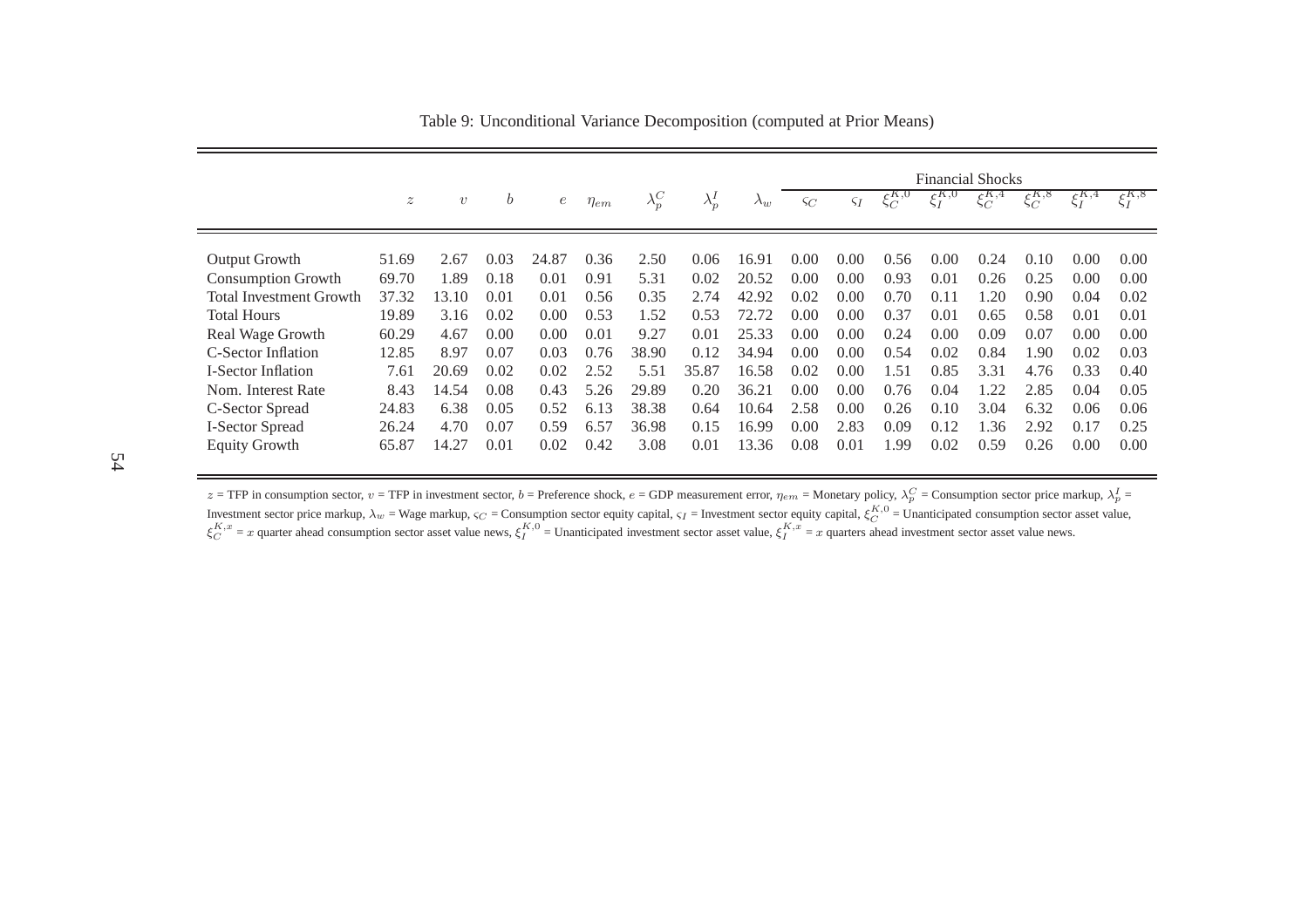|                                |                  |                  |                  |                  |             |               |               |             | <b>Financial Shocks</b> |               |               |                                |                       |               |               |               |
|--------------------------------|------------------|------------------|------------------|------------------|-------------|---------------|---------------|-------------|-------------------------|---------------|---------------|--------------------------------|-----------------------|---------------|---------------|---------------|
|                                | $\boldsymbol{z}$ | $\boldsymbol{v}$ | $\boldsymbol{b}$ | $\boldsymbol{e}$ | $\eta_{em}$ | $\lambda_p^C$ | $\lambda_p^I$ | $\Lambda_w$ | $\varsigma_C$           | $\varsigma_I$ | $\xi_C^{K,0}$ | $\zeta^{K,0}$<br>$\varsigma_I$ | $\xi_C^{K,4}$         | $\xi_C^{K,8}$ | $\xi_I^{K,4}$ | $\xi_I^{K,8}$ |
|                                |                  |                  |                  |                  |             |               |               |             |                         |               |               |                                |                       |               |               |               |
| <b>Output Growth</b>           | 6.24             | 13.97            | 2.33             | 15.37            | 9.14        | 3.39          | 11.32         | 7.66        | 2.48                    | 0.01          | 2.01          | 1.20                           | .42                   | 23.45         | 0.00          | 0.00          |
| <b>Consumption Growth</b>      | 7.07             | 6.05             | 44.40            | 0.06             | 13.33       | 8.17          | 0.95          | 8.67        | 0.11                    | 0.00          | 1.12          | .69                            | 0.49                  | 7.91          | 0.00          | 0.00          |
| <b>Total Investment Growth</b> | 0.86             | 36.91            | 1.65             | 0.04             | 2.49        | 0.13          | 26.71         | 3.34        | 2.48                    | 0.01          | 1.30          | 2.75                           | $\lfloor .12 \rfloor$ | 20.21         | 0.00          | 0.00          |
| <b>Total Hours</b>             | 0.61             | 24.96            | 1.03             | 0.07             | 6.62        | 0.92          | 24.56         | 10.71       | 0.89                    | 0.00          | 1.07          | 2.09                           | $\pm 10$              | 25.36         | 0.00          | 0.00          |
| Real Wage Growth               | 2.40             | 8.44             | 0.47             | 0.00             | 0.48        | 17.94         | 1.03          | 66.66       | 0.03                    | 0.00          | 0.23          | 0.29                           | 0.11                  | 1.90          | 0.00          | 0.00          |
| C-Sector Inflation             | 0.26             | 8.94             | 6.68             | 0.04             | 7.85        | 60.09         | 1.41          | 6.75        | 0.03                    | 0.00          | 0.12          | 0.33                           | 0.19                  | 7.30          | 0.00          | 0.00          |
| <b>I-Sector Inflation</b>      | 0.10             | 18.57            | 0.88             | 0.07             | 6.60        | 0.24          | 28.90         | 2.32        | 0.81                    | 0.00          | 0.94          | 14.46                          | 0.97                  | 25.13         | 0.00          | 0.00          |
| Nom. Interest Rate             | 0.10             | 26.46            | 11.25            | 0.14             | 16.19       | 12.20         | 4.51          | 4.77        | 0.21                    | 0.00          | 0.71          | 1.68                           | 0.65                  | 21.13         | 0.00          | 0.00          |
| C-Sector Spread                | 0.78             | 4.96             | 0.65             | 0.01             | 2.29        | 3.88          | 7.35          | 0.49        | 34.54                   | 0.00          | .46           | 3.21                           | .41                   | 38.98         | 0.00          | 0.00          |
| I-Sector Spread                | 3.48             | 31.14            | 2.41             | 0.06             | 15.02       | 14.09         | 5.75          | 2.07        | 0.62                    | 15.07         | 0.03          | 7.84                           | 0.07                  | 2.32          | 0.01          | 0.02          |
| <b>Equity Growth</b>           | 6.87             | 25.69            | 2.66             | 0.08             | 4.98        | 3.68          | 0.52          | 1.79        | 10.61                   | 0.08          | 3.76          | 7.21                           | 1.83                  | 30.25         | 0.00          | 0.00          |

Table 10: Unconditional Variance Decomposition at posterior estimates

Median shares are reported.  $z = TFP$  in consumption sector,  $v = TFP$  in investment sector,  $b =$  Preference shock,  $e = GDP$  measurement error,  $\eta_{em} =$  Monetary policy,  $\lambda_p^C =$  Consumption sector price markup,  $\lambda_v^I$  = Investme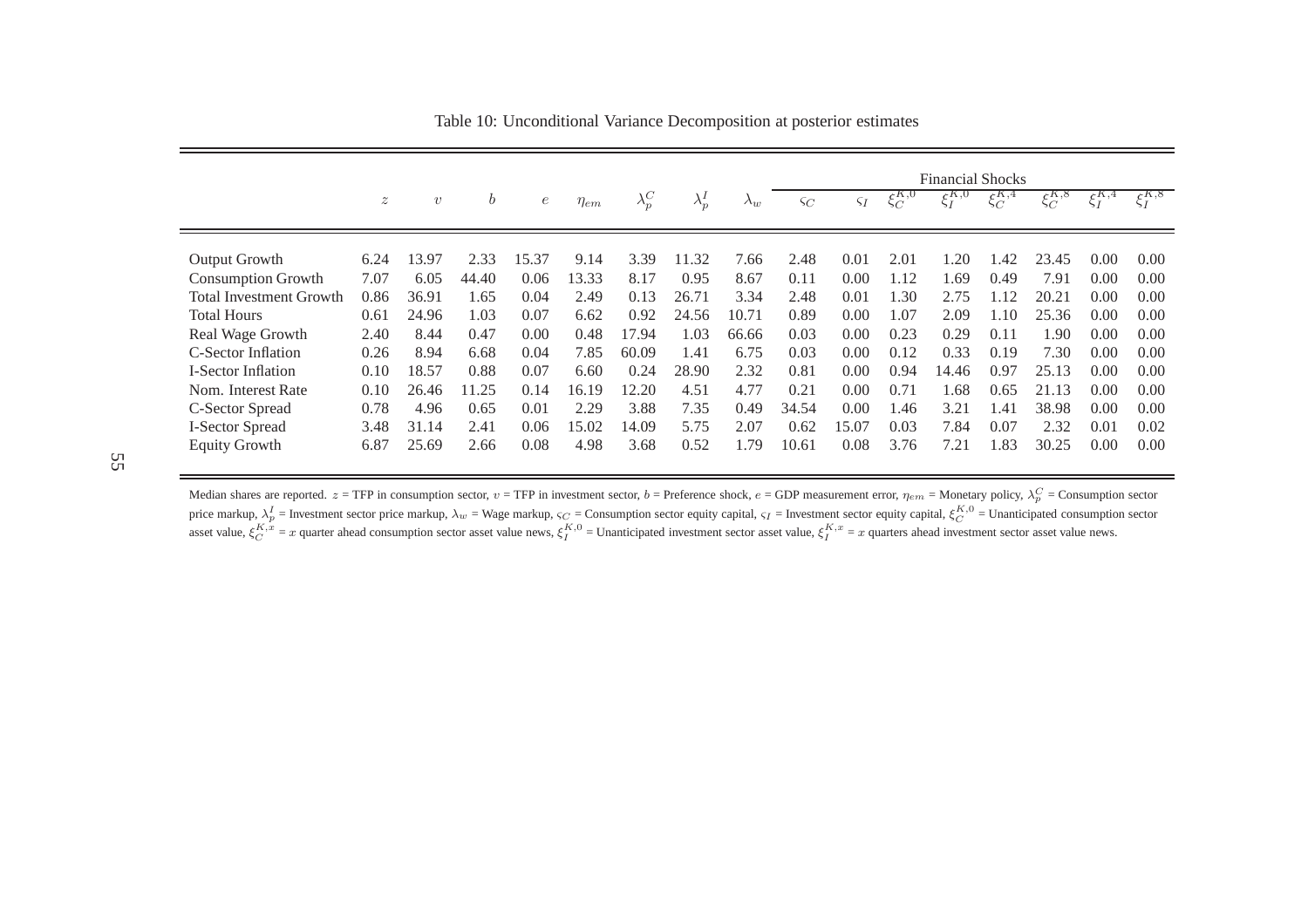|                                                              | $-6$     | $-5$     | $-4$  | $-3$  | $-2$  | $-1$  | $\mathbf{0}$ | $+1$  | $+2$  | $+3$  | $+4$  | $+5$  | $+6$  |
|--------------------------------------------------------------|----------|----------|-------|-------|-------|-------|--------------|-------|-------|-------|-------|-------|-------|
|                                                              |          |          |       |       |       |       |              |       |       |       |       |       |       |
| Data                                                         |          |          |       |       |       |       |              |       |       |       |       |       |       |
| <b>Total Hours</b>                                           | $-0.174$ | $-0.049$ | 0.129 | 0.304 | 0.486 | 0.685 | 0.861        | 0.878 | 0.816 | 0.680 | 0.495 | 0.308 | 0.121 |
| Consumption sector hours                                     | $-0.275$ | $-0.154$ | 0.004 | 0.168 | 0.358 | 0.579 | 0.801        | 0.859 | 0.840 | 0.749 | 0.578 | 0.412 | 0.236 |
| Investment sector hours                                      | $-0.210$ | $-0.099$ | 0.062 | 0.225 | 0.409 | 0.616 | 0.819        | 0.865 | 0.821 | 0.708 | 0.551 | 0.389 | 0.219 |
|                                                              |          |          |       |       |       |       |              |       |       |       |       |       |       |
| <b>Model</b> (all shocks activated)                          |          |          |       |       |       |       |              |       |       |       |       |       |       |
| <b>Total Hours</b>                                           | $-0.174$ | $-0.049$ | 0.129 | 0.304 | 0.486 | 0.685 | 0.861        | 0.878 | 0.816 | 0.680 | 0.495 | 0.308 | 0.121 |
| Consumption sector hours                                     | $-0.072$ | 0.075    | 0.257 | 0.419 | 0.582 | 0.748 | 0.901        | 0.857 | 0.747 | 0.603 | 0.423 | 0.225 | 0.046 |
| Investment sector hours                                      | $-0.241$ | $-0.150$ | 0.002 | 0.166 | 0.342 | 0.544 | 0.717        | 0.784 | 0.772 | 0.660 | 0.495 | 0.340 | 0.170 |
|                                                              |          |          |       |       |       |       |              |       |       |       |       |       |       |
| Model (eight quarter ahead asset value news shock activated) |          |          |       |       |       |       |              |       |       |       |       |       |       |
| <b>Total Hours</b>                                           | $-0.134$ | 0.031    | 0.199 | 0.347 | 0.477 | 0.583 | 0.656        | 0.682 | 0.672 | 0.627 | 0.547 | 0.429 | 0.279 |
| Consumption sector hours                                     | $-0.198$ | $-0.033$ | 0.143 | 0.298 | 0.442 | 0.566 | 0.659        | 0.693 | 0.690 | 0.651 | 0.575 | 0.463 | 0.317 |
| Investment sector hours                                      | $-0.119$ | 0.045    | 0.211 | 0.357 | 0.484 | 0.584 | 0.653        | 0.678 | 0.667 | 0.620 | 0.539 | 0.422 | 0.269 |
|                                                              |          |          |       |       |       |       |              |       |       |       |       |       |       |

<span id="page-57-0"></span>Table 11: Cross-Correlations of total and sectoral (model and data) hours with real GDP

Data and model time series are  $HP_{1600}$  detrended.

### **A.7 A Historical Perspective and the 2008 Recession**

Given the quantitative importance of news shocks as driving forces behind fluctuations, we attempt to disentangle the impact of news and unanticipated shocks on the in-sample variation of GDP and investment growth by performing a historical decomposition. This exercise can also reveal the importance of shocks during different time periods. Figure [12](#page-58-0) depicts the results of this exercise. It shows the decomposition of output and investment growth into news and all other shocks.

The decomposition shows that news shocks account for a large fraction of the recessions in 2001 (2001Q1 - 2001Q4) and 2008 (2007Q4 - 2009Q2). They account for the majority of the drop in GDP growth and a large share of the decline in investment growth during the 2008 recession. The remaining decline in investment growth (orange bars towards the end of the recession) is accounted for by unfavorable investment sector TFP shocks. By contrast, news shocks contribute very little to the downturn of GDP and investment in the early 1990s (1990Q3 - 1991Q1) recession, which according to this exercise is driven by unfavorable investment sector TFP shocks. This finding is in line with the general assessment of the reasons for these recessions: while movements in fundamentals are mainly found to be responsible for the recession in the early 1990s (see for example [Walsh](#page-42-0) [\(1993\)](#page-42-0)), the recent literature on news shocks entertains the idea that expectation shifts (e.g. due to correction of overoptimistic beliefs about asset prices) may have played a much bigger role in the last two recessions.

It is apparent from this decomposition that news shocks not only have a strong negative impact during the aforementioned recessions, but also slow down the subsequent recoveries. This is especially clear in the aftermath of the 2001 recession where we have a complete set of observations on the recovery and expansion phase. Unfavorable news continue to arrive well after the official end of the recession. A similar pattern can be observed after the recent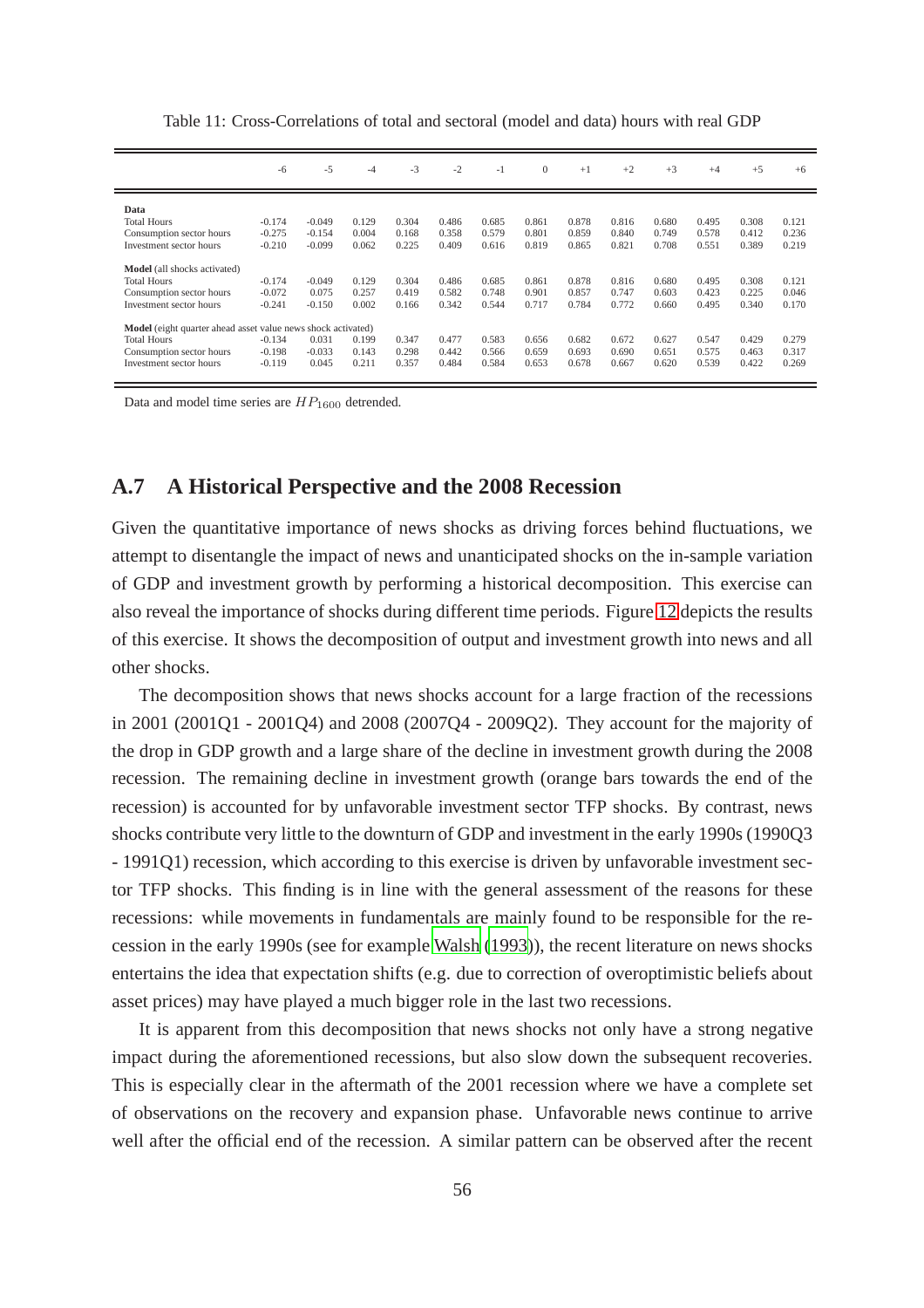recession, but in this case a longer sample size would be desirable to be able to draw a more complete picture. The slow reversion of news shock's impact on GDP and investment growth at the trough of the cycle is consistent with a literature that finds agent's forecast accuracy to be positively correlated with output.<sup>29</sup>

<span id="page-58-0"></span>

Figure 12: Historical decomposition of the growth rate of GDP (left) and investment (right) into value news shocks (yellow) and all other shocks (orange). The grey bars denote NBER dated recessions.

## **B Data Sources and Time Series Construction**

Table [12](#page-61-0) provides an overview of the data used to construct the observables. All the data transformations we have made in order to construct the dataset used for the estimation of the model are described in detail below.

**Real and nominal variables**. Consumption (in current prices) is defined as the sum of personal consumption expenditures on services and personal consumption expenditures on nondurable goods. The times series for real consumption is constructed as follows. First, we compute the shares of services and non-durable goods in total (current price) consumption. Then, total real consumption growth is obtained as the chained weighted (using the nominal shares above) growth rate of real services and growth rate of real non-durable goods. Using the growth rate of real consumption we construct a series for real consumption using 2005 as the base year. The consumption deflator is calculated as the ratio of nominal over real consumption. Inflation of consumer prices is the growth rate of the consumption deflator. Analogously,

<sup>29</sup>See for example [Görtz and Tsoukalas \(2012](#page-39-7)).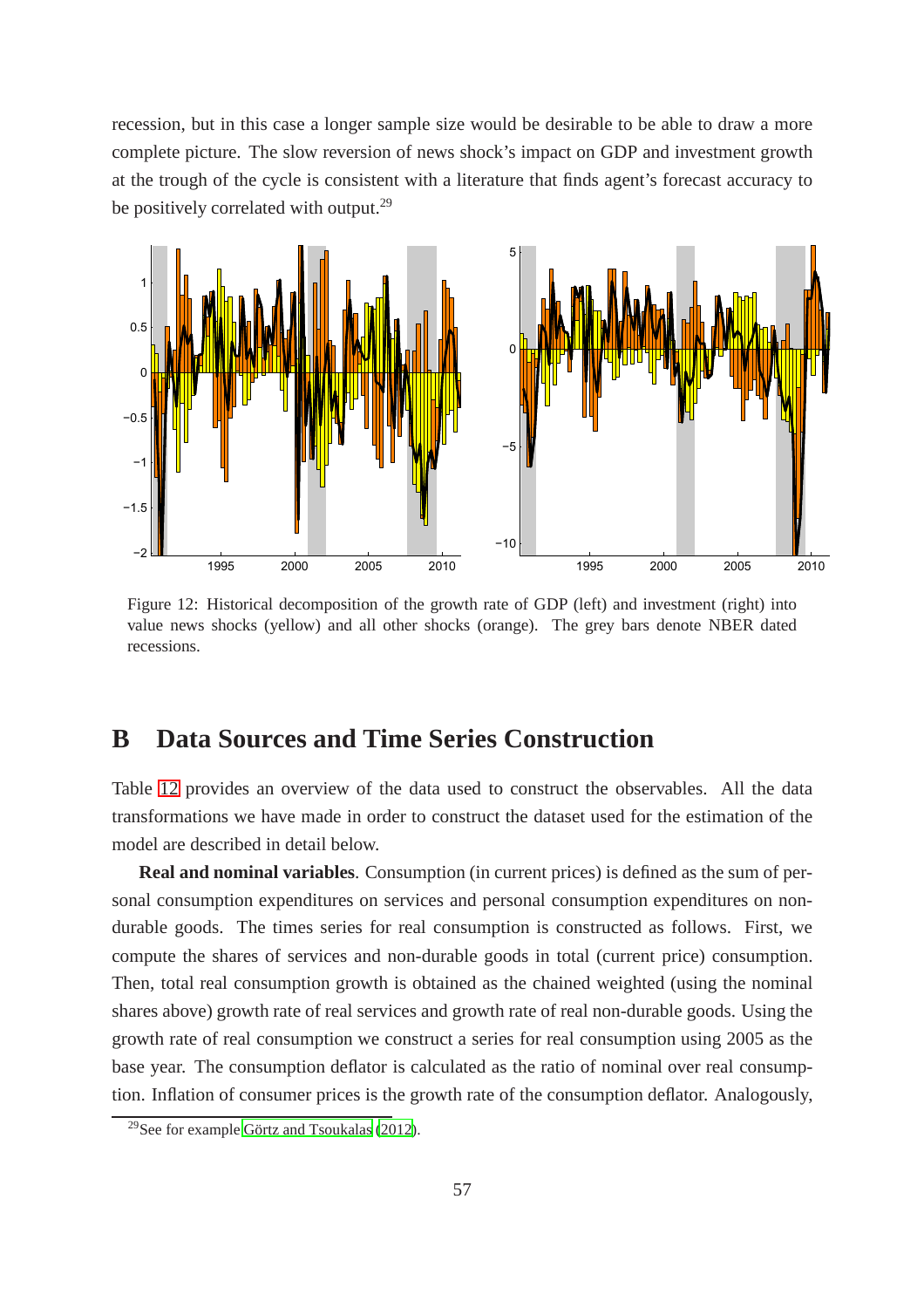we construct a time series for the investment deflator using series for (current price) personal consumption expenditures on durable goods and gross private domestic investment and chain weight to arrive at the real aggregate. The relative price of investment is the ratio of the investment deflator and the consumption deflator. Real output is GDP expressed in consumption units by dividing current price GDP with the consumption deflator.

The hourly wage is defined as total compensation per hour. Dividing this series by the consumption deflator yields the real wage rate. Hours worked is given by hours of all persons in the non-farm business sector. All series described above as well as the equity capital series (described below) are expressed in per capita terms using the the series of non-institutional population, ages 16 and over. The nominal interest rate is the effective federal funds rate. We use the monthly average per quarter of this series and divide it by four to account for the quarterly frequency of the model. The time series for hours is in logs. Moreover, all series used in estimation (including the financial time series described below) are expressed in deviations from their sample average.

**Financial variables.** Data for sectoral credit spreads are not directly available. However, Reuters' Datastream provides U.S. credit spreads for companies which we map into the two sectors using The North American Industry Classification System (NAICS).<sup>30</sup> A credit spread is defined as the difference between a company's corporate bond yield and the yield of a US Treasury bond with an identical maturity. In constructing credit spreads we only consider non-financial corporations and only bonds traded in the secondary market. In line with [Gilchrist and Zakrajsek](#page-39-2) [\(2012\)](#page-39-2) we make the following adjustments to the credit spread data we construct: using ratings from Standard & Poor's and Moody's, we exclude all bonds which are below investment grade as well as the bonds for which ratings are unavailable. We further exclude all spreads with a maturity below one and above 30 years and exclude all credit spreads below 10 and above 5000 basis points to ensure that the time series are not driven by a small number of extreme observations. The series for the sectoral credit spreads are constructed by taking the average over all spreads available in a certain quarter. These two series are transformed from basis points into percent and divided by four to guarantee that they are consistent with the quarterly frequency of our model. After these adjustments the dataset (1990Q2-2011Q1) contains 5376 spreads of bonds of which 1213 are classified to be issued by companies in the consumption sector and 4163 issued by companies in the investment sector. This is equivalent to 36425 observations in the consumption and 116628 observations in the investment sector over the entire sample. The average maturity is 30 quarters (consumption

<sup>&</sup>lt;sup>30</sup>We use the 2005 NAICS codes. The investment sector is defined to consist of companies in mining, utilities, transportation and warehousing, information, manufacturing, construction and wholesale trade industries (NAICS codes 21 22 23 31 32 33 42 48 49 51 (except 491)). The consumption sector consists of companies in retail trade, finance, insurance, real estate, rental and leasing, professional and business services, educational services, health care and social assistance,arts, entertainment, recreation, accommodation and food services and other services except government (NAICS codes 6 7 11 44 45 52 53 54 55 56 81).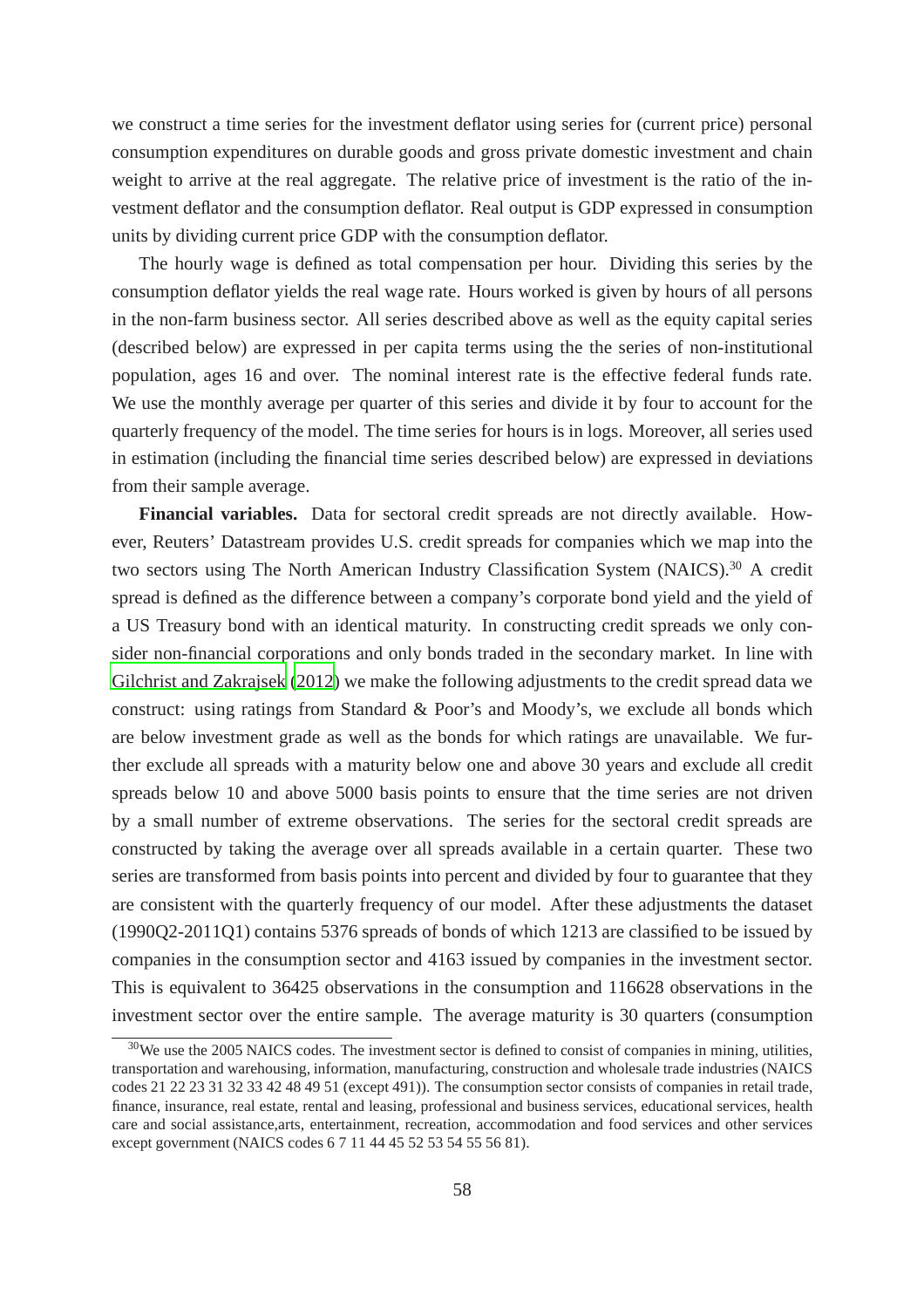sector) and 28 quarters (investment sector) with an average rating for both sectoral bond issues between BBB+ and A-. The total number of firms in our sample is equal to 1696, with 516 firms belonging to the consumption sector and 1180 firms belonging to the investment sector. The correlation between the two sectoral spread series is equal to 0.83.

**Sectoral Hours.** Disaggregated data on hours worked that is fully consistent with the concept of our series for aggregate hours (hours of all persons, non-farm business sector) are not available. To construct series for sectoral hours worked we use the product of all employees and average weekly hours of production and non-supervisory workers at the 2-digit level. This data is aggregated for the consumption and investment sector by using 2005 NAICS codes. The 2-digit industries are allocated to the consumption and investment sector according to the sectoral definitions derived from the 2005 Input-Output tables outlined in Section [3,](#page-7-0) and is consistent with the allocation used for the sectoral bond spreads.

**Steady state financial parameters.** The steady state leverage ratio of financial intermediaries in the model, used to pin down the parameters  $\varpi$  and  $\lambda_B$ , is calculated by taking the sample average of the inverse of total equity over adjusted assets of all insured US commercial banks available from the Federal Financial Institutions Examination Council. The same body reports a series of equity over total assets. We multiply this ratio with total assets in order to get total equity for the U.S. banking sector that we use in estimation. Total assets includes consumer loans and holdings of government bonds which we want to exclude from total assets to be consistent with the model concept. Thus, to arrive at an estimate for adjusted assets we subtract consumer, real estate loans and holdings of government and government guaranteed bonds (such as government sponsored institutions) from total assets of all insured U.S. commercial banks.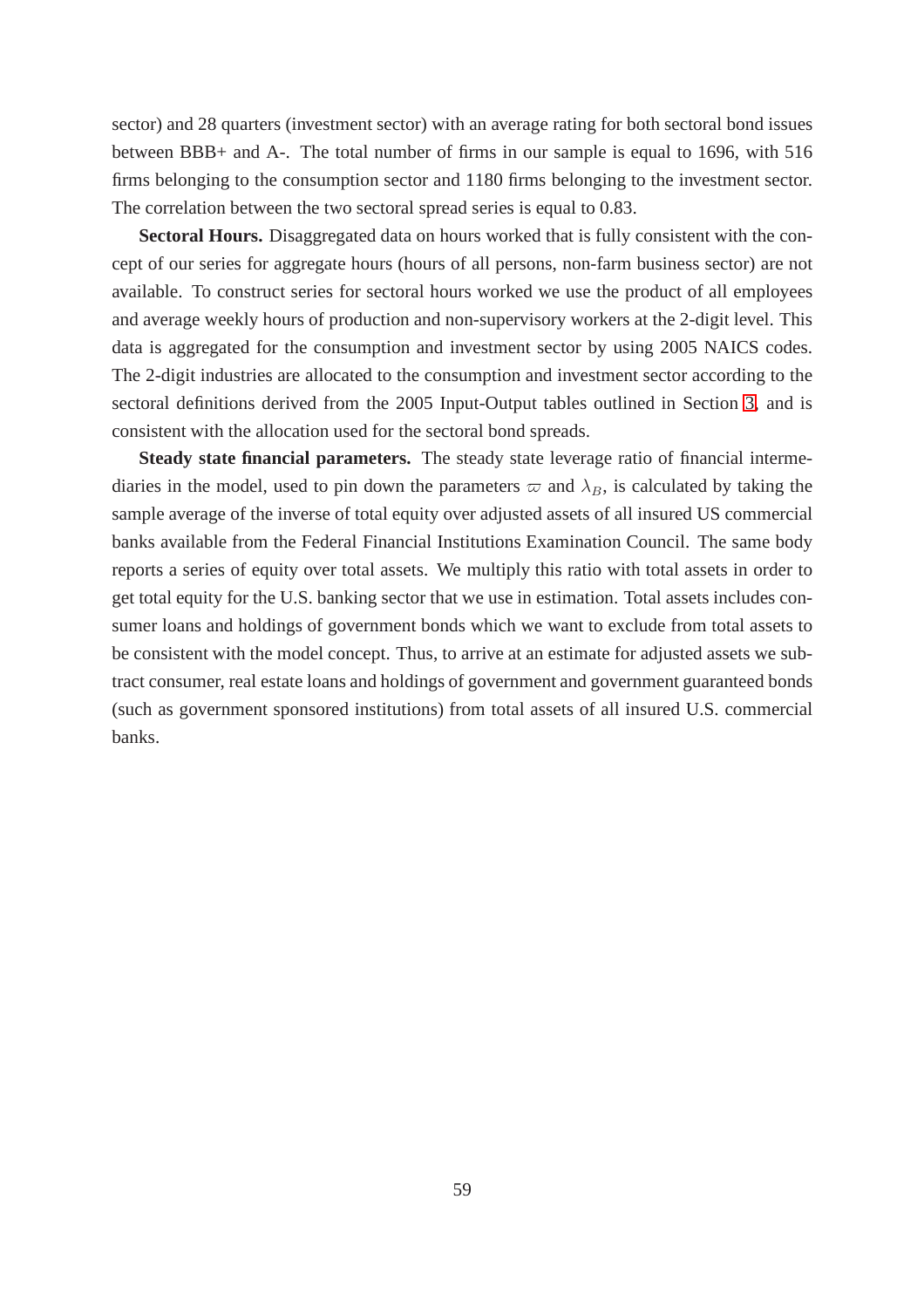| Time Series Description                                  | Units                   | Code                 | Source     |
|----------------------------------------------------------|-------------------------|----------------------|------------|
|                                                          |                         |                      |            |
| Gross domestic product                                   | CP, SA, billion \$      | <b>GDP</b>           | <b>BEA</b> |
| <b>Gross Private Domestic Investment</b>                 | CP, SA, billion \$      | <b>GPDI</b>          | <b>BEA</b> |
| Real Gross Private Domestic Investment                   | $CVM$ , SA, billion $$$ | GPDIC1               | <b>BEA</b> |
| Personal Consumption Expenditures: Durable Goods         | CP, SA, billion \$      | <b>PCDG</b>          | <b>BEA</b> |
| Real Personal Consumption Expenditures: Durable Goods    | CVM, SA, billion \$     | PCDGCC96             | <b>BEA</b> |
| Personal Consumption Expenditures: Services              | CP, SA, billion \$      | <b>PCESV</b>         | <b>BEA</b> |
| Real Personal Consumption Expenditures: Services         | $CVM$ , SA, billion $$$ | PCESVC96             | <b>BEA</b> |
| Personal Consumption Expenditures: Nondurable Goods      | CP, SA, billion \$      | <b>PCND</b>          | <b>BEA</b> |
| Real Personal Consumption Expenditures: Nondurable Goods | $CVM$ , SA, billion $$$ | PCNDGC96             | <b>BEA</b> |
| Civilian Noninstitutional Population                     | NSA, 1000s              | CNP <sub>160</sub> V | <b>BLS</b> |
| Nonfarm Business Sector: Compensation Per Hour           | SA, Index 2005=100      | <b>COMPNFB</b>       | <b>BLS</b> |
| Nonfarm Business Sector: Hours of All Persons            | SA, Index 2005=100      | <b>HOANBS</b>        | <b>BLS</b> |
| <b>Effective Federal Funds Rate</b>                      | NSA, percent            | <b>FEDFUNDS</b>      | <b>BG</b>  |
| <b>Total Equity</b>                                      | <b>NSA</b>              | <b>EQTA</b>          | <b>IEC</b> |
| <b>Total Assets</b>                                      | <b>NSA</b>              | H.8                  | <b>FRB</b> |
| All Employees                                            | <b>SA</b>               | $B-1$                | <b>BLS</b> |
| <b>Average Weekly Hours</b>                              | <b>SA</b>               | $B-7$                | <b>BLS</b> |
|                                                          |                         |                      |            |

<span id="page-61-0"></span>Table 12: Time Series used to construct the observables and steady state relationships

CP = current prices, CVM = chained volume measures (2005 Dollars), SA = seasonally adjusted, NSA = not seasonally adjusted. BEA = U.S. Department of Commerce: Bureau of Economic Analysis, BLS = U.S. Department of Labor: Bureau of Labor Statistics and BG = Board of Governors of the Federal Reserve System, IEC = Federal Financial Institutions Examination Council, FRB = Federal Reserve Board.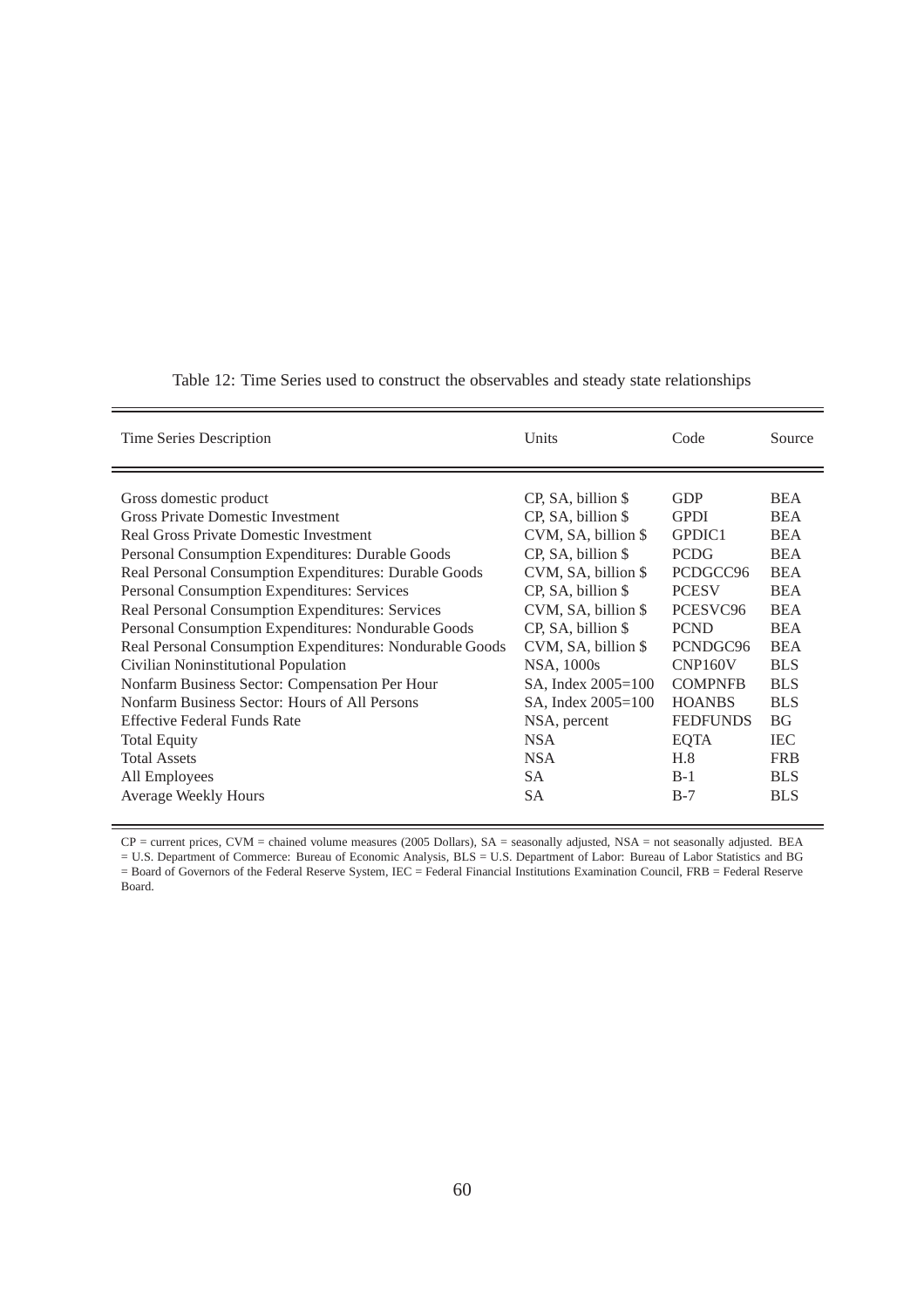## **C Model Details and Derivations**

We provide the model details and derivations required for replication of the model. We begin with the financial sector followed by the normalization of the model to render it stationary, the description of the steady state and the log-linearized model equations.

### **C.1 Financial Intermediaries**

This section describes in detail how the setup of [Gertler and](#page-39-0) Karadi [\(2011](#page-39-0)) is adapted for the two sector model and describes in detail how the equations for financial intermediaries in the main text are derived.

The balance sheet of a financial intermediary for the consumption or investment sector can be expressed as,

$$
Q_{x,t}S_{x,t} = N_{x,t} + \frac{B_{x,t}}{P_{C,t}},
$$
  $x = C, I,$ 

where  $S_{x,t}$  denotes the quantity of financial claims on non-financial firms held by the intermediary and  $Q_{x,t}$  denotes the price of a claim in the consumption or investment sector. The variable  $N_{x,t}$  represents the bank's wealth at the end of period t and  $B_{x,t}$  are the deposits the intermediary for the consumption or investment sector obtains from households.<sup>31</sup> Banks intermediate the demand and supply for equity from households to the producers in the two sectors. Additionally, they engage in maturity transformation by holding long term assets of borrowers which are funded with the bank's own equity capital and lenders short term liabilities. The assets held by the financial intermediary of sector  $x$  at time  $t$  pay in the next period the stochastic return  $R_{x,t+1}^B$  from borrowers in this sector. Intermediaries pay at  $t+1$  the non-contingent real gross return  $R_t$  to households for their deposits made at time t. Then, the intermediary's wealth evolves over time as,

$$
N_{x,t+1} = R_{x,t+1}^{B} Q_{x,t} S_{x,t} - R_t \frac{B_{x,t}}{P_{C,t}}
$$
  
=  $R_{x,t+1}^{B} Q_{x,t} S_{x,t} - R_t (Q_{x,t} S_{x,t} - N_{x,t})$   
=  $(R_{x,t+1}^{B} - R_t) Q_{x,t} S_{x,t} + R_t N_{x,t}.$ 

The premium,  $R_{x,t+1}^B - R_t$ , as well as the quantity of assets,  $Q_{x,t} S_{x,t}$ , determines the growth in bank's wealth above the riskless return. Therefore, the bank will not fund any assets with a negative discounted premium. It follows that for the bank to operate in period  $i$  the following

 $31$ The total quantity of bonds held by households,  $B_t$ , is the sum of bonds from the intermediaries of the two sectors as well as the government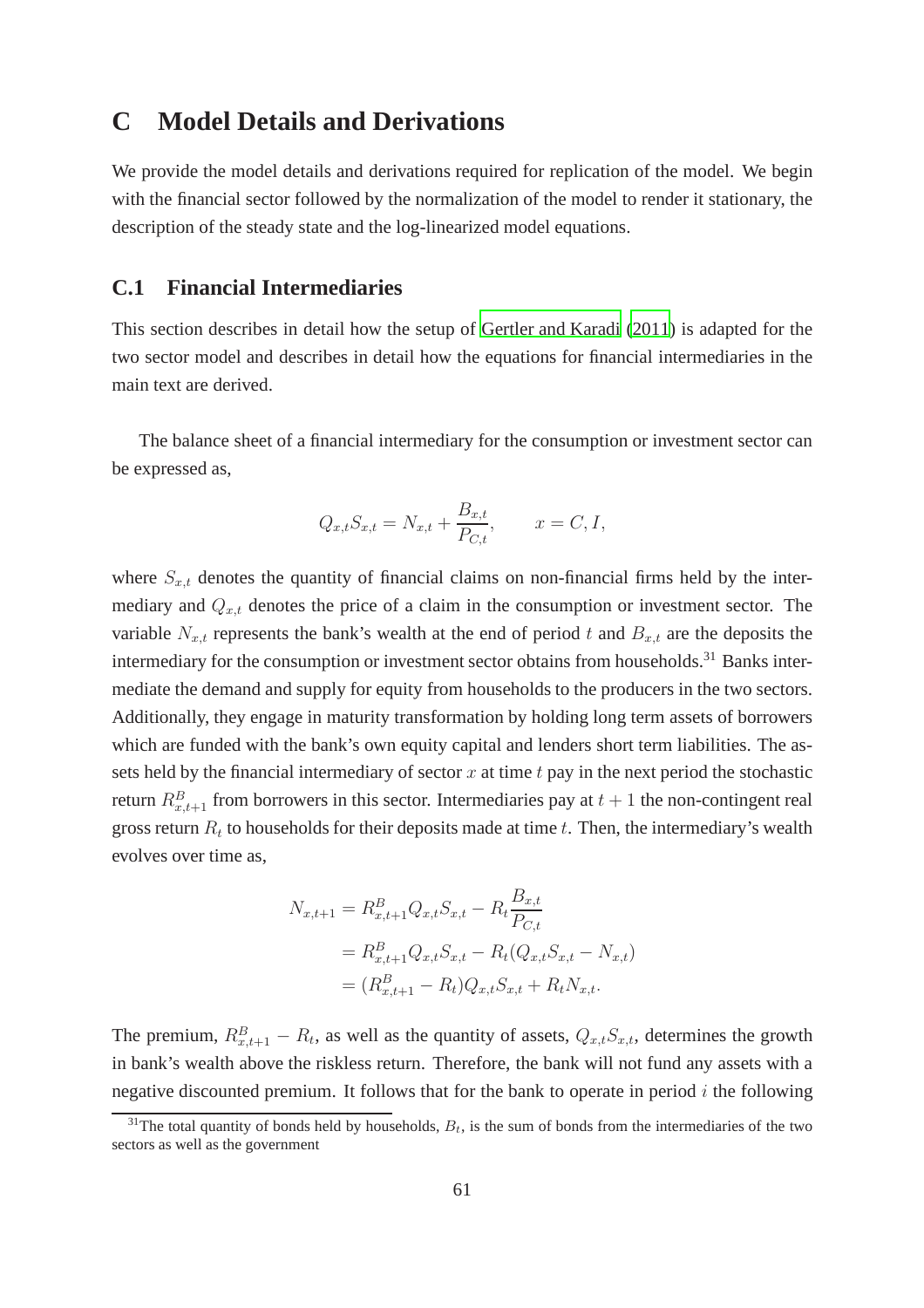inequality must hold,

$$
E_t \beta^i \Lambda_{t+1+i}^B (R_{x,t+1+i}^B - R_{t+i}) \ge 0, \qquad i \ge 0,
$$

where  $\beta^{i} \Lambda_{t+1+i}^{B}$  is the bank's stochastic discount factor, with,

<span id="page-63-0"></span>
$$
\Lambda_{t+1}^B \equiv \frac{\Lambda_{t+1}}{\Lambda_t},
$$

where  $\Lambda_t$  is the Lagrange multiplier on the household's budget equation. Under perfect capital markets, arbitrage guarantees that the risk premium collapses to zero and the relation always holds with equality. However, under imperfect capital markets, credit constraints rooted in the bank's inability to obtain enough funds may lead to positive risk premia. As long as the above inequality holds, banks for the investment and the consumption sector will keep building assets by borrowing additional funds from households. Accordingly, the intermediaries in sector  $x$ have the objective to maximize expected terminal wealth,

$$
V_{x,t} = max E_t \sum_{i=0}^{t} (1 - \theta_B) \theta_B^i \beta^i \Lambda_{t+1+i}^B N_{x,t+1+i}
$$
  
= 
$$
max E_t \sum_{i=0}^{t} (1 - \theta_B) \theta_B^i \beta^i \Lambda_{t+1+i}^B [(R_{x,t+1+i}^B - R_{t+i}) Q_{x,t+i} S_{x,t+i}^p + R_{t+i} N_{x,t+i}],
$$
 (C.1)

where  $\theta_B \in (0, 1)$  is the fraction of bankers at t that survive until period  $t + 1$ .

Following the setup in [Gertler and Kiyotaki \(2010](#page-39-1)) and [Gertler and Karadi \(2011](#page-39-0)) the banks are limited from infinitely borrowing additional funds from households by a moral hazard/costly enforcement problem. On the one hand, the agent who works in the bank can choose at the beginning of each period to divert the fraction  $\lambda_B$  of available funds and transfer it back to the household. On the other hand, depositors can force the bank into bankruptcy and recover a fraction  $1 - \lambda_B$  of assets.<sup>32</sup> Note that the fraction,  $\lambda_B$ , which intermediaries can divert is the same across sectors to guarantee that the household is indifferent between lending funds to the bank in the consumption and the investment sector.

Given this tradeoff, lenders will only supply funds to the financial intermediary when the bank's maximized expected terminal wealth is larger or equal to the bank's gain from diverting the fraction  $\lambda_B$  of available funds. This incentive constraint can be formalized as,

<span id="page-63-1"></span>
$$
V_{x,t} \ge \lambda_B Q_{x,t} S_{x,t}, \qquad 0 < \lambda_B < 1. \tag{C.2}
$$

Using equation [\(C.1\)](#page-63-0), the expression for  $V_{x,t}$  can be written as the following first-order differ-

 $32$ We follow the assumption in [Gertler and Kiyotaki](#page-39-1) [\(2010\)](#page-39-1) that it is too costly for the depositors to recover the fraction  $\lambda_B$  of funds.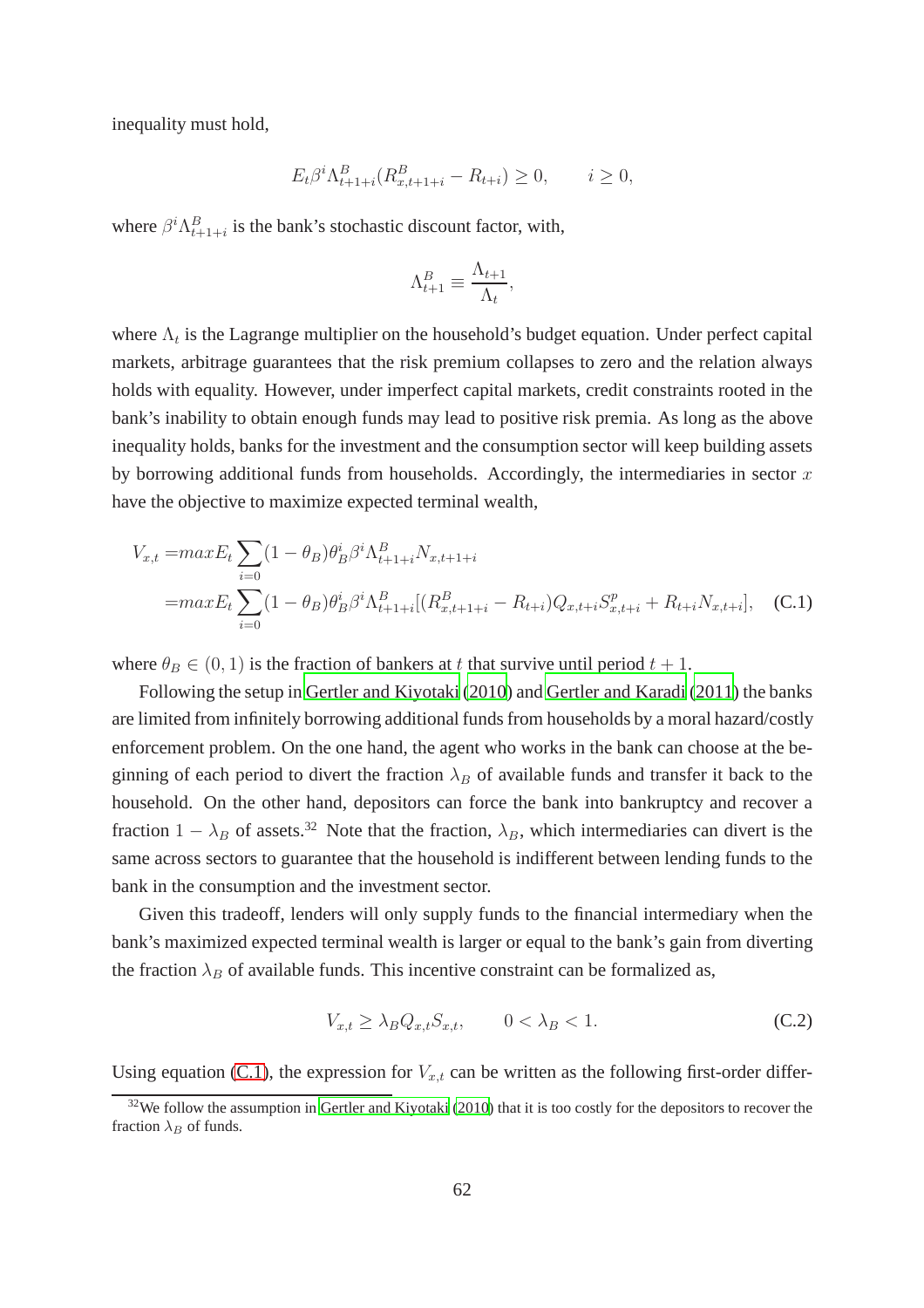ence equation,

$$
V_{x,t} = \nu_{x,t} Q_{x,t} S_{x,t} + \eta_{x,t} N_{x,t},
$$

with,

$$
\nu_{x,t} = E_t \{ (1 - \theta_B) \Lambda_{t+1}^B (R_{x,t+1}^B - R_t) + \theta_B \beta Z_{1,t+1}^x \nu_{x,t+1} \},
$$
  

$$
\eta_{x,t} = E_t \{ (1 - \theta_B) \Lambda_{t+1}^B R_t + \theta_B \beta Z_{2,t+1}^x \eta_{x,t+1} \},
$$

and,

$$
Z_{1,t+1+i}^x \equiv \frac{Q_{x,t+1+i}S_{x,t+1+i}}{Q_{x,t+i}S_{x,t+i}}, \qquad Z_{2,t+1+i}^x \equiv \frac{N_{x,t+1+i}}{N_{x,t+i}}.
$$

The variable  $\nu_{x,t}$  can be interpreted in the following way: For an intermediary of sector x it is the expected discounted marginal gain of expanding assets  $Q_{x,t}S_{x,t}$  by one unit while holding wealth  $N_{x,t}$  constant. The interpretation of  $\eta_{x,t}$  is analogous: For an intermediary of sector x it is the expected discounted value of having an additional unit of wealth,  $N_{x,t}$ , holding the quantity of financial claims,  $S_{x,t}$ , constant. The gross growth rate in assets is denoted by  $Z_{1,t+i}^x$  and the gross growth rate of net worth is denoted by  $Z_{2,t+i}^x$ .

Then, using the expression for  $V_{x,t}$ , we can express the bank's incentive constraint [\(C.2\)](#page-63-1) as,

$$
\nu_{x,t} Q_{x,t} S_{x,t} + \eta_{x,t} N_{x,t} \ge \lambda_B Q_{x,t} S_{x,t}.
$$

As indicated above, under perfect capital markets banks will expand borrowing until the risk premium collapses to zero which implies that in this case  $\nu_{x,t}$  equals zero as well. However, due to the moral hazard/costly enforcement problem introduced above capital markets are imperfect in this setup. Imperfect capital markets may limit the possibilities for this kind of arbitrage because the intermediaries are constrained by their equity capital. If the incentive constraint binds it follows that,

<span id="page-64-0"></span>
$$
Q_{x,t}S_{x,t} = \frac{\eta_{x,t}}{\lambda_B - \nu_{x,t}} N_{x,t}
$$
  
= 
$$
\varrho_{x,t} N_{x,t}.
$$
 (C.3)

In this case the quantity of assets which the intermediary can acquire depends on the equity capital,  $N_{x,t}$ , as well as the intermediary's leverage ratio,  $\varrho_{x,t}$ . This leverage ratio is the ratio of the bank's intermediated assets to equity. The moral hazard/costly enforcement problem constraints the bank's ability to acquire assets because it introduces an endogenous capital constraint. By raising the leverage ratio through an increase in  $\nu_{x,t}$ , the bank's incentive to divert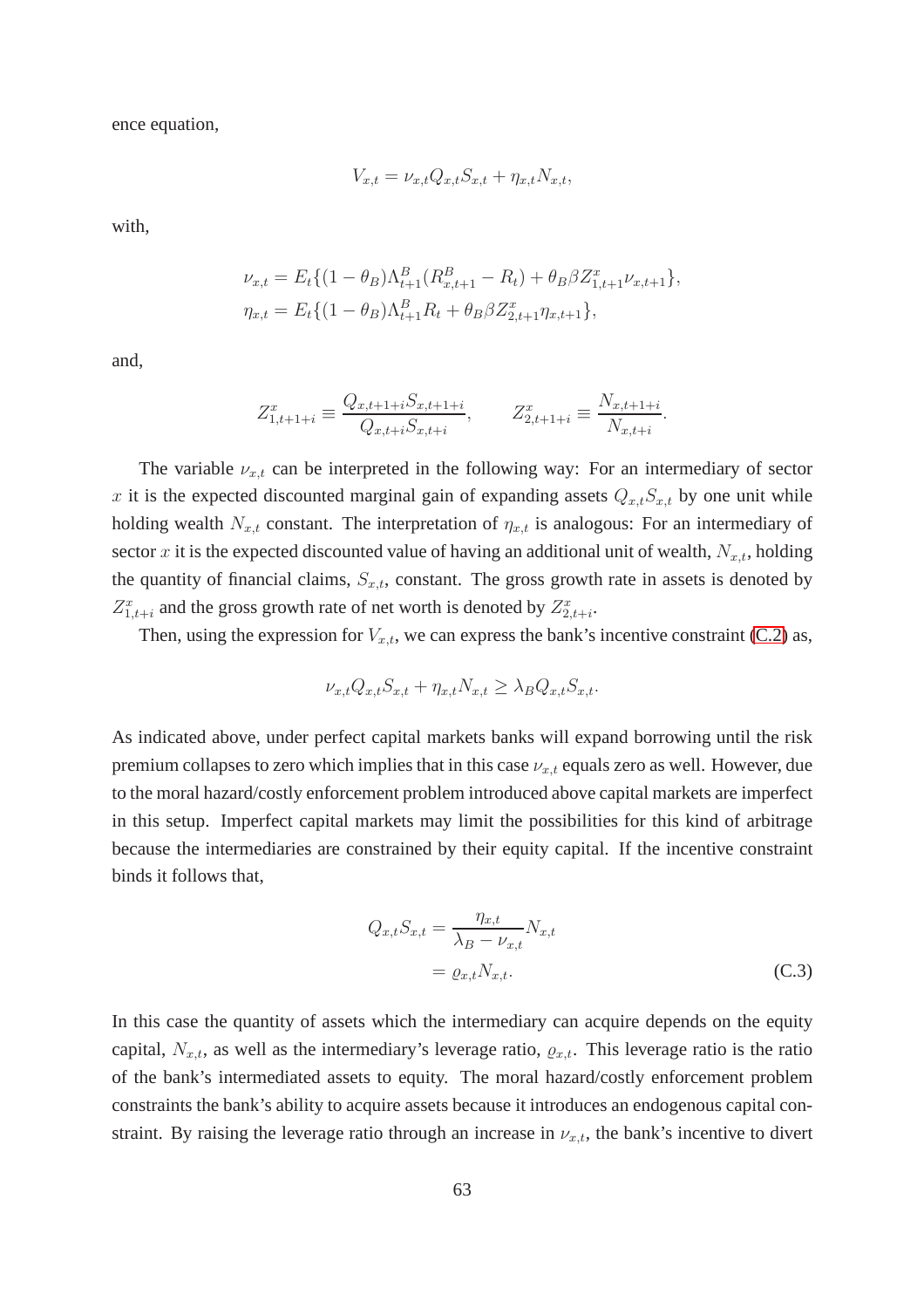funds and the bank's opportunity costs from being forced into bankruptcy by the depositors increase. The bank's leverage ratio is limited to the point where its maximized expected terminal wealth equals the gains from diverting the fraction  $\lambda_B$  from available funds. However, the constraint [\(C.3\)](#page-64-0) binds only if  $0 < \nu_{x,t} < \lambda_B$  (given  $N_{x,t} > 0$ ). As described above, the case  $\nu_{x,t}$  < 0 implies a negative interest rate premium leading the bank to stop operating. In case interest rate premia are relatively high causing  $\nu_{x,t}$  to be larger than  $\lambda_B$ , the value of operating always exceeds the bank's gain from diverting funds.

Using the leverage ratio [\(C.3\)](#page-64-0) we can express the evolution of the intermediary's wealth as,

$$
N_{x,t+1} = [(R_{x,t+1}^B - R_t)\varrho_{x,t} + R_t]N_{x,t}.
$$

From this equation it also follows that,

$$
Z_{2,t+1}^x = \frac{N_{x,t+1}}{N_{x,t}} = (R_{x,t+1}^B - R_t)\varrho_{x,t} + R_t,
$$

and,

$$
Z_{1,t+1}^x = \frac{Q_{x,t+1}S_{x,t+1}}{Q_{x,t}S_{x,t}} = \frac{\varrho_{x,t+1}N_{x,t+1}}{\varrho_{x,t}N_{x,t}} = \frac{\varrho_{x,t+1}}{\varrho_{x,t}} Z_{2,t+1}^x.
$$

Financial intermediaries which are forced into bankruptcy can be replaced by new entering banks. Therefore, total wealth of financial intermediaries is the sum of the net worth of existing,  $N_{x,t}^e$ , and new ones,  $N_{x,t}^n$ ,

<span id="page-65-0"></span>
$$
N_{x,t} = N_{x,t}^e + N_{x,t}^n.
$$

The fraction  $\theta_B$  of bankers at  $t - 1$  which survive until t is equal across sectors. Then, the law of motion for existing bankers in sector  $x = C, I$  is given by,

$$
N_{x,t}^{e} = \theta_B \left[ (R_{x,t}^{B} - R_{t-1}) \varrho_{x,t-1} + R_{t-1} \right] N_{x,t-1}, \qquad 0 < \theta_B < 1. \tag{C.4}
$$

where a main source of fluctuations is the ex-post excess return on assets,  $R_{x,t}^B - R_{t-1}$ , which increases in impact on  $N_{x,t}^e$  in the leverage ratio.

New banks receive startup funds from their respective household which are equal to a small fraction of the value of assets held by the existing bankers in their final operating period. Given that the exit probability is i.i.d., the value of assets held by the existing bankers in their final operating period is given by  $(1 - \theta_B)Q_{x,t}S_{x,t}$ . The respective household transfers a fraction,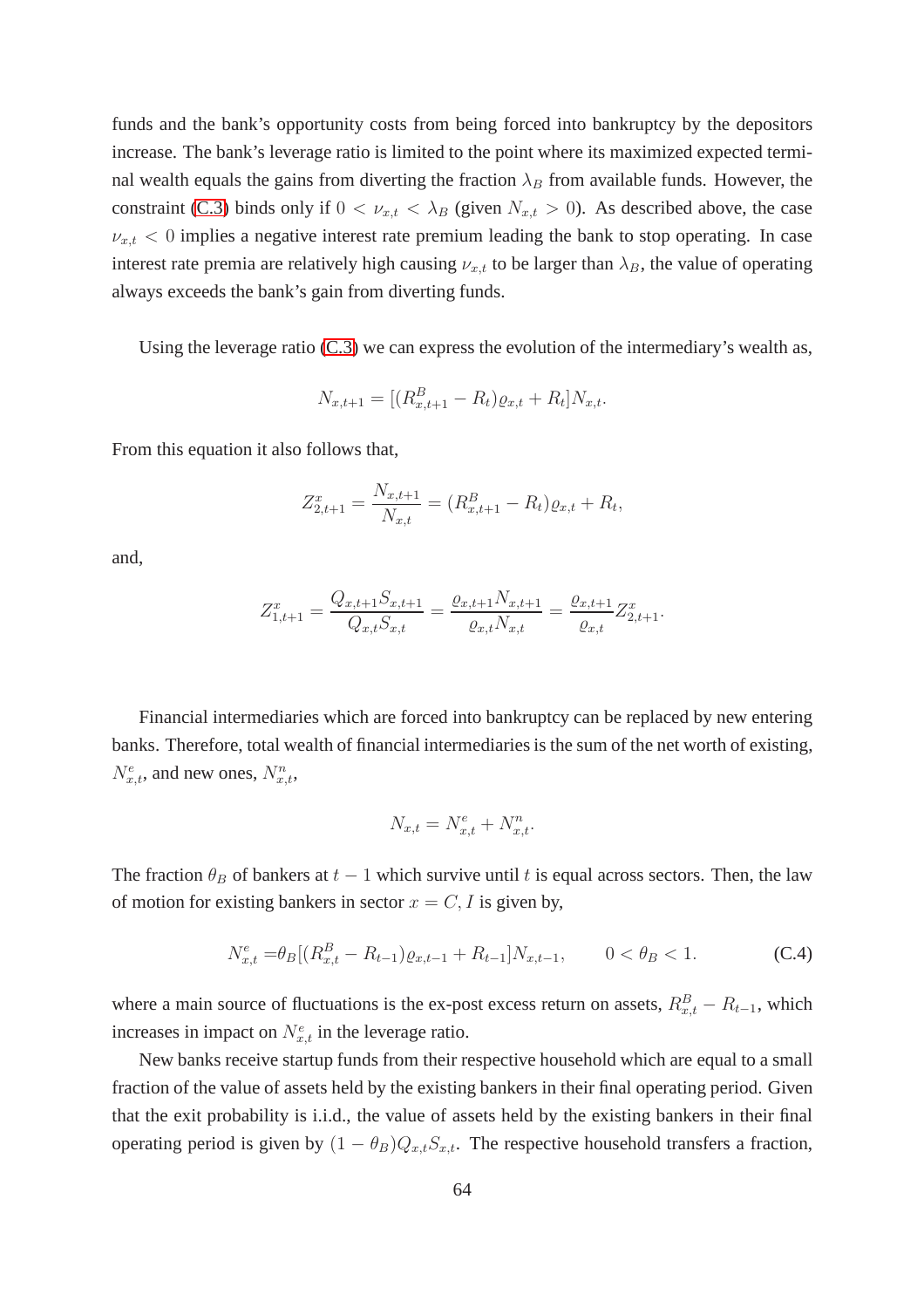$\varpi$ , of this value to the new intermediaries in the two sectors which leads to the following formulation for new banker's wealth,

<span id="page-66-0"></span>
$$
N_{x,t}^n = \varpi Q_{x,t} S_{x,t}, \qquad 0 < \varpi < 1. \tag{C.5}
$$

Existing banker's net worth [\(C.4\)](#page-65-0) and entering banker's net worth [\(C.5\)](#page-66-0) lead to the law of motion for total net worth,

$$
N_{x,t} = (\theta_B[(R_{x,t}^B - R_{t-1})\varrho_{x,t-1} + R_{t-1}]N_{x,t-1} + \varpi Q_{x,t}S_{x,t})\varsigma_{x,t},
$$

where the variable  $\varsigma_{x,t}$  is a shock to the bank's equity capital. This shock evolves according to,

$$
\log \varsigma_{x,t} = \rho_{\varsigma_x} \log \varsigma_{x,t-1} + \epsilon_{x,t}^{\varsigma}, \qquad x = C, I
$$

where  $\rho_{\varsigma_x} \in (0, 1)$  and  $\epsilon_{x,t}^{\varsigma}$  is *i.i.d*  $N(0, \sigma_{\varsigma_x}^2)$ .

The external finance premium for sectors  $x = C, I$  can be defined as,

$$
R_{x,t}^{\Delta} = R_{x,t+1}^B - R_t.
$$

[Gertler and Karadi \(2011](#page-39-0)) state that the financial structure with a one period bond allows interpreting the external finance premium as a credit spread.

Since  $R_t$ ,  $\lambda_B$ ,  $\varpi$  and  $\theta_B$  are equal across sectors, the institutional setup of the two representative banks in the two sectors is symmetric. Both banks hold bonds from households and buy assets from firms in the respective sector. Their performance differs because the demand for capital differs across sectors resulting in sector specific prices of capital,  $Q_{x,t}$ , and nominal rental rates for capital,  $R_{x,t}^K$ . Note that the institutional setup of banks does not depend on firmspecific factors. [Gertler and Karadi](#page-39-0) [\(2011\)](#page-39-0) show that this implies that a setup with a continuum of banks is equivalent to a formulation with a representative bank. Owing to the symmetry of the banks this also holds for our formulation of financial intermediaries in the two-sector setup.

### **C.2 Stationary Economy**

The model includes two non-stationary technology shocks,  $A_t$  and  $V_t$ . This section shows how we normalize the model to render it stationary. Lower case variables denote normalized stationary variables.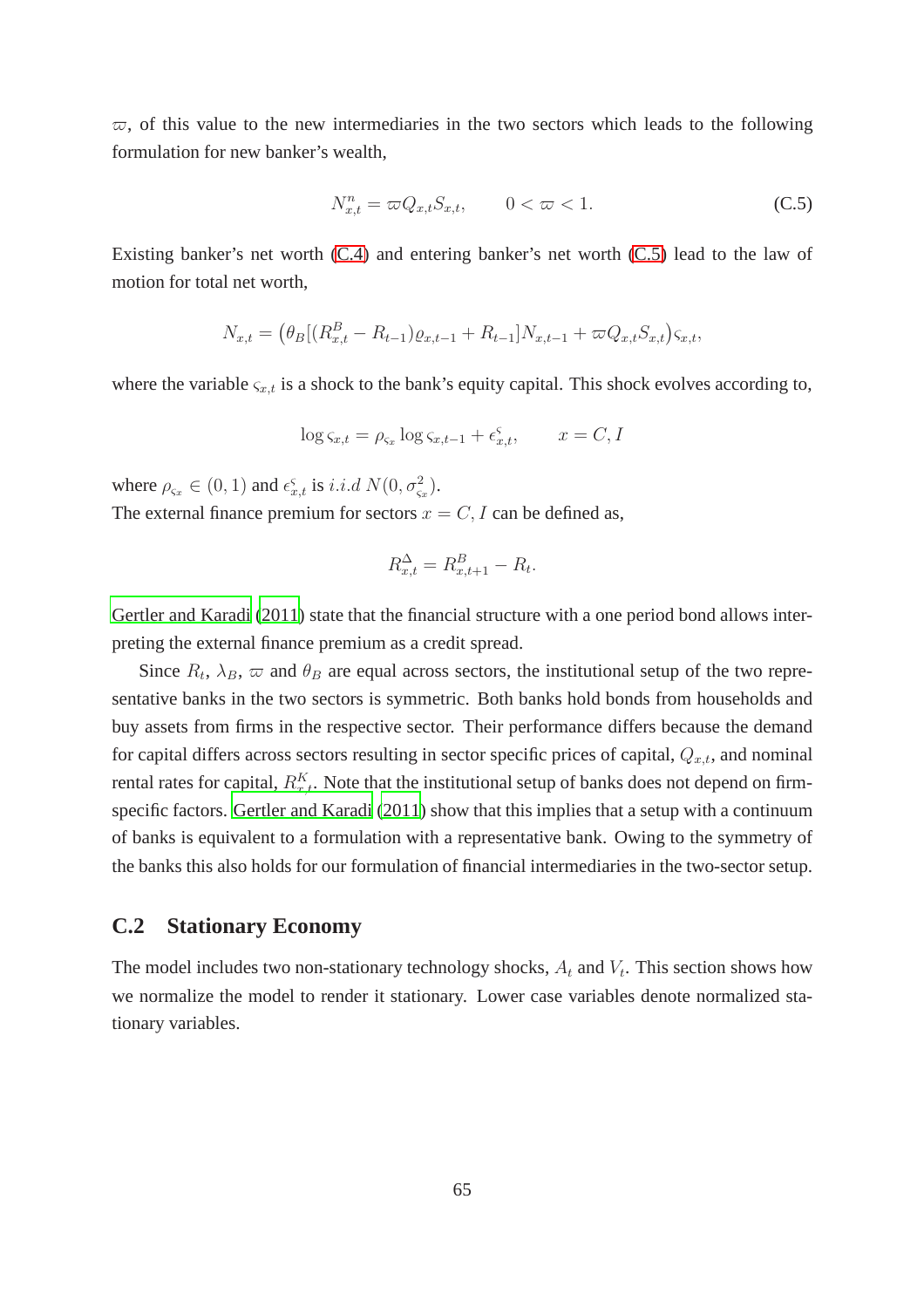The model variables can be stationarized as follows:

$$
k_{x,t} = \frac{K_{x,t}}{V_t^{\frac{1}{1-a_i}}}, \qquad \bar{k}_{x,t} = \frac{\bar{K}_{x,t}}{V_t^{\frac{1}{1-a_i}}}, \qquad k_t = \frac{K_t}{V_t^{\frac{1}{1-a_i}}}, \tag{C.6}
$$

$$
i_{x,t} = \frac{I_{x,t}}{V_t^{\frac{1}{1-a_i}}}, \qquad i_t = \frac{I_t}{V_t^{\frac{1}{1-a_i}}}, \qquad c_t = \frac{C_t}{A_t V_t^{\frac{a_c}{1-a_i}}}, \tag{C.7}
$$

$$
r_{C,t}^{K} = \frac{R_{C,t}^{K}}{P_{C,t}} A_t^{-1} V_t^{\frac{1-a_c}{1-a_i}}, \qquad r_{I,t}^{K} = \frac{R_{I,t}^{K}}{P_{C,t}} A_t^{-1} V_t^{\frac{1-a_c}{1-a_i}}, \qquad w_t = \frac{W_t}{P_{C,t} A_t V_t^{\frac{a_c}{1-a_i}}}.
$$
 (C.8)

From

$$
\frac{P_{I,t}}{P_{C,t}} = \frac{mc_{C,t}}{mc_{I,t}} \frac{1 - a_c}{1 - a_i} \frac{A_t}{V_t} \left(\frac{K_{I,t}}{L_{I,t}}\right)^{-a_i} \left(\frac{K_{C,t}}{L_{C,t}}\right)^{a_c}
$$
\n
$$
= \frac{mc_{C,t}}{mc_{I,t}} \frac{1 - a_c}{1 - a_i} A_t V_t^{\frac{a_c - 1}{1 - a_i}} \left(\frac{k_{I,t}}{L_{I,t}}\right)^{-a_i} \left(\frac{k_{C,t}}{L_{C,t}}\right)^{a_c},
$$

follows that

$$
p_{i,t} = \frac{P_{I,t}}{P_{C,t}} A_t^{-1} V_t^{\frac{1-a_c}{1-a_i}}.
$$
\n(C.9)

and the multipliers are normalized as

$$
\lambda_t = \Lambda_t A_t V_t^{\frac{a_c}{1 - a_i}}, \qquad \phi_{x,t} = \Phi_{x,t} V_t^{\frac{1}{1 - a_i}}.
$$
 (C.10)

where  $\Phi_{x,t}$  denotes the multiplier on the respective capital accumulation equation. Using the growth of investment, it follows from the equations of the price of capital that

$$
q_{x,t} = Q_{x,t} A_t^{-1} V_t^{\frac{1-a_c}{1-a_i}}.
$$

with the price of capital in sector  $x$ , defined as

$$
q_{x,t} = \phi_{x,t} / \lambda_t, \quad x = C, I.
$$

Using the growth of capital, it follows from the borrow in advance constraint that

$$
s_{x,t} = \frac{S_{x,t}}{V_t^{\frac{1}{1-a_i}}}.
$$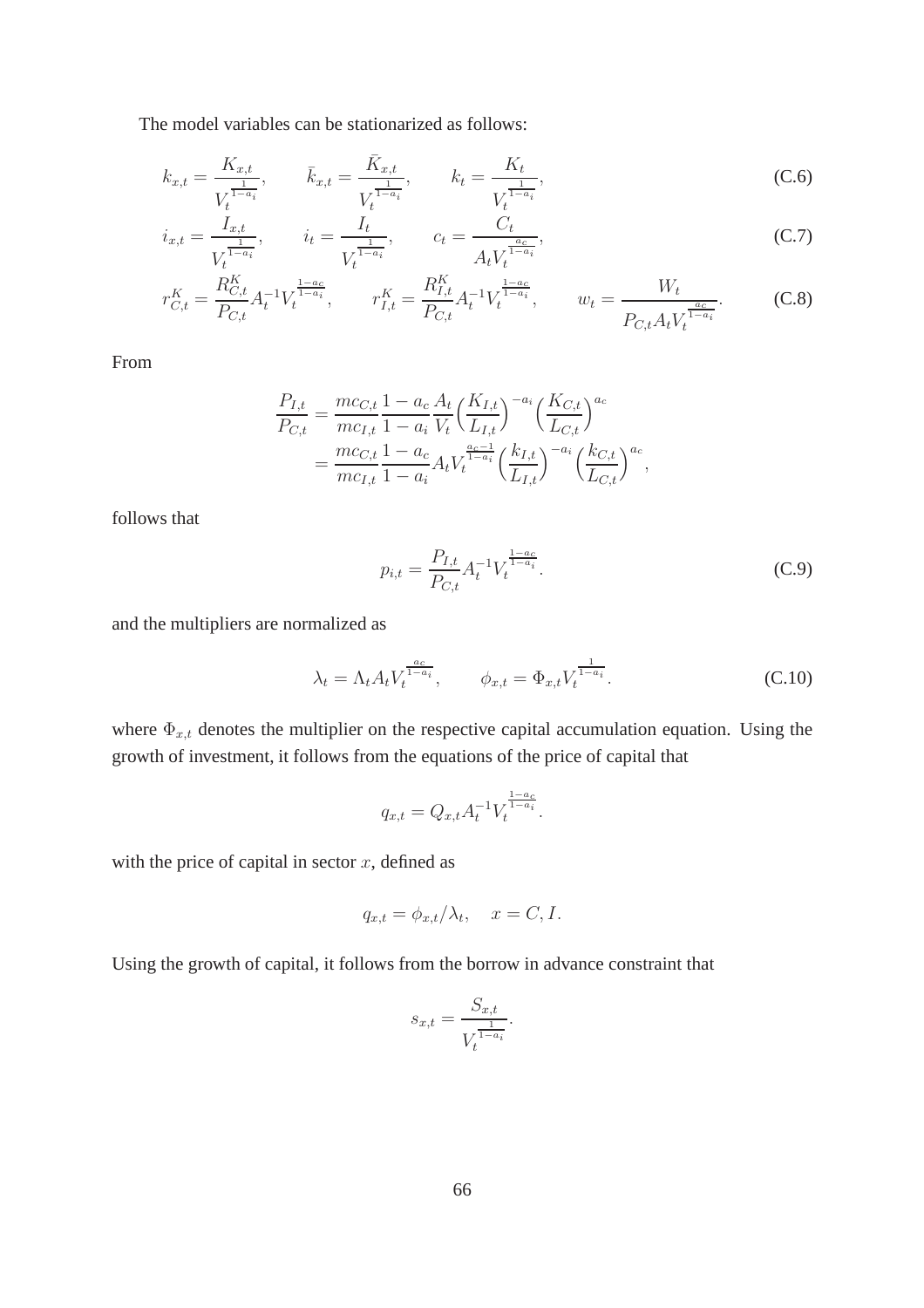Then, it follows from entering bankers wealth equation [\(C.5\)](#page-66-0) that

$$
n_{x,t}^n = N_{x,t}^n A_t^{-1} V_t^{\frac{-a_c}{1-a_i}}.
$$

Total wealth, wealth of existing and entering bankers has to grow at the same rate

$$
n_{x,t}^e = N_{x,t}^e A_t^{-1} V_t^{\frac{-a_c}{1-a_i}}, \qquad n_{x,t} = N_{x,t} A_t^{-1} V_t^{\frac{-a_c}{1-a_i}}.
$$

### **C.2.1 Intermediate goods producers**

Firm's production function in the consumption sector:

$$
c_t = L_{C,t}^{1-a_c} k_{C,t}^{a_c} - F_C.
$$
\n(C.11)

Firm's production function in the investment sector:

$$
i_t = L_{I,t}^{1-a_i} k_{I,t}^{a_i} - F_I.
$$
\n(C.12)

Marginal costs in the consumption sector:

$$
mc_{C,t} = (1 - a_c)^{a_c - 1} a_c^{-a_c} (r_{C,t}^K)^{a_c} w_t^{1 - a_c}.
$$
 (C.13)

Marginal costs in the investment sector:

$$
mc_{I,t} = (1 - a_i)^{a_i - 1} a_i^{-a_i} w_t^{1 - a_i} (r_{I,t}^K)^{a_i} p_{i,t}^{-1}, \quad \text{with} \quad p_{i,t} = \frac{P_{I,t}}{P_{C,t}}.
$$
 (C.14)

Capital labour ratios in the two sectors:

$$
\frac{k_{C,t}}{L_{C,t}} = \frac{w_t}{r_{C,t}^K} \frac{a_c}{1 - a_c}, \qquad \frac{k_{I,t}}{L_{I,t}} = \frac{w_t}{r_{I,t}^K} \frac{a_i}{1 - a_i}.
$$
\n(C.15)

### **C.2.2 Firms' pricing decisions**

Price setting equation for firms that change their price in sector  $x = C, I$ :

$$
0 = E_t \Bigg\{ \sum_{s=0}^{\infty} \xi_{p,x}^s \beta^s \lambda_{t+s} \tilde{x}_{t+s} \Big[ \tilde{p}_{x,t} \tilde{\Pi}_{t,t+s} - (1 + \lambda_{p,t+s}^x) m c_{x,t+s} \Big] \Bigg\}, \tag{C.16}
$$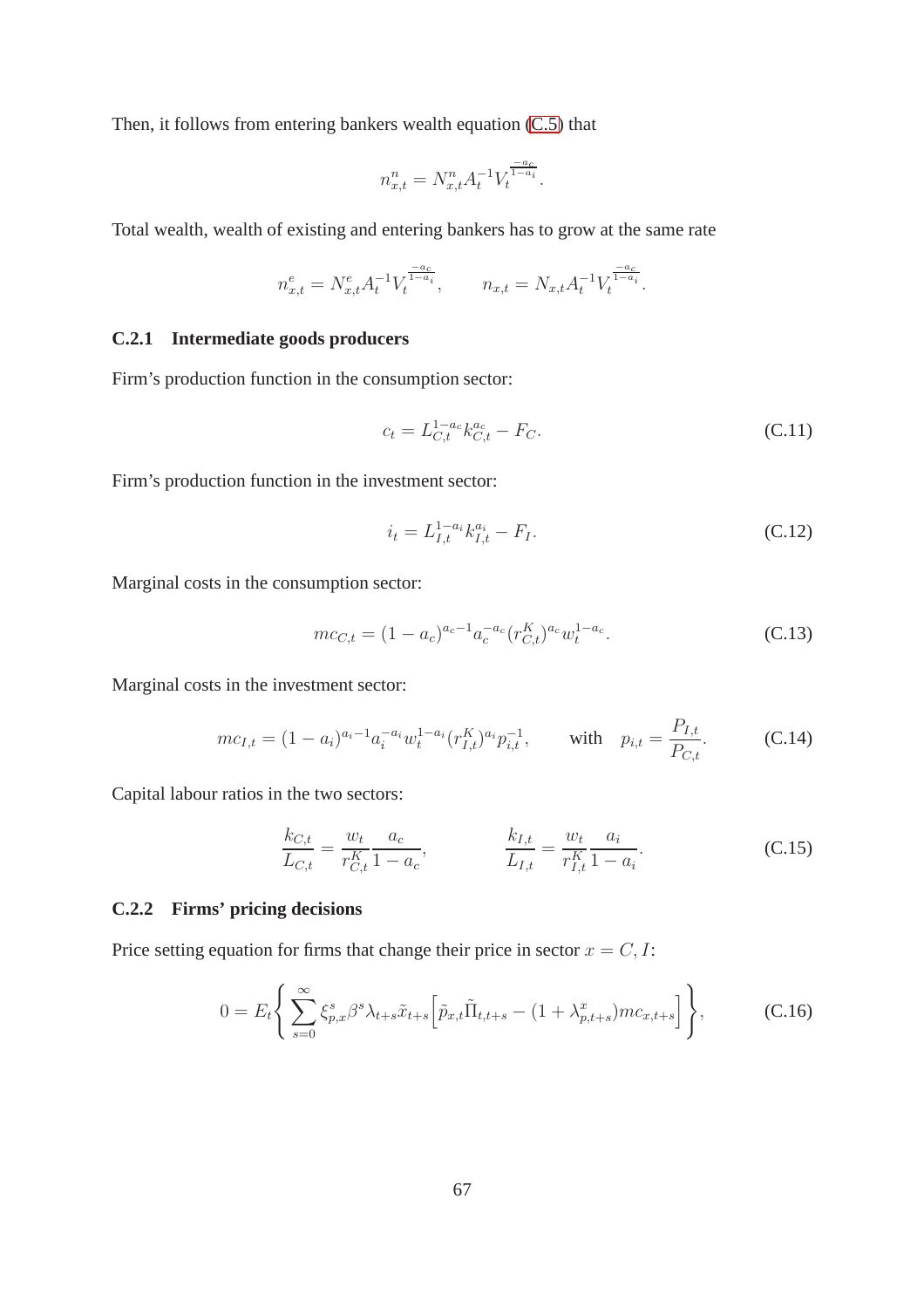with

$$
\tilde{\Pi}_{t,t+s} = \prod_{k=1}^{s} \left[ \left( \frac{\pi_{x,t+k-1}}{\pi_x} \right)^{\iota_{p_x}} \left( \frac{\pi_{x,t+k}}{\pi_x} \right)^{-1} \right] \quad \text{and} \quad \tilde{x}_{t+s} = \left( \frac{\tilde{P}_{x,t}}{P_{x,t}} \tilde{\Pi}_{t,t+s} \right)^{-\frac{1+\lambda_{p,t+s}^x}{\lambda_{p,t+s}^x}} x_{t+s}
$$
\nand\n
$$
\frac{\tilde{P}_{x,t}}{P_{x,t}} = \tilde{p}_{x,t}.
$$

Aggregate price index in the consumption sector:

$$
1 = \left[ (1 - \xi_{x,p})(\tilde{p}_{x,t})^{\frac{1}{\lambda_{p,t}^x}} + \xi_{x,p} \left[ \left( \frac{\pi_{x,t-1}}{\pi_x} \right)^{\iota_{px}} \left( \frac{\pi_{x,t}}{\pi_x} \right)^{-1} \right]^{\frac{1}{\lambda_{p,t}^x}} \right]^{\lambda_{p,t}^x}.
$$

It further holds that

$$
\frac{\pi_{I,t}}{\pi_{C,t}} = \frac{p_{i,t}}{p_{i,t-1}}.
$$
\n(C.17)

### **C.2.3 Household's optimality conditions and wage setting**

Marginal utility of income:

$$
\lambda_t = \frac{b_t}{c_t - hc_{t-1} \left(\frac{A_{t-1}}{A_t}\right) \left(\frac{V_{t-1}}{V_t}\right)^{\frac{a_c}{1-a_i}}} - \beta h \frac{b_{t+1}}{c_{t+1} \left(\frac{A_{t+1}}{A_t}\right) \left(\frac{V_{t+1}}{V_t}\right)^{\frac{a_c}{1-a_i}} - hc_t}.
$$
 (C.18)

Euler equation:

$$
\lambda_t = \beta E_t \lambda_{t+1} \left( \frac{A_t}{A_{t+1}} \right) \left( \frac{V_t}{V_{t+1}} \right)^{\frac{a_c}{1-a_i}} R_t \frac{1}{\pi_{c,t+1}}.
$$

Labor supply

$$
\lambda_t w_t = b_t \varphi (L_{C,t} + L_{I,t})^{\nu},
$$

### **C.2.4 Capital services**

Optimal capital utilization in both sectors:

$$
r_{C,t}^K = a'_C(u_{C,t}), \qquad r_{I,t}^K = a'_I(u_{I,t}).
$$

Definition of capital services in both sectors:

$$
k_{C,t} = u_{C,t} \xi_{C,t}^{K} \bar{k}_{C,t-1} \left(\frac{V_{t-1}}{V_t}\right)^{\frac{1}{1-a_i}}, \qquad k_{I,t} = u_{I,t} \xi_{I,t}^{K} \bar{k}_{I,t-1} \left(\frac{V_{t-1}}{V_t}\right)^{\frac{1}{1-a_i}}.
$$
 (C.19)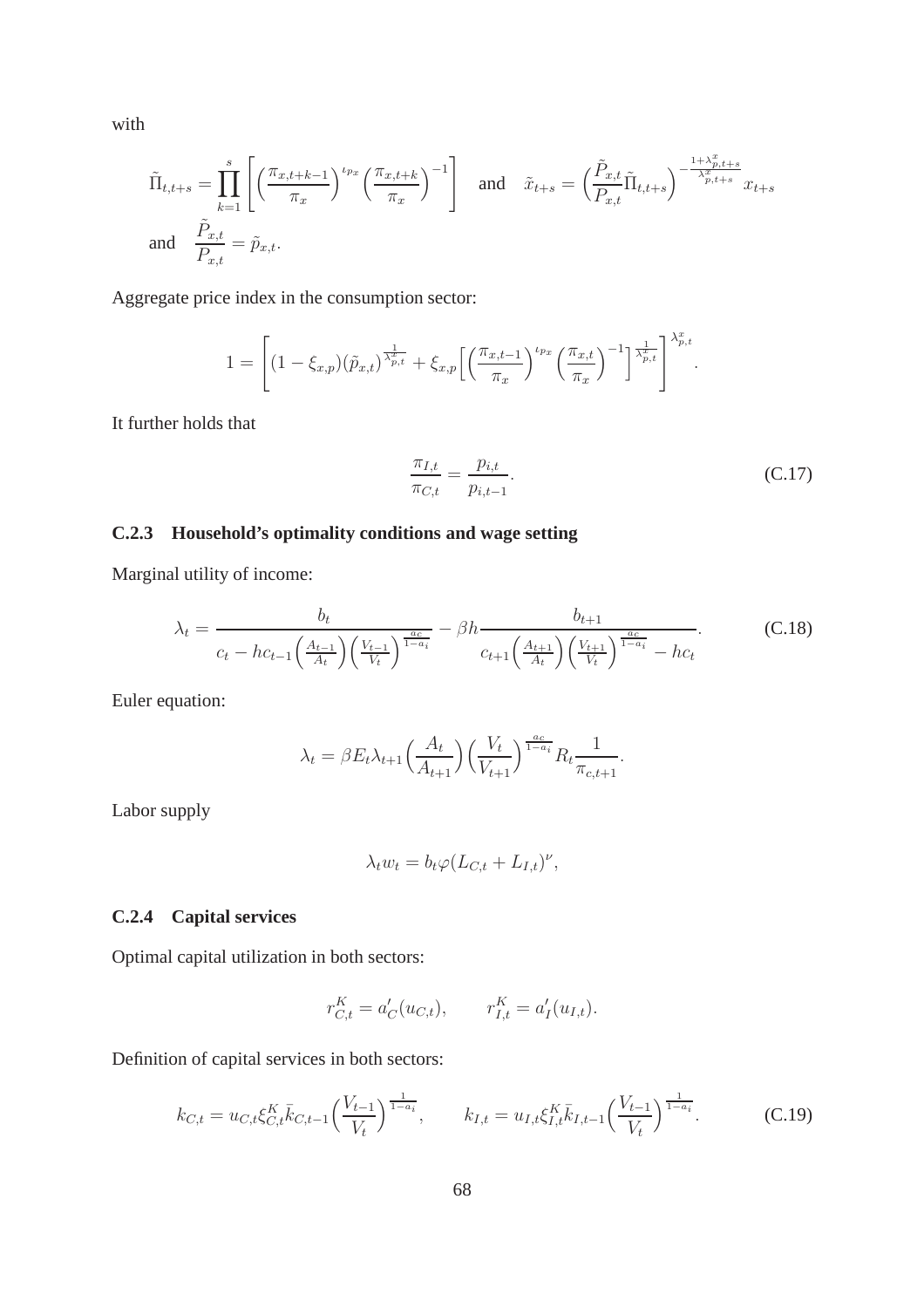Optimal choice of available capital in sector  $x = C, I$ :

$$
\phi_{x,t} = \beta E_t \xi_{x,t+1}^K \left\{ \lambda_{t+1} \left( \frac{V_t}{V_{t+1}} \right)^{\frac{1}{1-a_i}} \left( r_{x,t+1}^K u_{x,t+1} - a(u_{x,t+1}) \right) + (1-\delta) E_t \phi_{x,t+1} \left( \frac{V_t}{V_{t+1}} \right)^{\frac{1}{1-a_i}} \right\},\tag{C.20}
$$

#### **C.2.5 Physical capital producers**

Optimal choice of investment in sector  $x = C, I$ :

$$
\begin{split} \left[i_{I,t}^{-\rho} + i_{C,t}^{-\rho}\right]^{-\frac{1}{\rho} - 1} i_{x,t}^{-\rho - 1} \lambda_t p_{i,t} \\ = & \phi_{x,t} \left[ 1 - S\left(\frac{i_{x,t}}{i_{x,t-1}} \left(\frac{V_t}{V_{t-1}}\right)^{\frac{1}{1-a_i}}\right) - S'\left(\frac{i_{x,t}}{i_{x,t-1}} \left(\frac{V_t}{V_{t-1}}\right)^{\frac{1}{1-a_i}}\right) \frac{i_{x,t}}{i_{x,t-1}} \left(\frac{V_t}{V_{t-1}}\right)^{\frac{1}{1-a_i}} \right] \\ & + \beta E_t \phi_{x,t+1} \left(\frac{V_t}{V_{t+1}}\right)^{\frac{1}{1-a_i}} \left[ S'\left(\frac{i_{x,t+1}}{i_{x,t}} \left(\frac{V_{t+1}}{V_t}\right)^{\frac{1}{1-a_i}}\right) \left(\frac{i_{x,t+1}}{i_{x,t}} \left(\frac{V_{t+1}}{V_t}\right)^{\frac{1}{1-a_i}}\right)^2 \right]. \end{split} \tag{C.21}
$$

Accumulation of capital in sector  $x = C, I$ :

$$
\bar{k}_{x,t} = (1 - \delta_x) \xi_{x,t}^K \bar{k}_{x,t-1} \left( \frac{V_{t-1}}{V_t} \right)^{\frac{1}{1-a_i}} + \left( 1 - S \left( \frac{i_{x,t}}{i_{x,t-1}} \left( \frac{V_t}{V_{t-1}} \right)^{\frac{1}{1-a_i}} \right) \right) i_{x,t}, \tag{C.22}
$$

#### **C.2.6 Household's wage setting**

Household's wage setting:

$$
E_{t} \sum_{s=0}^{\infty} \beta^{s} \xi_{w}^{s} \lambda_{t+s} \tilde{L}_{t+s} \left[ \tilde{w}_{t} \tilde{\Pi}_{t,t+s}^{w} - (1 + \lambda_{w,t+s}) b_{t+s} \varphi \frac{\tilde{L}_{t+s}^{v}}{\lambda_{t+s}} \right] = 0, \qquad (C.23)
$$
\nwith\n
$$
\tilde{\Pi}_{t,t+s}^{w} = \prod_{k=1}^{s} \left[ \left( \frac{\pi_{C,t+k-1} e^{a_{t+k-1} + \frac{a_{c}}{1 - a_{i}} v_{t+k-1}}}{\pi_{c} e^{g_{a} + \frac{a_{c}}{1 - a_{i}} g_{v}}} \right)^{t_{w}} \left( \frac{\pi_{C,t+k} e^{a_{t+k} + \frac{a_{c}}{1 - a_{i}} v_{t+k}}}{\pi_{C} e^{g_{a} + \frac{a_{c}}{1 - a_{i}} g_{v}}} \right)^{-1} \right]
$$
\nand\n
$$
\tilde{L}_{t+s} = \left( \frac{\tilde{w}_{t} \tilde{\Pi}_{t,t+s}^{w}}{\lambda_{w,t+s}} \right)^{-\frac{1 + \lambda_{w,t+s}}{\lambda_{w,t+s}}} L_{t+s}.
$$

Wages evolve according to

 $w_{t+s}$ 

$$
w_{t} = \left\{ (1 - \xi_{w}) \tilde{w}_{t}^{\frac{1}{\lambda_{w,t}}} + \xi_{w} \left[ \left( \frac{\pi_{c,t-1} e^{a_{t-1} + \frac{a_{c}}{1 - a_{i}} v_{t-1}}}{\pi_{c} e^{g_{a} + \frac{a_{c}}{1 - a_{i}} g_{v}}} \right)^{l_{w}} \left( \frac{\pi_{c,t} e^{a_{t} + \frac{a_{c}}{1 - a_{i}} v_{t}}}{\pi_{c} e^{g_{a} + \frac{a_{c}}{1 - a_{i}} g_{v}}} \right)^{-1} w_{t-1} \right]^{\frac{1}{\lambda_{w,t}}} \right\}^{\lambda_{w,t}}.
$$

 $^{\lambda_{w,t+s}}$   $L_{t+s}.$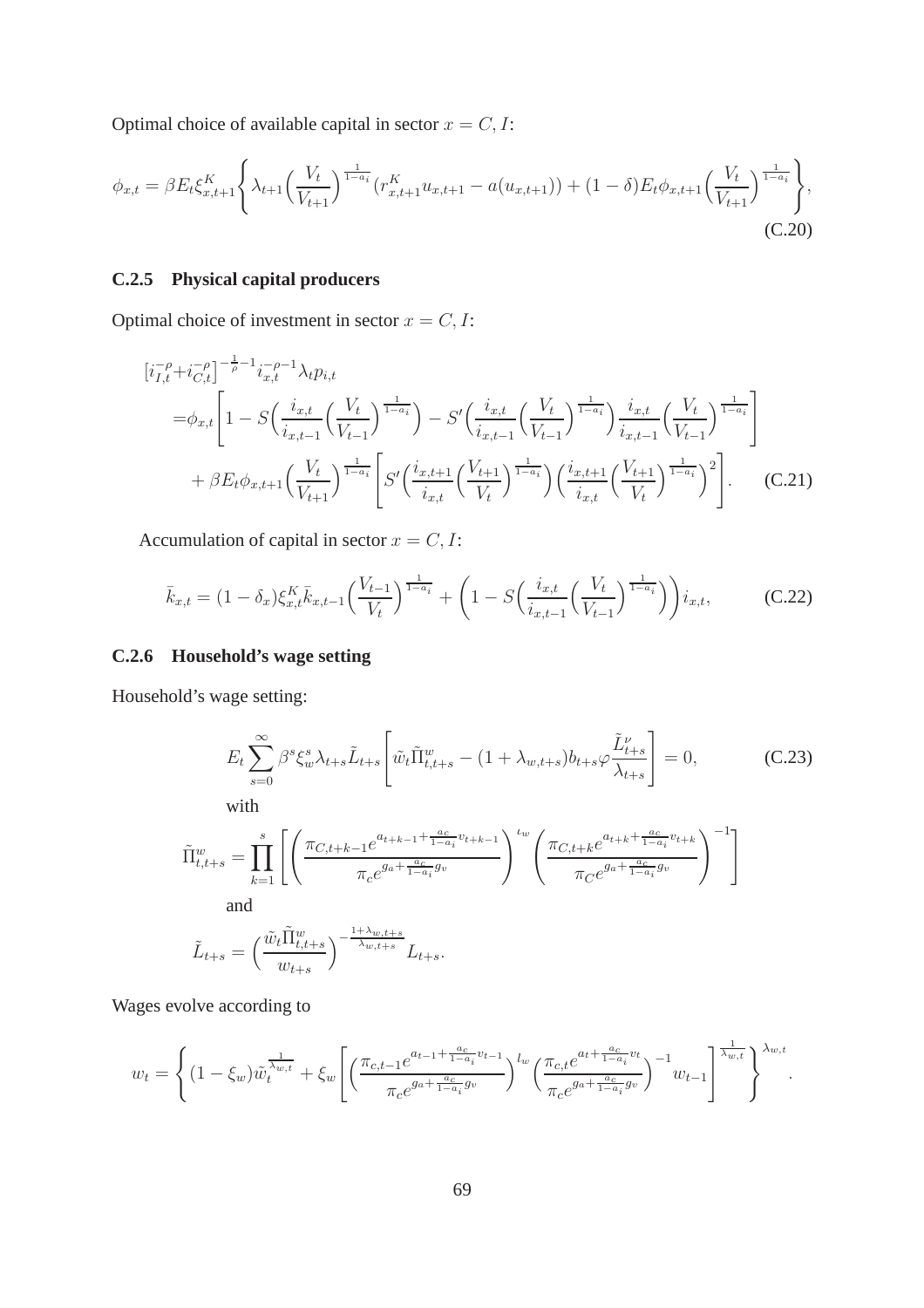#### **C.2.7 Financial Intermediation**

The stationary stochastic discount factor can be expressed as

$$
\lambda_{t+1}^B = \frac{\lambda_{t+1}}{\lambda_t}.
$$

Then, one can derive expressions for  $\nu_{x,t}$  and  $\eta_{x,t}$ 

$$
\nu_{x,t} = E_t \{ (1 - \theta_B) \lambda_{t+1}^B \frac{A_t}{A_{t+1}} \left( \frac{V_t}{V_{t+1}} \right)^{\frac{a_c}{1 - a_i}} (R_{x,t+1}^B - R_t) + \theta_B \beta z_{1,t+1}^x \nu_{x,t+1} \},
$$
  

$$
\eta_{x,t} = E_t \{ (1 - \theta_B) \lambda_{t+1}^B \frac{A_t}{A_{t+1}} \left( \frac{V_t}{V_{t+1}} \right)^{\frac{a_c}{1 - a_i}} R_t + \theta_B \beta z_{2,t+1}^x \eta_{x,t+1} \},
$$

with

$$
z_{1,t+1+i}^x \equiv \frac{q_{x,t+1+i} s_{x,t+1+i}}{q_{x,t+i} s_{x,t+i}} \frac{A_{t+1}}{A_t} \left(\frac{V_{t+1}}{V_t}\right)^{\frac{a_c}{1-a_i}}, \qquad z_{2,t+1+i}^x \equiv \frac{n_{x,t+1+i}}{n_{x,t+i}} \frac{A_{t+1}}{A_t} \left(\frac{V_{t+1}}{V_t}\right)^{\frac{a_c}{1-a_i}}.
$$

It follows that if the bank's incentive constraint binds it can be expressed as

$$
\nu_{x,t} q_{x,t} s_{x,t} + \eta_{x,t} n_{x,t} = \lambda_B q_{x,t} s_{x,t}
$$

$$
\Leftrightarrow q_{x,t} s_{x,t} = \varrho_{x,t} n_{x,t},
$$

with the leverage ratio given as

$$
\varrho_{x,t} = \frac{\eta_{x,t}}{\lambda_B - \nu_{x,t}}.
$$

It further follows that:

$$
z_{2,t+1}^x = \frac{n_{x,t+1}}{n_{x,t}} \frac{A_{t+1}}{A_t} \left(\frac{V_{t+1}}{V_t}\right)^{\frac{a_c}{1-a_i}} = (R_{x,t+1}^B - R_t)\varrho_{x,t} + R_t,
$$

and

$$
z_{1,t+1}^x = \frac{q_{x,t+1}s_{x,t+1}}{q_{x,t}s_{x,t}} \frac{A_{t+1}}{A_t} \left(\frac{V_{t+1}}{V_t}\right)^{\frac{a_c}{1-a_i}} = \frac{\varrho_{x,t+1}n_{x,t+1}}{\varrho_{x,t}n_{x,t}} \frac{A_{t+1}}{A_t} \left(\frac{V_{t+1}}{V_t}\right)^{\frac{a_c}{1-a_i}} = \frac{\varrho_{x,t+1}}{\varrho_{x,t}} z_{2,t+1}^x.
$$

The normalized equation for bank's wealth accumulation is

$$
n_{x,t} = \left(\theta_B[(R_{x,t}^B - R_{t-1})\varrho_{x,t-1} + R_{t-1}]\frac{A_{t-1}}{A_t}\left(\frac{V_{t-1}}{V_t}\right)^{\frac{a_c}{1-a_i}}n_{x,t-1} + \varpi q_{x,t} s_{x,t}\right)s_{x,t}.
$$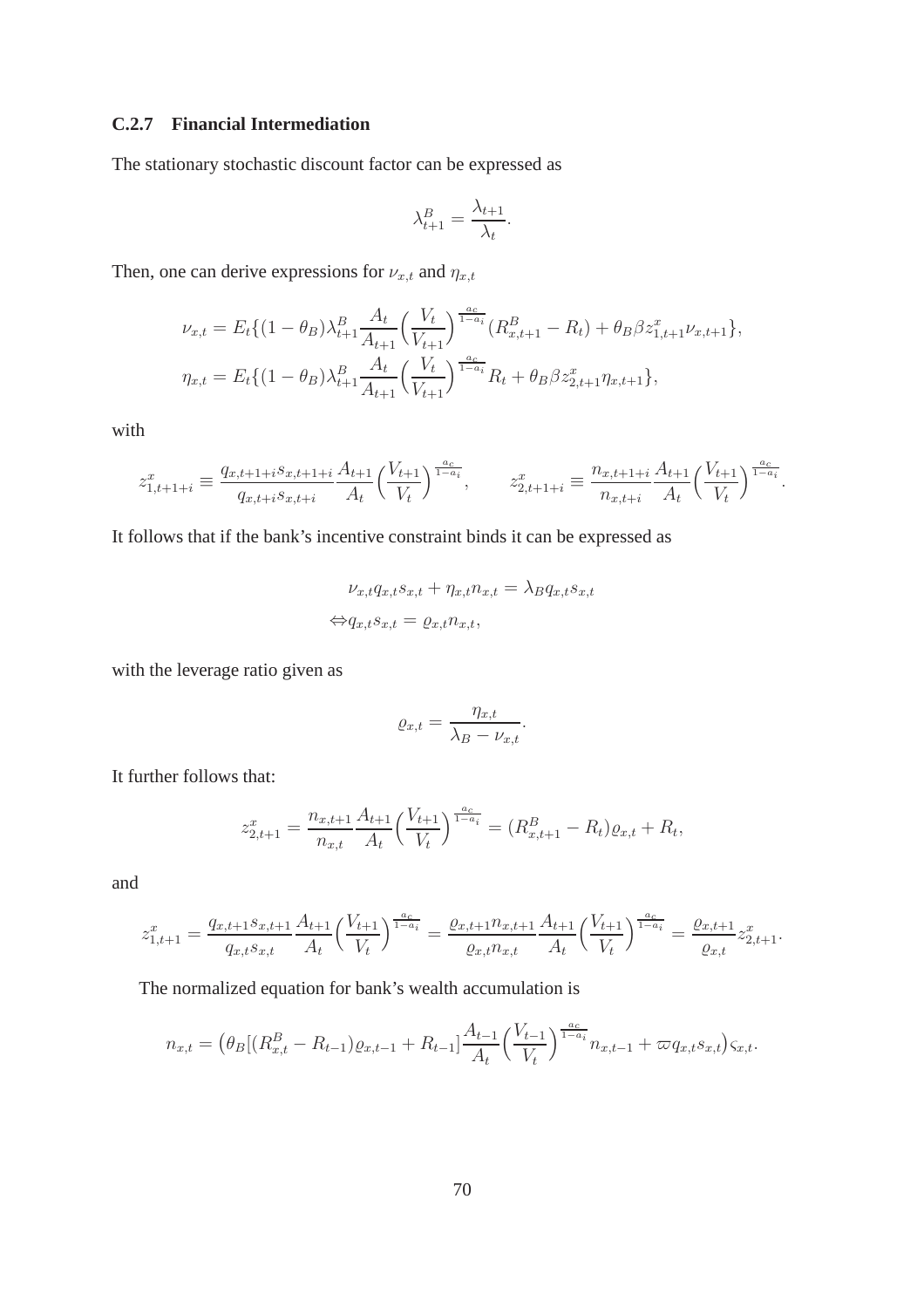The borrow in advance constraint:

$$
\bar{k}_{x,t+1} = s_{x,t}.
$$

The leverage equation:

$$
q_{x,t}s_{x,t} = \varrho_{x,t} n_{x,t}.
$$

Bank's stochastic return on assets can be described in normalized variables as:

$$
R_{x,t+1}^B = \frac{r_{x,t+1}^K u_{x,t+1} + q_{x,t+1}(1 - \delta_x) - a(u_{x,t+1})}{q_{x,t}} \xi_{x,t+1}^K \frac{A_{t+1}}{A_t} \left(\frac{V_{t+1}}{V_t}\right)^{-\frac{1 - a_c}{1 - a_i}},
$$

knowing from the main model that

$$
r_{x,t}^K = \frac{R_{x,t}^K}{P_{x,t}} A_t^{-1} V_t^{\frac{1-a_c}{1-a_i}}.
$$

### **C.2.8 Monetary policy and market clearing**

Monetary policy rule:

$$
\frac{R_t}{R} = \left(\frac{R_{t-1}}{R}\right)^{\rho_R} \left[ \left(\frac{\pi_t}{\pi}\right)^{\phi_{\pi}} \left(\frac{\pi_t}{\pi_{t-1}}\right)^{\phi_{\Delta\pi}} \left(\frac{y_t}{y_{t-1}}\right)^{\phi_{\Delta Y}} \right]^{1-\rho_R} \eta_{mp,t},
$$

Resource constraint in the consumption sector:

$$
c_t + (a(u_{C,t})\bar{k}_{C,t-1} + a(u_{I,t})\bar{k}_{I,t-1})\left(\frac{V_{t-1}}{V_t}\right)^{\frac{1}{1-a_i}} = L_{C,t}^{1-a_c}k_{C,t}^{a_c} - F_C.
$$

Resource constraint in the investment sector:

<span id="page-72-0"></span>
$$
i_t = L_{I,t}^{1-a_i} k_{I,t}^{a_i} - F_I.
$$

Definition of GDP:

$$
y_t = c_t + p_{i,t} i_t + \left(1 - \frac{1}{e_t}\right) y_t.
$$
 (C.24)

Moreover

$$
L_t = L_{I,t} + L_{C,t}, \qquad i_t = \left[ i_{I,t}^{-\rho} + i_{C,t}^{-\rho} \right]^{-\frac{1}{\rho}}.
$$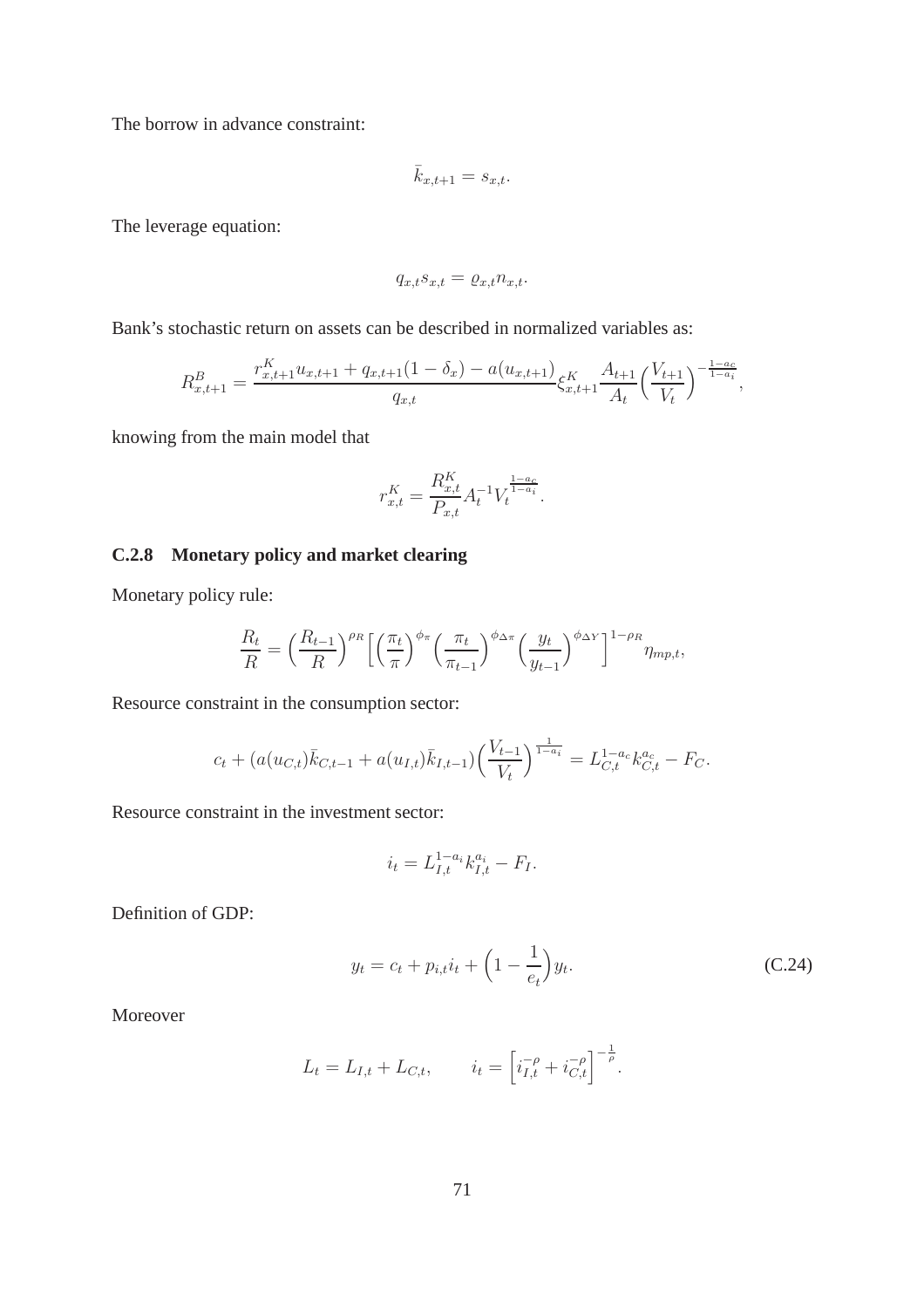## **C.3 Steady State**

This section describes the model's steady state.

From the optimal choice of available capital [\(C.20\)](#page-70-0) and the optimal choice of investment [\(C.21\)](#page-70-1) in both sectors:

$$
r_C^K = \left(\frac{e^{\frac{1}{1-a_i}g_v}}{\beta} - (1-\delta_C)\right) \left(i_I^{-\rho} + i_C^{-\rho}\right)^{-\frac{1}{\rho}-1} i_C^{-\rho-1} p_i,\tag{C.25}
$$

$$
r_I^K = \left(\frac{e^{\frac{1}{1-a_i}g_v}}{\beta} - (1-\delta_I)\right) \left(i_I^{-\rho} + i_C^{-\rho}\right)^{-\frac{1}{\rho}-1} i_I^{-\rho-1} p_i.
$$
 (C.26)

From firm's price setting in both sectors [\(C.16\)](#page-68-0)

<span id="page-73-4"></span><span id="page-73-3"></span><span id="page-73-0"></span>
$$
mc_C = \frac{1}{1 + \lambda_p^C}, \qquad mc_I = \frac{1}{1 + \lambda_p^I}.
$$
 (C.27)

Using equations [\(C.27\)](#page-73-0) and imposing knowledge of the steady state expression for  $r_C^K$  and  $r_I^K$ , one can derive expressions for the steady state wage from the equations for the marginal costs in both sectors  $((C.13)$  $((C.13)$  and  $(C.14)$ :

Consumption sector:

<span id="page-73-1"></span>
$$
w = \left(\frac{1}{1 + \lambda_p^C} (1 - a_c)^{1 - a_c} a_c^{a_c} (r_C^K)^{-a_c}\right)^{\frac{1}{1 - a_c}}.
$$
 (C.28)

Investment sector:

<span id="page-73-2"></span>
$$
w = \left(\frac{1}{1 + \lambda_p^I} (1 - a_i)^{1 - a_i} a_i^{a_i} (r_I^K)^{-a_i} p_i\right)^{\frac{1}{1 - a_i}}.
$$
 (C.29)

Since labour can move across sectors the steady state wage has to be the same in the consumption and investment sector. The equality is verified by  $p_i$ . An expression for  $p_i$  can be found by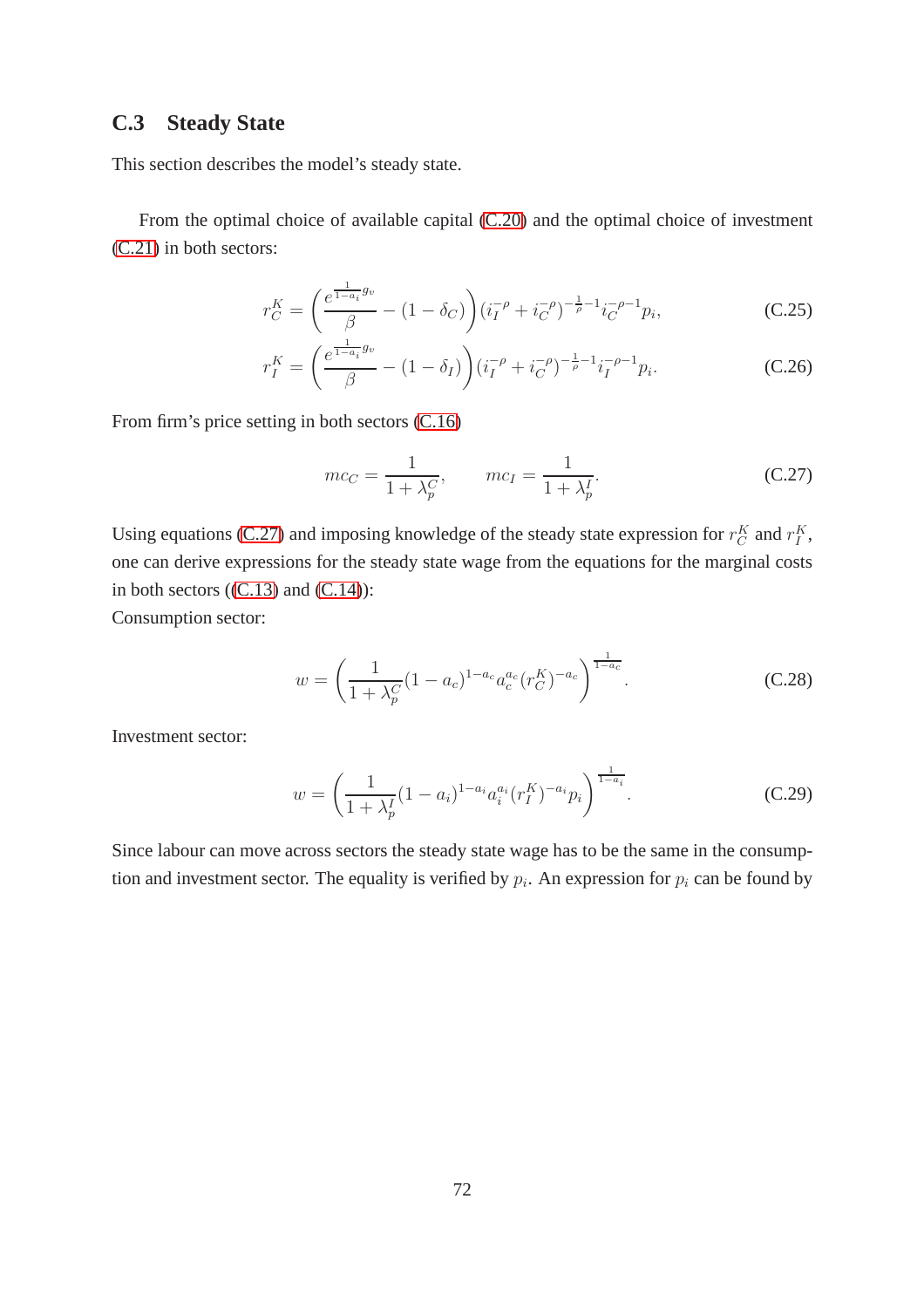setting [\(C.28\)](#page-73-1) equal to [\(C.29\)](#page-73-2):

$$
\left(\frac{1}{1+\lambda_p^C}(1-a_c)^{1-a_c}a_c^{a_c}(r_C^K)^{-a_c}\right)^{\frac{1}{1-a_c}} = \left(\frac{1}{1+\lambda_p^I}(1-a_i)^{1-a_i}a_i^{a_i}(r_I^K)^{-a_i}p_i\right)^{\frac{1}{1-a_i}}
$$
\n
$$
\Leftrightarrow \left(\frac{1}{1+\lambda_p^C}(1-a_c)^{1-a_c}a_c^{a_c}\left(\frac{e^{\frac{1}{1-a_i}g_v}}{\beta}-(1-\delta_C)\right)^{-a_c}\left[(i_I^{-\rho}+i_C^{-\rho})^{-\frac{1}{\rho}-1}i_C^{-\rho-1}\right]^{-a_c}p_i^{-a_c}\right)^{\frac{1}{1-a_c}}
$$
\n
$$
= \left(\frac{1}{1+\lambda_p^I}(1-a_i)^{1-a_i}a_i^{a_i}\left(\frac{e^{\frac{1}{1-a_i}g_v}}{\beta}-(1-\delta_I)\right)^{-a_i}p_i^{-a_i}\left[(i_I^{-\rho}+i_C^{-\rho})^{-\frac{1}{\rho}-1}i_I^{-\rho-1}\right]^{-a_i}p_i\right)^{\frac{1}{1-a_i}}
$$
\n
$$
\Leftrightarrow p_i = \frac{\frac{1}{1+\lambda_p^C}(1-a_c)^{1-a_c}a_c^{a_c}\left(\frac{e^{\frac{1}{1-a_i}g_v}}{\beta}-(1-\delta_C)\right)^{-\alpha_c}\left[(i_I^{-\rho}+i_C^{-\rho})^{-\frac{1}{\rho}-1}i_C^{-\rho-1}\right]^{-a_c}}{\left[\frac{1}{1+\lambda_p^I}(1-a_i)^{1-a_i}a_i^{a_i}\left(\frac{e^{\frac{1}{1-a_i}g_v}}{\beta}-(1-\delta_I)\right)^{-\alpha_i}\left[(i_I^{-\rho}+i_C^{-\rho})^{-\frac{1}{\rho}-1}i_I^{-\rho-1}\right]^{-a_i}\right]^{\frac{1-a_c}{1-a_i}}}. \tag{C.30}
$$

Knowing w,  $r_C^K$  and  $r_I^K$ , the expressions given in [\(C.15\)](#page-68-3) can be used to find the steady state capital-to-labour ratios in the two sectors:

<span id="page-74-1"></span><span id="page-74-0"></span>
$$
\frac{k_C}{L_C} = \frac{w}{r_C^K} \frac{a_c}{1 - a_c},
$$
\n(C.31)

<span id="page-74-2"></span>
$$
\frac{k_I}{L_I} = \frac{w}{r_I^K} \frac{a_i}{1 - a_c}.
$$
\n(C.32)

The zero profit condition for intermediate goods producers in the consumption sector,  $c$  −  $r_C^K k_C - wL_C = 0$ , and [\(C.11\)](#page-68-4) imply:

$$
L_C^{1-a_c} k_C^{a_c} - F_C - r_C^K k_C - wL_C = 0
$$

$$
\Leftrightarrow \frac{F_C}{L_C} = \left(\frac{k_C}{L_C}\right)^{a_c} - r_C^K \frac{k_C}{L_C} - w.
$$

Analogously the zero profit condition for intermediate goods producers in the investment sector,  $i - r_I^K k_I - wL_I = 0$ , and [\(C.12\)](#page-68-5) imply:

$$
\frac{F_I}{L_I} = \left(\frac{k_I}{L_I}\right)^{a_i} - r_I^K \frac{k_I}{L_I} - w.
$$

These expressions pin down the steady state consumption-to-labour and investment-to-labour ratios which follow from the intermediate firms' production functions ([\(C.11\)](#page-68-4) and [\(C.12\)](#page-68-5)):

$$
\frac{c}{L_C} = \left(\frac{k_C}{L_C}\right)^{a_c} - \frac{F_C}{L_C}, \qquad \frac{i}{L_I} = \left(\frac{k_I}{L_I}\right)^{a_i} - \frac{F_I}{L_I}.
$$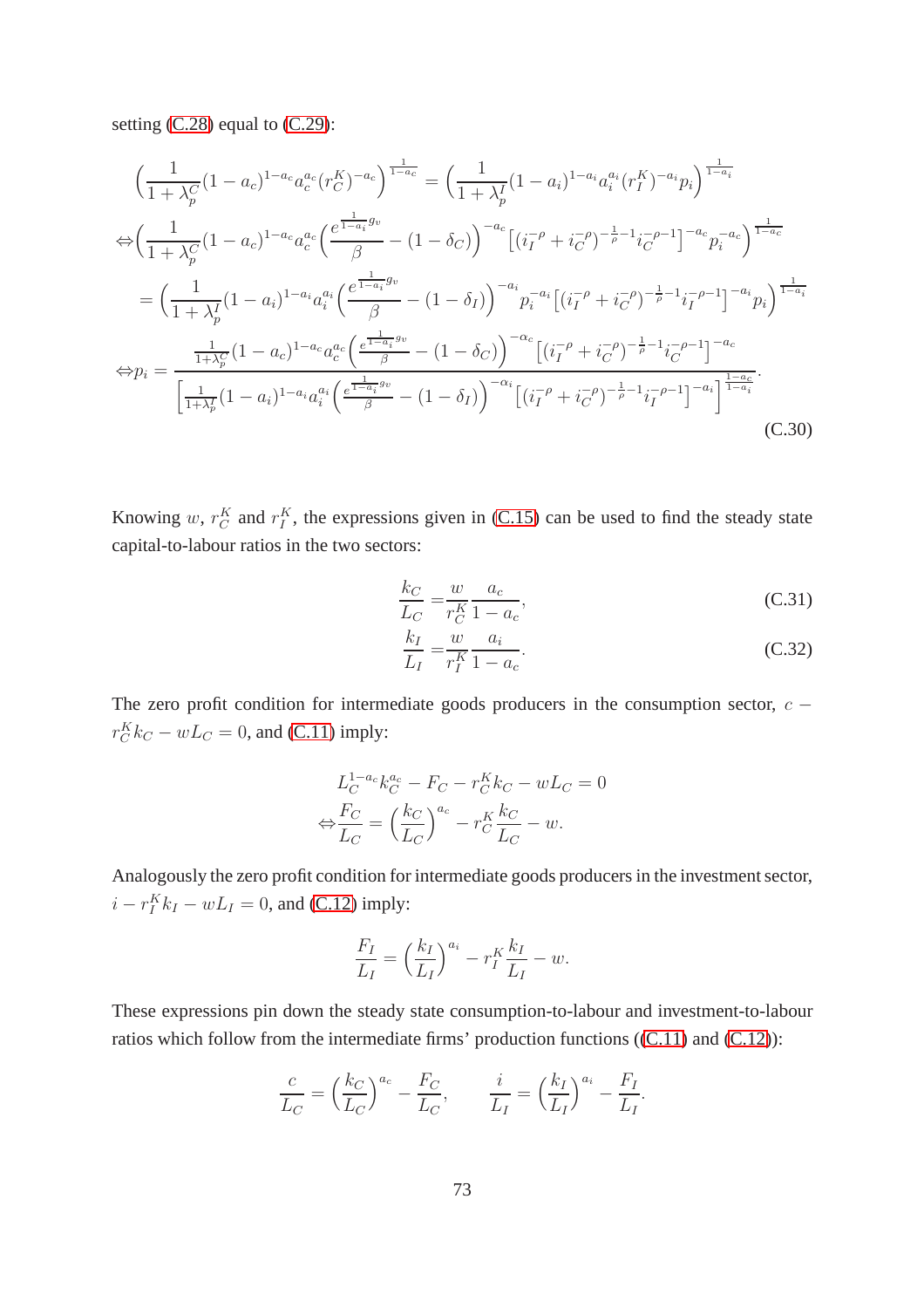$$
1 + \lambda_p^C = \frac{c + F_C}{c} \Leftrightarrow \lambda_p^C c = F_C
$$
, and  $1 + \lambda_p^I = \frac{i + F_I}{i} \Leftrightarrow \lambda_p^I i = F_I$ .

This and the steady state consumption-to-labour ratio can be used to derive an expression for steady state consumption:

$$
c = \left(\frac{k_C}{L_C}\right)^{a_c} L_C - F_C
$$

$$
\Leftrightarrow c = \left(\frac{k_C}{L_C}\right)^{a_c} L_C - \lambda_P^C c
$$

$$
\Leftrightarrow c = \frac{1}{1 + \lambda_P^C} \left(\frac{k_C}{L_C}\right)^{a_c} L_C.
$$

Analogously one can derive an expression for steady state investment:

$$
i = \frac{1}{1 + \lambda_p^I} \left(\frac{k_I}{L_I}\right)^{a_i} L_I.
$$

Combining these two expressions leads to

$$
p_i \frac{i}{c} = \frac{\frac{1}{1+\lambda_p^L} \left(\frac{k_I}{L_I}\right)^{a_i} L_I}{\frac{1}{1+\lambda_p^C} \left(\frac{k_C}{L_C}\right)^{a_c} L_C} p_i
$$

$$
\Leftrightarrow \frac{L_I}{L_C} = p_i \frac{i}{c} \frac{\frac{1}{1+\lambda_p^C} \left(\frac{k_C}{L_C}\right)^{a_c}}{\frac{1}{1+\lambda_p^T} \left(\frac{k_I}{L_I}\right)^{a_i}} p_i^{-1}.
$$

Total labour L is set to unity in the steady state. However, since  $a_i$  and  $a_c$  are not necessarily calibrated to be equal one needs to fix another quantity in addition to  $L = 1$ . We fix the steady state investment-to-consumption ratio,  $p_i \frac{i}{c}$  $\frac{i}{c}$ , which equals 0.399 in the data. This allows us to derive steady state expressions for labour in the two sectors. Steady state labour in the investment sector is given by

<span id="page-75-0"></span>
$$
L_I = 1 - L_C,\tag{C.33}
$$

and the two equations above imply that steady state labour in the consumption sector can be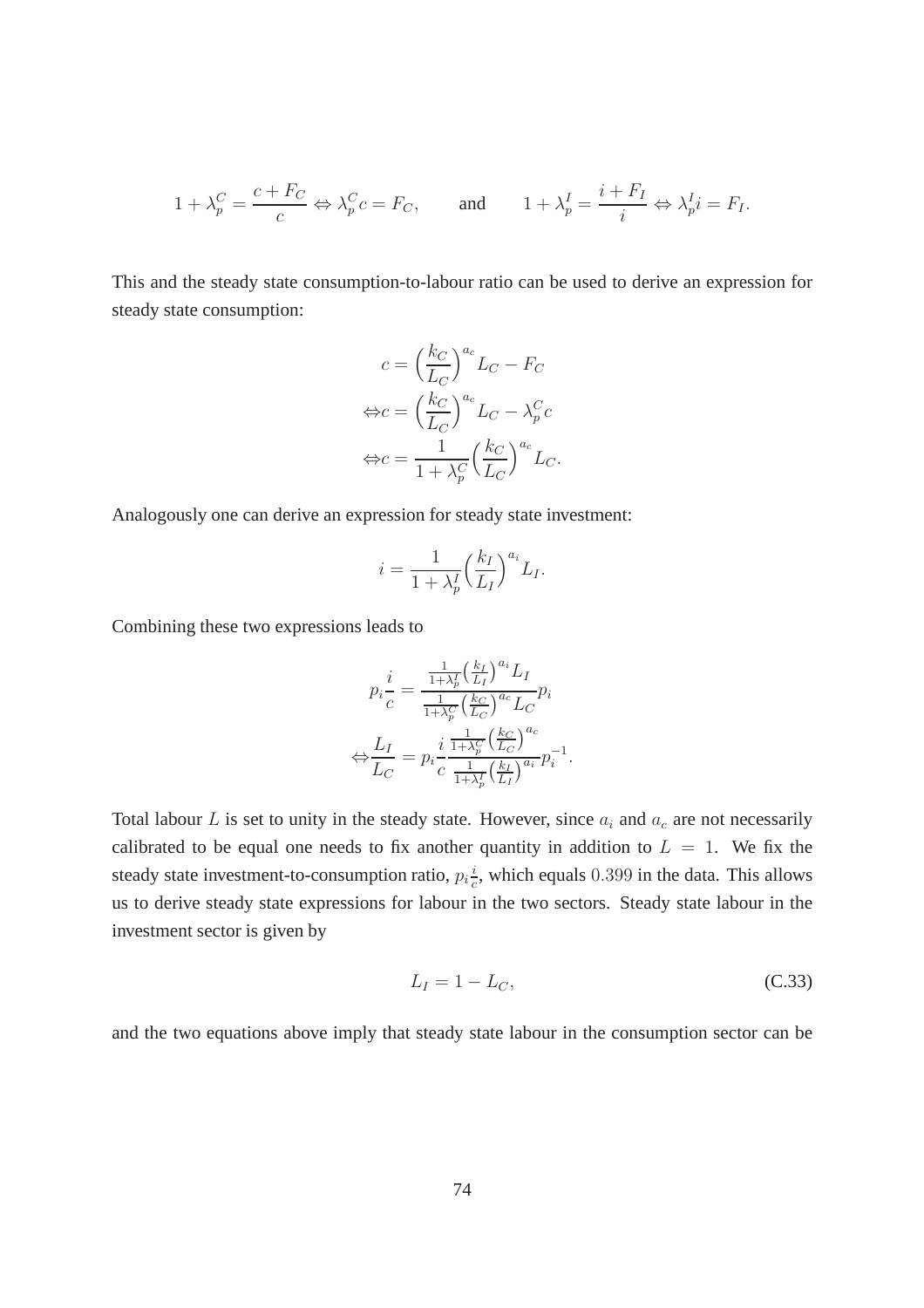expressed as

<span id="page-76-0"></span>
$$
L_C = \left(1 + p_i \frac{i \frac{1}{1 + \lambda_p^C} \left(\frac{k_C}{L_C}\right)^{a_c}}{\frac{1}{1 + \lambda_p^I} \left(\frac{k_I}{L_I}\right)^{a_i}} p_i^{-1}\right)^{-1}.
$$
 (C.34)

The steady state values for labour in the two sectors imply:

$$
k_C = \frac{k_C}{L_C} L_C
$$
,  $k_I = \frac{k_I}{L_I} L_I$ ,  $c = \frac{c}{L_C} L_C$ ,  $i = \frac{i}{L_I} L_I$ ,  $F_C = \frac{F_C}{L_C} L_C$ ,  $F_I = \frac{F_I}{L_I} L_I$ .

It follows from [\(C.19\)](#page-69-0) that

$$
k_C = \bar{k}_C e^{-\frac{1}{1-a_i}g_v}
$$
, and  $k_I = \bar{k}_I e^{-\frac{1}{1-a_i}g_v}$ .

The accumulation equation of available capital [\(C.22\)](#page-70-2) can be used to solve for investment in the two sectors:

$$
i_C = k_C \left( 1 - e^{-\frac{1}{1 - a_i} g_v} (1 - \delta_C) \right),\tag{C.35}
$$

<span id="page-76-1"></span>
$$
i_I = k_I \left( 1 - e^{-\frac{1}{1 - a_i} g_v} (1 - \delta_I) \right). \tag{C.36}
$$

From the definition of GDP [\(C.24\)](#page-72-0):

<span id="page-76-2"></span>
$$
y = c + p_i i + \left(1 - \frac{1}{g}\right) y.
$$

From the marginal utility of income [\(C.18\)](#page-69-1):

$$
\lambda = \frac{1}{c - hce^{-g_a - \frac{a_c}{1 - a_i}g_v}} - \frac{\beta h}{ce^{g_a + \frac{a_c}{1 - a_i}g_v} - hc}.
$$

From the household's wage setting [\(C.23\)](#page-70-3)

$$
\sum_{s=0}^{\infty} \beta^s \xi_w^s \lambda L \left[ w - (1 + \lambda_w) \varphi \frac{L^{\nu}}{\lambda} \right] = 0,
$$

follows the expression for L:

$$
w - (1 - \lambda_w)\varphi \frac{L^{\nu}}{\lambda} = 0 \quad \Rightarrow \quad L = \left[\frac{w\lambda}{(1 + \lambda_w)\varphi}\right]^{\frac{1}{\nu}}.
$$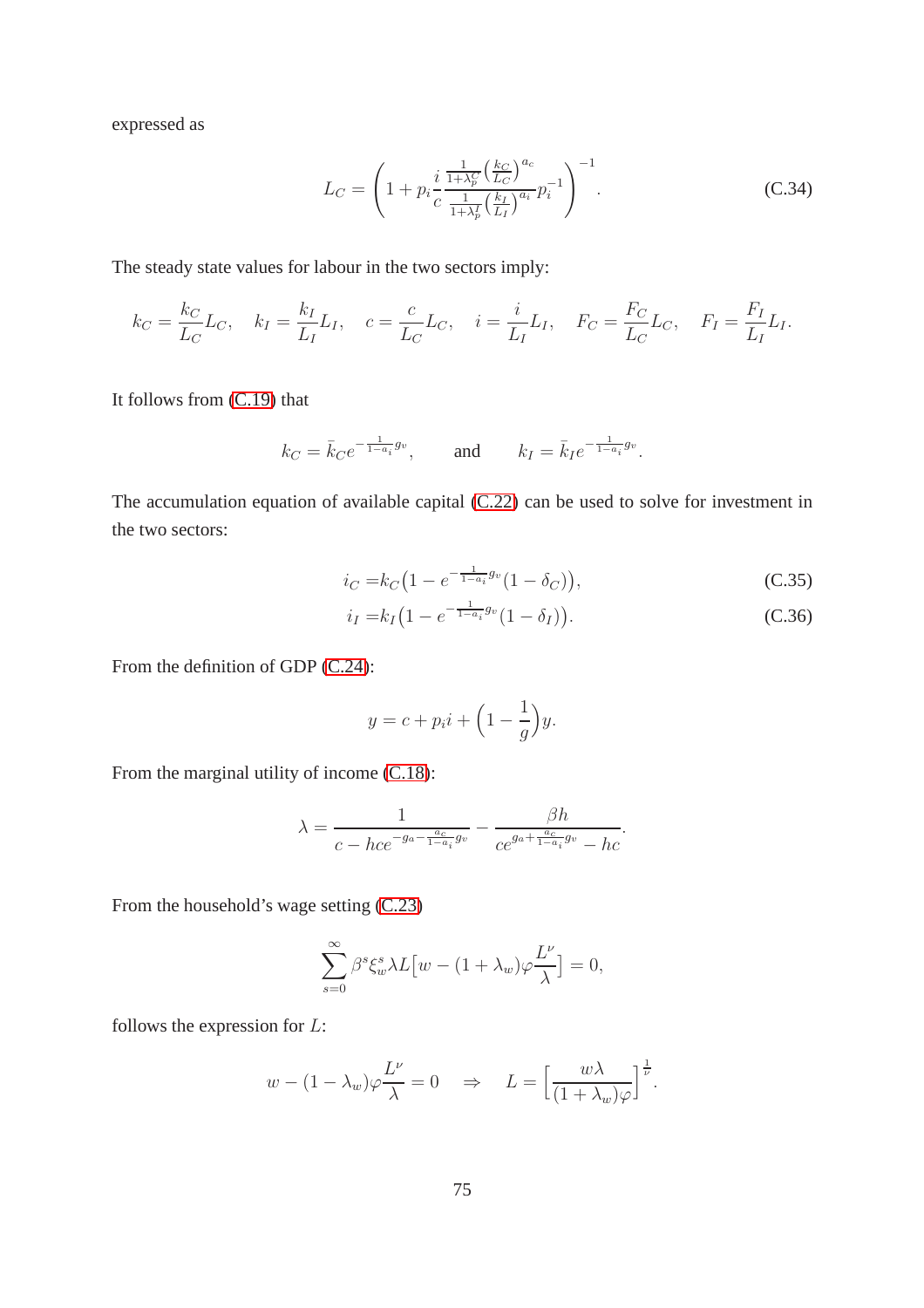This expression can be solved for  $\varphi$  to be consistent with  $L = 1$ :

$$
1 = \left[\frac{w\lambda}{(1 + \lambda_w)\varphi}\right]^{\frac{1}{\nu}}
$$

$$
\Leftrightarrow \varphi = \frac{1 + \lambda_w}{\lambda w}.
$$

It further holds from equation [\(C.17\)](#page-69-2) that

$$
\frac{\pi_I}{\pi_C} = e^{g_a - \frac{1 - a_c}{1 - a_i} g_v}
$$

Due to the nonlinearity introduced by the intratemporal investment adjustment costs one cannot solve analytically for the steady state. A system of 10 equations [\(C.25,](#page-73-3) [C.26,](#page-73-4) [C.28,](#page-73-1) [C.30,](#page-74-0) [C.31,](#page-74-1) [C.32,](#page-74-2) [C.33,](#page-75-0) [C.34,](#page-76-0) [C.35,](#page-76-1) [C.36\)](#page-76-2) is solved numerically for the 10 steady state variables  $k_C$ ,  $k_I$ ,  $w$ ,  $i_C$ ,  $i_I$ ,  $r^K$ ,  $r^K$ ,  $L_C$ ,  $L_I$  and  $p_i$ . The steady state values for the remaining variables follow from the expressions above.

Given these steady state variables, the remaining steady state values which are mainly related to financial intermediaries can be derived as follows.

The nominal interest rate is given from the Euler equation as

$$
R = \frac{1}{\beta} e^{g_a + \frac{a_c}{1 - a_i} g_v} \pi_C.
$$

The bank's stationary stochastic discount factor can be expressed in the steady state as

$$
\lambda^B=1.
$$

The steady state borrow in advance constraint implies that

$$
\bar{k}_x = s_x.
$$

The steady state price of capital is given by

$$
q_{x,t} = p_{i,t}.
$$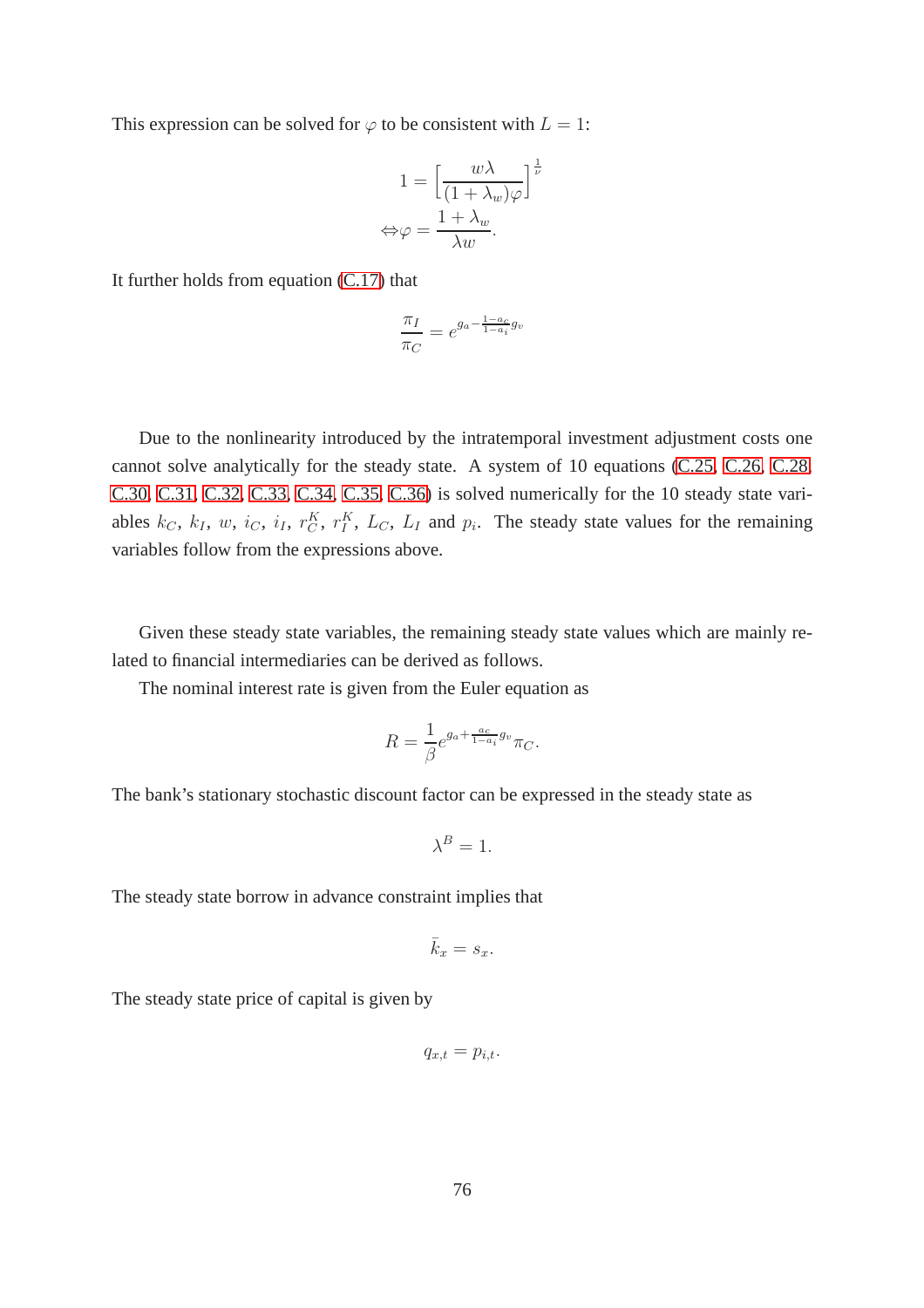The steady state leverage equation is set equal to it's average value in the data

$$
\frac{q_x s_x}{n_x} = \varrho_x = 5.47.
$$

The parameters  $\varpi$  and  $\lambda_B$  help aligning the value of the leverage ratio and the interest rate spread with their empirical counterparts. Using the calibrated value for  $\theta_B$ , the average value for the leverage ratio (5.47) and the weighted quarterly average of the credit spreads ( $R_x^B - R =$ 0.005) allows calibrating  $\varpi$  using the bank's wealth accumulation equation

$$
\varpi = \left[1 - \theta_B[(R_x^B - R)\varrho_x + R]e^{-g_a - \frac{a_c}{1 - a_i}g_v}\right] \left(\frac{q_x s_x}{n_x}\right)^{-1}.
$$

Given the non-linearity in the leverage ratio, we solve numerically for the steady state expressions for  $\eta$  and  $\nu$  using

$$
\nu_x = (1 - \theta_B)\lambda^B e^{-g_a - \frac{a_c}{1 - a_i}g_v}(R_x^B - R) + \theta_B \beta z_1^x \nu_x,
$$
  

$$
\eta_x = (1 - \theta_B)\lambda^B e^{-g_a - \frac{a_c}{1 - a_i}g_v}R + \theta_B \beta z_2^x \eta_x,
$$

with

$$
z_2^x = (R_x^B - R)\varrho_x + R, \quad \text{and} \quad z_1^x = z_2^x,
$$

and the steady state leverage ratio

$$
\varrho_x = \frac{\eta_x}{\lambda_B - \nu_x}.
$$

## **C.4 Log-linearized Economy**

This section collects the log-linearized model equations. The log-linear deviations of all variables are defined as

$$
\hat{\varsigma}_t \equiv \log \varsigma_t - \log \varsigma,
$$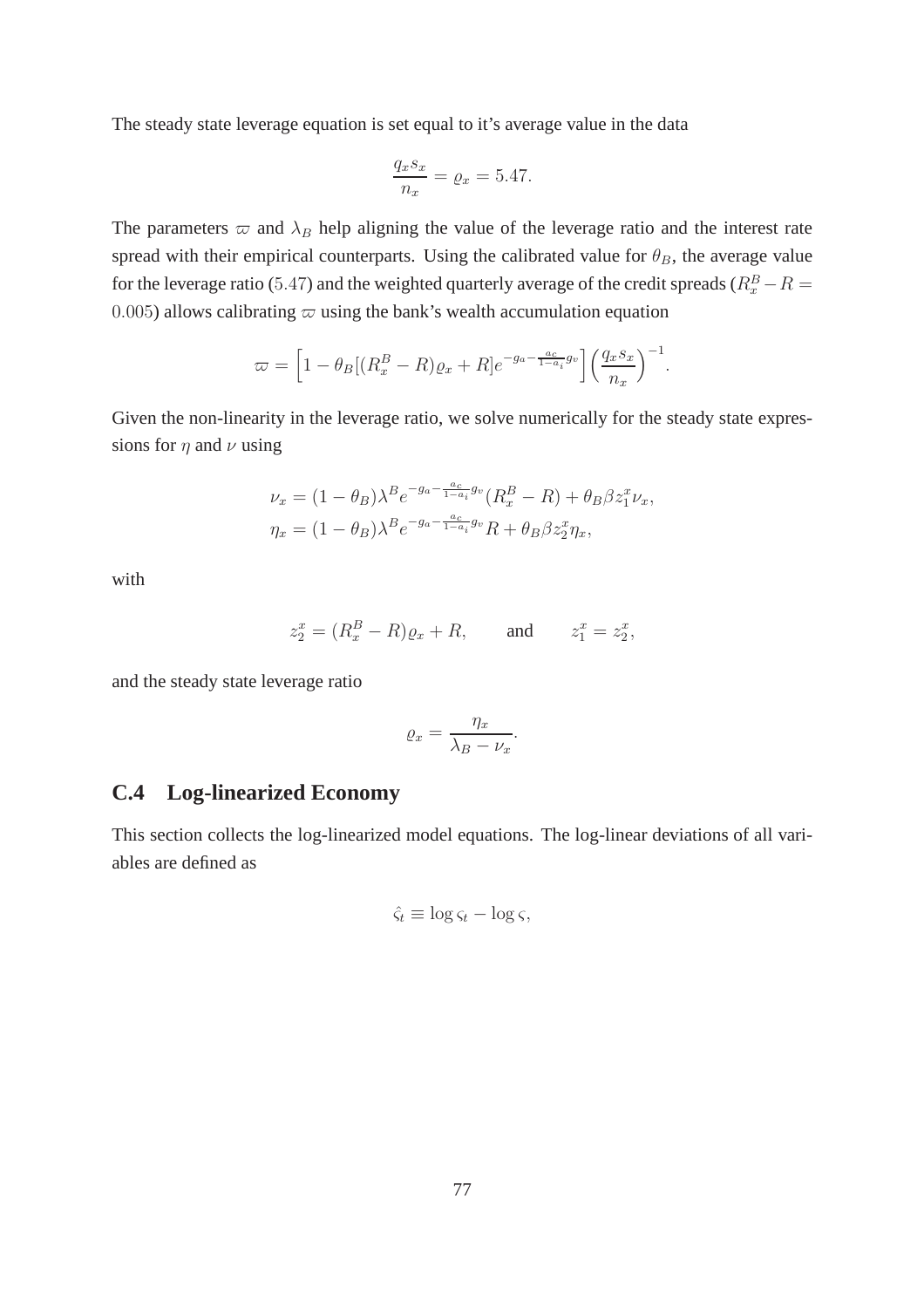except for

$$
\hat{z}_t \equiv z_t - g_a,
$$
  
\n
$$
\hat{v}_t \equiv v_t - g_v,
$$
  
\n
$$
\hat{\lambda}_{p,t}^C \equiv \log(1 + \lambda_{p,t}^C) - \log(1 + \lambda_p^C),
$$
  
\n
$$
\hat{\lambda}_{p,t}^I \equiv \log(1 + \lambda_{p,t}^I) - \log(1 + \lambda_p^I),
$$
  
\n
$$
\hat{\lambda}_{w,t} \equiv \log(1 + \lambda_{w,t}) - \log(1 + \lambda_w).
$$

#### **C.4.1 Firm's production function and cost minimization**

Production function for the intermediate good producing firm  $(i)$  in the consumption sector:

$$
\hat{c}_t = \frac{c + F_I}{c} [a_c \hat{k}_{C,t} + (1 - a_c) \hat{L}_{C,t}].
$$

Production function for the intermediate good producing firm  $(i)$  in the investment sector:

<span id="page-79-0"></span>
$$
\hat{i}_t = \frac{i + F_I}{i} [a_i \hat{k}_{I,t} + (1 - a_i) \hat{L}_{I,t}].
$$

Capital-to-labour ratios for the two sectors:

$$
\hat{r}_{C,t}^K - \hat{w}_t = \hat{L}_{C,t} - \hat{k}_{C,t}, \qquad \hat{r}_{I,t}^K - \hat{w}_t = \hat{L}_{I,t} - \hat{k}_{I,t}.
$$
 (C.37)

Marginal cost in both sectors:

$$
\hat{mc}_{C,t} = a_c \hat{r}_{C,t}^K + (1 - a_c) \hat{w}_t, \qquad \hat{mc}_{I,t} = a_i \hat{r}_{I,t}^K + (1 - a_i) \hat{w}_t - \hat{p}_{i,t}.
$$
 (C.38)

### **C.4.2 Firm's prices**

Price setting equation for firms that change their price in sector  $x = C, I$ :

$$
0 = E_t \Bigg\{ \sum_{s=0}^{\infty} \xi_{p,x}^s \beta^s \Big[ \hat{\tilde{p}}_{x,t} \hat{\tilde{\Pi}}_{t,t+s} - \hat{\lambda}_{p,t+s}^x - \hat{mc}_{x,t+s} \Big] \Bigg\},
$$

with

$$
\hat{\tilde{\Pi}}_{t,t+s} = \sum_{k=1}^{s} [\iota_{p_x} \hat{\pi}_{t+k-1} - \hat{\pi}_{t+k}].
$$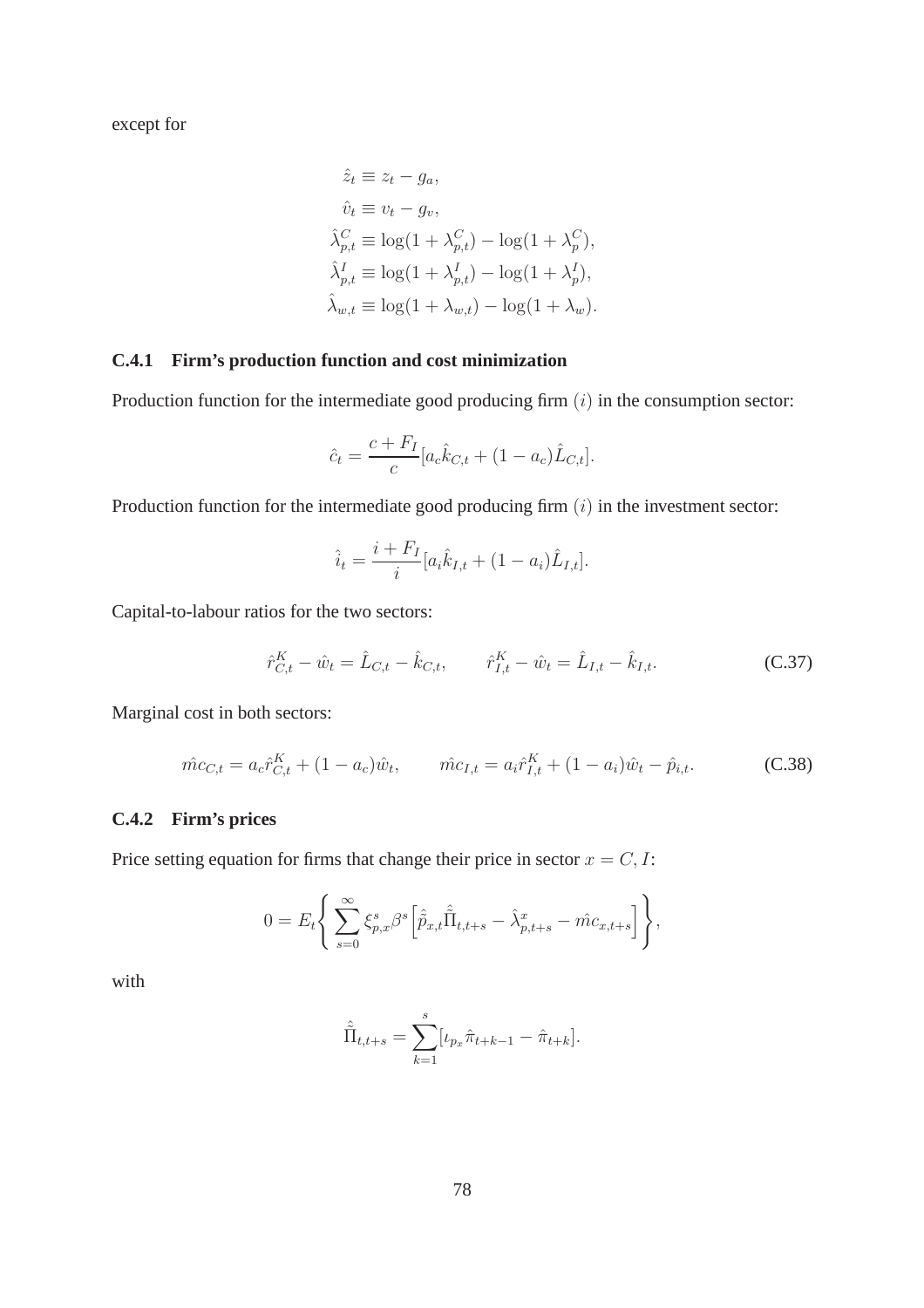Solving for the summation

$$
\frac{1}{1 - \xi_{p,x}\beta}\hat{\tilde{p}}_{x,t} = E_t \Bigg\{ \sum_{s=0}^{\infty} \xi_{p,x}^s \beta^s \Big[ -\hat{\Pi}_{t,t+s} + \hat{\lambda}_{p,t+s}^x + \hat{m}c_{x,t+s} \Big] \Bigg\}\n= -\hat{\Pi}_{t,t} + \hat{\lambda}_{p,t}^x + \hat{m}c_{x,t} - \frac{\xi_{p,x}\beta}{1 - \xi_{p,x}\beta} \hat{\Pi}_{t,t+1} \n+ \xi_{p,x}\beta E_t \Bigg\{ \sum_{s=1}^{\infty} \xi_{p,x}^{s-1} \beta^{s-1} \Big[ -\hat{\Pi}_{t+1,t+s} + \hat{\lambda}_{p,t+s}^x + \hat{m}c_{x,t+s} \Big] \Bigg\}\n= \hat{\lambda}_{p,t}^x + \hat{m}c_{x,t} + \frac{\xi_{p,x}\beta}{1 - \xi_{p,x}\beta} E_t \big[ \hat{\tilde{p}}_{x,t+1} - \hat{\Pi}_{t,t+1} \big],
$$

where we used  $\hat{\Pi}_{t,t} = 0$ .

Prices evolve as

$$
0 = (1 - \xi_{p,x})\hat{\tilde{p}}_{x,t} + \xi_{p,x}(\iota_{p_x}\hat{\pi}_{t-1} - \hat{\pi}),
$$

from which we obtain the Phillips curve in sector  $x = C, I$ :

$$
\hat{\pi}_{x,t} = \frac{\beta}{1 + \iota_{p_x} \beta} E_t \hat{\pi}_{x,t+1} + \frac{\iota_{p_x}}{1 + \iota_{p_x} \beta} \hat{\pi}_{x,t-1} + \kappa_x \hat{m} c_{x,t} + \kappa_x \hat{\lambda}_{p,t}^x,
$$
\n(C.39)  
\nwith 
$$
\kappa_x = \frac{(1 - \xi_{p,x} \beta)(1 - \xi_{p,x})}{\xi_{p,x} (1 + \iota_{p_x} \beta)}.
$$

From equation [\(C.17\)](#page-69-2) it follows that

$$
\hat{\pi}_{I,t} - \hat{\pi}_{C,t} = \hat{p}_{I,t} - \hat{p}_{I,t-1}.
$$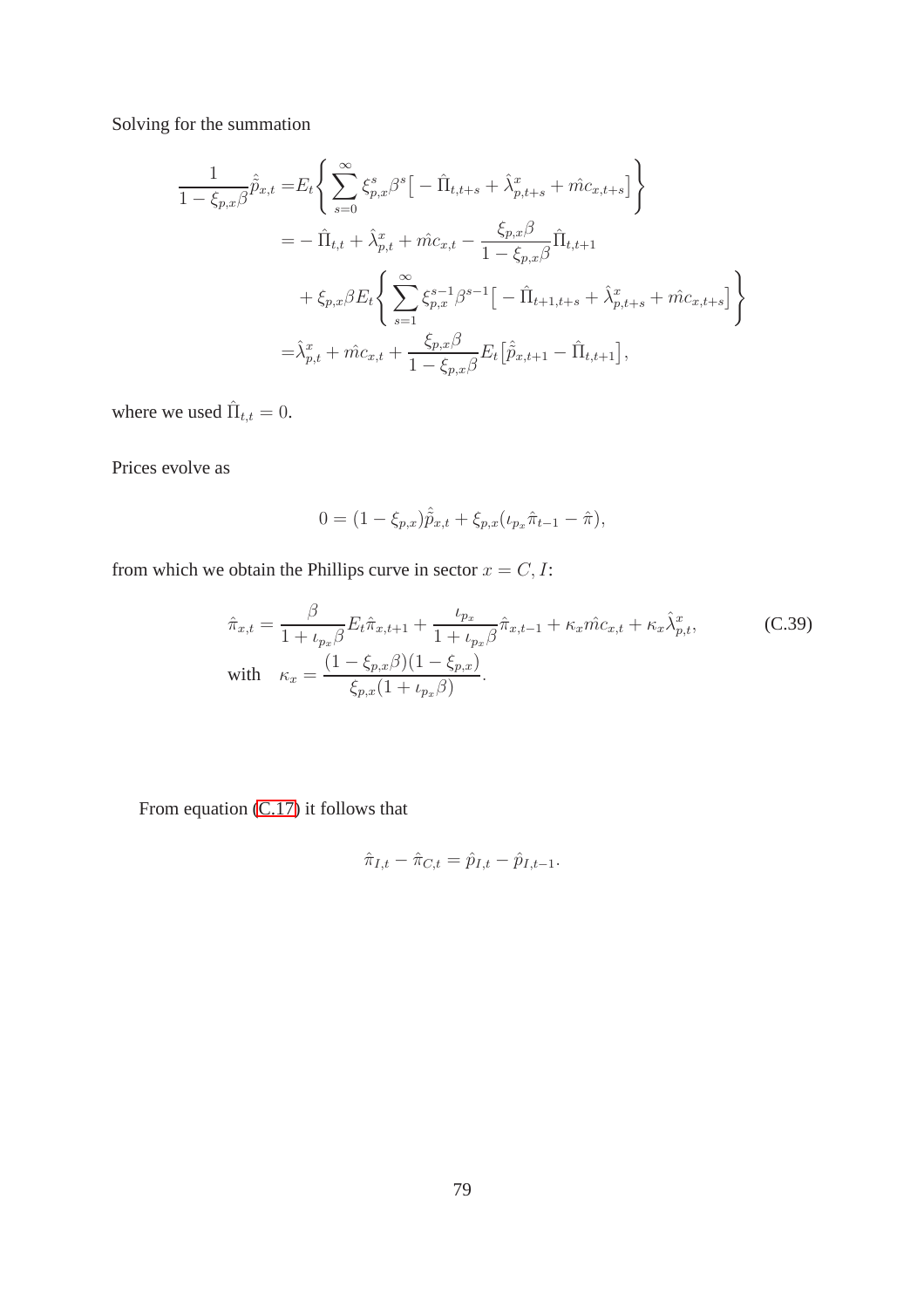#### **C.4.3 Households**

Marginal utility:

$$
\hat{\lambda}_{t} = \frac{e^{G}}{e^{G} - h\beta} \left[ \hat{b}_{t} + \left( \hat{z}_{t} + \frac{a_{c}}{1 - a_{i}} \hat{v}_{t} \right) - \left( \frac{e^{G}}{e^{G} - h} \left( \hat{c}_{t} + \hat{z}_{t} + \frac{a_{c}}{1 - a_{i}} \hat{v}_{t} \right) - \frac{h}{e^{G} - h} \hat{c}_{t-1} \right) \right]
$$
\n
$$
- \frac{h\beta}{e^{G} - h\beta} E_{t} \left[ \hat{b}_{t+1} - \left( \frac{e^{G}}{e^{G} - h} \left( \hat{c}_{t+1} + \hat{z}_{t+1} + \frac{a_{c}}{1 - a_{i}} \hat{v}_{t+1} \right) - \frac{h}{e^{G} - h} \hat{c}_{t} \right) \right]
$$
\n
$$
\Leftrightarrow \hat{\lambda}_{t} = \alpha_{1} E_{t} \hat{c}_{t+1} - \alpha_{2} \hat{c}_{t} + \alpha_{3} \hat{c}_{t-1} + \alpha_{4} \hat{z}_{t} + \alpha_{5} \hat{b}_{t} + \alpha_{6} \hat{v}_{t}, \qquad (C.40)
$$

with

$$
\alpha_1 = \frac{h\beta e^G}{(e^G - h\beta)(e^G - h)}, \quad \alpha_2 = \frac{e^{2G} + h^2\beta}{(e^G - h\beta)(e^G - h)}, \quad \alpha_3 = \frac{he^G}{(e^G - h\beta)(e^G - h)},
$$
  
\n
$$
\alpha_4 = \frac{h\beta e^G \rho_z - he^G}{(e^G - h\beta)(e^G - h)}, \quad \alpha_5 = \frac{e^G - h\beta \rho_b}{e^G - h\beta}, \quad \alpha_6 = \frac{(h\beta e^G \rho_v - he^G)\frac{a_c}{1 - a_i}}{(e^G - h\beta)(e^G - h)},
$$
  
\n
$$
e^G = e^{g_a + \frac{a_c}{1 - a_i}g_v}.
$$

This assumes the shock processes [\(1\)](#page-9-0), [\(A.1\)](#page-46-0) and [\(4\)](#page-11-0).

Euler equation:

$$
\hat{\lambda}_t = \hat{R}_t + E_t \left( \hat{\lambda}_{t+1} - \hat{z}_{t+1} - \hat{v}_{t+1} \frac{a_c}{1 - a_i} - \hat{\pi}_{C, t+1} \right).
$$
 (C.41)

### **C.4.4 Investment and Capital**

Capital utilisation in both sectors:

$$
\hat{r}_{C,t}^K = \chi_C \hat{u}_{C,t}, \qquad \hat{r}_{I,t}^K = \chi_I \hat{u}_{I,t}, \qquad \text{where} \quad \chi^{-1} = \frac{a'(1)}{a''(1)}.
$$
 (C.42)

Choice of investment for the consumption sector:

$$
\hat{q}_{C,t} = e^{2(\frac{1}{1-a_i}g_v)} \kappa \left( \hat{i}_{C,t} - \hat{i}_{C,t-1} + \frac{1}{1-a_i} \hat{v}_t \right) - \beta e^{2(\frac{1}{1-a_i}g_v)} \kappa E_t \left( \hat{i}_{C,t+1} - \hat{i}_{C,t} + \frac{1}{1-a_i} \hat{v}_{t+1} \right) + \hat{p}_{i,t} + (1+\rho) \left[ (i_I^{-\rho} + i_C^{-\rho})^{-1} (i_C^{-\rho} \hat{i}_{C,t} + i_I^{-\rho} \hat{i}_{I,t}) - \hat{i}_{C,t} \right],
$$
(C.43)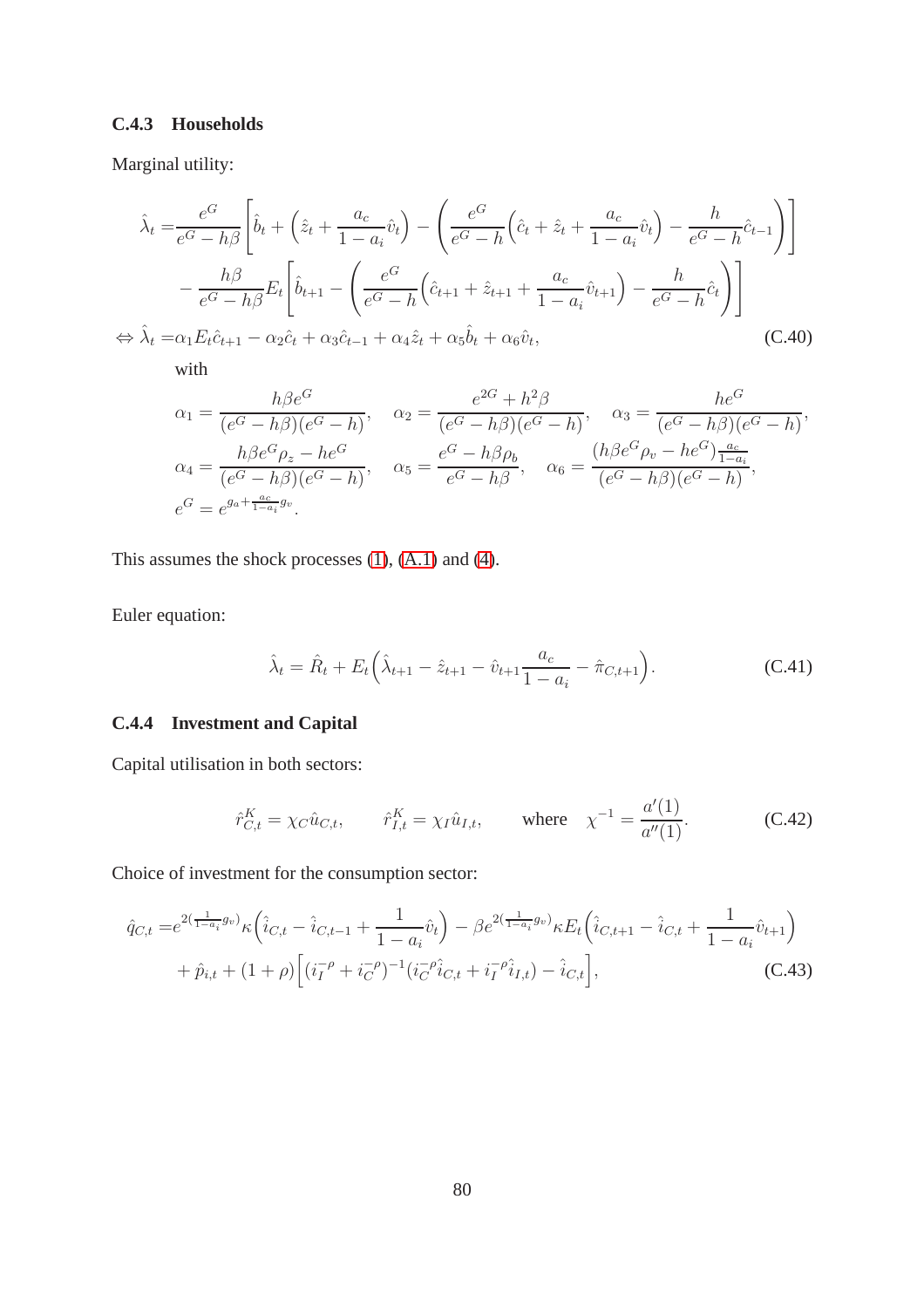with  $\hat{q}_{C,t} = \hat{\phi}_{C,t} - \hat{\lambda}_t$ .

Choice of investment for the investment sector:

$$
\hat{q}_{I,t} = e^{2(\frac{1}{1-a_i}g_v)} \kappa \left( \hat{i}_{I,t} - \hat{i}_{I,t-1} + \frac{1}{1-a_i} \hat{v}_t \right) - \beta e^{2(\frac{1}{1-a_i}g_v)} \kappa E_t \left( \hat{i}_{I,t+1} - \hat{i}_{I,t} + \frac{1}{1-a_i} \hat{v}_{t+1} \right) + \hat{p}_{i,t} + (1+\rho) \left[ (i_I^{-\rho} + i_C^{-\rho})^{-1} (i_C^{-\rho} \hat{i}_{C,t} + i_I^{-\rho} \hat{i}_{I,t}) - \hat{i}_{I,t} \right],
$$
(C.44)

with  $\hat{q}_{I,t} = \hat{\phi}_{I,t} - \hat{\lambda}_t$ .

Capital input in both sectors:

$$
\hat{k}_{C,t} = \hat{u}_{C,t} + \xi_{C,t}^K + \hat{\bar{k}}_{C,t-1} - \frac{1}{1 - a_i} \hat{v}_t, \qquad \hat{k}_{I,t} = \hat{u}_{I,t} + \xi_{I,t}^K + \hat{\bar{k}}_{I,t-1} - \frac{1}{1 - a_i} \hat{v}_t.
$$
 (C.45)

Capital accumulation in the consumption and investment sector:

$$
\hat{\overline{k}}_{C,t} = (1 - \delta_C)e^{-\frac{1}{1 - a_i}g_v} \left( \hat{\overline{k}}_{C,t-1} + \xi_{C,t}^K - \frac{1}{1 - a_i} \hat{v}_t \right) + \left( 1 - (1 - \delta_C)e^{-\frac{1}{1 - a_i}g_v} \right) \hat{i}_{C,t}, \quad (C.46)
$$

<span id="page-82-0"></span>
$$
\hat{\overline{k}}_{I,t} = (1 - \delta_I)e^{-\frac{1}{1 - a_i}g_v} \left(\hat{\overline{k}}_{I,t-1} + \xi_{I,t}^K - \frac{1}{1 - a_i}\hat{v}_t\right) + \left(1 - (1 - \delta_I)e^{-\frac{1}{1 - a_i}g_v}\right)\hat{i}_{I,t}.
$$
 (C.47)

# **C.4.5 Wages**

The wage setting equation for workers renegotiating their salary:

$$
0 = E_t \Big\{ \sum_{s=0}^{\infty} \xi_w^s \beta^s \Big[ \hat{\tilde{w}}_t + \hat{\tilde{\Pi}}_{t,t+s}^w - \hat{\lambda}_{w,t+s} - \hat{b}_{t+s} - \nu \hat{\tilde{L}}_{t+s} + \hat{\lambda}_{t+s} \Big] \Big\},
$$
  
\nwith  
\n
$$
\hat{\Pi}_{t,t+s}^w = \sum_{k=1}^s \Big[ \iota_w \Big( \hat{\pi}_{c,t+k-1} + \hat{z}_{t+k-1} + \frac{a_c}{1 - a_i} \hat{v}_{t+k-1} \Big) - \Big( \hat{\pi}_{c,t+k} + \hat{z}_{t+k} + \frac{a_c}{1 - a_i} \hat{v}_{t+k} \Big) \Big],
$$
  
\nand  
\n
$$
\hat{\tilde{L}}_{t+s} = \hat{L}_{t+s} - \Big( 1 + \frac{1}{\lambda_w} \Big) \Big( \hat{\tilde{w}}_t + \hat{\tilde{\Pi}}_{t,t+s}^w - \hat{w}_{t+s} \Big).
$$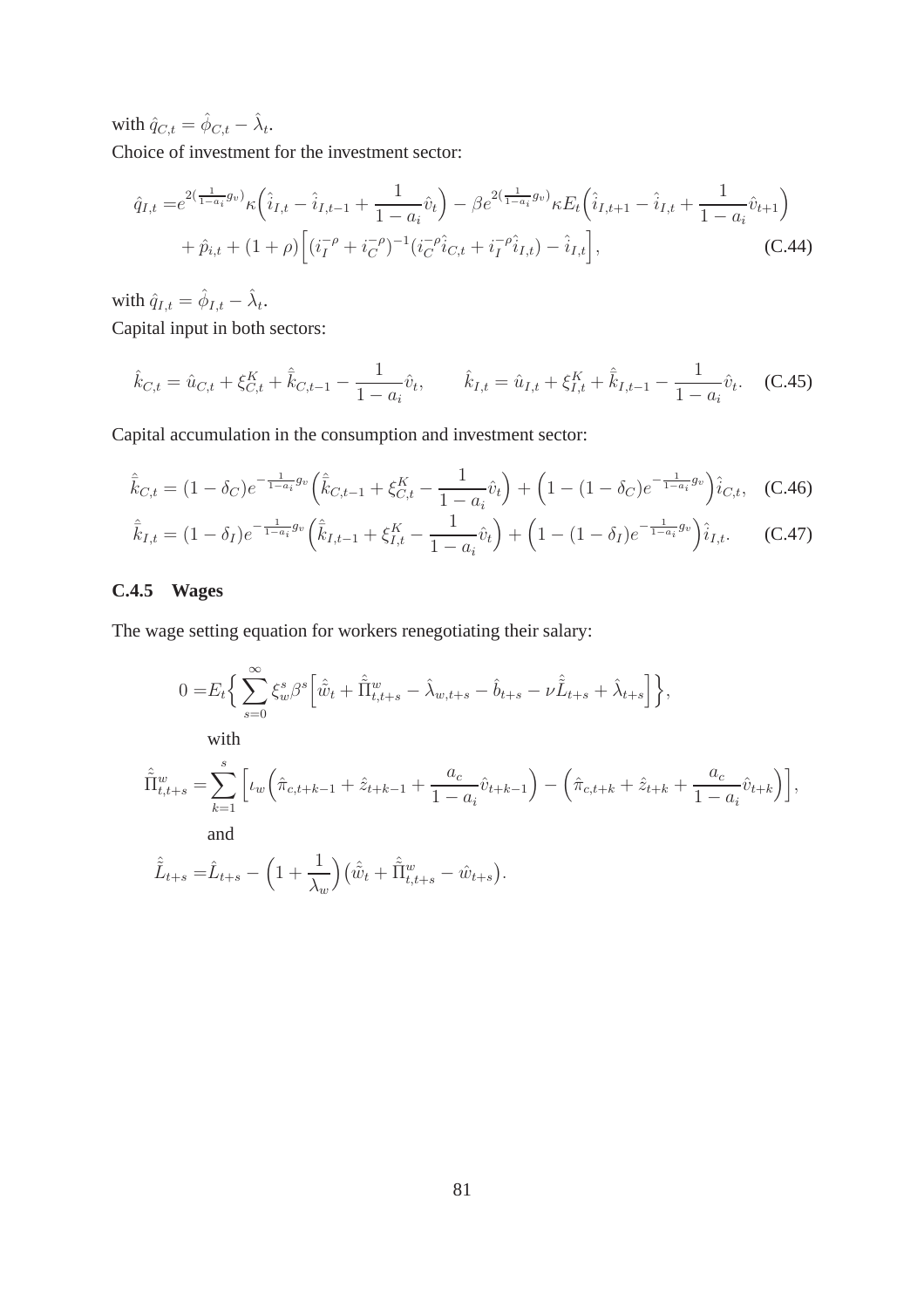Then using the labor demand function,

$$
0 = E_t \Bigg\{ \sum_{s=0}^{\infty} \xi_w^s \beta^s \Big[ \hat{\tilde{w}}_t + \hat{\tilde{\Pi}}_{t,t+s}^w - \hat{\lambda}_{w,t+s} - \hat{b}_{t+s} - \nu \Big( \hat{L}_{t+s} - \Big( 1 + \frac{1}{\lambda_w} \Big) \Big( \hat{\tilde{w}}_t + \hat{\tilde{\Pi}}_{t,t+s}^w - \hat{w}_{t+s} \Big) \Big) + \hat{\lambda}_{t+s} \Big] \Bigg\}
$$
  
\n
$$
\Leftrightarrow 0 = E_t \Big\{ \sum_{s=0}^{\infty} \xi_w^s \beta^s \Big[ \hat{\tilde{w}}_t \Big( 1 + \nu \Big( 1 + \frac{1}{\lambda_w} \Big) \Big) + \hat{\tilde{\Pi}}_{t,t+s}^w - \hat{\lambda}_{w,t+s} - \hat{b}_{t+s} - \nu \Big( \hat{L}_{t+s} - \Big( 1 + \frac{1}{\lambda_w} \Big) \Big( \hat{\tilde{\Pi}}_{t,t+s}^w - \hat{w}_{t+s} \Big) \Big) + \hat{\lambda}_{t+s} \Big] \Bigg\}.
$$

Solving for the summation

$$
\frac{\nu_{w}}{1 - \xi_{w}\beta}\hat{\tilde{w}}_{t} = E_{t}\Big\{\sum_{s=0}^{\infty}\xi_{w}^{s}\beta^{s}\Big[-\Big(1 + \nu\Big(1 + \frac{1}{\lambda_{w}}\Big)\Big)\hat{\tilde{\Pi}}_{t,t+s}^{w} + \hat{\psi}_{t+s}\Big]\Big\}
$$
\n
$$
= -\nu_{w}\hat{\tilde{\Pi}}_{t,t}^{w} + \hat{\psi}_{t} + E_{t}\Big\{\sum_{s=0}^{\infty}\xi_{w}^{s}\beta^{s}\Big[-\nu_{w}\hat{\tilde{\Pi}}_{t,t+s}^{w} + \hat{\psi}_{t+s}\Big]\Big\}
$$
\n
$$
= \hat{\psi}_{t} - \frac{\xi_{w}\beta}{1 - \xi_{w}\beta}\nu_{w}\hat{\Pi}_{t,t+1}^{w} + \xi_{w}\beta E_{t}\Big\{\sum_{s=0}^{\infty}\xi_{w}^{s}\beta^{s}\Big[-\nu_{w}\hat{\Pi}_{t+1,t+1+s}^{w} + \hat{\psi}_{t+1+s}\Big]\Big\}
$$
\n
$$
= \hat{\psi}_{t} + \frac{\xi_{w}\beta}{1 - \xi_{w}\beta}\nu_{w}E_{t}\Big[\hat{\tilde{w}}_{t+1} - \hat{\Pi}_{t,t+1}^{w}\Big].
$$
\n(C.48)

where

<span id="page-83-2"></span><span id="page-83-1"></span><span id="page-83-0"></span>
$$
\hat{\psi}_t \equiv \hat{\lambda}_{w,t} + \hat{b}_t + \nu \hat{L}_t + \nu \left( 1 + \frac{1}{\lambda_w} \right) \hat{w}_t - \hat{\lambda}_t,
$$
\n(C.49)\n
$$
\nu_w \equiv 1 + \nu \left( 1 + \frac{1}{\lambda_w} \right),
$$

and recall that  $\hat{\tilde{\Pi}}_{t,t}^w = 0$ .

Wages evolve as

$$
\hat{w}_t = (1 - \xi_w)\hat{\tilde{w}}_t + \xi_w \left(\hat{w}_{t-1} + \iota_w \hat{\pi}_{c,t-1} + \iota_w \left(\hat{z}_{t-1} + \frac{a_c}{1 - a_i} \hat{v}_{t-1}\right) - \hat{\pi}_{c,t} - \hat{z}_t - \frac{a_c}{1 - a_i} \hat{v}_t\right)
$$
  
\n
$$
\Leftrightarrow \hat{w}_t = (1 - \xi_w)\hat{\tilde{w}}_t + \xi_w(\hat{w}_{t-1} + \hat{\Pi}^w_{t,t-1}).
$$
\n(C.50)

Equation [\(C.50\)](#page-83-0) can be solved for  $\hat{\tilde{w}}_t$ . This expression, as well as the formulation for  $\hat{\psi}_t$  given in [\(C.49\)](#page-83-1) can be plugged into equation [\(C.48\)](#page-83-2). After reformulation this yields the wage Phillips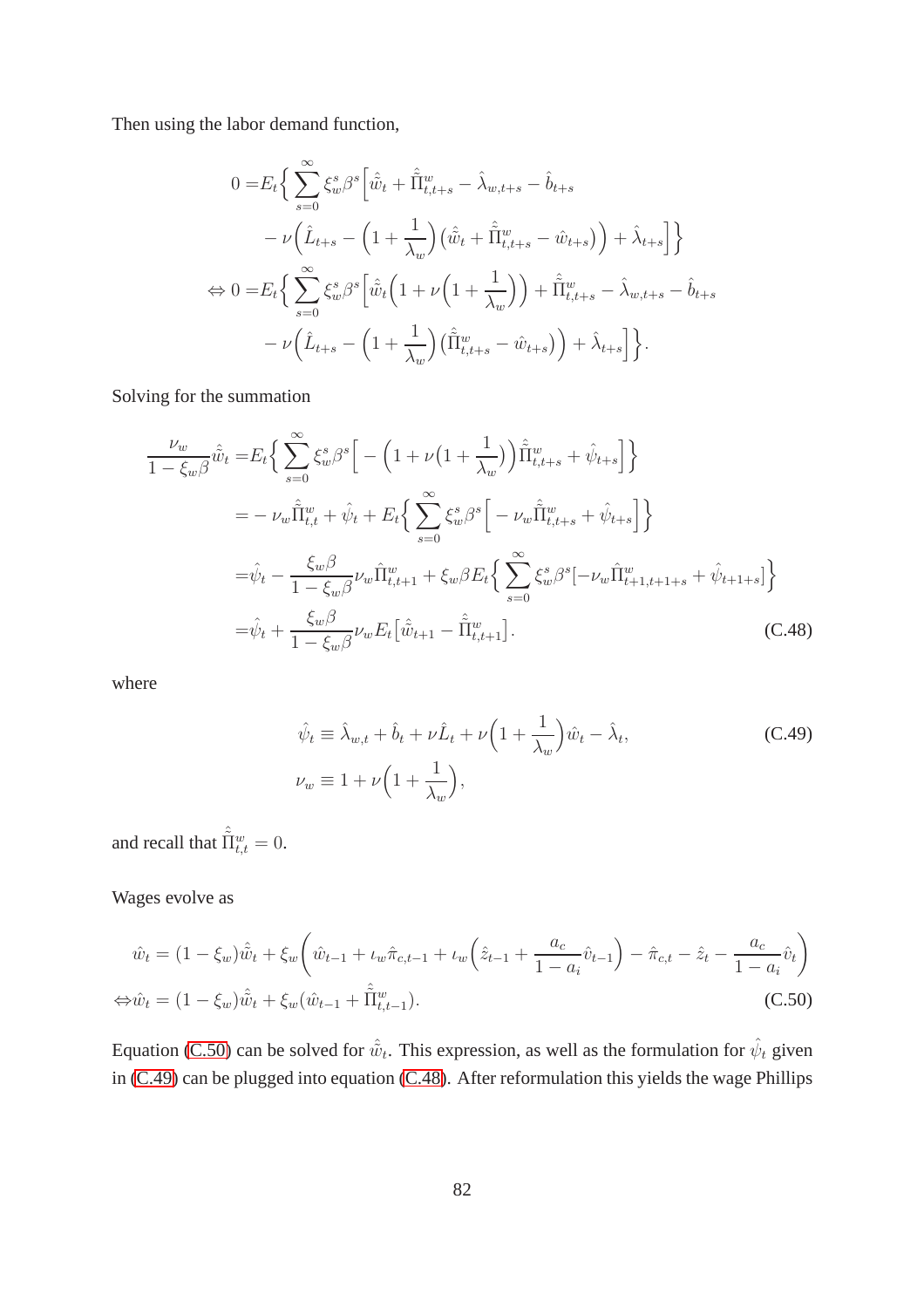curve The wage Phillips curve can be derived to be:

$$
\hat{w}_t = \frac{1}{1+\beta}\hat{w}_{t-1} + \frac{\beta}{1+\beta}E_t\hat{w}_{t+1} - \kappa_w\hat{g}_{w,t} + \frac{\iota_w}{1+\beta}\hat{\pi}_{c,t-1} - \frac{1+\beta\iota_w}{1+\beta}\hat{\pi}_{c,t} \n+ \frac{\beta}{1+\beta}E_t\hat{\pi}_{c,t+1} + \kappa_w\hat{\lambda}_{w,t} + \frac{\iota_w}{1+\beta}\left(\hat{z}_{t-1} + \frac{a_c}{1-a_i}\hat{v}_{t-1}\right) \n- \frac{1+\beta\iota_w - \rho_z\beta}{1+\beta}\hat{z}_t - \frac{1+\beta\iota_w - \rho_v\beta}{1+\beta}\frac{a_c}{1-a_i}\hat{v}_t.
$$
\n(C.51)

where

<span id="page-84-0"></span>
$$
\kappa_w \equiv \frac{(1 - \xi_w \beta)(1 - \xi_w)}{\xi_w (1 + \beta)(1 + \nu (1 + \frac{1}{\lambda_w}))},
$$
  

$$
\hat{g}_{w,t} \equiv \hat{w}_t - (\nu \hat{L}_t + \hat{b}_t - \hat{\lambda}_t).
$$

#### **C.4.6 Financial sector**

The part of the economy concerned with the banking sector is described by the following equations:

The stochastic discount factor:

$$
\hat{\lambda}_t^B = \hat{\lambda}_t - \hat{\lambda}_{t-1}.
$$
\n(C.52)

Definition of  $\nu$ :

$$
\hat{\nu}_{x,t} = (1 - \theta_B \beta z_1^x) [\hat{\lambda}_{t+1}^B - \hat{z}_{t+1} - \frac{a_c}{1 - a_i} \hat{v}_{t+1}] \n+ \frac{1 - \theta_B \beta z_1^x}{R_x^B - R} [R_x^B \hat{R}_{x,t+1}^B - R \hat{R}_t] + \theta_B \beta z_1^x [\hat{z}_{1,t+1}^x + \hat{\nu}_{x,t+1}], \qquad x = C, I.
$$
\n(C.53)

Definition of  $\eta$ :

$$
\hat{\eta}_{x,t} = (1 - \theta_B \beta z_2^x) [\hat{\lambda}_{t+1}^B - \hat{z}_{t+1} - \frac{a_c}{1 - a_i} \hat{v}_{t+1} + \hat{R}_t] + \theta_B \beta z_2^x [\hat{z}_{2,t+1}^x + \hat{\eta}_{t+1}], \qquad x = C, I.
$$
\n(C.54)

Definition of  $z_1$ :

$$
\hat{z}_{1,t}^x = \hat{\varrho}_{x,t} - \hat{\varrho}_{x,t-1} + \hat{z}_{2,t}^x, \qquad x = C, I.
$$
\n(C.55)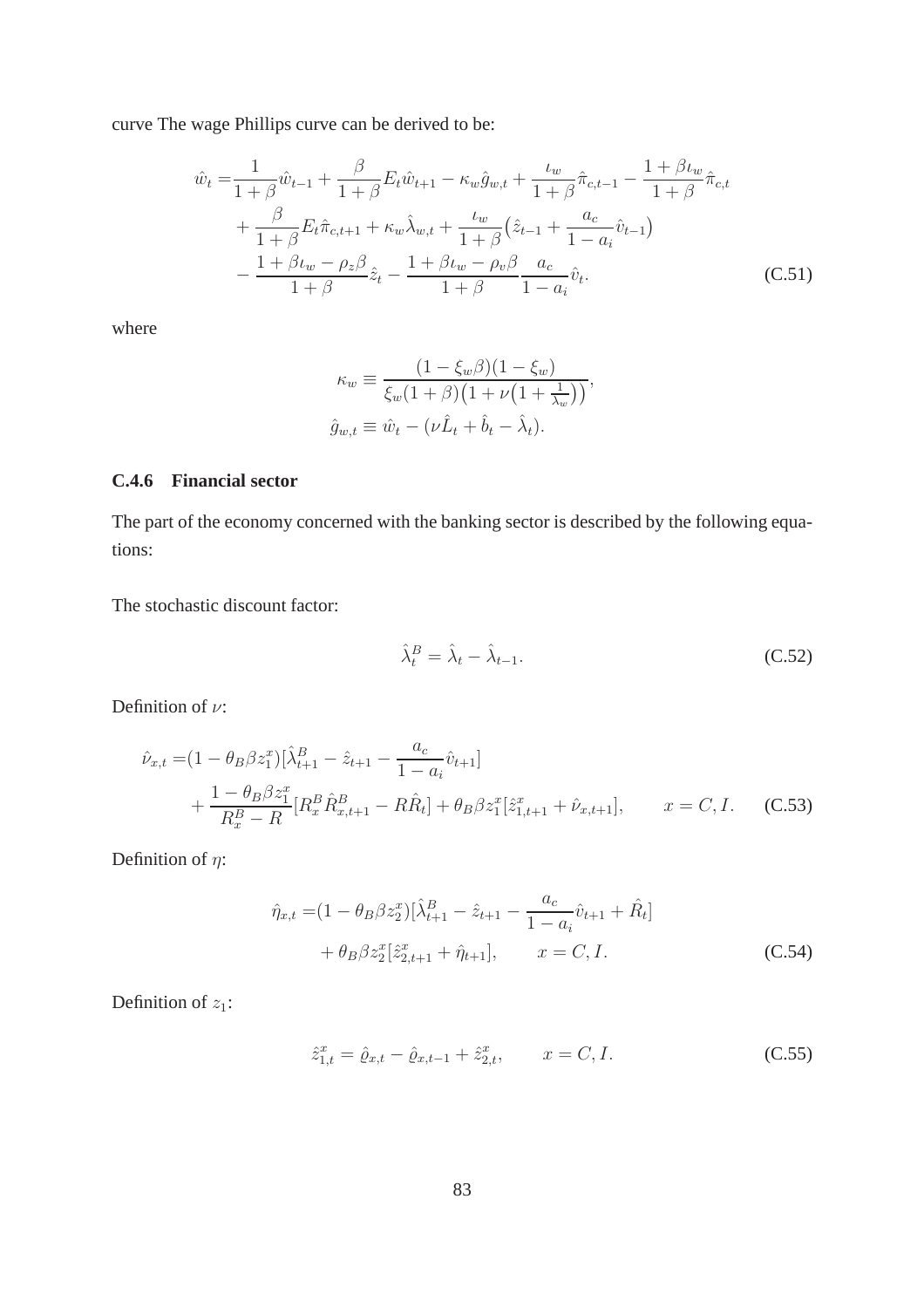Definition of  $z_2$ :

$$
\hat{z}_{2,t}^x = \frac{1}{(R_x^B - R)\varrho_x + R} [R_x^B \varrho_x \hat{R}_{x,t}^B + R(1 - \varrho_x) \hat{R}_{t-1} + (R_x^B - R)\varrho_x \hat{\varrho}_{x,t-1}], \qquad x = C, I.
$$
\n(C.56)

The leverage ratio:

$$
\hat{\varrho}_{x,t} = \hat{\eta}_{x,t} + \frac{\nu}{\lambda_B - \nu} \hat{\nu}_{x,t}, \qquad x = C, I. \tag{C.57}
$$

The leverage equation:

$$
\hat{q}_{x,t} + \hat{s}_{x,t} = \hat{\varrho}_{x,t} + \hat{n}_{x,t}.
$$
\n(C.58)

The bank's wealth accumulation equation

$$
\hat{n}_{x,t} = \varsigma_x \theta_B \varrho_x e^{-g_a - \frac{a_c}{1 - a_i} g_v} \left[ R_x^B \hat{R}_{x,t}^B + \left( \frac{1}{\varrho_x} - 1 \right) R \hat{R}_{t-1} + (R_x^B - R) \hat{\varrho}_{x,t-1} \right] \n+ \varsigma_x \theta_B e^{-g_a - \frac{a_c}{1 - a_i} g_v} \left[ (R_x^B - R) \varrho_x + R \right] \left[ -\hat{z}_t - \frac{a_c}{1 - a_i} \hat{v}_t + \hat{n}_{x,t-1} \right] \n+ (1 - \varsigma_x \theta_B e^{-g_a - \frac{a_c}{1 - a_i} g_v} \left[ (R_x^B - R) \varrho_x + R \right] \left[ \hat{q}_t + \hat{s}_t \right] \n+ \left[ \theta_B e^{-g_a - \frac{a_c}{1 - a_i} g_v} \left( (R_x^B - R) \varrho_x + R \right) + (1 - \theta_B \left( (R_x^B - R) \varrho_x + R \right) \right] \hat{\varsigma}_{x,t}, \qquad x = C, I.
$$
\n(C.59)

The borrow in advance constraint:

$$
\hat{\bar{k}}_{x,t+1} = \hat{s}_{x,t}, \qquad x = C, I.
$$
\n(C.60)

The bank's stochastic return on assets in sector  $x = C, I$ :

$$
\hat{R}_{x,t}^B = \frac{1}{r_x^K + q_x(1 - \delta_x)} [r_x^K(\hat{r}_{x,t}^K + \hat{u}_{x,t}) + q_x(1 - \delta_x)\hat{q}_{x,t}] - \hat{q}_{x,t-1} + \xi_{x,t}^K + \hat{z}_t - \frac{1 - a_c}{1 - a_i}\hat{v}_t.
$$
\n(C.61)

External finance premium:

$$
\hat{R}_{x,t}^{\Delta} = \hat{R}_{x,t+1}^{B} - \hat{R}_{t}, \qquad x = C, I.
$$
\n(C.62)

# **C.4.7 Monetary policy and market clearing**

Monetary policy rule: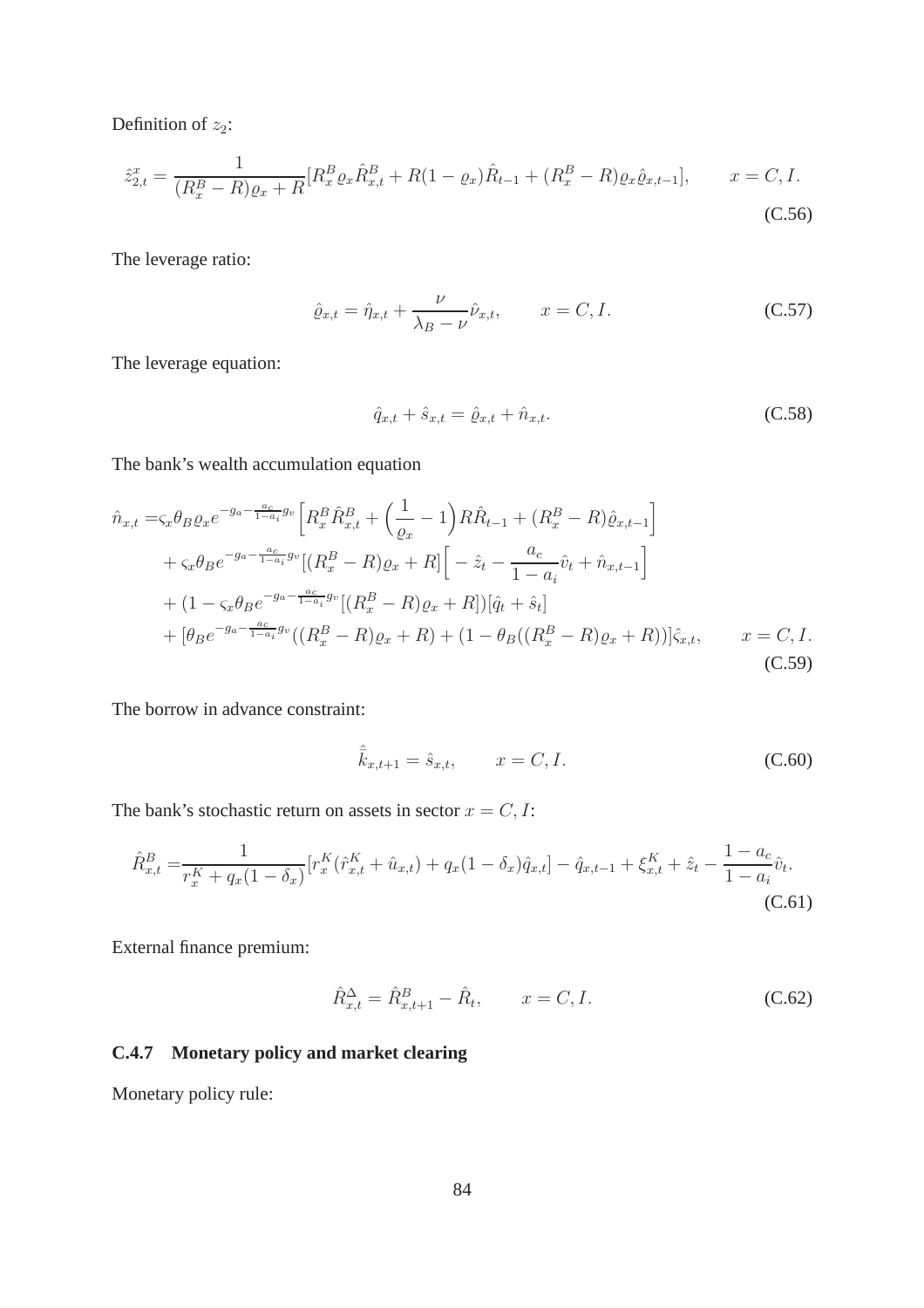$$
\hat{R}_t = \rho_R \hat{R}_{t-1} + (1 - \rho_R) \left[ \phi_\pi \hat{\pi_{c,t}} + \phi_{\Delta \pi} (\hat{\pi_{c,t}} - \hat{\pi_{c,t-1}}) + \phi_{\Delta Y} (\hat{y}_t - \hat{y}_{t-1}) \right] + \hat{\eta}_{mp,t} \quad (C.63)
$$

Resource constraint in the consumption sector:

$$
\hat{c}_t + \left(r_C^K \frac{\bar{k}_C}{c} \hat{u}_{C,t} + r_I^K \frac{\bar{k}_I}{c} \hat{u}_{I,t}\right) e^{-\frac{1}{1-a_i}g_v} = \frac{c + F_c}{c} [a_c \hat{k}_{C,t} + (1 - a_c) \hat{L}_{C,t}]
$$
\n(C.64)

Resource constraint in the investment sector:

$$
\hat{i}_t = \frac{i + F_I}{i} [a_i \hat{k}_{I,t} + (1 - a_i) \hat{L}_{I,t}]
$$
\n(C.65)

Definition of GDP:

$$
\hat{y}_t = \frac{c}{c + p_i i} \hat{c}_t + \frac{p_i i}{c + p_i i} (\hat{i}_t + \hat{p}_{i,t}) + \hat{e}_t.
$$
\n(C.66)

Market clearing:

$$
\frac{L_C}{L}\hat{L}_{C,t} + \frac{L_I}{L}\hat{L}_{I,t} = \hat{L}_t, \quad \left[i_C^{-\rho} + i_I^{-\rho}\right]^{-1} \left(i_I^{-\rho}\hat{i}_{I,t} + i_C^{-\rho}\hat{i}_{C,t}\right) = \hat{i}_t.
$$
\n(C.67)

#### **C.4.8 Exogenous processes**

The exogenous processes of the 10 shocks can be written in log-linearized form as follows: Price markup shock in sector  $x = C, I$ :

<span id="page-86-0"></span>
$$
\hat{\lambda}_{p,t}^x = \rho_{\lambda_p^x} \hat{\lambda}_{p,t-1}^x + \varepsilon_{p,t}^x.
$$
\n(C.68)

The TFP growth shock to the consumption sector:

<span id="page-86-1"></span>
$$
\hat{z}_t = \rho_z \hat{z}_{t-1} + \varepsilon_t^z. \tag{C.69}
$$

The TFP growth shock to the investment sector:

$$
\hat{v}_t = \rho_v \hat{v}_{t-1} + \varepsilon_t^v. \tag{C.70}
$$

Wage markup shock:

$$
\hat{\lambda}_{w,t} = \rho_w \hat{\lambda}_{w,t-1} + \varepsilon_{w,t}.
$$
\n(C.71)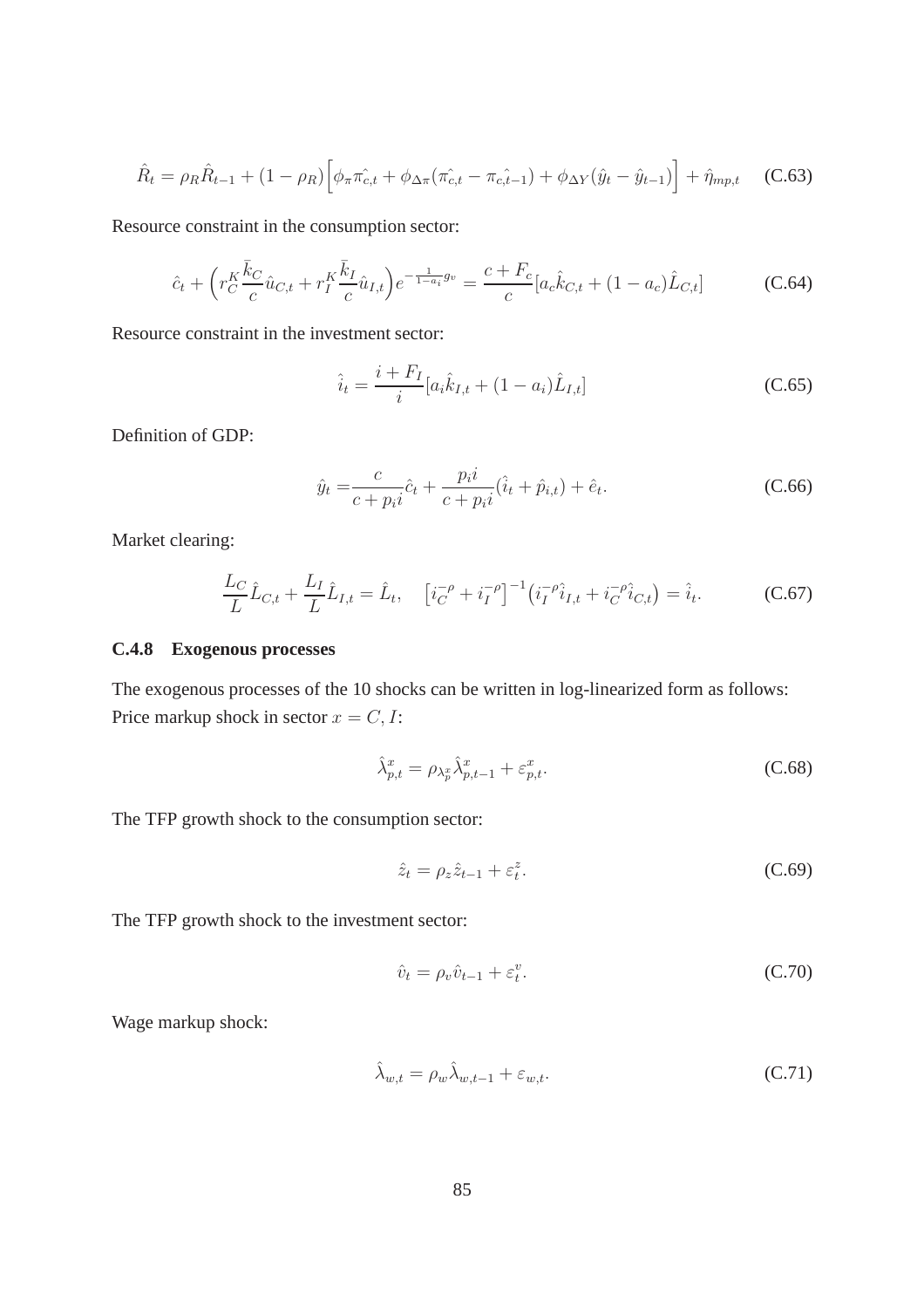Preference shock:

$$
\hat{b}_t = \rho_b \hat{b}_{t-1} + \varepsilon_t^b. \tag{C.72}
$$

Monetary policy shock:

$$
\hat{\eta}_{mp,t} = \varepsilon_t^{mp}.\tag{C.73}
$$

GDP measurement error:

$$
\hat{e}_t = \rho_e \hat{e}_{t-1} + \varepsilon_t^e. \tag{C.74}
$$

Shock to the bank's equity capital in sector  $x = C, I$ :

<span id="page-87-0"></span>
$$
\hat{\zeta}_{x,t} = \rho_{\zeta_x}\hat{\zeta}_{x,t-1} + \epsilon_{x,t}^{\zeta}.
$$
\n(C.75)

asset value shock in sector  $x = C, I$ :

$$
\hat{\xi}_{x,t}^K = \rho_{\xi^K, x} \hat{\xi}_{x,t-1}^K + \varepsilon_{x,t}^{\xi^K} \qquad \text{with} \qquad \varepsilon_{x,t}^{\xi^K} = \varepsilon_{x,t}^{\xi^{K,0}} + \varepsilon_{x,t}^{\xi^{K,news}} \tag{C.76}
$$

The entire log-linear model is summarized by equations [\(C.37\)](#page-79-0) - [\(C.47\)](#page-82-0) and [\(C.51\)](#page-84-0) - [\(C.67\)](#page-86-0) as well as the shock processes [\(C.68\)](#page-86-1) - [\(C.76\)](#page-87-0).

### **C.5 Measurement equations**

For estimation model variables are linked with observables using measurement equations. Letting a superscript "d" denote observable series, then the model's measurement equations are, Real consumption growth,

$$
\Delta C_t^d \equiv \log\left(\frac{C_t}{C_{t-1}}\right) = \log\left(\frac{c_t}{c_{t-1}}\right) + \hat{z}_t + \frac{a_c}{1 - a_i}\hat{v}_t,
$$

Real investment growth,

$$
\Delta I_t^d \equiv \log\left(\frac{I_t}{I_{t-1}}\right) = \log\left(\frac{i_t}{i_{t-1}}\right) + \frac{1}{1 - a_i}\hat{v}_t,
$$

Relative price of investment,

$$
\left(\frac{P_{I,t}}{P_{C,t}}\right)^d \equiv \log\left(\frac{P_{I,t}}{P_{C,t}}/\frac{P_{I,t-1}}{P_{C,t-1}}\right) = \log\left(\frac{p_{i,t}}{p_{i,t-1}}\right) + \hat{z}_t + \frac{a_c - 1}{1 - a_i}\hat{v}_t,
$$